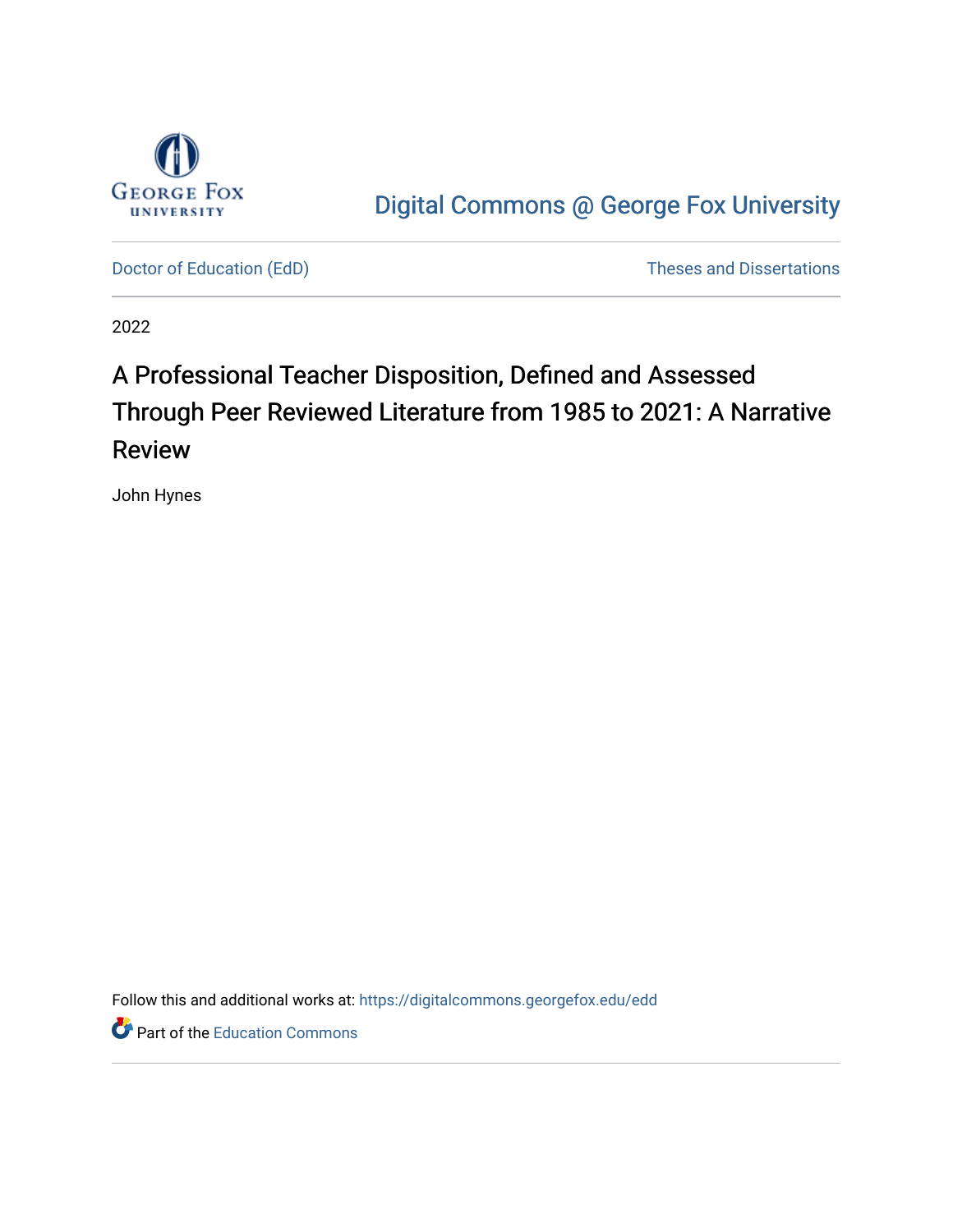A Professional Teacher Disposition,

Defined and Assessed Through Peer Reviewed Literature

from 1985 to 2021: A Narrative Review

John Hynes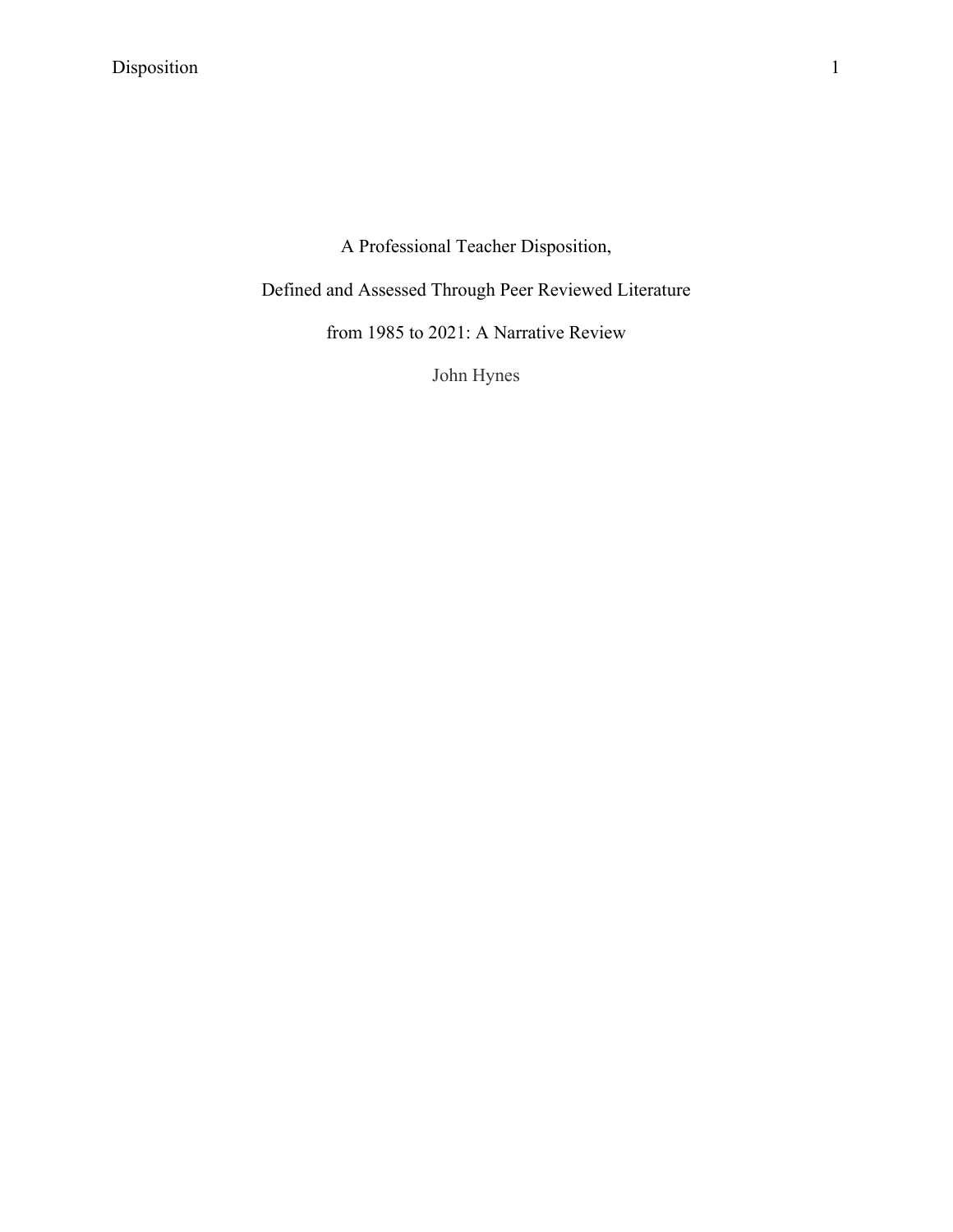

COLLEGE OF EDUCATION | EDD

"A PROFESSIONAL TEACHER DISPOSITION, DEFINED AND ASSESSED THROUGH PEER REVIEWED LITERATURE FROM 1985 To 2021: A NARRATIVE REvIEw," a Doctoral research project prepared by JOHN HYNES in partial fulfillment of the requirements for the Doctor of Education degree in Educational Leadership.

This dissertation has been approved and accepted by:

Linda Same

February 10, 2022 Linda Samek, Ed.D. Emeritus Administrator

Committee Chair

February 10, 2022 Dane Joseph, Ph.D. Associate Professor of Education

Mehra

February 10, 2022 Debby Espinor, Ed.D. Associate Professor of Education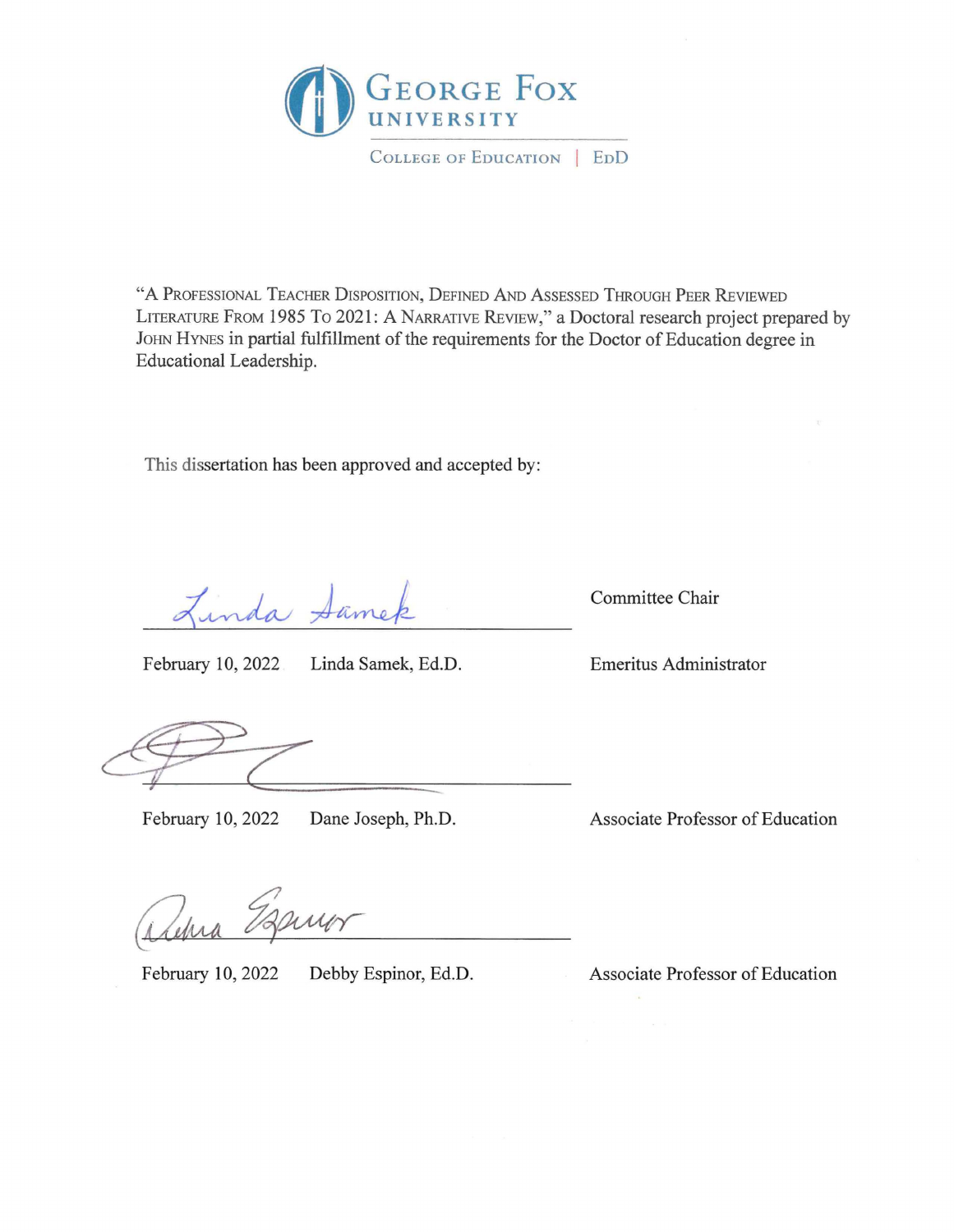# **ACKNOWLEGMENTS**

I wish to thank my dissertation committee. Chair, Dr. Linda Samek, Dr. Dane Joseph and Dr. Debra Espinor. There exists within this dissertation pieces of your collective wisdom, without which I might have lost my way. Dr. Samek, you especially were a tremendous blessing to me as I forged through countless drafts and ideas. Furthermore, you did this for months after your employment at George Fox! Thank You. Also, thank you to George Fox and especially Dr. Karen Buchanan who from the very first meeting expressed support and caring for me as a Concordia Portland refugee and allowed for a seamless transition.

To my roommate and friend Annie. I thank you for always being honest, straightforward, and clear with me through this process. I know at times I was difficult to live with through this, and I thank you for continually loving and forgiving me.

To my wife, Georgina, who taught her daughter Annie how to be the woman she is! Thank you, Georgina, for sticking with me through this both financially, and spiritually. You are an amazing woman of God, and I see Christ in you every day.

To my colleagues and board members at Westside Christian High School, where I currently serve as Head of School. Thank you for your patience and support throughout this endeavor, especially as a new leader to the organization.

And finally, I have to thank my other two roommates Opal and Willow. Opal, who always sat by me in my office at the ready to receive and offer much needed breaks and would meow with fervor if I didn't take them, and Willow for your fun, frivolity, and floppy walks to set my mind in the right space.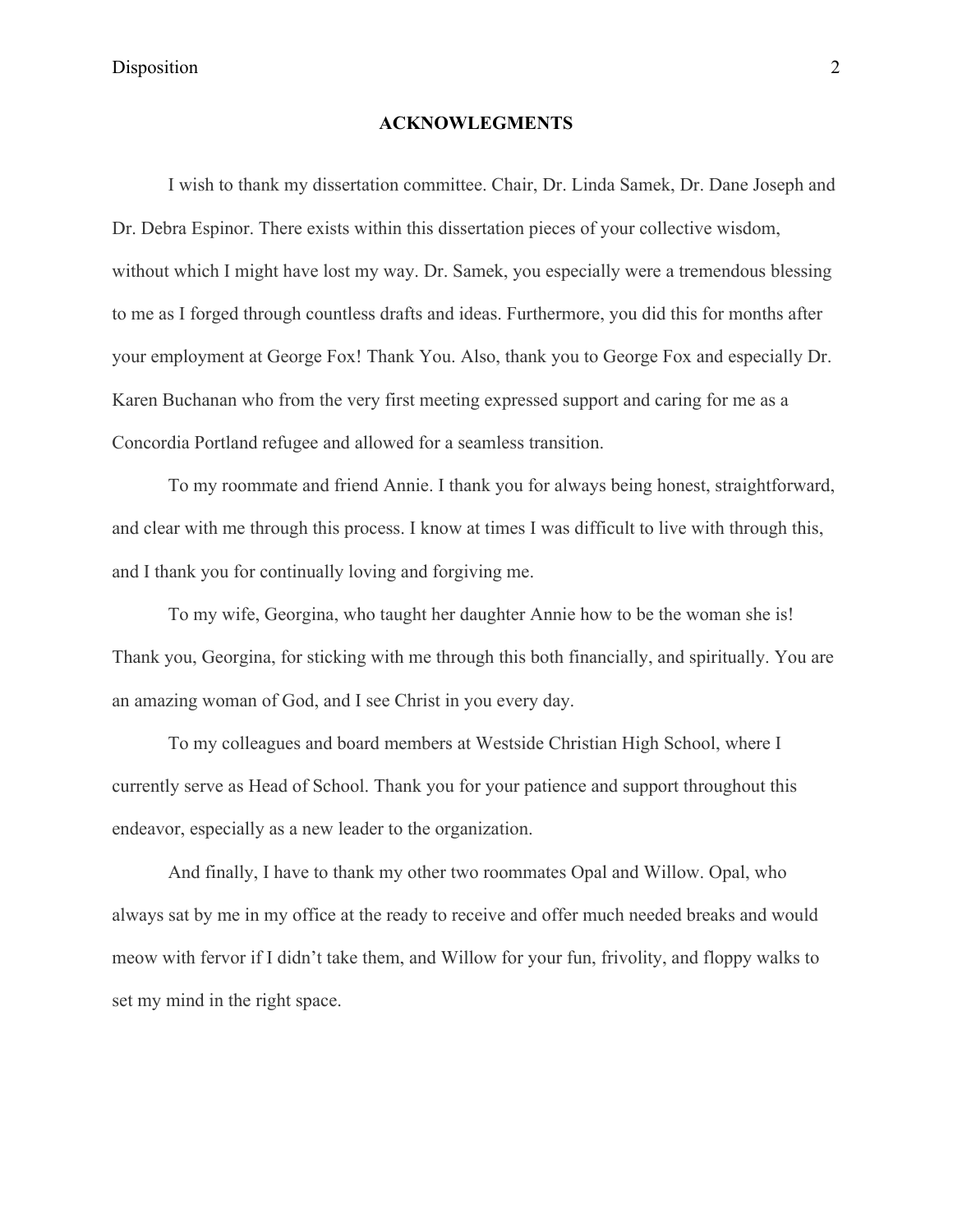# **ABSTRACT**

In education, the word disposition has been used to describe the social, verbal, and physical attributes teachers possess and demonstrate in their interactions with students. Educational theorists and practitioners alike agree that effective teachers are far more than simply well-educated individuals who have successfully completed a teacher preparation program. The concept of disposition contributes to the field of education by capturing the "more" that an effective teacher embodies; it is an enacted combination of an educator's content knowledge, preparation, and ways of being. This dissertation examines the notion of disposition and explores how the term has evolved from the time it was formally introduced to the educational lexicon in the mid 1980's until today. As a narrative review, the goal of this dissertation is to "tell the disposition story" in academic terms. Several key themes emerge from an analysis of relevant literature, namely, that disposition is connected to morality, and motivates teachers to professional service enacted through community, science, tradition, and social justice. Using these ideas, the paper also offers a brief examination of how disposition is practically oriented within thirteen of Oregon's teacher preparation programs, through an analysis of these programs' web presence. This analysis explores how various institutions have incorporated the idea of dispositions into their programmatic priorities and serves as a snapshot of how programs enact disposition in practice, compared to the theoretical ideas derived from the literature review. In this way, a future study of teacher preparation programs and their treatment of disposition is proposed.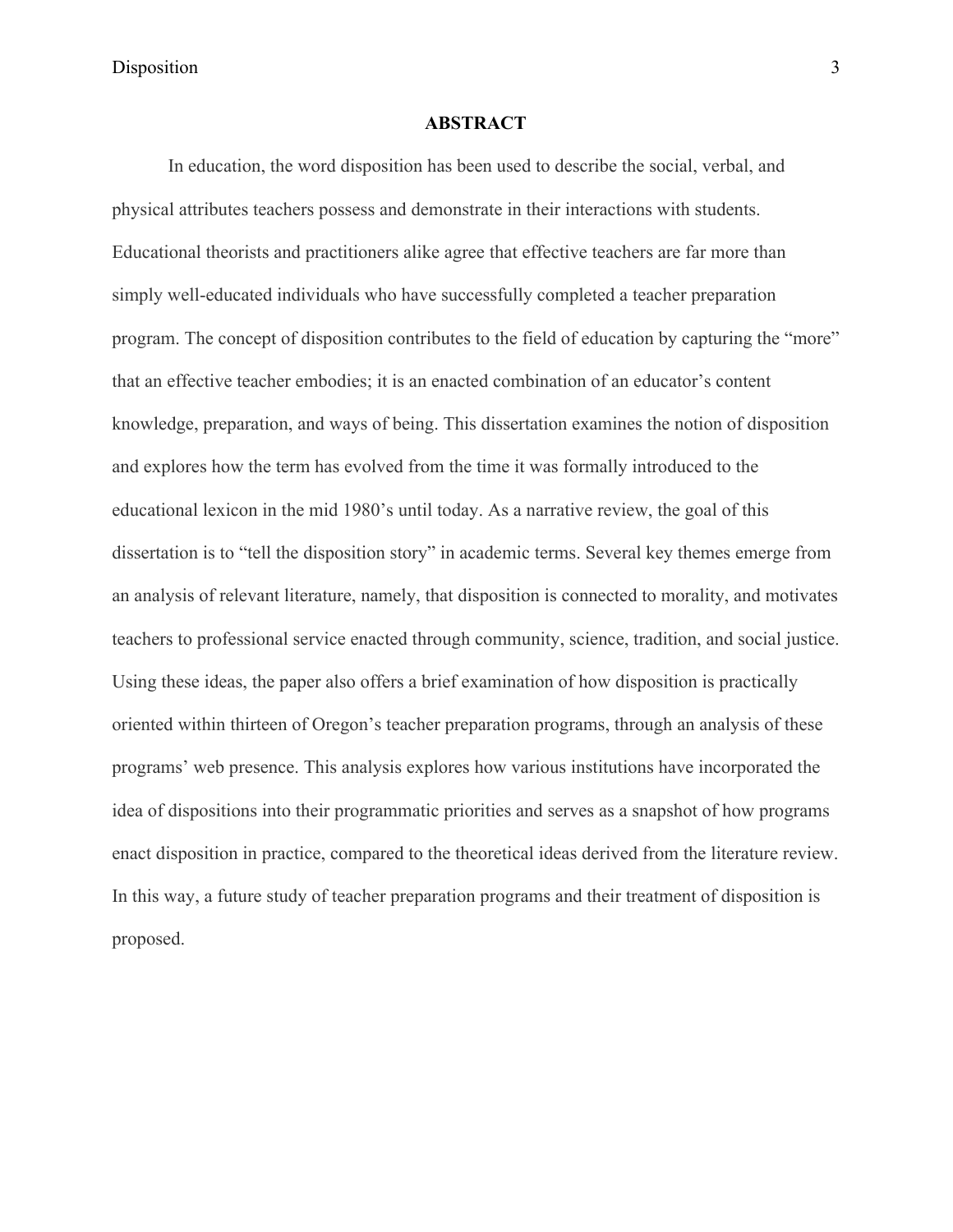# **TABLE OF CONTENTS**

| The following methods were implemented both in preparation for this study and<br>Methods |    |
|------------------------------------------------------------------------------------------|----|
|                                                                                          |    |
|                                                                                          |    |
|                                                                                          |    |
|                                                                                          |    |
|                                                                                          |    |
|                                                                                          |    |
|                                                                                          |    |
|                                                                                          |    |
|                                                                                          |    |
|                                                                                          |    |
|                                                                                          |    |
| Moral Disposition as a Professional Obligation Through Community and Tradition  66       |    |
|                                                                                          |    |
|                                                                                          |    |
|                                                                                          |    |
|                                                                                          |    |
|                                                                                          |    |
|                                                                                          |    |
|                                                                                          |    |
|                                                                                          |    |
|                                                                                          |    |
|                                                                                          |    |
|                                                                                          |    |
|                                                                                          |    |
|                                                                                          | 99 |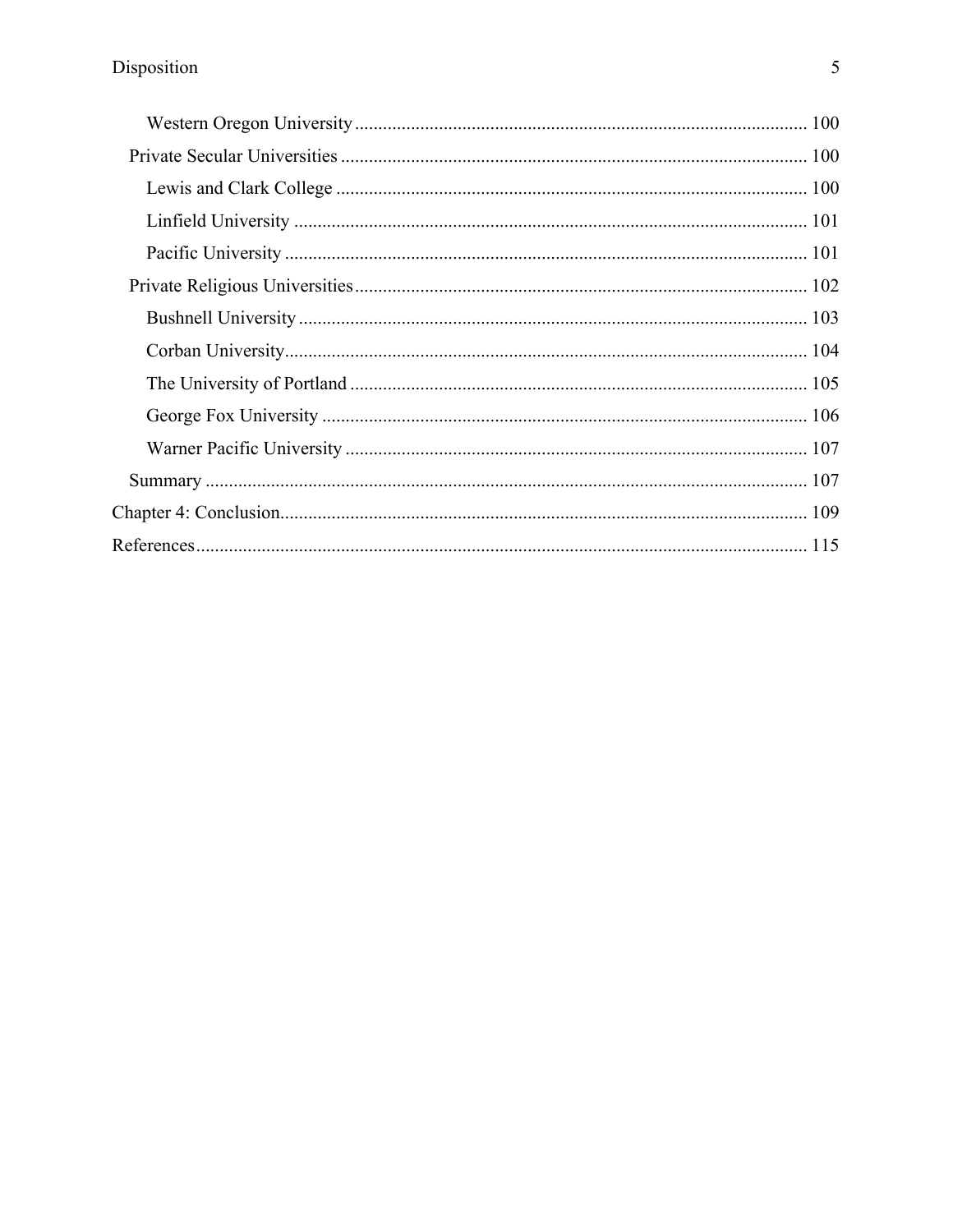# **Chapter 1: Introduction and Methods**

Education has long sought to identify, understand, and support teachers in developing qualities that make them not only effective educators, but people who care deeply about their students. Even individuals who are not in the teaching profession can identify teachers who have had a significant impact on their lives; qualities of disposition are often at the center of what people identity as important (Katz & Raths, 1985). It is rare that people identify a teacher's academic preparation or content knowledge as the thing that "made the difference." Rather, it is a teacher's behaviors or ways of making a person feel special that stand out as significant. These behaviors, or ways of being, are called dispositions, and since they are one of the primary means by which people identify and discern what makes someone a good teacher, it is worthwhile to reflect on the nature of dispositions from a pedagogical perspective.

The purpose of this study is to examine "disposition" as it has been defined, regulated, and implemented into teacher preparation programs over the past thirty-five years. Since its emergence as a term within the lexicon of educational practice, it has been defined and redefined in a variety of ways. Trends in its definition and importance to teacher preparation programs have ebbed and flowed, with the result being that most education departments today implement some form of disposition assessment in their curriculum. This study will offer a narrative review of the concept of disposition as it has been examined through peer reviewed literature. I will then offer some reflection on what consistent themes emerge within the wealth of research, and finally look at where it is at today by briefly examining the teacher preparation programs at thirteen colleges and universities in my home state of Oregon. In this way, I take the theoretical handling of disposition from published literature and briefly examine how it is applied to teacher preparation programs. It is important to note that this brief analysis is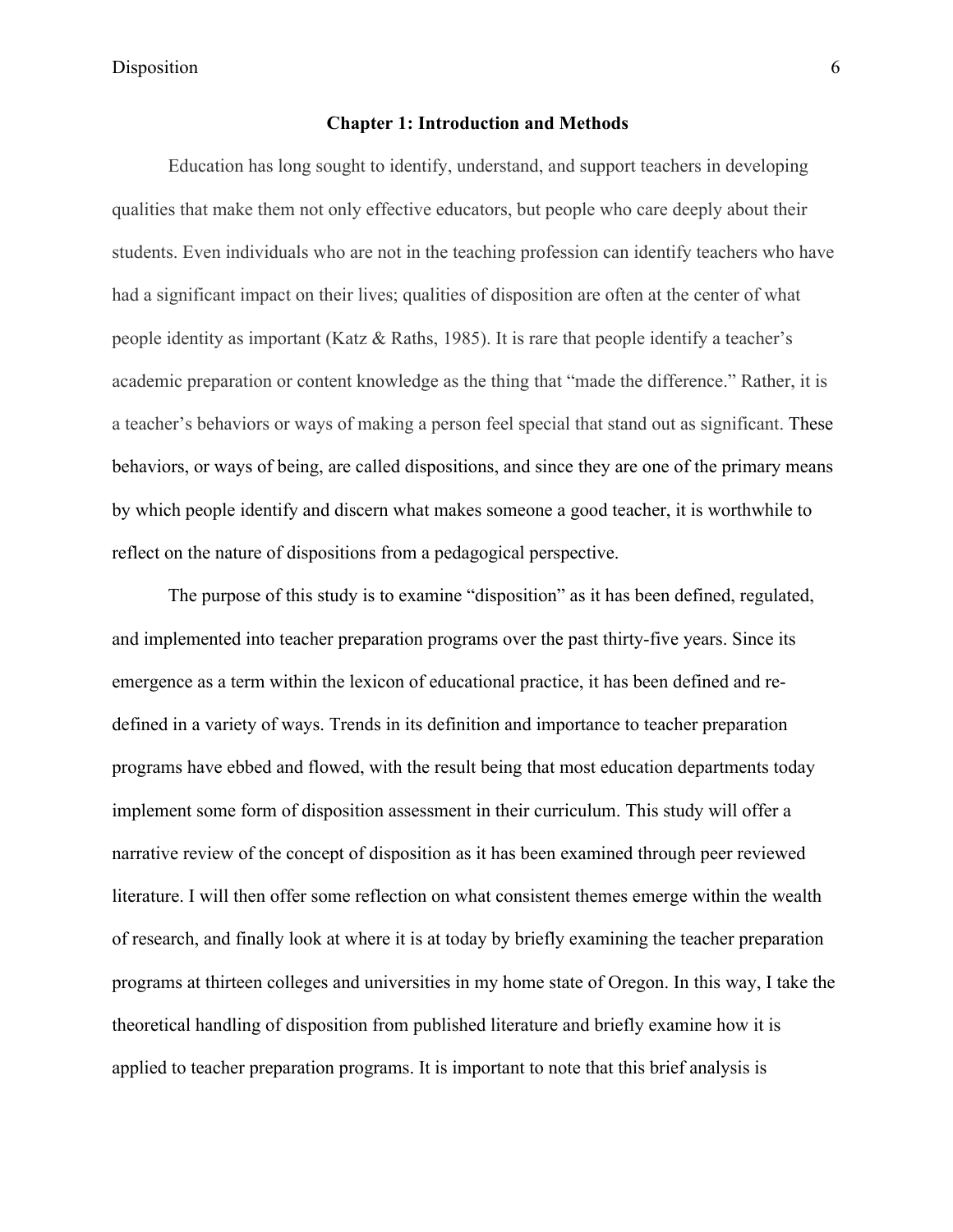conducted only by way of an investigation of each program's website and is not intended in any fashion to be extensive. Since most teacher preparation programs across the state include the assessment of disposition as part of their matriculation, it is of interest to examine the genesis of the term and discover its meaning through its many iterations. In my own thirty-year career as a teacher and administrator, I have conducted hundreds of hours of teacher observations. The commonality between every teacher I observed, who I would consider to be highly effective, was the rapport they maintained with their students. In very few, if any, instances did pure teacher preparation and preparation minus positive rapport produce excellence in the classroom or even student learning. Because it is a series of activities and mannerism that make up an individual's effective ability to communicate with students, the research often uses the plural form "dispositions" to describe this analysis. In this study, however, I argue that this collective whole of behaviors can be summed up in the singular form of "disposition," and that this singular ability in its most effective practice produces powerful student learning. Disposition and student learning are inextricably linked, as I have discovered through both my own experience as a professional and through the literature that is presented herein (Ritchhart & Perkins, 2000).

There has been a mass of research over the past few decades on the issue of what makes an effective educator. More often, however, the focus on these studies is centered around what Wiggins (2010) refers to as, "measuring all the things a teacher is supposed to do, rather than what the teacher is supposed to accomplish" (p.11). What the teacher is supposed to accomplish is quite simply to produce student learning (Wiggins, 2010). Student learning is produced when a student is motivated to learn, and quite often the terms of this motivation are left entirely in the hands of the instructor (Rugutt & Chemosit, 2009). Indeed, if a teacher is successful at increasing student learning, thereby preparing students for the next level in their education, they have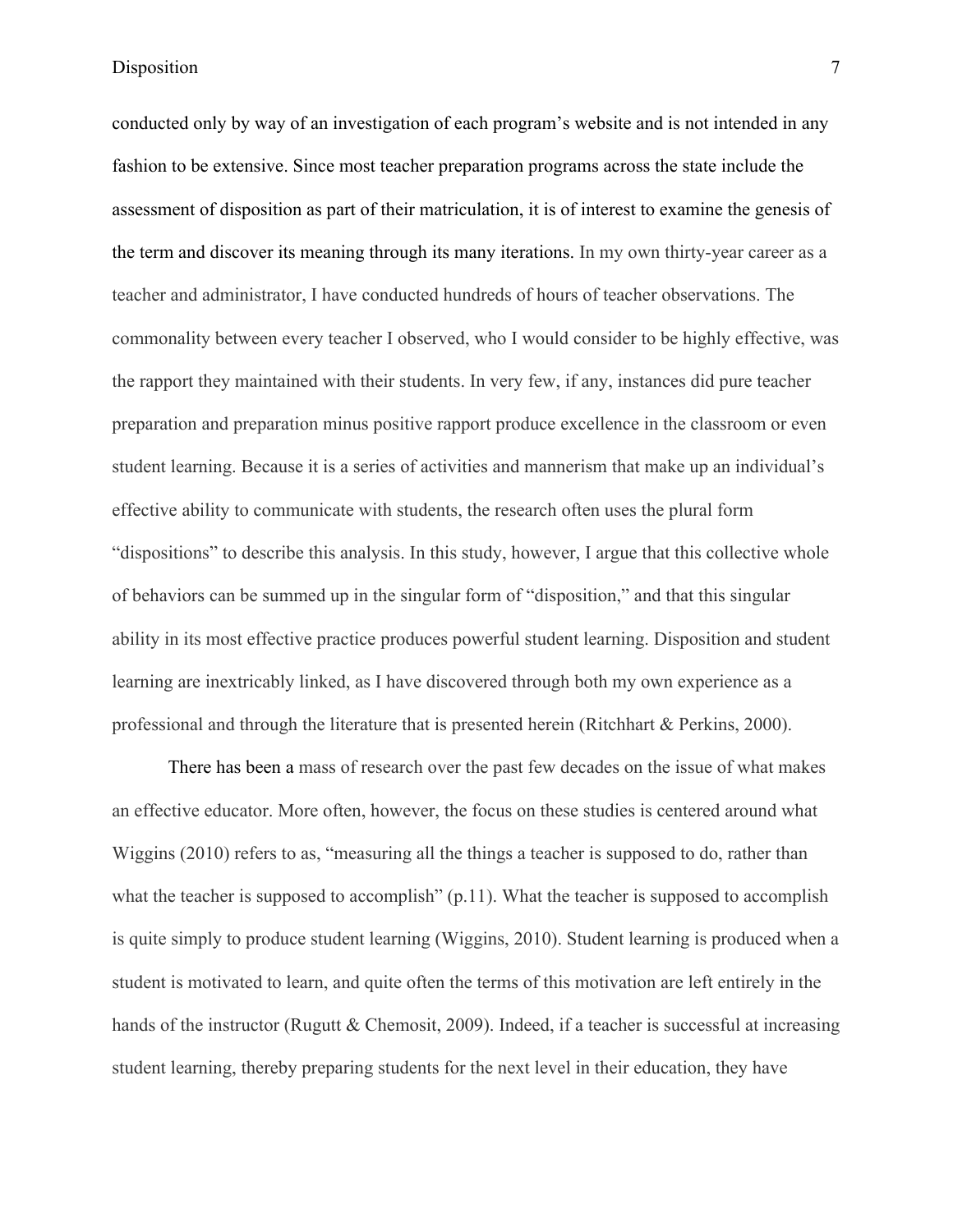succeeded in their assigned duty. Yet, what a teacher is supposed to do, is often afforded too much attention. Studies on how to create a great lesson plan, how to establish a solid discipline strategy, how to integrate technology into the classroom, how to teach within a particular schedule (such as a block schedule), how to make the most of transitions, how to anticipate learning and check for understanding, (to name just a few), are everywhere. All of these, and many, many more, are terrific elements of being a good teacher that are worthy of examination and study. However, these are simply part of the recipe for what a good teacher should do, and never really address the main question of what should be accomplished through these activities. Put another way, none of these preparatory topics instruct a teacher on how to ensure student learning.

Looking into the roots of disposition as a factor in teacher assessment, one would have to begin by looking at the extensive amount of research conducted on expectation theory from the late 1960's through the late 1980's. This was a popular area of study through these years, and produced such educational concepts as *The Pygmalion Theory*, and *self-fulfilling prophecy* (Rosenthal & Jacobsen, 1968, p. 12) as regards the manner in which teachers approach their students and form opinions of them at the start of the school year. Rosenthal and Jacobsen (1968) used the metaphor of *Pygmalion* (Shaw, 1994) to describe a phenomenon that occurs in the classroom. In *Pygmalion*, a professor famously takes a woman from the poverty-stricken streets of England and wagers his friends that he can turn her into a proper lady within a certain period of time. Indeed, his positive approach and high expectations for the woman result in success. In the same way, a teacher who maintains a high expectation and positivity of their students may produce the same effect and improve student performance.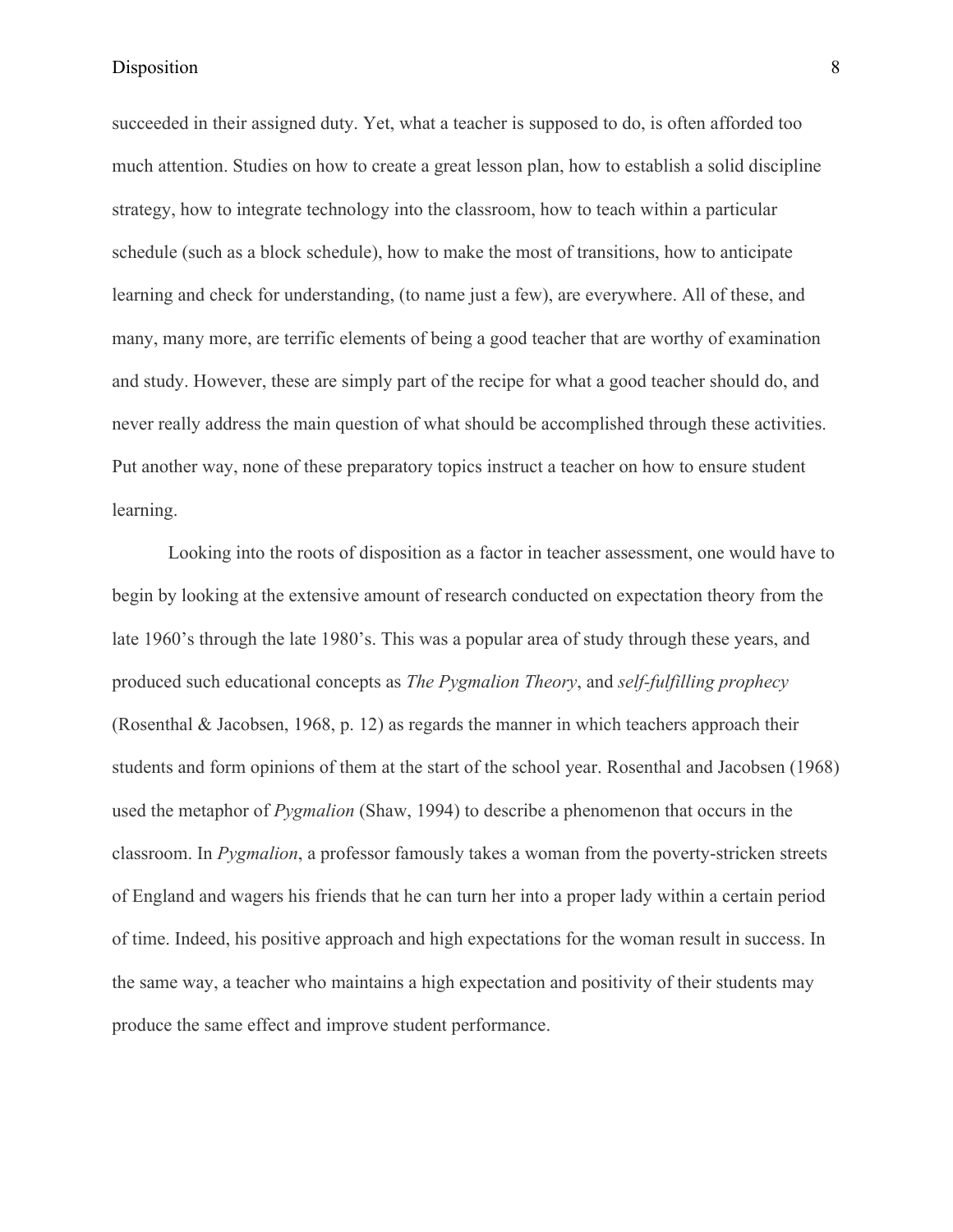Brophy and Good (1974) offer a stop and pause moment in the study of expectation theory by reflecting upon the previous two decades of research on the topic, paying ample homage to the work of Rosenthal and Jacobsen (1968). They re-introduce us to the research on expectation theory by highlighting the concept of self-fulfilling prophecy, whereby a teacher forms an early assumption about a student's academic abilities and these early assumptions actually dictate a behavior on the part of the teacher which ensures these assumptions come true *(*Brophy & Good, 1974, p. 1). A secondary key element in the study of expectation theory is what they refer to as sustaining expectation effect (Brophy & Good, 1974, p.1). In this theory, a teacher has become acquainted with certain behavioral norms of a particular student and rather than attempting to break unhealthy behaviors, comes to continually expect a perpetuation of such behavior. Similar to self-fulfilling prophecy, this too begins to form behavioral norms on the part of the teacher that can last for an entire school year. If a student frequently turns in late work, for example, a sustained expectation effect would be that the teacher makes no effort to inspire the student to turn work in on time, and rather simply comes to accept the continued behavior of turning in late work. Brophy and Good (1974) assert that such latency of teacher expectation can occur in many areas of student-teacher relationship. These are the roots of expectation theory in education and seem to plant a seed for what would later become disposition (Katz & Raths, 1985). The connection being that a teacher's collection of behaviors with a student, whether due to expectation theory or sustained expectation effect, make up what can be referred to as their overall disposition towards that student.

Although the first use of the term disposition occurred with Dewey (1922), Katz and Raths (1985) refined the term and substantiated it as an essential element of teacher education (Diez, 2007; Freeman, 2007). In the 1980s, as a response to No Child Left Behind, a number of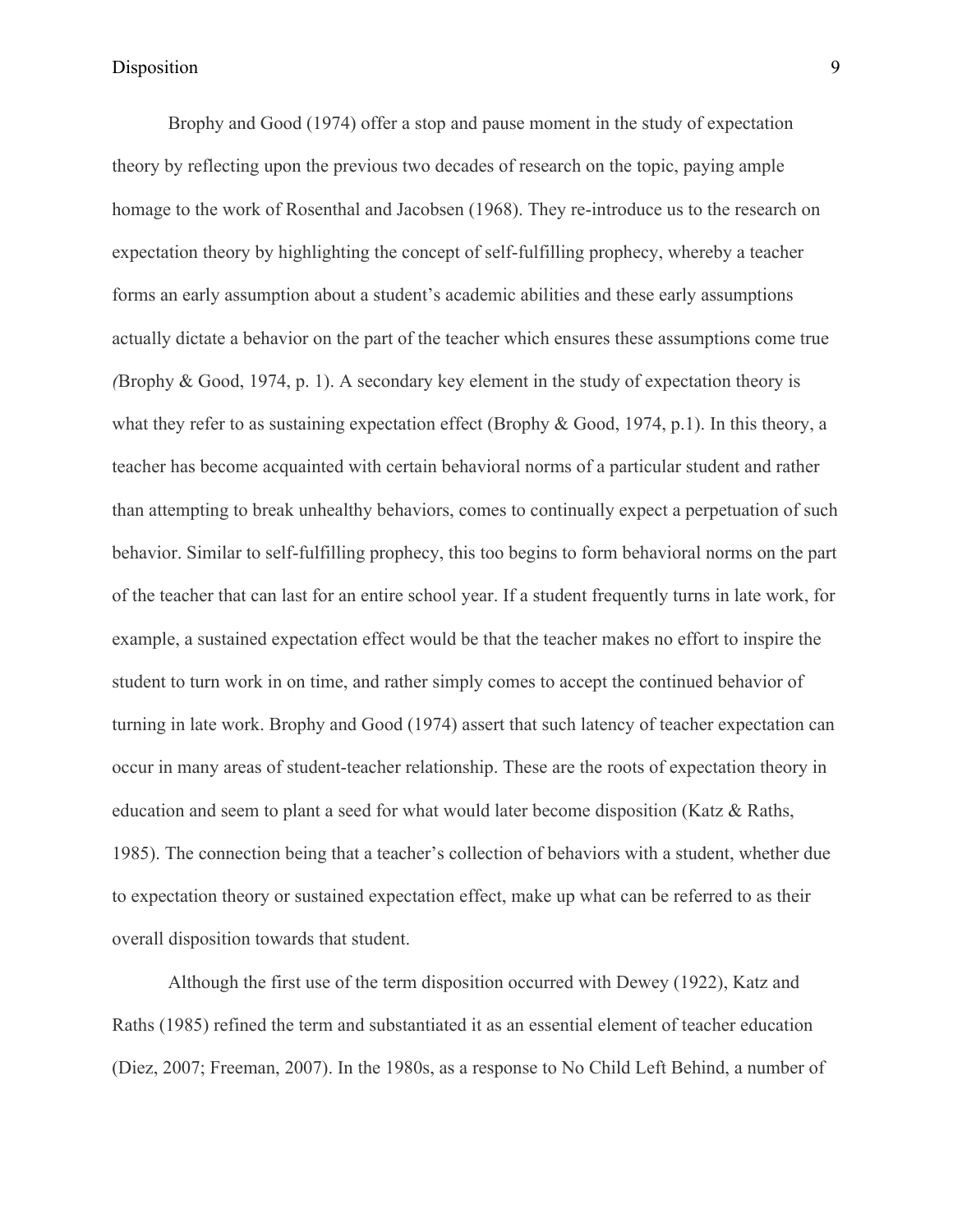educational organizations set out to establish a framework for a shared sense of what makes for a high-quality teacher (Schussler, 2006). In 1996, under the auspices of the Council of Chief State School Officers, a consortium of more than thirty states and professional organizations formed the Interstate New Teacher Assessment and Support Consortium (InTASC). Incidentally, in the same year, the National Board for Professional Teaching Standards (NBPTS) was created. This agency, however, tends to focus on teacher development once they are in the field, not as preservice teachers. InTASC set out to establish Model Standards for Beginning Teachers Licensing and Development (Peterson, 2016). The standards represent a common core of teaching knowledge and skills that they recommend be acquired by all new teachers (Peterson, 2016). InTASC developed ten competencies for beginning teachers. These ten competencies were subdivided into three areas: knowledge, performance, and disposition. This would mark the first time that the term disposition emerged as a component of an advisory agency for teacher preparation programs, and in fact within this fifty-eight-page document the word disposition appears sixty-one times (Peterson, 2016). In the years that followed, many colleges and universities frequently looked to the InTASC recommendations to speak into their own program standards, resulting in a total of thirty states adopting them as state code (Diez, 2007). By the late 1990s, the phrase *knowledge, skills, and dispositions* was firmly planted in teacher education policy, and most teacher preparation programs provided information and assessment on all three (Diez, 2007).

A section titled Critical Dispositions follows each of the ten InTASC Standards (InTASC, 2013). Some of the terms used to describe an appropriate teacher disposition from these sections are that a teacher adopt, appreciate, believe, be committed to, have enthusiasm for, persist, realize, recognize, respond, seek, be sensitive to, understand, and value students as they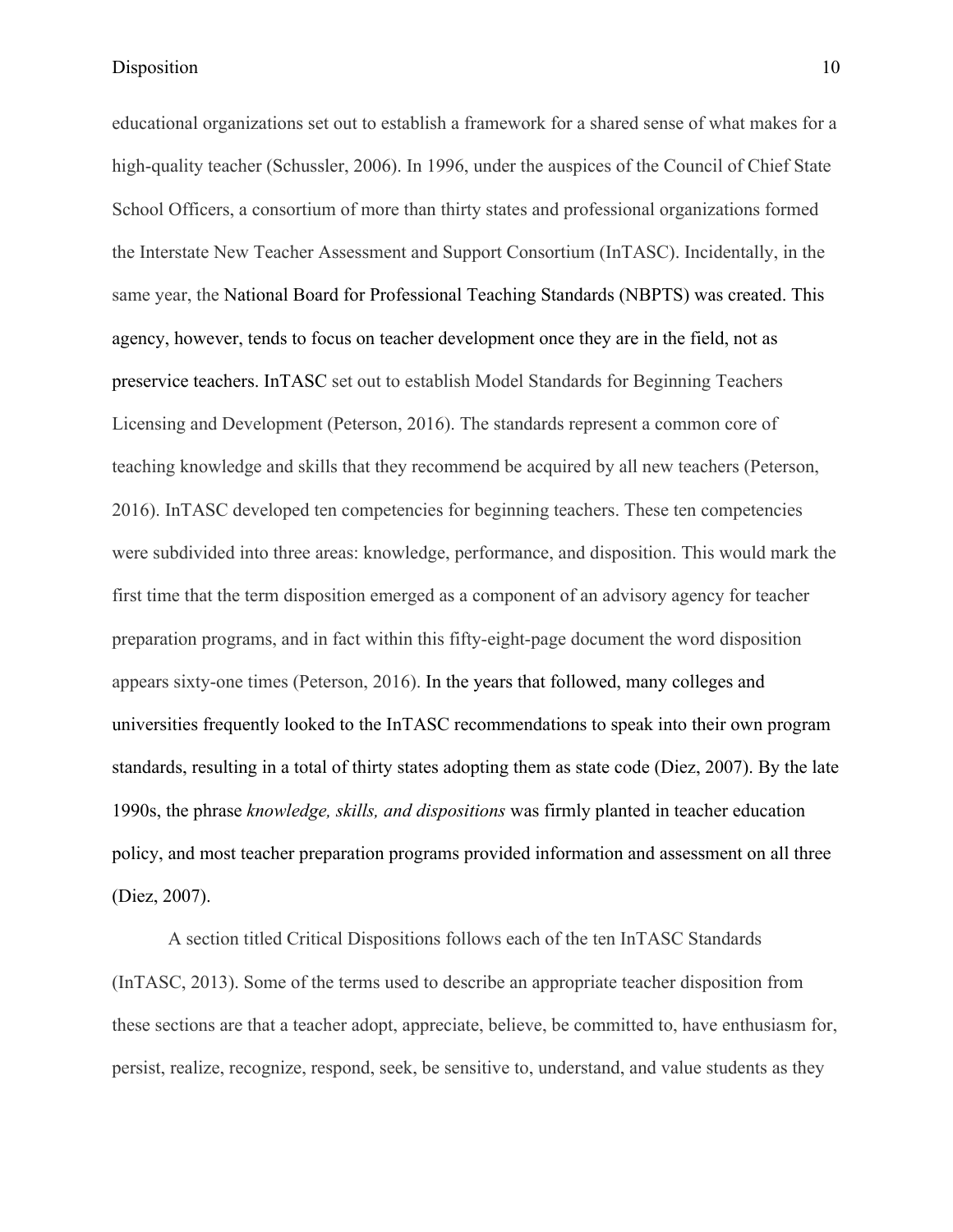engage with them in the educational process (InTASC, 2013). Even so, Murray (2007) points out that such terms to describe disposition have no real explanatory value and are really simply labels for certain types of behaviors. A critical view of InTASC and others' inability to define what they mean by disposition is a theme that ensues until 2006 when NCATE comes out with a definition that can best be summed up as, figure it out and create a definition of your own. To this day, there is a vastly different approach to the term from institution to institution. Thornton (2006) argues that even though the term has been around for a long time, teaching programs still focus too heavily on content and do not delve into a solid definition of what they are after when assessing an individual's disposition and are all over the map in trying to do so.

Even though InTASC was first on the scene to establish disposition as a necessary element of teacher preparation, the National Council for Accreditation of Teacher Education (NCATE) was established in 1954 and had been accrediting schools of education for a much longer time. NCATE was a coalition of thirty-three member organizations of teachers, teacher educators, content specialists, and local and state policy makers. Incidentally, NCATE has since been merged with the Council for the Accreditation of Educator Preparation (CAEP) who is the primary accrediting agency for teacher preparation programs today. NCATE's original three areas of professional standards were to evaluate a candidate's knowledge, skills, and professional obligations. In the year 2000, NCATE changed the phrase *professional obligations* to the term *dispositions*. It appears that this transition is what prompted an increased awareness of the term in education programs. Schussler (2006) points out that in 2003 the presentations at the American Association of Colleges for Teacher Education (AACTE) mentioned the word disposition very rarely. However, by 2006, the majority of presentations were about teacher candidate dispositions with most programs advocating it as a necessary component in the teacher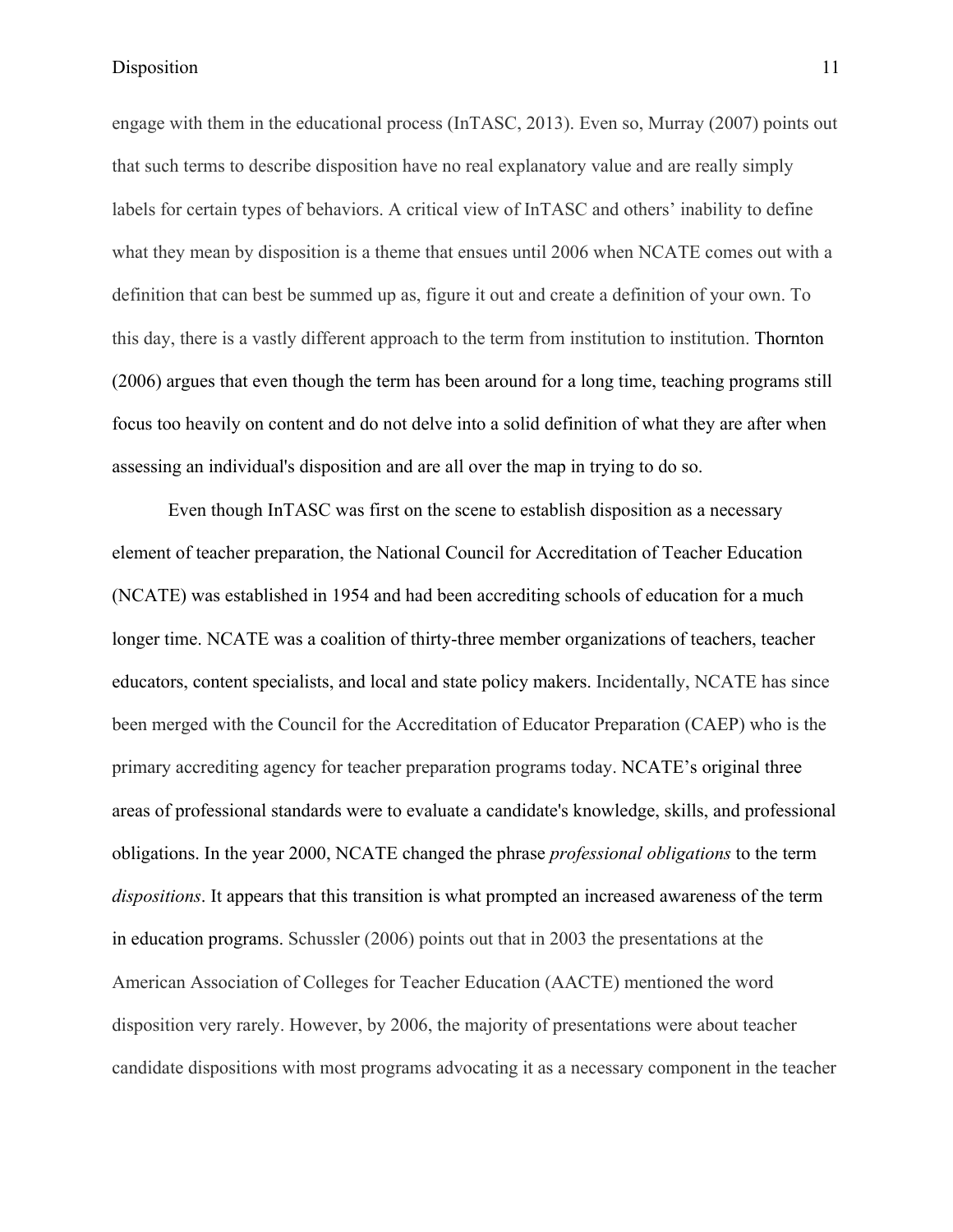preparation regimen (Schussler, 2006). Freeman (2007) points out that between the years 2003 and 2005, the number of presentations with the word disposition in the title grew from only a few to forty-three. From the year 2000 to 2008, there was even a yearly symposium held at Northern Kentucky University on educator dispositions (Freeman, 2007).

As rapidly as the term generated research and debate, it just as quickly subsided from the published world of academia. From about 2015 to today, very few articles have been published that address this issue. When they do publish, the discussion tends to be almost entirely focused on issues of social justice and cultural competency as a key disposition in a preservice teacher's arsenal. This is a central theme that is explored more thoroughly in Chapter 3. That said, the assessment of disposition remains a part of every accredited teacher preparation program in the state of Oregon, and is no doubt prevalent elsewhere as well. The term also became political. Hines (2007) describes at least three incidents at universities where students sued over being made to possess a certain disposition. At the center of the debate in each instance was the question over what authority an institution has in evaluating what are intrinsically held beliefs and behaviors of another individual. Both the political right and the political left got involved (Hines, 2007). The political livelihood of the term was short, however, and is therefore not a central focus of this project.

# **Methods**

The following methods were implemented both in preparation for this study and as the study ensued.

# *Construct, Style and Technique*

Unlike a systematic review, this study does not begin with a clear, singular question to be answered or a hypothesis to be tested. Rather, as a narrative review, what is postulated here is a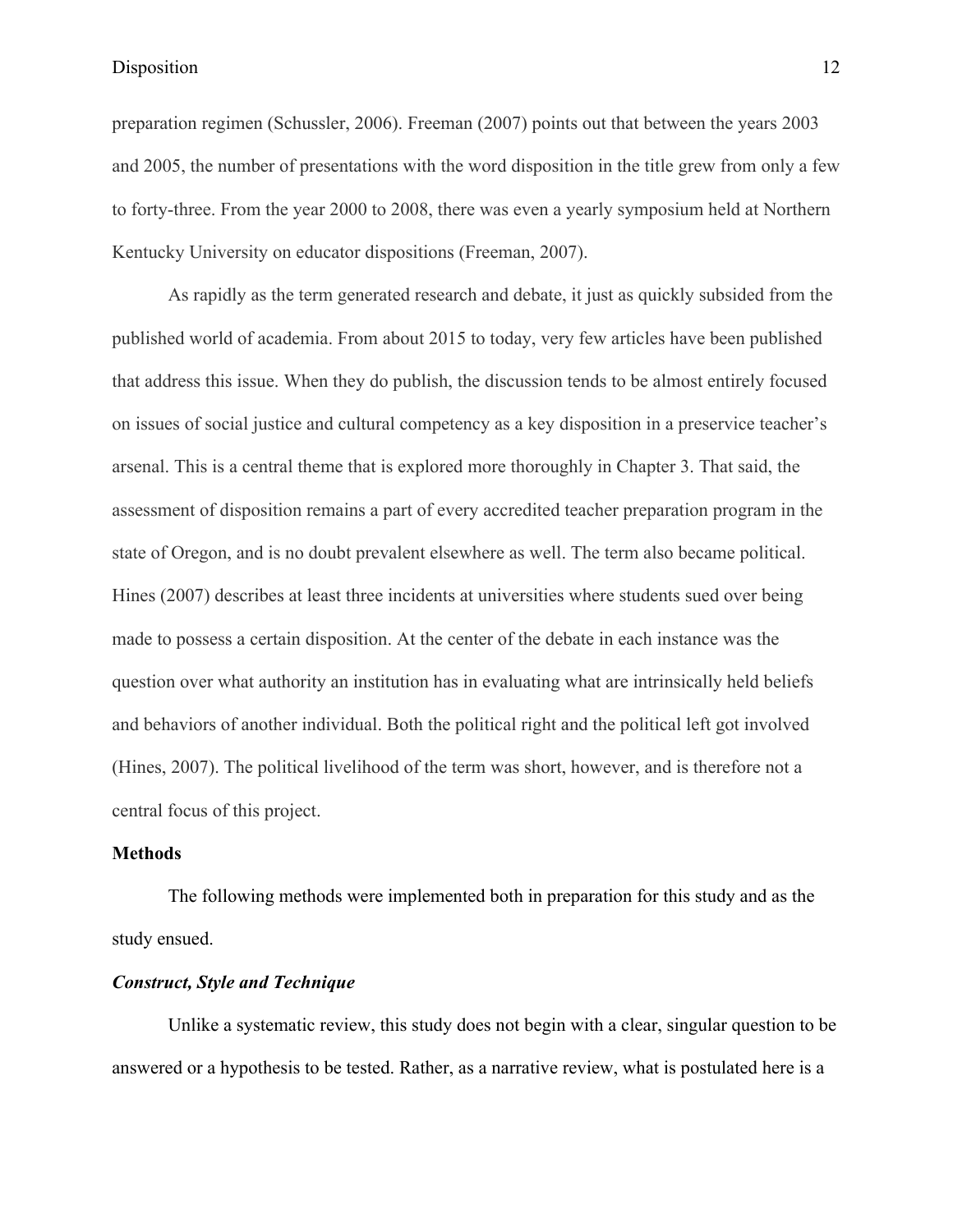topical examination of an extremely prominent and important element in the teacher preparation process, the element of disposition. Moreover, it is a component within this process that has received very little academic research attention in the past ten years or so and as such is in need of deeper examination. As a narrative, the purpose of this project is to tell the story, so-to-speak, of the term disposition as it has been defined since its inception. The study does not presume to examine every piece of literature ever published on the topic, but rather surveys key publications that represent major themes represented throughout all studies. In this way, the story of disposition emerges as it has been examined throughout the past thirty-five years or so.

In Chapter 2, the literature is examined in chronological order according to publication date. In this way, the goal is to address the term *disposition* as it progressed and was re-defined through time. This technique also allows the literature to build upon itself, as scholars interact with each other over the central topic. Because of this, a significant amount of primary research was derived from the in-text citations and reference pages of primary texts and then adopted as my own primary text. Throughout this process, works were evaluated for inclusion or exclusion. Research began with the formation of my own reference page where key publications were organized into alphabetical order. For each title, a literature analysis was conducted and key elements were listed following each entry. This document was then placed into chronological order by publication date and became the road map for the development of Chapter 2. In time, as works were evaluated, the majority of references both in-text and in the reference page of primary texts, became more familiar to me. It was at this moment that I began to have a solid grasp on the mass of literature published on disposition and became a subject matter expert.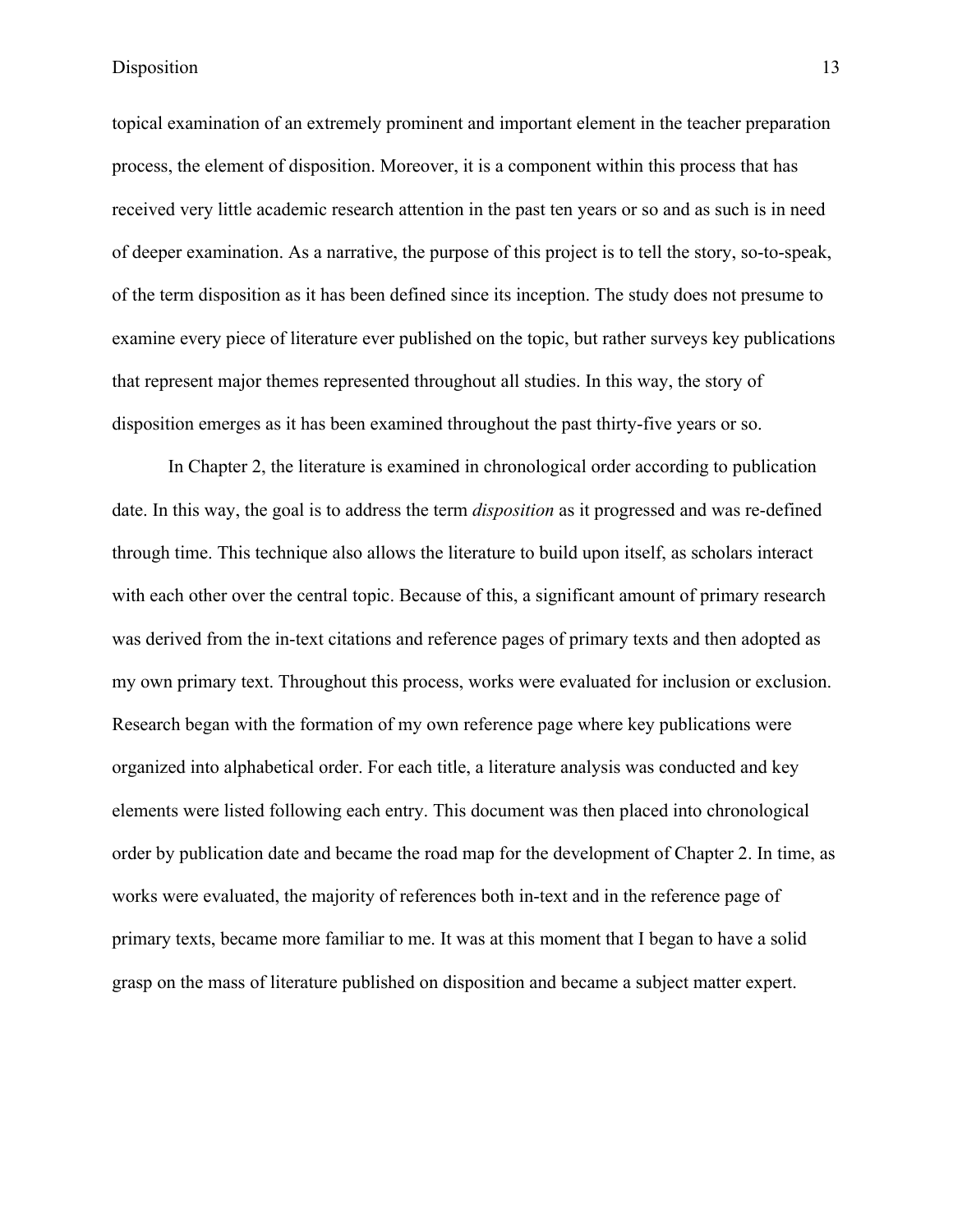Chapter 3, then, is a mining of the key themes that emerge from the literature in Chapter 2. Certainly not every theme is included in Chapter 3, however, those that are represented serve as an effective umbrella under which all less prominent themes can be placed.

# *Inclusion- Exclusion Criteria and Scope Searches*

Using the Elton B. Stephens Information Services Data Base (EBSCO) through the George Fox University Library, and occasionally Google Scholar, works on education that directly reference the term *disposition* in their title were automatically included. If the title did not examine education specifically, it was excluded from further study. Works that examined disposition as it relates to education, therefore, were the primary resource for inclusion criteria. Topics related to disposition were quite common and were also included for study as they emerged. Such topics as morality, social justice, behavior, demeanor, virtue, and reflection are amongst these themes. In each instance, the topic examined had to have a direct connection to the concept of teacher disposition. If it did not, it was excluded from the study. For example, there have been countless studies conducted on morality and education, but if the study did not specifically include the concept of morality as it pertained to teacher disposition, it was not included. It is also for this reason that certain publications on the idea of good teaching, that could be viewed as pillars in the world of pedagogy, were often not included. In most cases, these works had no definitive discussion on the specific issue of disposition. They may have addressed personality, rapport, interaction, etc., but if it was not specific to the study of disposition, it was excluded.

In addition to the mining of reference pages and in text citations, lengthy scope searches were conducted. In the same manner as above, however, scope searches eventually turned up works that I had already examined and written on. As mentioned, two primary databases were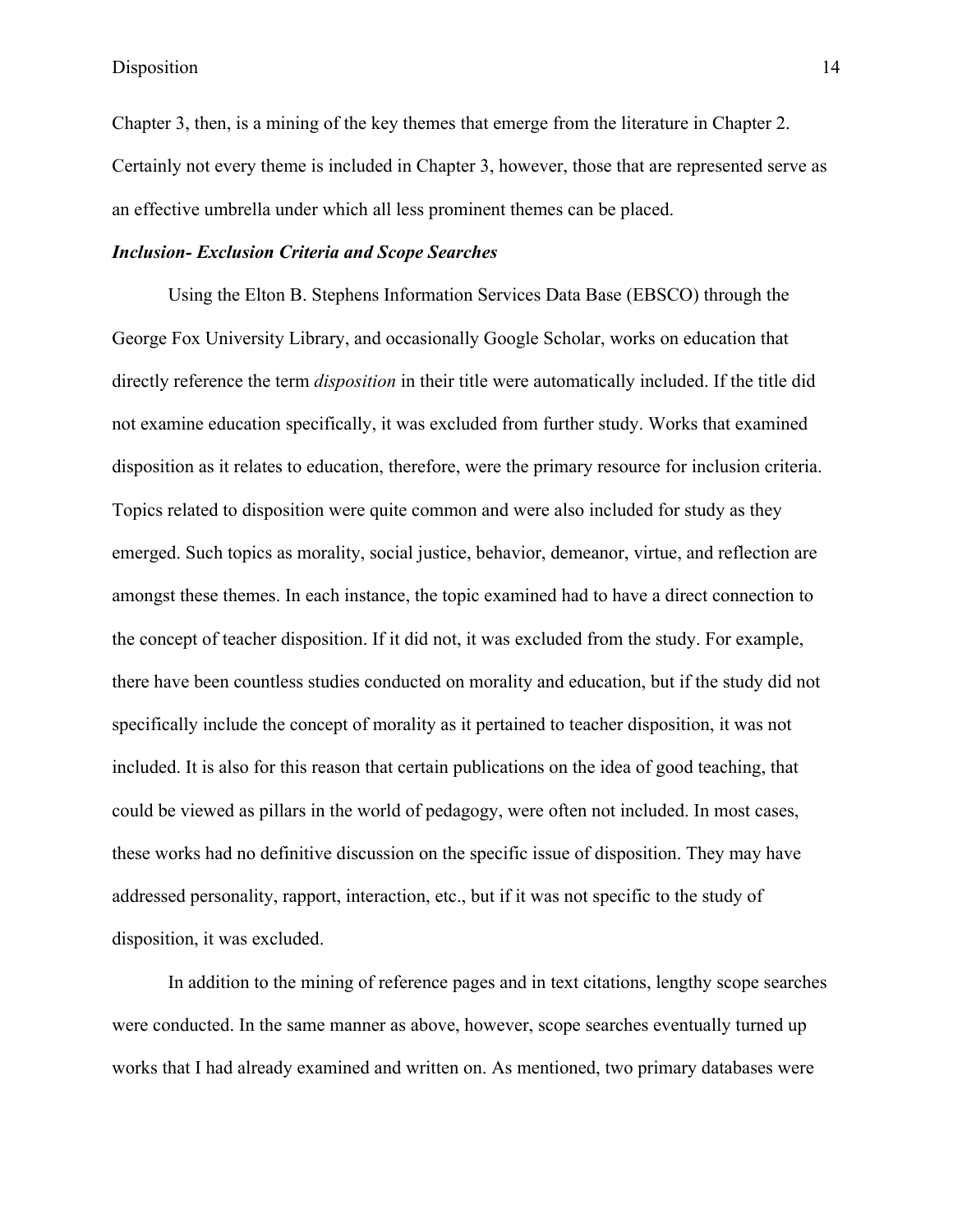utilized for scope searches, EBSCO and Google Scholar. The primary search term used in EBSCO was the term *disposition*. This was expanded in many forms though Boolean searches to include such searches as *disposition and morality, disposition and teaching, teacher disposition* etc. In all cases, however, the main title had to clearly be one that offered an examination of the term *disposition* in the title and the work had to specifically be connected to education. In certain cases, there are publications that do not have the term disposition in the title, such as Wenger, (1998): *Communities of practice learning, meaning, and identity*. Such titles appear in the reference list for two main reasons.

First of all, such works are typically works that emerged from either an in text citation or a reference page from another study. They were flagged because the primary text, which was examining disposition, referred to this text as one that had something to say on the topic, even though it was not in the primary title. Upon reading this related text, if indeed it had substantial information on the topic of disposition, it was treated as a primary text and was included; such was the case for Wenger (1998) as well as others. The other reason a text may be included in the reference list that does not include the term disposition is that it is a prominent text that has a great deal of impact in academics on the establishment of the term *disposition*. These are texts that are referred to frequently by authors and often lay a firm foundation on which many future studies of disposition were based. Examples of such texts are Dewey (1922, 1933), Kohlberg (1927), and Brophy and Good (1974), to name a few. Of course, since this study also discusses briefly the topic of accreditation and advisory agencies, such as NCATE and InTASC, there are some references connected to these studies.

The second platform utilized for scope searches was Google Scholar. In many cases, I was able to find a PDF version of a text that was not available at EBSCO through the George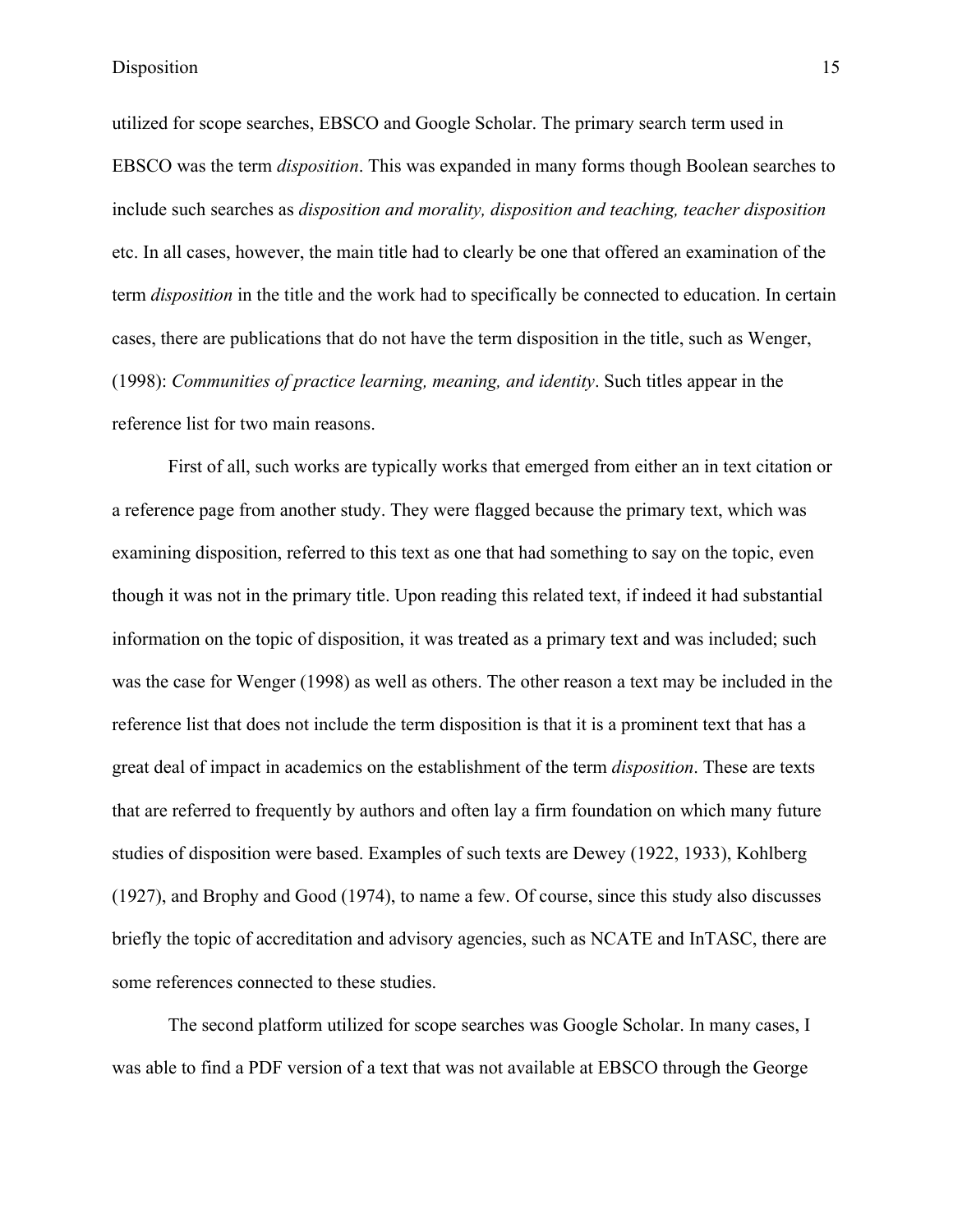Fox University (GFU), and this was very helpful. In such cases, the URL for the PDF of the text is included in the Reference page. When a text was neither available through EBSCO nor Google scholar, it was often ordered through the GFU library and borrowed from other institutions.

Finally, works were examined with no regard to publication date, since as a narrative review it is a survey of literature through time. However, as I came to the end of my research, I began to narrow the search to the years between 2015 and today. This is because, as was discovered, there is scant research that explicitly addresses disposition in education throughout these years. My goal was to capture everything that I could from a more modern era. It is also for this reason that I was able to reasonably conclude, as I do a few times throughout this study, that there needs to be more research in this area going forward. Works were not discriminated against if they were not published in the United States, neither did I separate studies by upper, middle, and lower grade-levels as all studies on disposition were included independent of the target grade level. Works that were not in the English language were not included.

#### *Bias Statement*

The purpose of this narrative review is to offer a bias free examination of the topic of disposition and allow its journey through literature to speak for itself. That said, along this argosy there are moments that require some reflection on the part of the author, and as such are offered. Three such areas of bias occur. First, is the pointing out of certain moments of irony in the definition and practice of disposition as it transpires though time. Secondly, is to point out that little to no research on disposition as it is reflected outside of a classroom setting has been conducted. This is subsequently identified as an area where much more research is necessary. And thirdly, is to observe the obvious absence of the term *worldview* in virtually all of the studies. In a sense, everything that is examined in this research is a function of the worldview of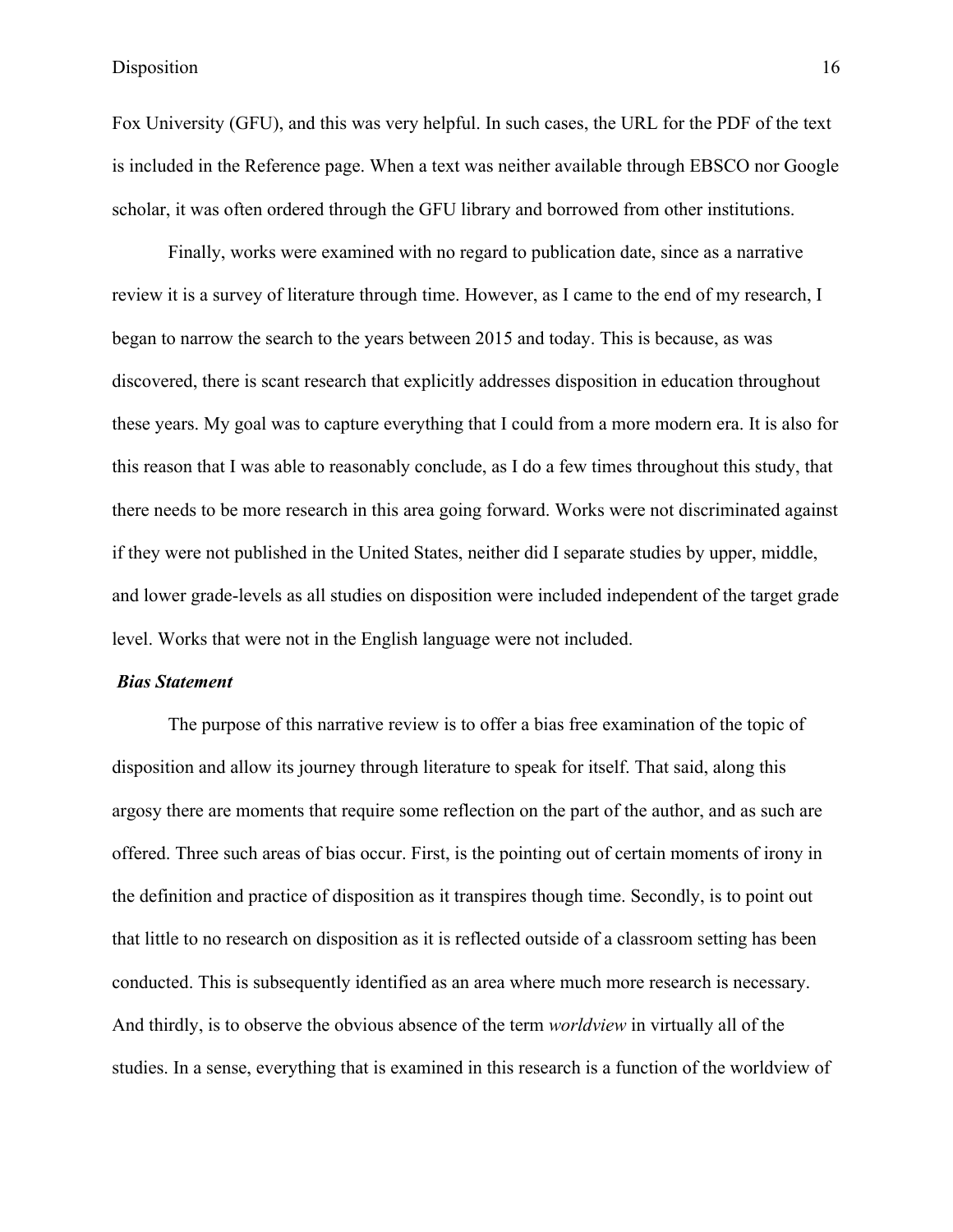the educator as a sieve through which behavior with students is funneled, and yet it is never mentioned by any researcher.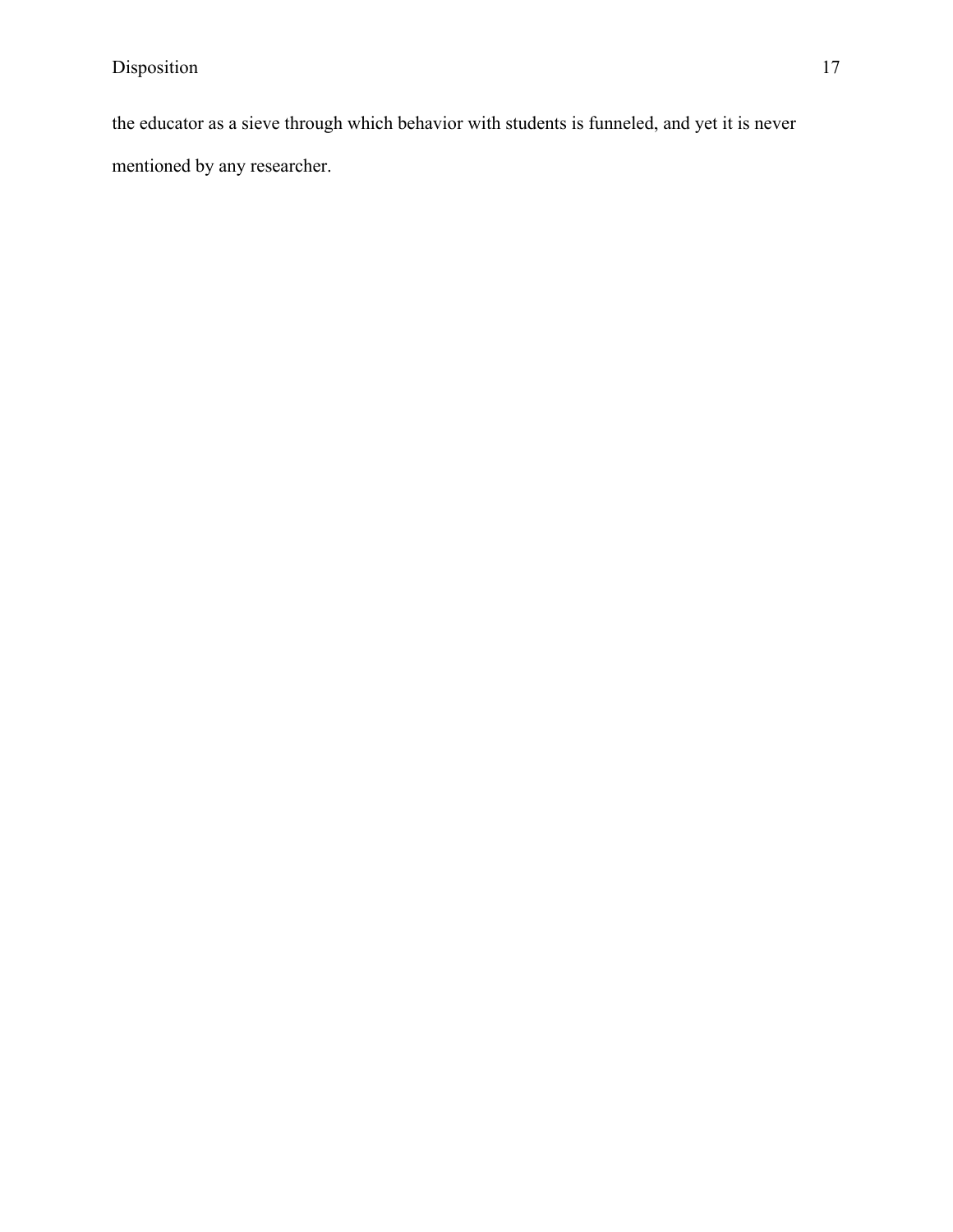# **Chapter 2: Narrative Review of Literature on Teacher Disposition**

# **Disposition in the 20th Century**

Katz and Raths (1985) present what is arguably the earliest deep dive into the term *disposition* as it relates to teaching. While they certainly look back at previous studies on the issue of teacher character (Buss & Craik, 1983; Joyce, 1972; Combs, 1969), they fully confront the reality that there has been an array of terms used in lieu of disposition in the years prior to 1985. Indeed, the crux of their work is to bring meaning to the term and by doing so establish it as part of the lexicon in teacher preparation programs (Katz & Raths, 1985). In their study, skills, attitudes, habits and traits are all presented as potential alternatives to what a teacher's disposition is, and each is summarily dismissed as not being thorough enough in scope to truly define disposition. Furthermore, they are clear that a disposition is not an individual's character. For this reason, they also stay clear of terms such as honesty, ambition, courage and forthrightness in the assessment of a teacher candidate (Katz & Raths, 1985).

For the actual definition of disposition, Katz and Raths (1985) prefer the term "habits of mind" (p. 303). By this, they mean that a teacher's disposition is a series of actions taken by an instructor with an intentionality towards a positive union with a student. This can emerge in such instances as how a teacher reassures a student, encourages a student, and maintains a positive rapport with a student. Other means of defining dispositions is to refer to them as "summaries of act frequencies" and "trends in behavior" (Katz & Raths, 1985, p. 303). Using these as a reference, and harkening to the habit of mind image, dispositions are characteristics of a teacher's behavior that are predictable within varying contexts. The importance of a positive disposition is vital to the reputation and productivity of an instructor. Reflecting on a comment I made in the introduction about what attributes come to mind when an individual thinks of their favorite or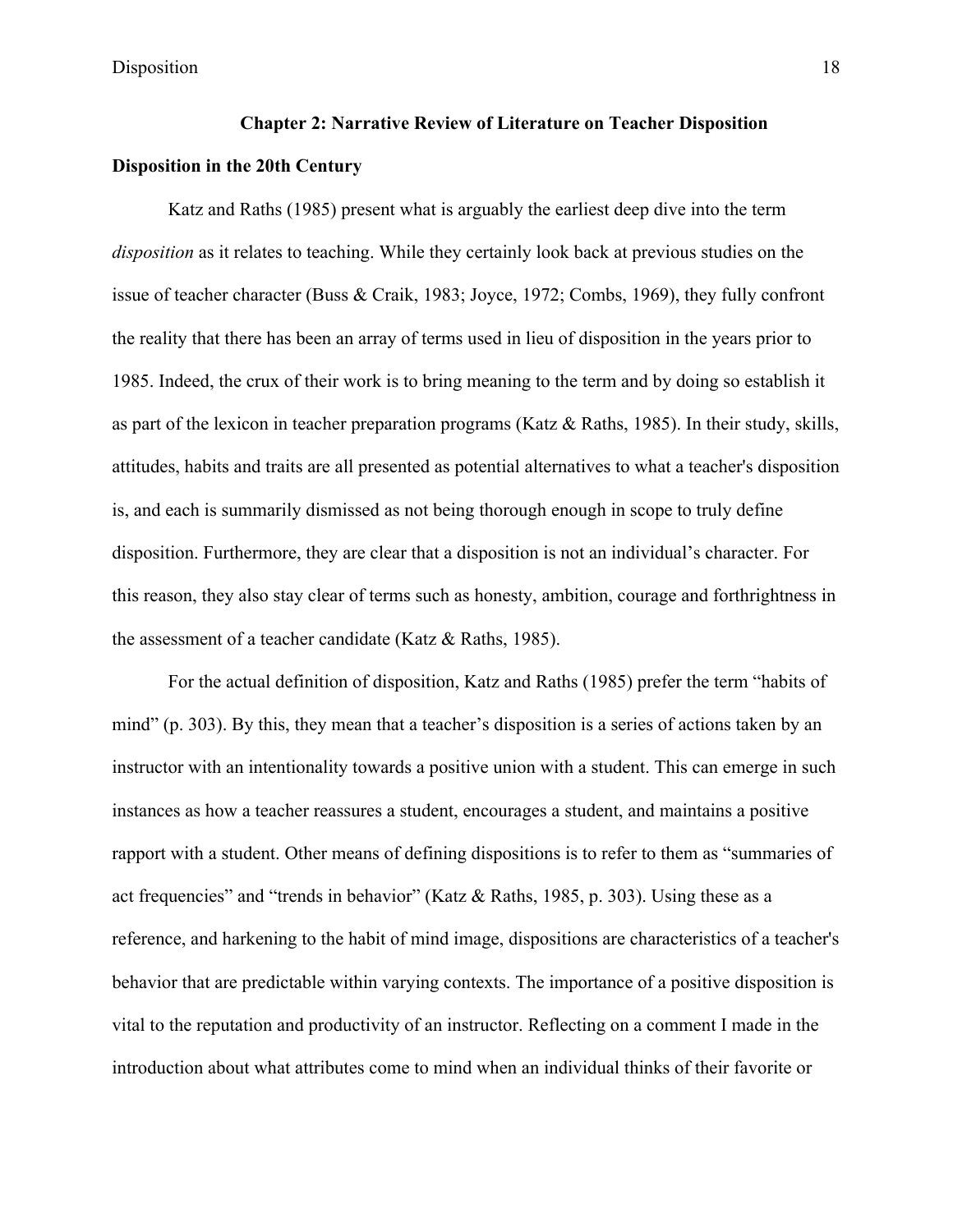most influential teacher, Katz and Raths (1985) say something similar. They point out that when an individual who is not in the teaching profession reflects on who is a good or bad teacher, attributes of disposition are always at the forefront of their decision. Rarely if ever do individuals comment on the academic preparation or content knowledge of an instructor. It is always behavior-oriented comments that stick in one's mind, otherwise known as dispositions.

As mentioned, in addition to the vital need to be concerned about disposition, Katz and Raths (1985) mainly place their focus on what preservice teaching programs can do to identify and develop effective dispositions within young, soon-to-be teachers. It is encouraging to know that they do believe dispositions can be learned, but that certainly there are individuals who have an easier time of it than others. There are two main suggestions that Katz and Raths (1985) purport as a means to develop positive disposition-making within teacher preparation programs. The first is to assess an individual's natural disposition for teaching prior to entering the program at all. In this way, they argue, a potential teaching candidate might be enabled to make a clear decision about their future as a teacher. Secondly, they claim that teacher programs must have an overall "ethos," (Katz and Raths, 1985, p. 305) as they call it which places the disposition topic at the forefront of all that is planned within the program. Interestingly, neither of these two suggestions comes with any palpable methodology as to how to measure such things though they do assert that once a program faculty develops a theme or a conceptual base for its teacher education program, the selection of dispositions follows fairly readily.

Moving in a different direction than Katz and Raths (1985), Tishman and Perkins (1993) identify disposition in a teacher as a matter of the mind, though not in an emotional sense, rather as an intellectual pursuit. Their concept of thinking dispositions purports that positive and effective disposition can only be achieved by a well-ordered mind; one that is critical, reflective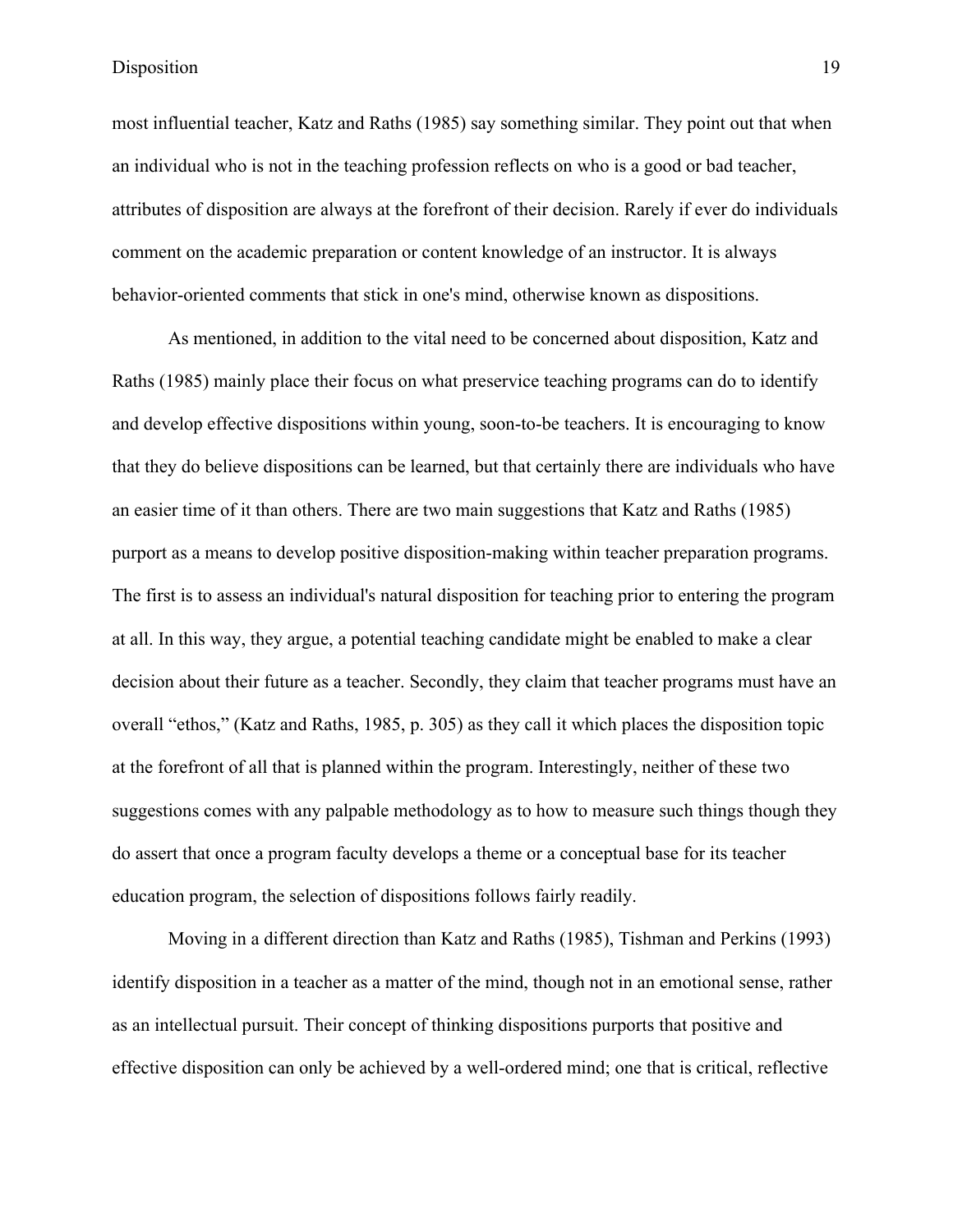and creative. They use the metaphor of an individual who is playing the piano. Indeed, anyone can sit at a piano and peck away at the keys. Yet, to make it sound good and harmonious, one must practice over a long period of time and perfect their craft. Such is the case with a teacher who demonstrates a positive and effective disposition. The three main features of a positive thinking disposition are abilities, sensitivities and inclinations. Abilities are the skills that have been developed in order to be able to carry out a behavior that develops positive rapport with students. Ability, like practicing the piano, is something that can be developed within the context of a preservice teacher program. It is also the development of an awareness to identify the right situations where proper thinking disposition can be most effectively practiced. Sensitivities and inclinations, however, are far more difficult to attain, as they come more naturally to an individual and are more difficult to learn.

In this way, Tishman and Perkins (1993) recognize that educators come to the table with a certain amount of predisposed and well-entrenched ideas of the way things work in schools. Furthermore, these predisposed ideas directly affect the manner in which a teacher reacts or behaves with students. Though they never actually mention it, this is in effect a direct reference to the work of Rosenthal and Jacobsen (1968), Brophy and Good, (1986), and Good (1987) on teacher *expectation theory*. Though not a significant feature of my own study here, it is important to pay appropriate homage to these researchers, as they speak directly to the inherent tools that a teacher brings to the table prior to entering the profession. Brophy and Good (1974), for example, believe that teacher behavior which discriminates against particular students or groups of students is not necessarily intentional or even conscious, but can be linked to prior experiences and beliefs. They therefore call on educators to take a different view of the educational process by recognizing the individuality of students and the effects of a teachers' beliefs and attitudes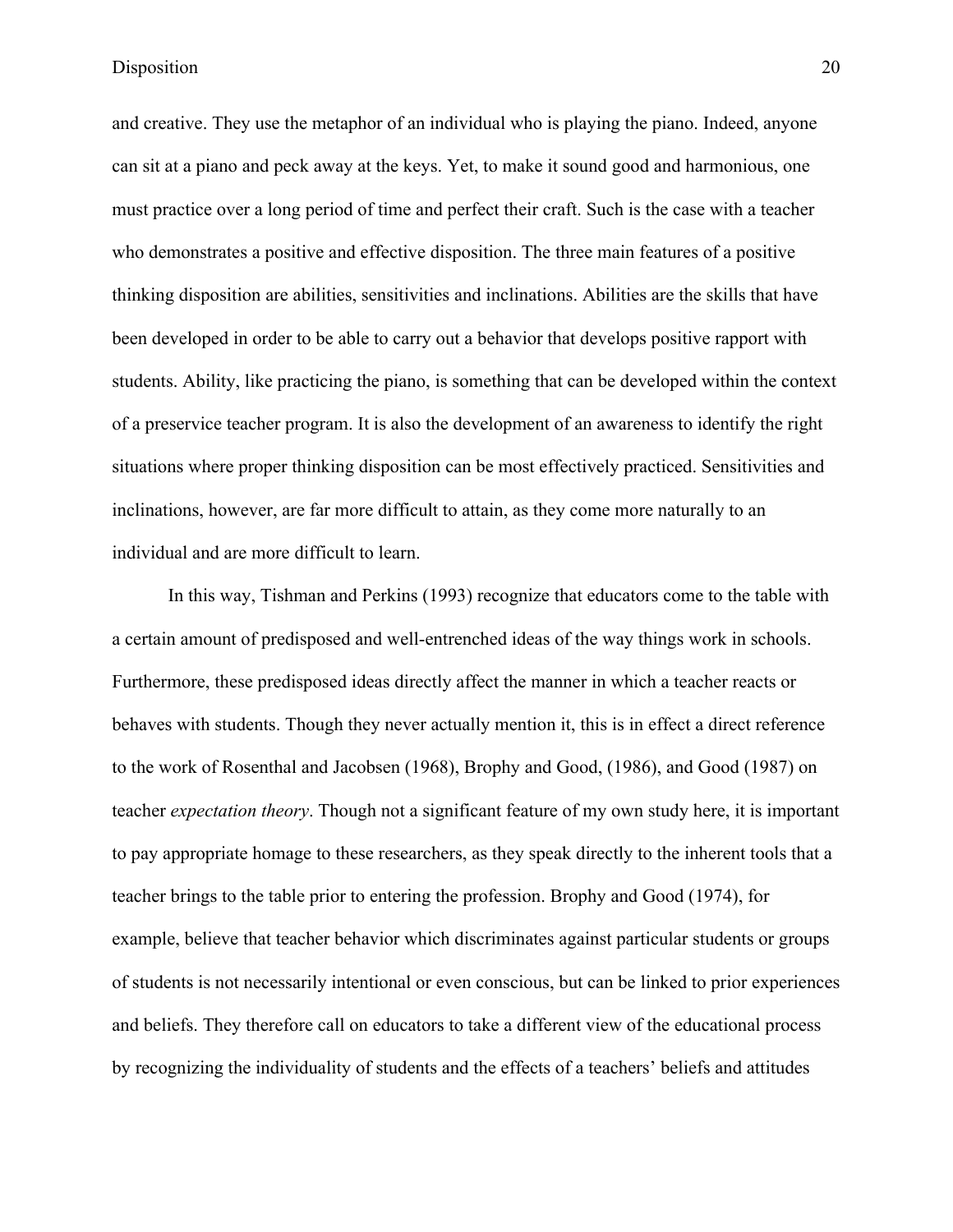upon them. They promote a reasonable technique for helping teachers create and maintain a productive, honest relationship with each of their students. In essence, to have a positive and effective disposition (Brophy and Good, 1974). For Tishman and Perkins (1993), these tools are summed up as sensitivities and inclinations. Once a trained teacher has the ability to recognize a moment when a positive disposition can be displayed, their sensibility is what helps them navigate this moment. As it is a natural and innate attribute, the sensibility can be positive or negative. Likewise, the inclination is simply the actual behavior that is exhibited.

A wealth of research has been conducted on teaching and morality, (Wade, 1963; Higgins & Kohlberg, 1989; Buchman, 1993; Hansen, 1998), but my main concern here is how moral teaching is connected to the examination of teacher disposition. Though they never use the term disposition, Power, Higgins, and Kohlberg, (1989) touch on the moral behavioral intimations of an instructor through such ideas as a democratically governed school. Their six stages of moral judgment within schools includes ample references to teacher behavior, especially as it relates to what they call "universal ethical principles" (Power, Higgins, & Kohlberg, 1989, p.12).

Buchman (1993) begins to make an even stronger connection between moral teaching and disposition by the way he couches his entire treatise, in that what teachers do is not natural, but rather based upon specific individual choices. These choices, he argues, emanate in behaviors and dispositions of a teacher that have strong effects upon students and their learning. Furthermore, these dispositions in their most effective form, according to Buchman (1993), should remain impersonal as they are simply meeting a certain obligation that a student has of a teacher, to be an effective and caring communicator. Teachers must be willing to act in accordance with rules, submit to impersonal judgment, and be open to change. Only in this way may a teacher develop a disposition that is effective for the business of education. Buchman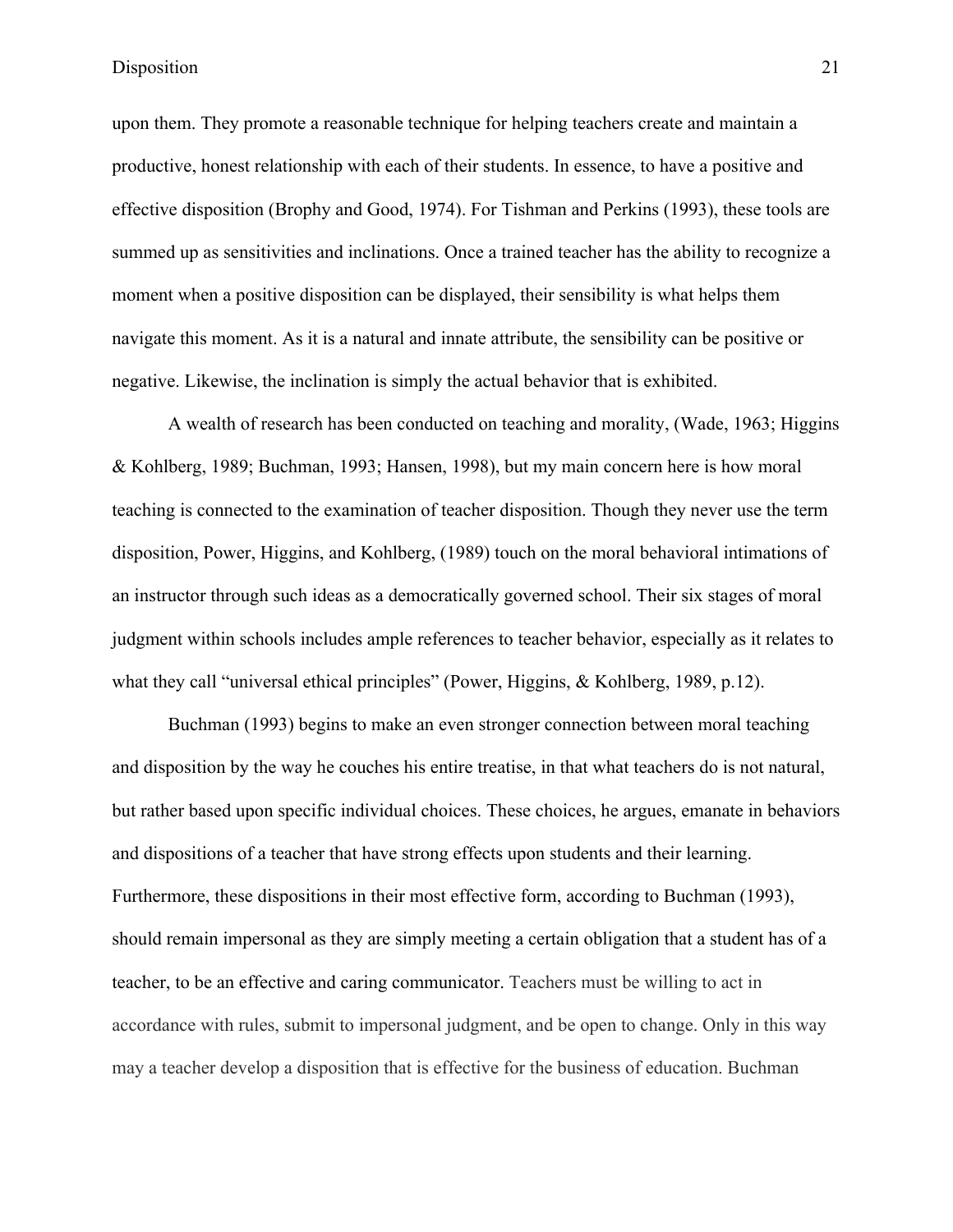(1993) looks at a teacher's disposition as a duty or a role; one that he or she must develop as it is expected and professional to do so. In fact, according to Buchman (1993), it is wrong for a teacher to allow their personal views to tarnish their ethics when it comes to teaching. Personal feelings are nice, but the true character of a teacher is developed through reason, not through emotion. As we will see, this perspective of teacher disposition is vastly different from where it is today in all of its many iterations of definition and origination.

Yost (1997) touches directly on disposition as it relates to moral teaching. He recognizes that there is a difference between theoretical techniques and actual successful methods, and that teaching programs focus too much on these techniques rather than on the actions of a teacher that are successful at building positive rapport. To connect the dots between morality and disposition, Yost (1997) uses the concept of reflection. In order for teachers to truly inculcate a successful learning environment, they must refine the disposition of reflection on their teaching and interaction with students. What's more, this reflection, according to Yost (1997), must be of a critical nature, and assess whether a teacher is willing to be honest with themselves about their level of empathy and caring they have for students. In order to develop the skill of reflection, Yost (1997) argues that teacher preparation programs must implement clinical preparation, as well as seminars and discussions intended to evaluate lesson plans, interactions and outcomes of student-teacher interaction.

#### **Disposition from 2000 to 2005**

In the year 2000, the largest established agency that accredits teacher education programs (the National Council for Accreditation of Teacher Education, or NCATE), announced a revised set of standards for evaluating teacher candidates' performances. Central to the focus of these NCATE standards are the "knowledge, skills, and dispositions" of teaching candidates. This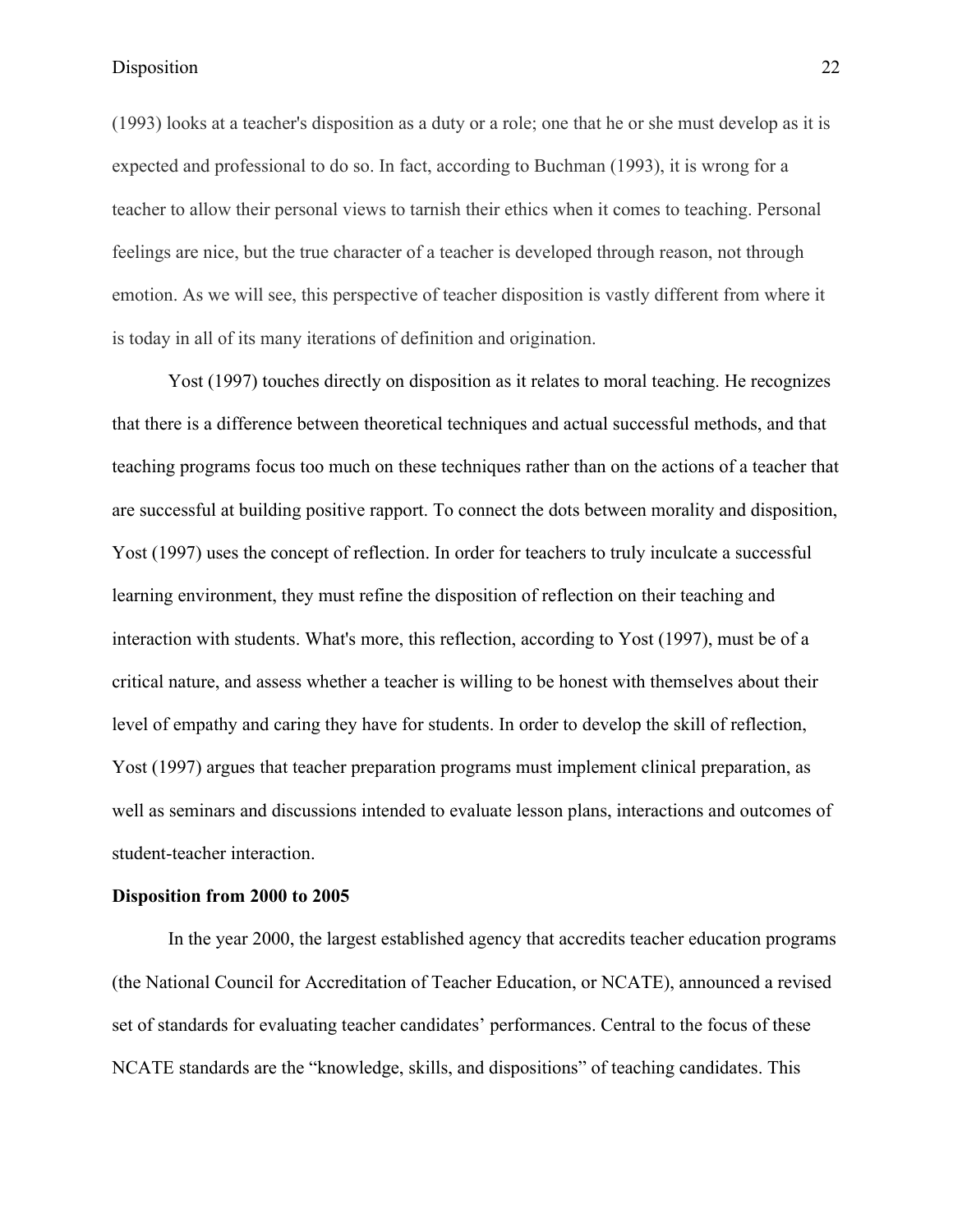recognition of teacher disposition as an attribute that requires measurement, sparked an immediate controversy over the term within academia. However, it also brought recognition to the issue of disposition and placed it firmly into the lexicon of teacher preparation programs across the United States. The NCATE (2000) definition of dispositions is:

The values, commitments, and professional ethics that influence behaviors towards students, families, colleagues, and communities and affect student learning, motivation, and development as well as the educator's own professional growth. Dispositions are guided by beliefs and attitudes related to values such as caring, fairness, honesty, responsibility, and social justice. For example, they might include a belief that all students can learn, a vision of high and challenging standards, or a commitment to a safe and supportive learning environment (NCATE Standards, 2000 in Freeman, 2007). This definition was revised in 2006.

Taylor and Wasicsko (2000) jumped on what would become a fervent search for a better and more solid definition of disposition. They also exhibit early support for the decision by NCATE to include disposition in their accrediting standards, a support that would be scarce in future publications. In their words, dispositions are "the personal qualities or characteristics that are possessed by individuals, including attitudes, beliefs, interests, appreciations, values, and modes of adjustment" (p. 2). They argue that the vast number of studies from the 20th Century on what effective student-teacher relationships look like, more than justify the inclusion of disposition in the NCATE standards. However, they fully recognize that amongst this wealth of research, there has been no consensus on either the definition of disposition or how to assess it. They conclude that "effective teachers are effective people" (Taylor & Wasicsko, 2000, p. 12), and that such an individual is one who is warm, caring, enthusiastic, and enjoys life. These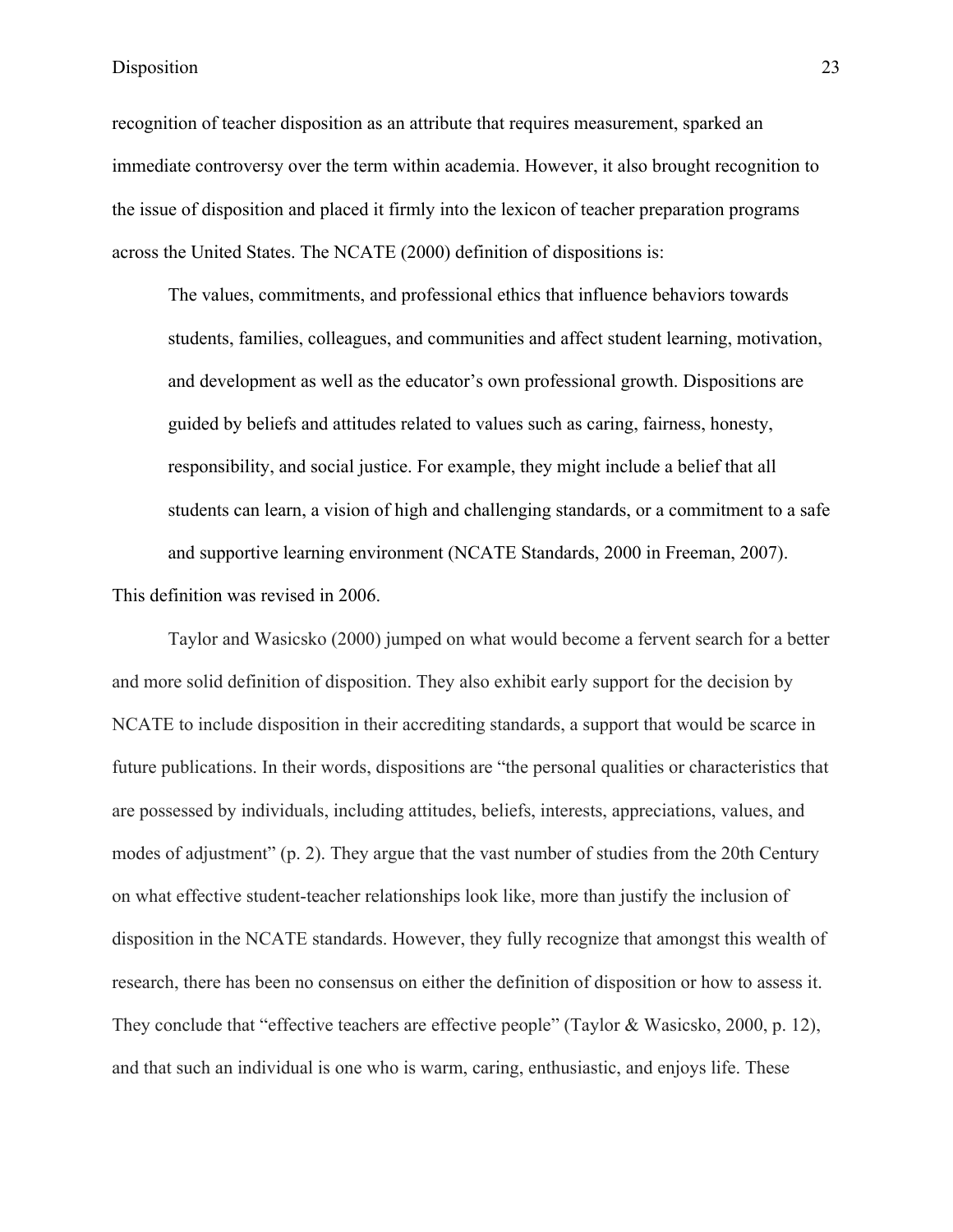characteristics, or dispositions, are naturally carried over into the life of a teacher-student relationship when they exist within the life of a teacher outside the classroom.

Maylone (2002) agrees that disposition is a vital part of a teacher's make-up, but argues that to attempt to assess it is near impossible, she calls it "intractable" (p. 18). She points out that everyone who is a leader in education can point to an individual who was extremely qualified to be a teacher on paper, but who had no business actually being with kids due to their very poor disposition. Her first critique of disposition is to ask the question as to whether it's the business of a teacher education program to even assess such a thing? Personality and values development are personal attributes and should therefore be off limits when it comes to the discussion of assessing them. Interestingly, she reflects upon how school systems of the 19th Century used to assess appropriate teacher behavior, even in the public sector, but that we have come far from that and should not be returning to those days. If, as she points out, teacher behavior should be something we monitor and hold expectations for, then the natural question is who gets to define what those behaviors are? Who sets the standards? Maylone (2002) also makes the point that teachers with what we would define as poor dispositions, can and do teach students just as effectively as those with strong dispositions. Her suggestion is that rather than attempt to come up with a list of what good dispositions are, maybe we should focus on what the bad ones are and work from there. In this way, nobody is left with the gargantuan, and touchy, responsibility of dictating values, ethics and morals upon another individual. On the other hand, poor and undesirable dispositions are almost universally agreed upon.

Albee and Piveral (2003) contribute to the search for the actual definition through the use of an analogy to the three little pigs. They argue that the reason the third pig's house did not fall was certainly due to the brick structure, but that by analogy, it was the cement of the heart and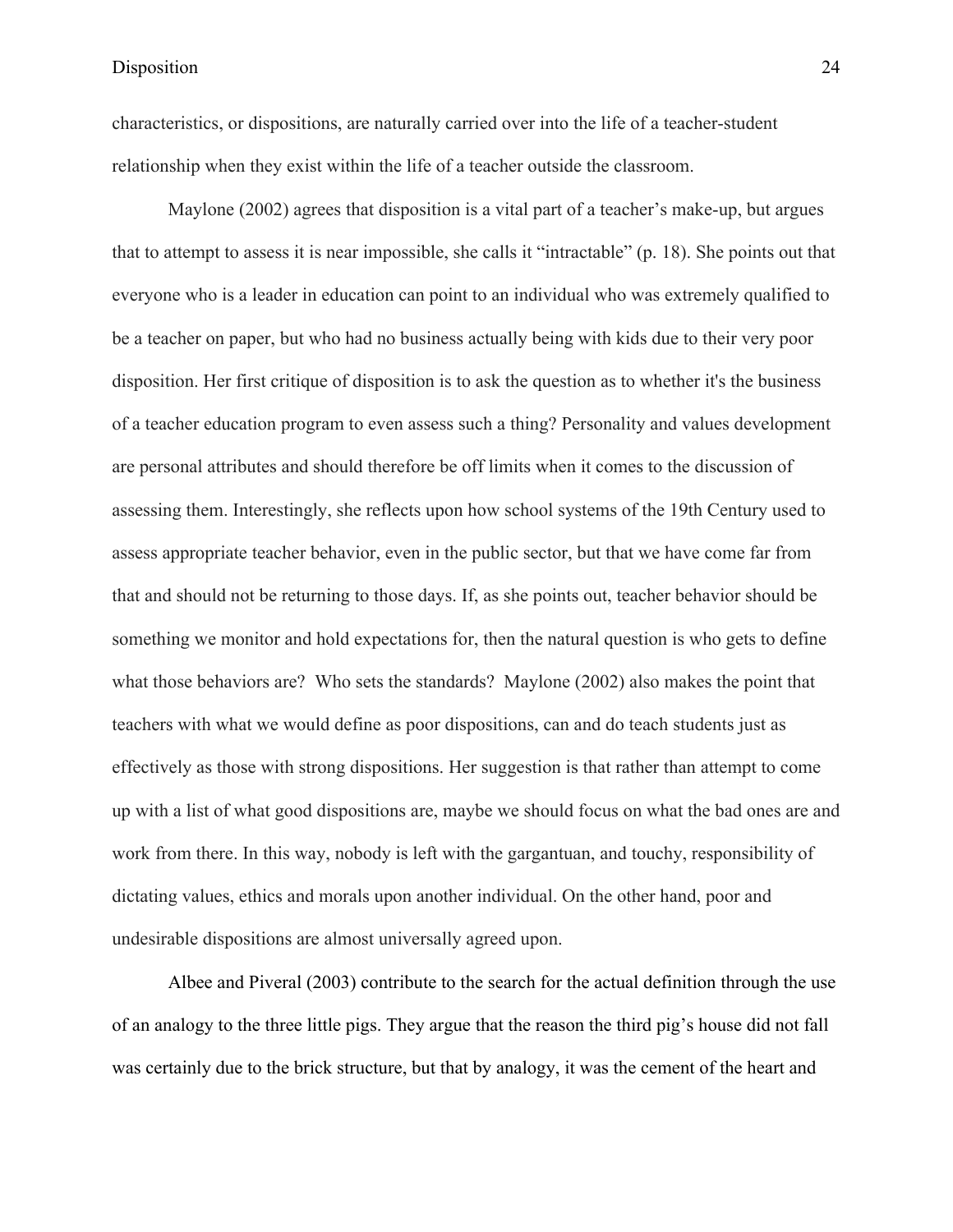the mind which formed the disposition in this pig to be able to create such a sound structure. This "cement" is built up through time as a byproduct of past experiences, trials, and successes. Interestingly, similar arguments about what makes up a moral character have been made with regard to past experiences (Hansen, 1998). Here, morality is not the main focus, but rather the disposition that is developed through one's beliefs, values, and commitments in life. Of primary concern for Albee and Piveral (2003) is how to develop an appropriate assessment tool that successfully measures an individual's disposition. They recognize that teacher choices when it comes to interaction can directly affect a students' "moral justice and self-esteem" (Albee and Piveral, 2003, p. 347). Therefore, their charge is to help implement disposition measurement tools into teacher preparation programs; tools that measure more than the successful acquisition of knowledge and skills for new teachers.

Berger (2003) speaks from the position of a layman. A veteran public-school teacher and a part time carpenter, he likens the relationship of teacher-student to that of a carpenter to his project. His point is that to build something as a "craftsman" (p. 1), one must take their time and be exact. For him, disposition is established through a positive culture. In one scene, he tells the story of a speaking engagement where he was the keynote. He displayed pictures of his classroom and multiple samples of student work. He points out that the audience of teachers were stunned, as nothing he demonstrated looked anything like a normal classroom to them. This is the culture he establishes. In another scene, he talks about a weekend project where he and his sixth-grade class all came together to build a playhouse for an underprivileged family. He comments that perhaps students learned more on that single day than weeks of traditional teaching from the front of the class. Positive peer pressure, community, and excellence are all trademarks of Berger's (2003) approach to disposition. Reading Berger (2003), one cannot help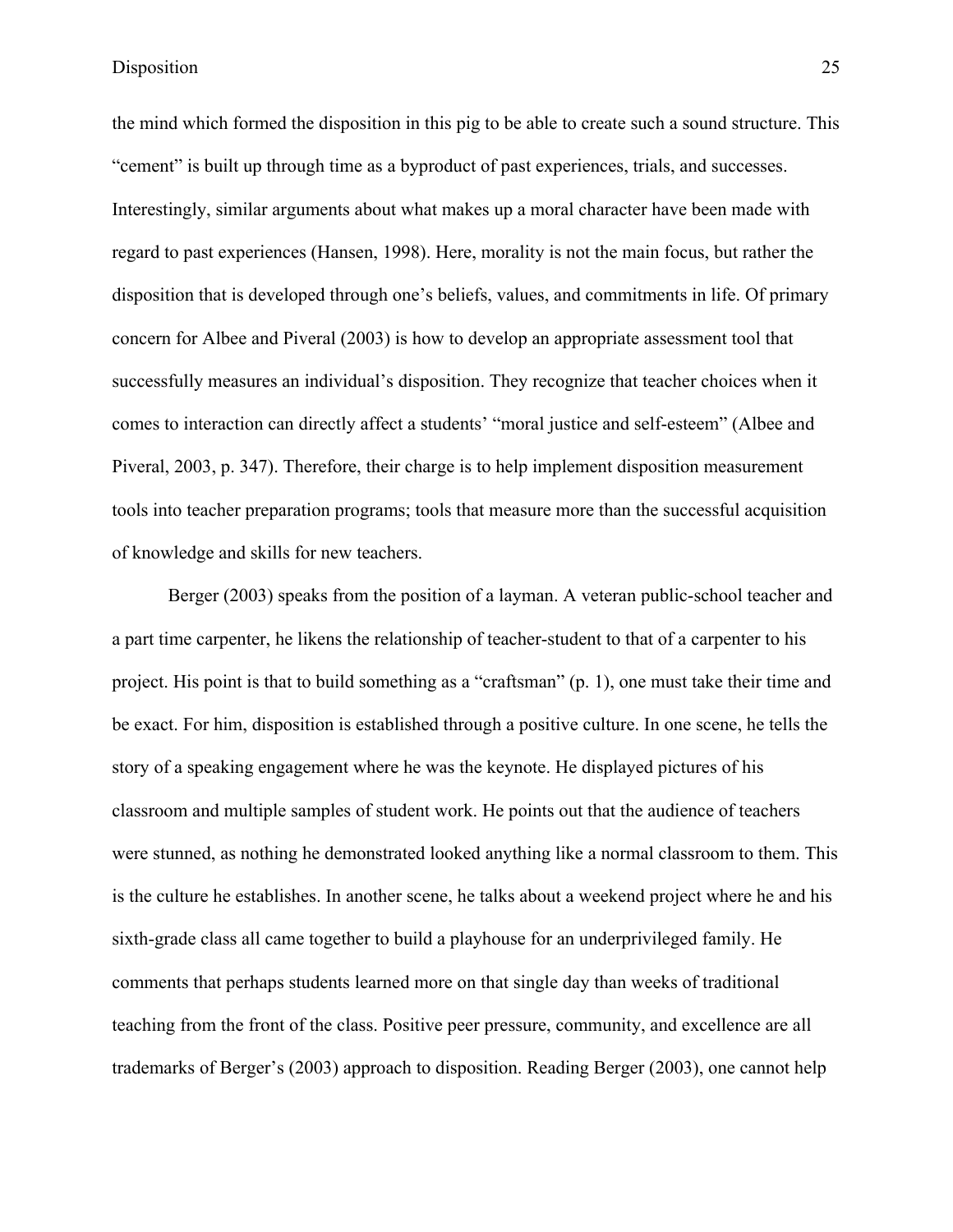but wish they had been in his class as a child! A heavy emphasis on collaboration with other teachers is what he believes holds people accountable, and in turn promotes excellence in every classroom. Finally, Berger promotes an aspect of disposition that is rarely, if ever discussed in the academic literature. He comments that relationships with students outside the classroom is just as, if not more important than in the classroom. His dedication to the students on weekends and before and after school is undoubtedly where the strongest bonds with students are created and where his true disposition can shine. Teacher disposition with students outside class time is of great importance and in desperate need of more research.

Wasicsko, Callahan and Wirtz (2004) define disposition as anything that is outside the scope of knowledge and skills. They fully admit that the definition of disposition provided by NCATE is nebulous at best. However, they find comfort in the idea that in its tarnished state, institutions are afforded the ability to refine a definition that best suits their organization. Unlike Berger (2003), these are academicians, and as such argue that whatever definition an organization decides upon should be one that is derived from a strong theoretical and research base. In their examination of how institutions have sought to define disposition, they identify three main categories that seem to consistently be analyzed. These three are teacher behaviors, teacher, characteristics, and teacher perceptions (Wasicsko, et al., 2004, p. 3). They proceed to point out that any assessment of characteristics within these three categories can be highly subjective. The trick for an organization, therefore, is to establish objective benchmarks for a teacher's disposition analysis that can be placed into one of these three categories. Similar to Katz and Raths (1985), Wasicsko et al. (2004) believe it is important to assess an individual's propensity for a positive disposition prior to them starting a teacher preparation program. This does not mean that an individual who has a low propensity should drop out of education, but it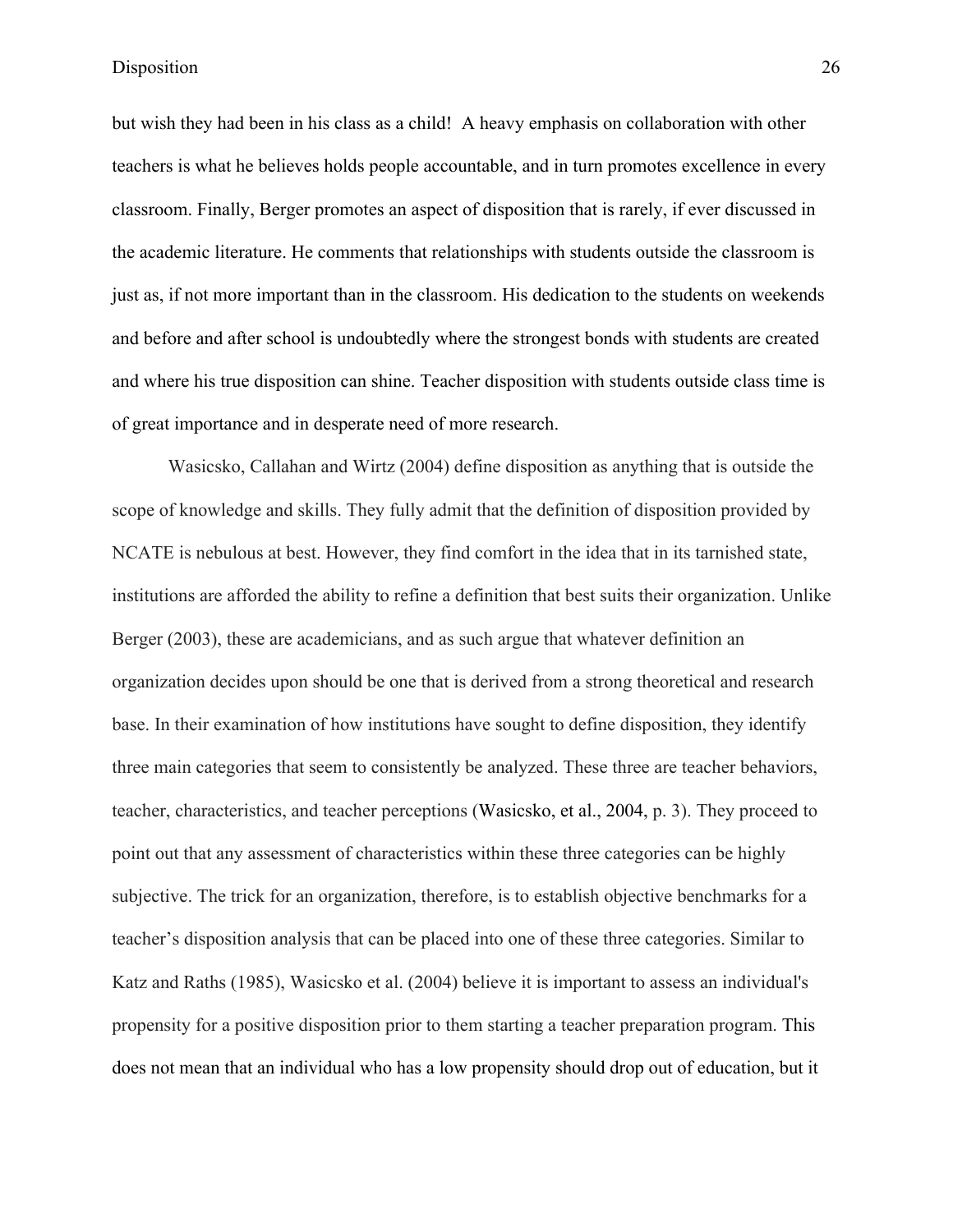does provide an opportunity for an individual to at least speculate as to whether they should be going into the teaching profession. Like Katz and Raths (1985), Wasicsko et al. (2004) do believe that good disposition can be formed over time if given ample attention. This, they believe, can be established by providing both a pre and a post measuring tool in a preparation program. In this way, the post measurement may also serve as an exit ticket prior to entering the field. But how can an educational institution deny the conferral of a teaching degree upon someone who does not have a proper disposition? Admittedly, they cannot. What Wasicsko et al. (2004) recommend is that an institution "defer" (p. 7) a candidate rather than deny them. Assessing appropriate disposition can only be accomplished in the field, as it takes real-life situations to refine it. A deferral, therefore, would simply mean that a candidate would be required to put in more classroom and/or in the field preparation prior to conferral.

Similar to Wasicsko et al. (2004), Damon (2005) identifies the terms knowledge and skills, the terms adopted by NCATE, as very definable with a long history of identifiability in the field of education. However, he sees the term disposition as entering a new and potentially dangerous territory. He claims that to measure disposition is "far-reaching and loosely defined (Damon, 2005, p. 3), and that to move forward with it as a predictor of future success as an instructor will be wrought with controversy. Specifically, Damon (2005) looks to the behavioral and social sciences, as a place where the term disposition has been used for years with little to no controversy and great consistency. His argument is that NCATE's definition (NCATE, 2000 in Freeman, 2017), strays too far from what the field of science has known for years. From a scientific perspective, disposition has a great deal to do with personality traits and temperaments. While he agrees that universally we can identify what we believe to be good and bad temperaments, NCATE ventures into the territory of morals beliefs and attitudes as a place to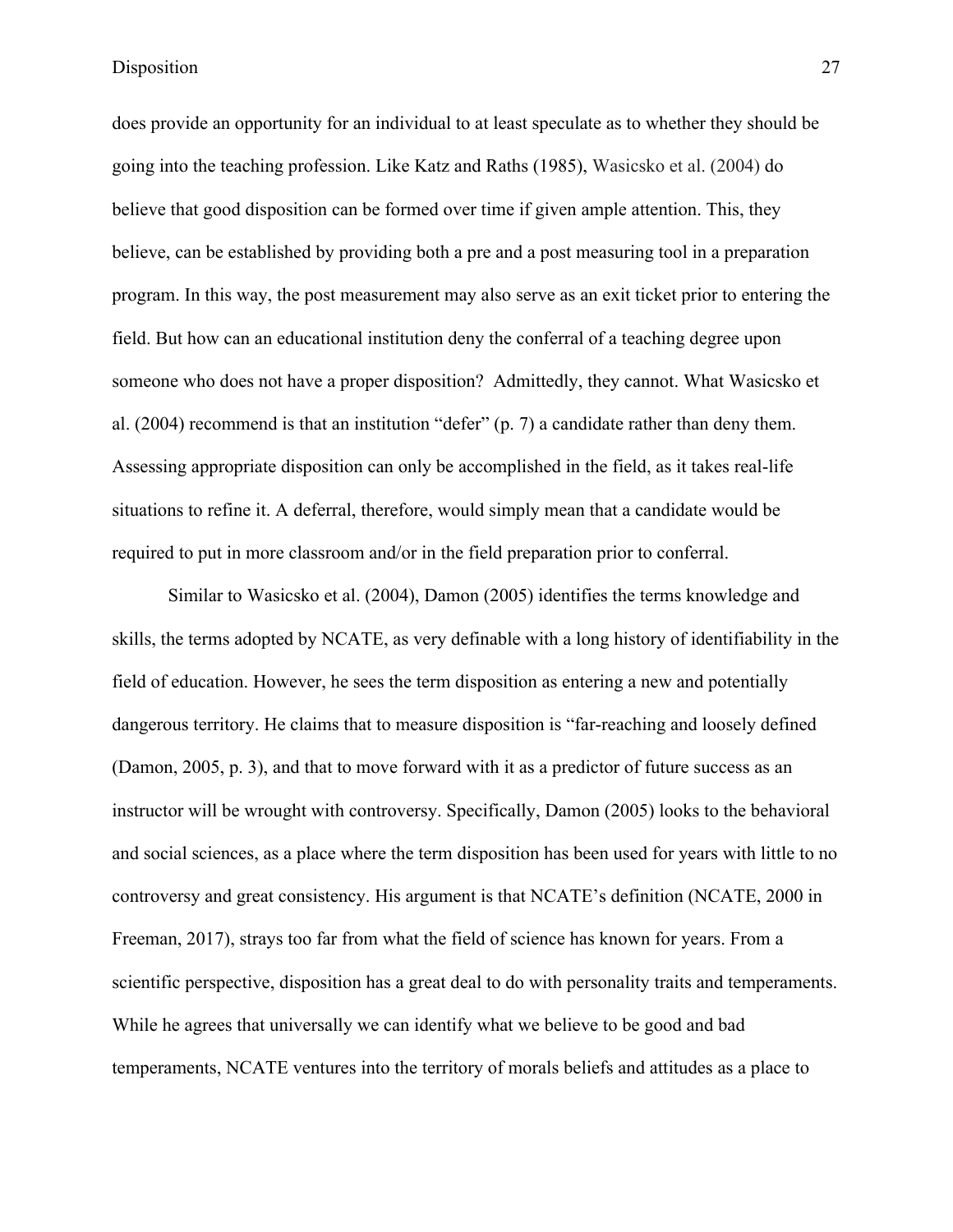derive a definition. This, he concludes, ushers in subjectivity and is inappropriate for an education program to assess. On the one hand, to assess disposition from a scientific perspective, as a psychological process would be appropriate, but to involve values judgment and assessment gives far too much power to an educational leader over the development of a preservice student. He warns that if a student teacher is assessed based upon their moral and ethical beliefs, the system can be abused, as it could empower an organization to select candidates based upon social or political beliefs, thereby manipulating the entire system. Damon's (2005) reflection on the fact that NCATE (2000) does not look to social science research on the issue of disposition is a sentiment that has been echoed throughout academia even to this day.

As the debate moves forward, there seems to be an identifiable division in scholarship over the issue of assessing disposition. On the one hand, scholars who criticize the inclusion of this term in a teacher preparation program seem to come from a more scientific and empirical perspective, similar to that of Damon (2005). On the other hand, what keeps the implementation of disposition assessment around in programs seems to be a reflection on it as it connects to a moral education. In other words, if education is a moral act, then being concerned about disposition is necessary. Hansen (2001) for example acquaints disposition to conduct, claiming that appropriate conduct is a moral action whereby one individual treat another with respect, professionality and decorum. He reflects on what Dewey (1933) refers to as "permanent tendencies to act," claiming that "another term for permanent tendencies is disposition" (p. 30). Dewey (1933) further claims that "knowledge of methods alone will not suffice: there must be the desire, the will, to employ them. This desire is an affair of personal disposition" (p. 30). Hansen (2001) again points to this as a significant reason why a focus on a teacher's disposition is in itself a moral act and must be perpetuated.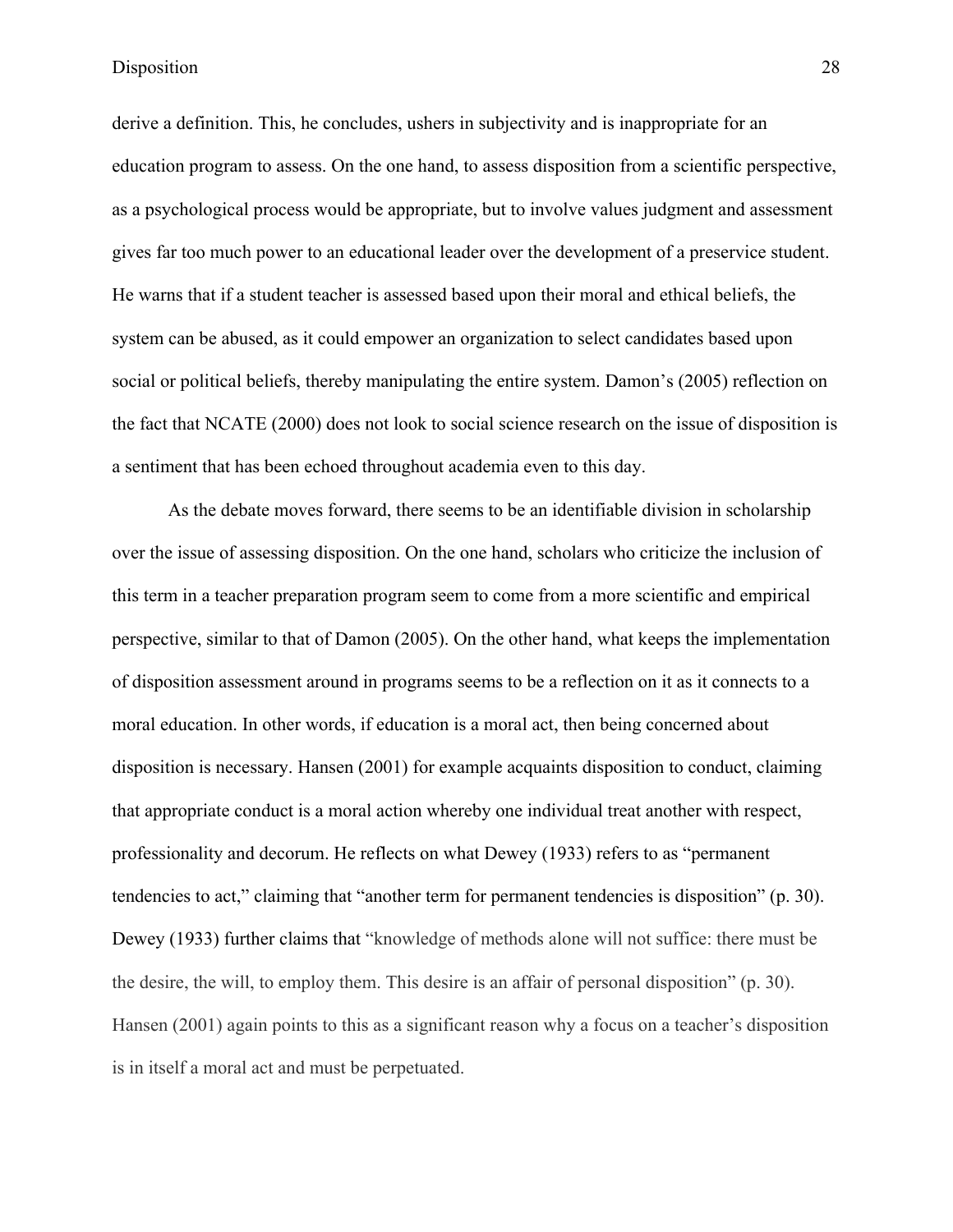Sockett and LePage (2002) take an interesting turn in the disposition debate and seemingly combine both the moral obligation of an instructor to develop appropriate disposition, as well as an intellectual pursuit. They argue that there are three distinct "moral dimensions" (p. 162) that a teacher confronts when they attempt to develop a disposition. The first is entirely indicative of the moral obligation of teaching and breaks down this obligation as a need to focus on both the autonomy and agency of a teacher's moral behavior. Interestingly, these attributes of moral introspection connect directly to an individual's moral predisposition, as they are simply a part of an individual through past experience and life formation. The second moral dimension, however, takes a turn that is more akin to what Buchman (1993) and Carroll (2005) argue and is a need for a teacher to develop strong critical reflection of themselves as an instructor and therefore a person with influence over students. Interestingly, Sockett and LePage (2002) still refer to this critical reflection as a moral act and not a purely intellectual and professional obligation. In so doing, they champion disposition development as a somewhat emotional activity. They also view this development as a communal activity. In their third moral dimension, Sockett and LePage (2002) state that "collaboration and community" (p. 162) are vital to an individual's personal growth as an instructor and to their development towards a strong teaching disposition. This is almost entirely what Berger (2003) argues as the most vital means towards teacher development. Rejection of authority and community is destructive for a teacher, and such isolation can significantly harm the positive development of a teacher's disposition (Berger, 2003). Sockett and LePage (2002) make it clear that "moral agency and autonomy demands critical self-reflection, which is an unfamiliar practice to some teachers in their professional lives" (p. 164).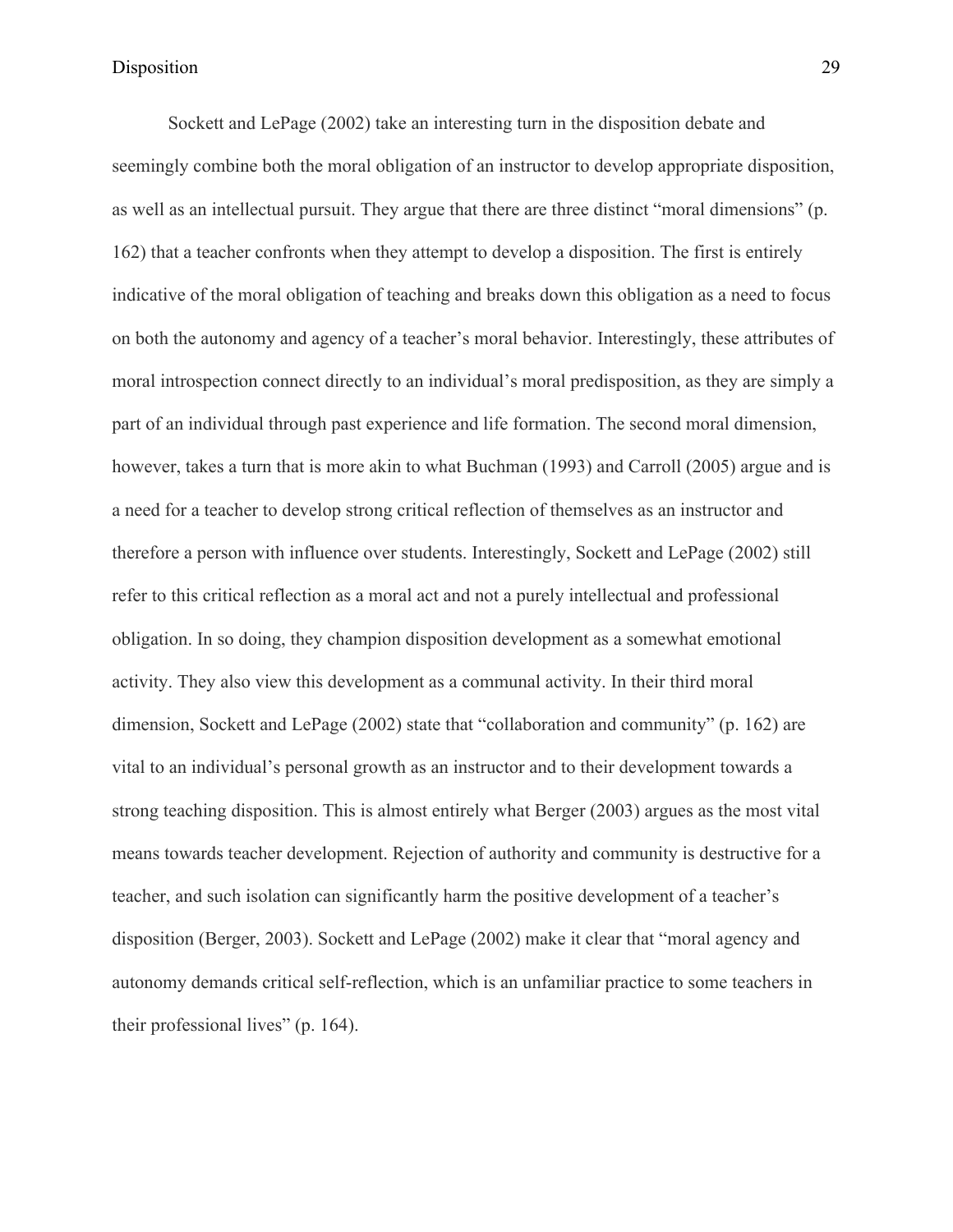Carroll (2005) too believes that a focus on disposition is a moral act and therefore must be defended in teacher preparation programs. Like Buchman (1993), he believes that the development of disposition should be a non-emotional activity, and should be developed in community, along with others who can appropriately assess and critique behavior. This is because he sees the development of dispositions as a "socio- cultural process" (p. 87) that happens in and amongst peers. He refers to this as a "moral community of practice" (p. 85). Furthermore, in the same way that others have argued (Katz & Raths, 1985; Taylor & Wasicsko, 2000; Wasicsko, Callahan & Wirtz, 2004), Carroll (2005) believes that the propensity for a positive disposition should somehow be assessed at the start of a teacher preparation program. He believes that an educational program can be fairly optimistic about the development of a candidate's knowledge and beliefs, but that their behaviors and actions as a potential educator are not so easily identifiable in the onboarding process. Carroll (2005) also makes an interesting point about the difference between an individual's abilities and dispositions. He believes that since dispositions are connected to an individual's social and moral qualities, not just what someone is capable of doing, they are not just habits but rather intelligence capabilities that can be formed over time. This is what Buchman (1993) refers to as the transition one must make when they go from being a lay person to a teacher and that refining one's disposition in preparation of teaching is vital. Furthermore, this transition is the moral obligation of a new teacher who enters a community of educators. Interestingly, Carroll (2005) does believe that there are certain predisposed underlying beliefs that an individual can maintain that make it difficult if not impossible for them to make the transition into the teaching profession. Examples include an individual who is inherently racist, dishonest, insensitive, or close-minded. Such obstacles must be overcome if one expects to form a proper teaching disposition.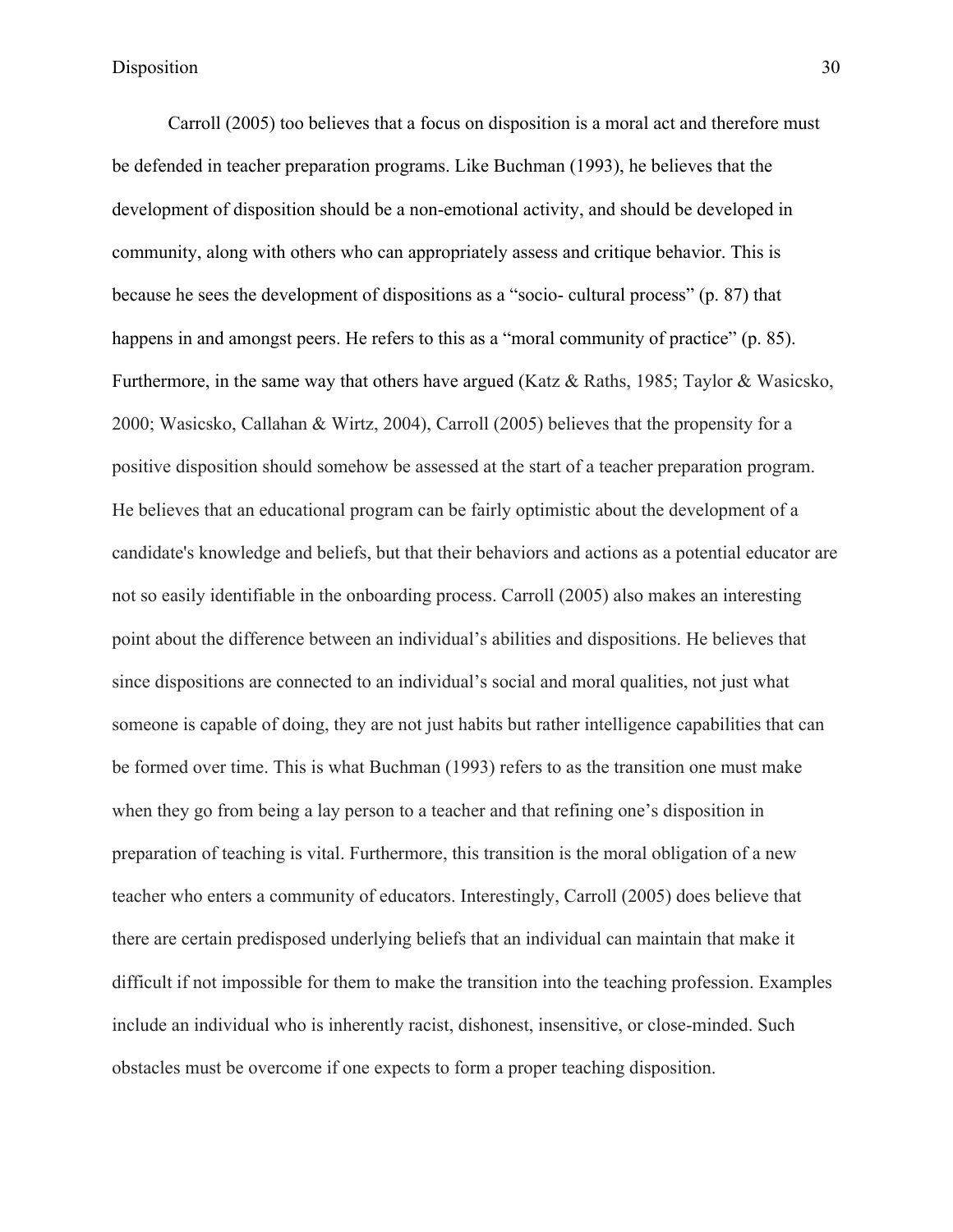# **Disposition in 2006 and 2007**

Schussler, Stooksberry, and Bercaw (2005) observe that there is a "paucity of literature directly addressing the dispositions of teacher candidates, particularly in clearly defining dispositions and offering a means by which to authentically engage teacher candidates and teacher educators in their identification, analysis and development" (p. 2). Perhaps in response to this "paucity of literature," the years 2006 and 2007 present the largest body of published works on the issue of disposition, albeit mostly critical of the vagueness with which NCATE (2000) defines it. Also, in 2006, NCATE revised its definition of disposition and removed the term *social justice*. For these reasons, I have chosen to specifically examine the published works from 2006 and 2007.

Between the years 2003 and 2005, Freeman (2007), points out, the number of publications with the word disposition in the title grew from only a few to forty-three. Prior to the adoption of the word disposition, the prevailing focus was to examine the attitudes of teacher candidates. Freeman (2007) believes that this term was fuzzy, vague and untraceable, as an attitude is ever changing and very difficult to find any consistency behind. Thus, it was Katz and Raths (1985) who really refine the term disposition and within seven years it was adopted by InTASC as an element to examine within teacher preparation programs. Of course, as has been pointed out, it was in 2000 that the term was adopted by NCATE as well. Freeman (2007) flirts with the idea that perhaps the term temperament would be a better choice over the term disposition. After all, he asserts, temperament is what medical schools and law schools use as a means to assess their candidates' ability to function in their respective professional environments. Interestingly, he concludes that the term temperament suggests that good teachers are born not made, as a temperament is something that is innate to an individual, and certainly,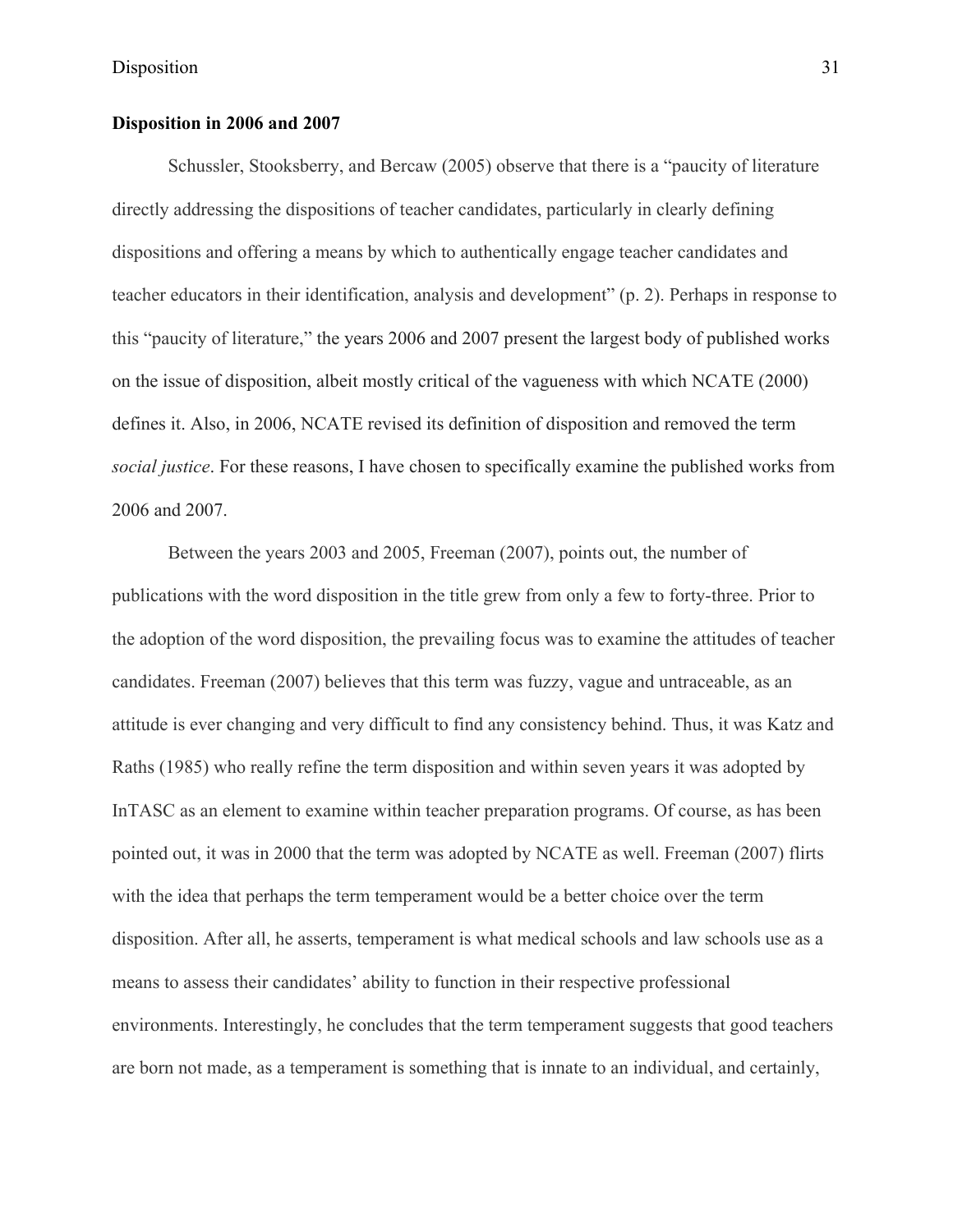good teachers can be formed over time. In the end, Freeman (2007) believes that disposition is the appropriate terminology to utilize for the teaching profession. He also offers an interesting philosophical treatise on why the term disposition has such value in academia, beginning with Aristotle.

Thornton (2006) recognizes that the term disposition has a rich history in the education field as well, especially from a philosophical and psychological perspective (Dewey, 1933; Katz & Raths, 1985), but that it is largely neglected as an area of concern in teacher preparation programs. Thornton (2006) reiterates a common thread in the research on disposition and is perhaps a point of frustration for many researchers; that there is no consensus about the definition of teacher disposition. After reviewing the assessment language from a variety of preservice teacher preparation programs, Thornton (2006) concludes that the language is highly pedagogical, sounding more like checking the boxes of some standards-based assessment modules. When the language does get close to sounding as if a true disposition is being addressed, the simple addition of words such as "value," "believe," or "committed" are implemented (p. 55). To address this deficit, Thornton (2006) proposes that we need to examine "dispositions in action" (p. 56), which is essentially to examine how one is disposed to act. This, in her opinion, moves beyond the more simplistic perspective of examining behavior expectations or personality traits. Only in conducting this type of study may we be enabled to move further into a solid connection between teacher disposition and effective teaching.

The conclusion of Thornton (2006) is that a disposition in action of a teacher is one that involves an examination of cognitive and affective attributes. This moves beyond the simple analysis of a habit of mind (Katz & Raths, 1985) because it looks at such habits as they play out in a variety of scenarios. Furthermore, these scenarios involve relationship building and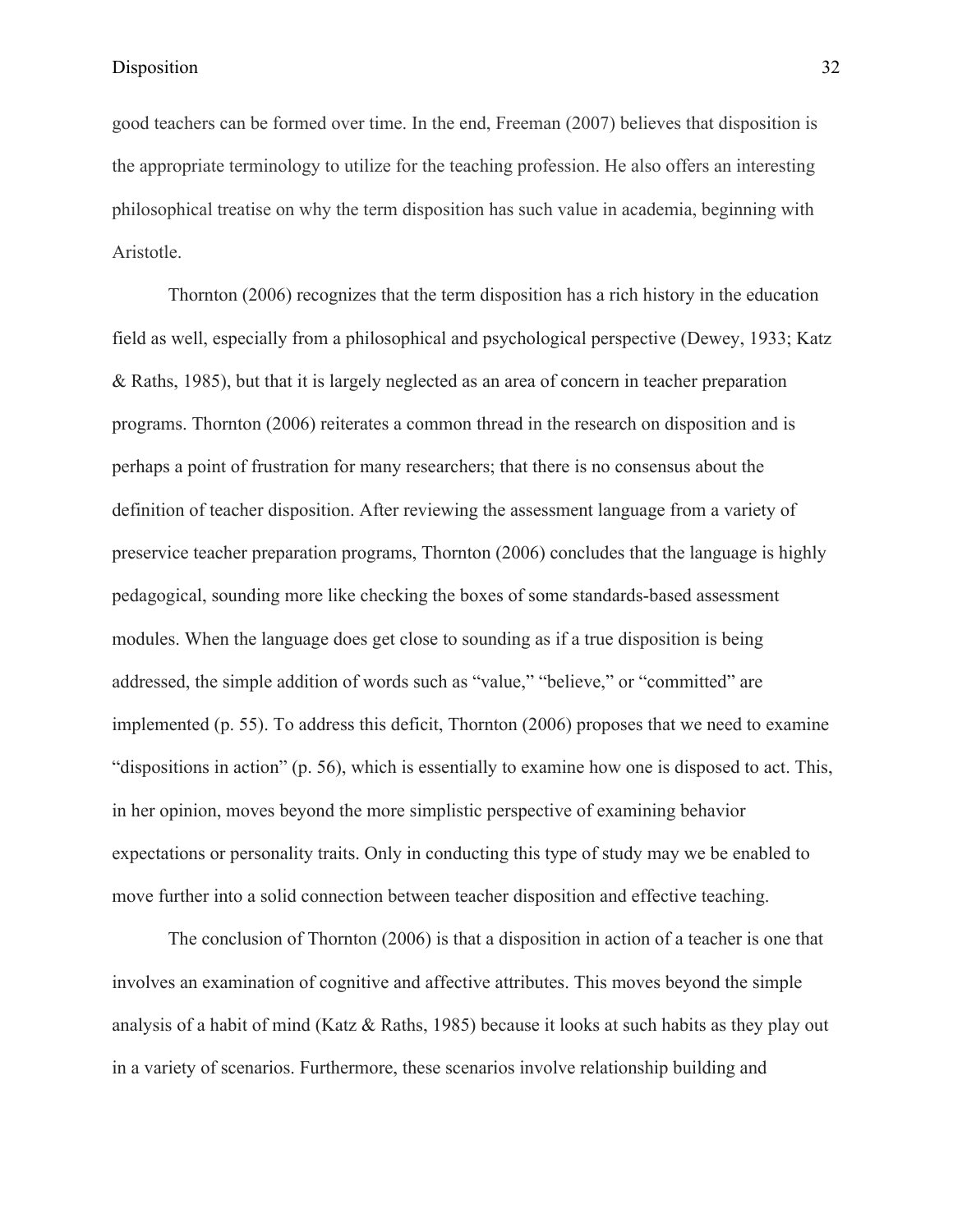meaning-making events that play into the success of a teacher relating positively with a student and therefore having an effective teaching moment. As is obvious, Thornton's (2006) development of disposition is one that takes time to develop. However, because of this, she firmly believes that positive dispositions in teachers may be developed and learned as they practice their craft.

Sockett (2006) expands upon this theory of disposition as a relational activity by referring to "character, rules, and relations" (p. 9) as the three most important attributes for a teacher to develop. He maintains throughout his research that for a teacher to develop their professional dispositions, they must engage in a process of moral education (p. 9), thereby also maintaining that teaching is by very nature a moral professional activity. Yet, he concedes that in order to get at what the moral imperatives are, one must engage in philosophical inquiry. In this way, Sockett (2006) continues to combine the emotionless intellectual development of disposition with the emotional activity of exploring one's moral imperatives; "when we think of dispositions, we must think of both the moral and intellectual virtues" (Sockett, 2006, p. 23). He states that this is the only way we have a chance of interpreting NCATE's "opaque" (Sockett, 2006, p. 27) definition of teacher disposition.

Sockett (2006) concludes that the combination of these two pursuits can be summed up in three categories. The first is a disposition of character. Character, he argues, involves a selfknowledge of one's own temperament. He expands the definition to include such self- realized arenas as justice, integrity, courage, and wisdom. For an instructor to develop their disposition of character, they must be keenly aware of all of these aspects of themselves, how they have formed over time, where they are at today, and in what areas they may require development. His second area of development is that of intellect. He further defines this as an "ethic of rules" (Sockett,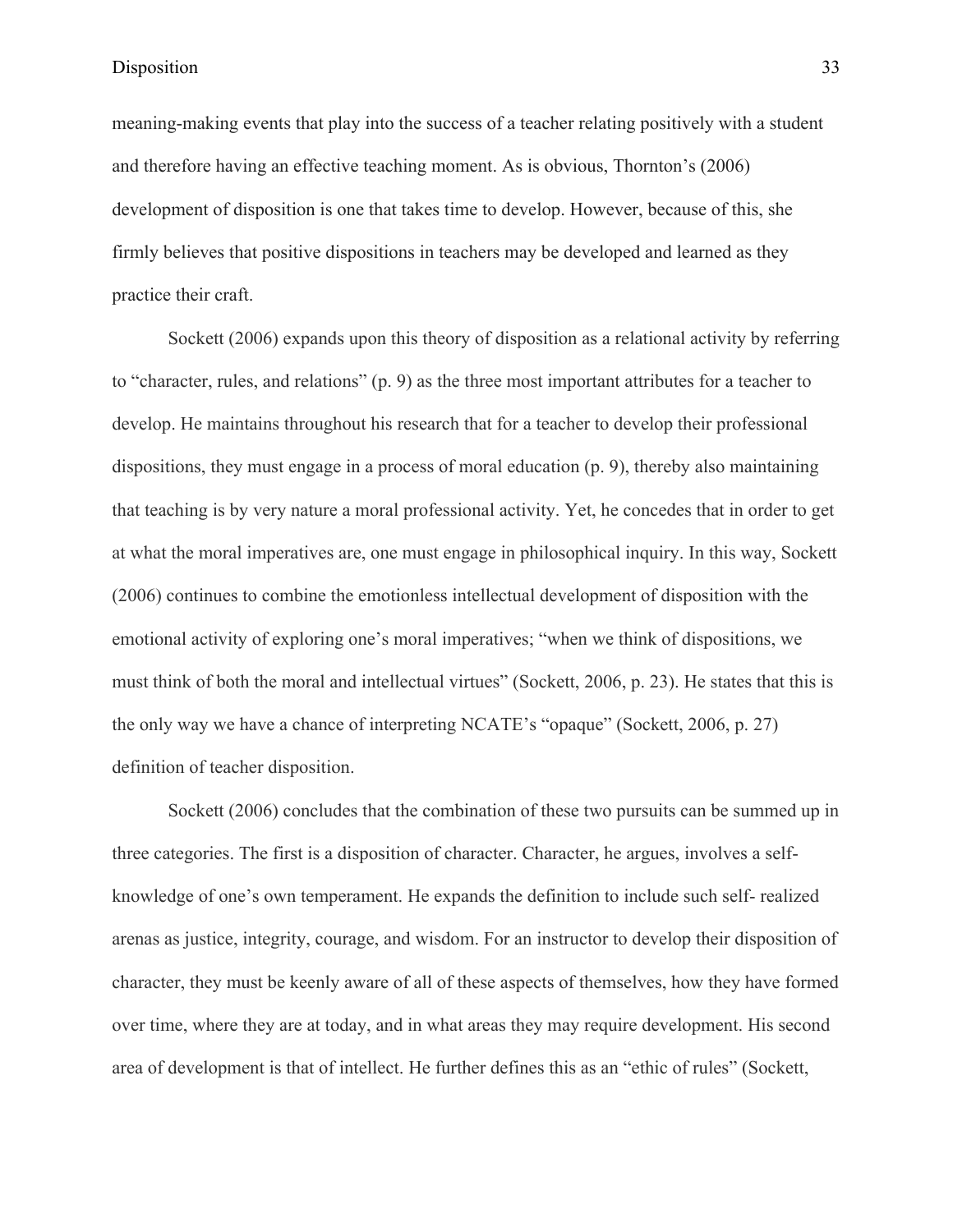2006, p. 17) and purports that such development results in the growth of wisdom. Fairness, openmindedness and justice are some of the attributes developed through a strong intellect. Finally, the third element necessary for dispositional development is that of care. He defines care in a bit of a different manner than one might expect as it is not self-care, but rather care of others. He views this as a responsibility in relationships that happens over time and is a disposition that is formed through being actively engaged with students, as Thornton (2006) suggests. Specifically, he claims that the disposition of care is developed through being receptive, relatable, and responsive to others.

The morality baton is furthered by Dottin (2006, 2009). Dottin (2006) takes a deep dive into the work of Dewey (1922, 1933) as a backdrop for why forming an appropriate disposition is a moral act. In fact, the "development of moral dispositions" (Dottin, 2006, p. 27) is a rephrasing of the term that cements its identity as a moral activity. He spends a great deal of time focusing on "professional judgment" (Dottin, 2009, p. 28) as a necessary tool for a professional educator. While this judgment is subject to various interpretations based upon circumstances, he argues that having an appropriately formed disposition results in a sound professional judgment. He concedes that at least part of a teacher preparation program's goal is to develop intellectual prowess and virtues about the field of education, but that developing moral virtues are equally as important. When a moral virtue is developed, it adds to an appropriate disposition that in turn dictates professional judgment. He lays out four main facets of professional disposition that should be adhered to in order for an individual to appropriately form their disposition. First, he believes that a professional disposition should have a clear purpose, that is a view of exactly why a behavior should be the way it is. Secondly, he believes that professional judgment and professional disposition should be intricately linked. Third, he steers clear of a definition of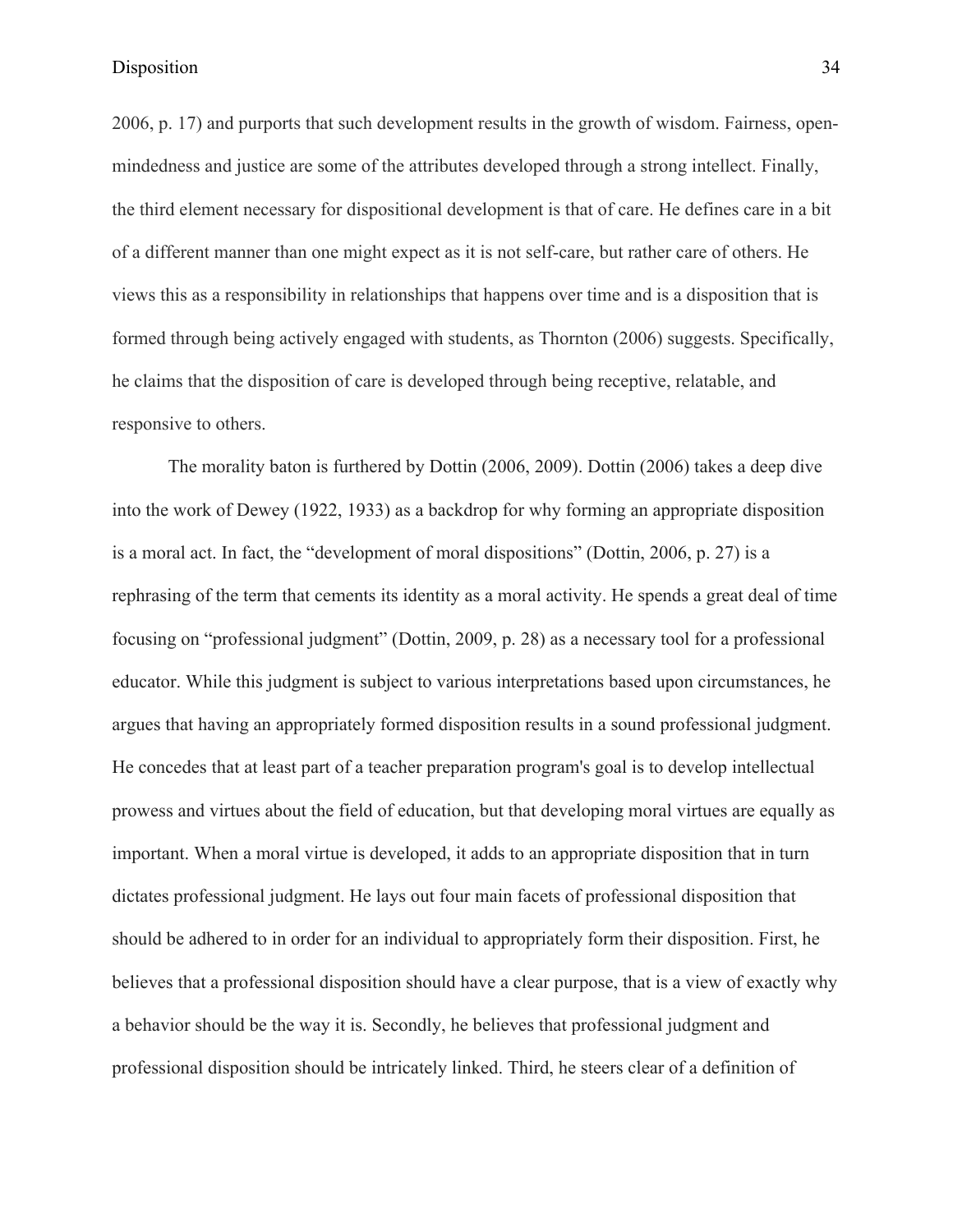disposition as something emotional and argues that the development of such is a cognitive act that will result in a variety of professional habits or reactions to various events within the classroom (Dottin, 2006). And finally, he believes that dispositions must be nurtured and assessed by well-equipped individuals. For Dottin (2006), dispositions are naturally in place, but in order for them to be formed into something that is impactful in an educational setting, it takes time and practice.

Dottin (2006, 2009) makes an interesting comparison between competence and ability as it relates to disposition. In this, he points out that an educator who is not competent in their performance as a teacher may be so due to their disposition. Educators develop a great deal of knowledge and skill throughout their education programs. Indeed, one may be highly trained and educated in the mechanics of education. Yet, the ability to deploy these skills takes a strong and well-developed disposition. In this way, he believes that disposition cannot be possessed, in the same manner as knowledge and skill can, but rather it is more about performance. In order to refine this performance disposition, an educator must exercise mindfulness. Here, Dottin (2009) hearkens back to Tishman and Perkins (1993) and Katz and Raths (1985) by reiterating that it is mindfulness, or a habit of mind, that truly develops solid dispositions. Moreover, he believes that individuals must develop a habit of mind through outside observation and critique, and not rely fully on their own self-assessment. He points out that institutions tend to rely too much on selfassessment techniques, as cautioned by Wasicsko, Callahan and Wirtz (2004), and students who are "dispositional misfits" (Wasicsko, Callahan &Wirtz, 2004, p. 5) may not have the skills necessary to overcome their dysfunction and appropriately cause change.

Koeppen and Davison-Jenkins (2006) ask some very introspective questions regarding teacher disposition. Observing the dilemma that teachers face when they discover a disconnect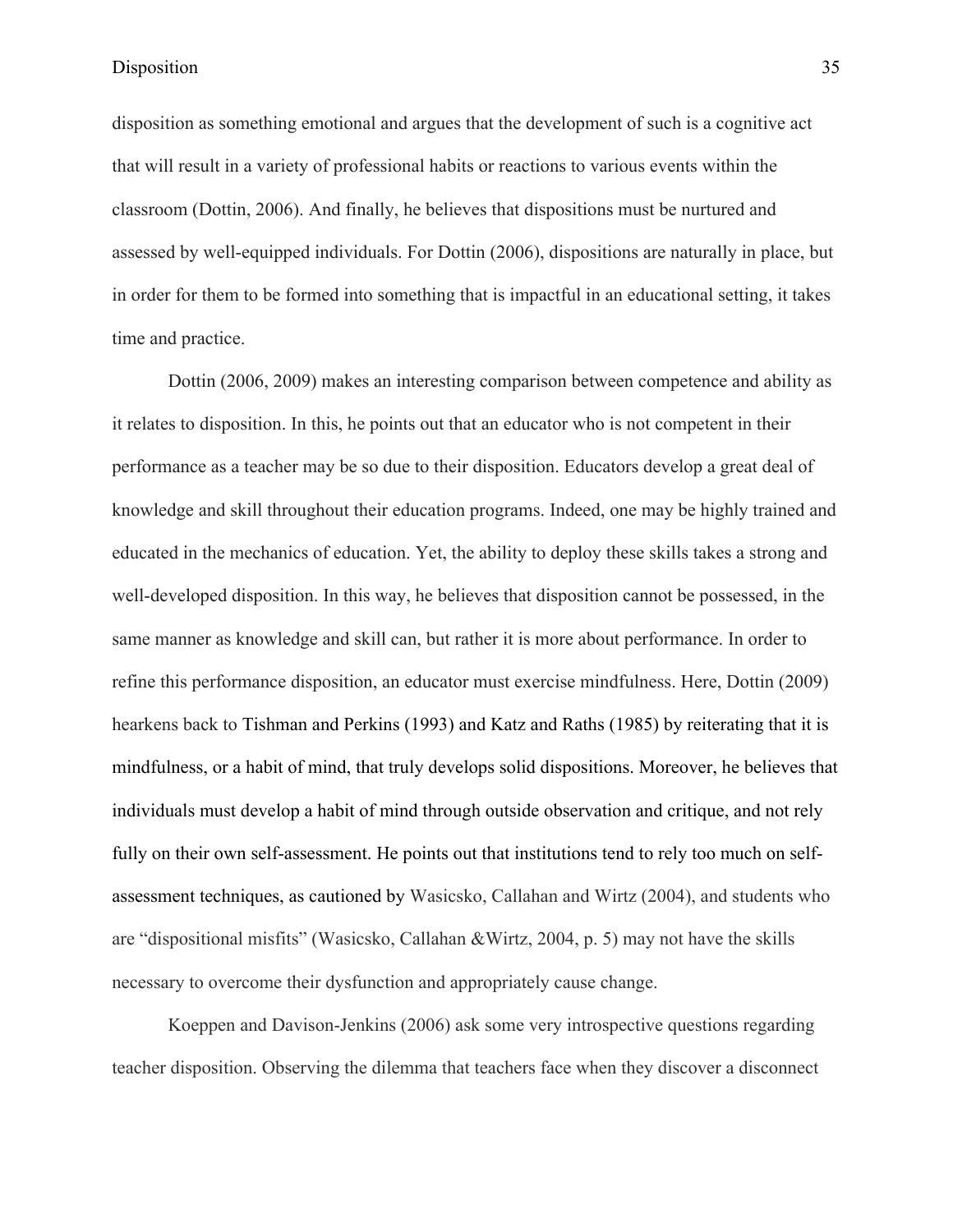between their own dispositions and those of more effective teachers, they often do not know how to acquire the tools necessary to improve. Like Dottin (2006), Koeppen and Davidson-Jenkins (2006) do not advocate for self-assessment as the means by which a "dispositional misfit" (Wasicsko, Callahan &Wirtz, 2004, p. 5) may improve. Rather, they turn their attention to teacher preparation programs and ask if they can even possibly teach such a thing within the confines of one semester or even one year? If such a program claims they can do so, then to what extent do the results of such assessment play into a student's ability to matriculate? These are questions that have been asked before (Yost, 1997; Albee & Piveral, 2003) but to varying degrees of conclusion.

For Koeppen and Davidson-Jenkins (2006), therefore, the answer has to come honestly from a preservice teaching candidate prior to their making the decision to venture into a career in education. A personal inventory of sorts is what they advocate. To self-assess your disposition for teaching means looking at how you act, see, and live when envisioning oneself in front of students. Koeppen and Davison-Jenkins (2006) design a tool for just such an activity and encourage preservice teaching programs to adopt similar tools of self-assessment. Integral to the discovery of one's disposition is to "understand the reality of students in order to give them the best care possible" (Koeppen & Davison-Jenkins, 2006, p. 17). This is a somewhat empathetic approach to assessing disposition in so far as it is a measurement of one's ability to feel empathy for others. Interactions with others is in fact a cornerstone in their definition of disposition because dispositions are intricately linked to who we are (Koeppen & Davison-Jenkins, 2006). Furthermore, it is not enough to simply recognize our dispositions, we must also be prepared to consciously act upon them in a positive manner whenever a situation arises in the classroom that requires it.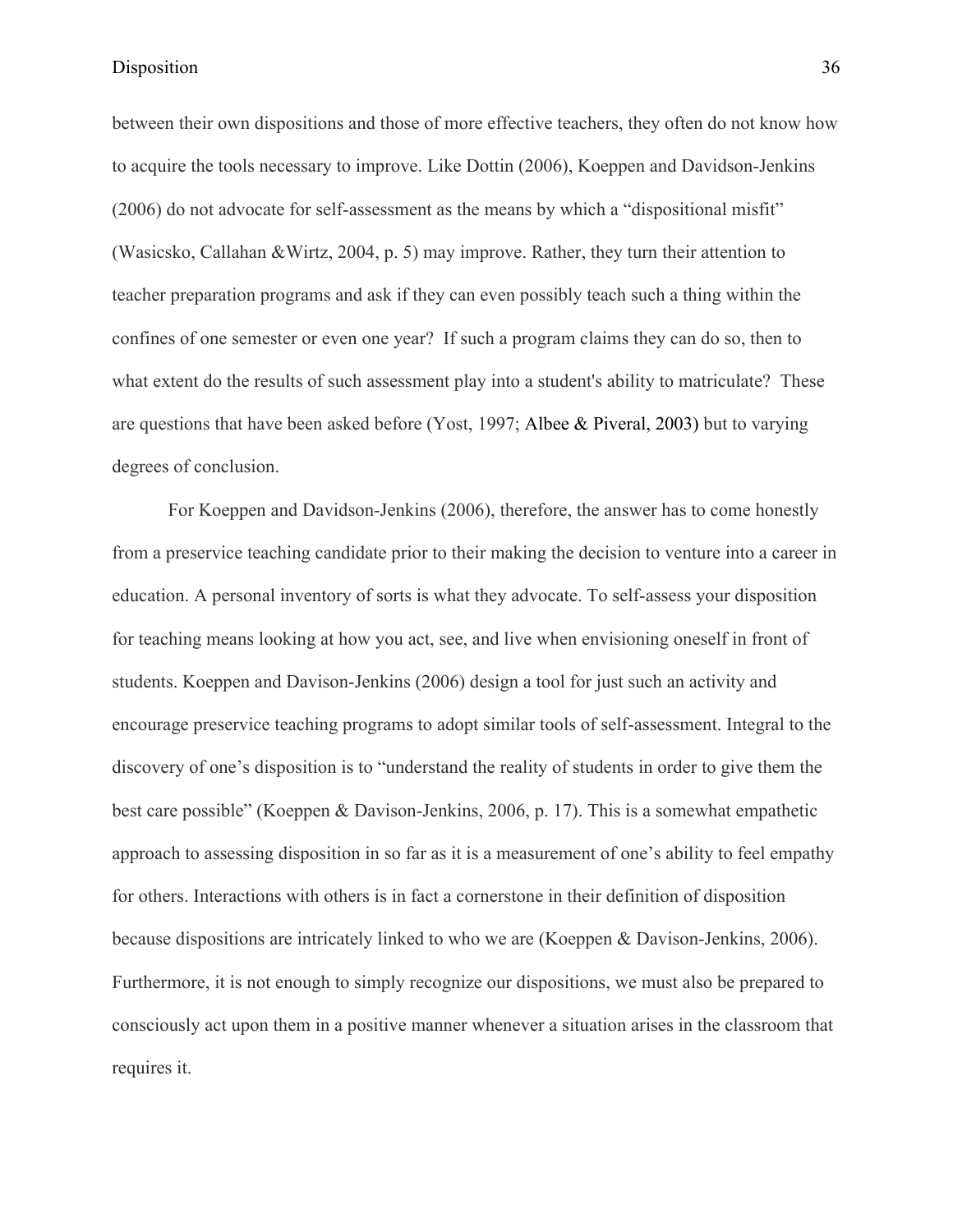Koeppen and Davison-Jenkins (2006) identify a second important pillar of disposition discovery, that of professionalism. We must act professionally and appropriately in every situation that calls upon an effective disposition. If it sounds as if this theory is at least in part saying nothing more than to have a positive disposition one need only be a nice person; that's because it basically is, as is advocated by Taylor and Wasicsko (2000) when they point out that "effective teachers are effective people" (p. 12) and that such an individual is one who is warm, caring, enthusiastic, and enjoys life.

A teacher education program cannot and should not dictate how a prospective teacher should feel about any given situation, nor should a teacher education program attempt to guide preservice teachers' feelings; such manipulation of emotions resembles indoctrination. Such is the view of Schussler (2006) as she addresses the issue of teacher disposition from both a conceptual and a practical perspective. On the practical side, Schussler (2006) identifies teaching as a series of behaviors that are exhibited by a teacher from a well of past experiences. Conceptually, these behaviors must be tended to in order to identify what their point of inception was, why they are expressing themselves in the manner they are and what effect they are having upon the student who is experiencing them. Furthermore, Schussler (2006) argues that behavior can be so rote in nature, that teachers often lack the opportunity to reflect upon their disposition. She agrees with Katz and Raths' (1985) distinction between skill and disposition whereby skill demonstrates some form of mastery over a type of interaction but that disposition is further defined as that skill becoming a pattern of behavior.

Katz and Raths (1985) define disposition as the trends that are developed by a teacher as they interact with students over time. They argue that teacher education programs should foster skill acquisition and dispositions, as skills and dispositions are tightly coupled. Schussler (2006)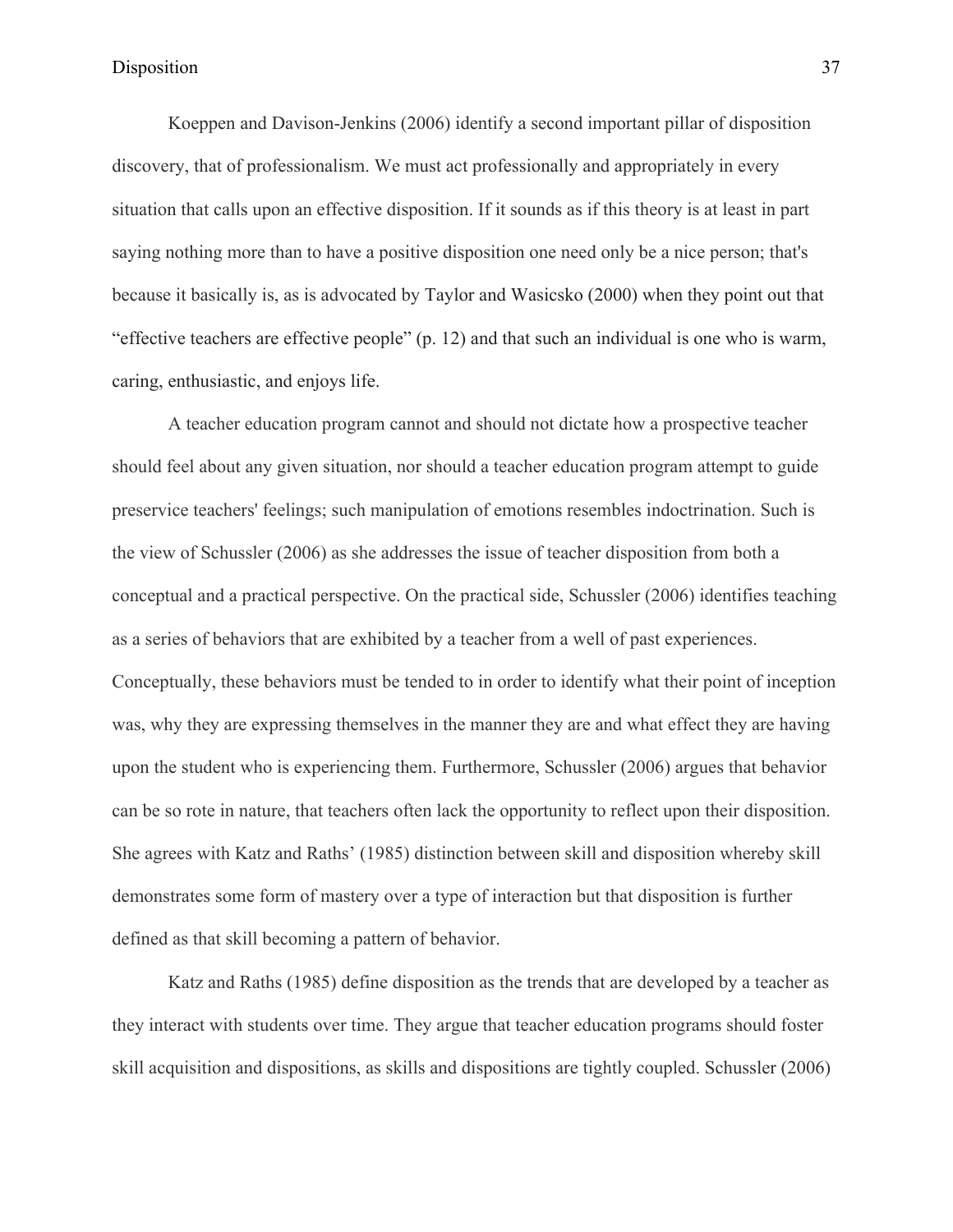points out that it is often difficult for an observer to identify the true disposition of a teacher candidate, because what an observer may see at the time they observe is simply the parroting of some skill that was learned previously. In the end, Schussler agrees with Katz and Raths (1985) that assessing effective disposition should be a part of the entrance process to any teacher preparation program. Yet, little is offered as to how this may occur.

What Schussler (2006) does offer is a very interesting definition of what disposition is. She points out that until academia agrees on some common definition, that the term, and the assessment thereof, will remain elusive. She begins by indicating that disposition is difficult to define because it represents an aspect of teaching that occurs "internally" (Schussler, 2006, p. 258). Moreover, this internal activity is a place of convergence. This convergence is where the external occurrences and activities of the typical teaching environment, classroom activities if you will, meet face-to-face with an individual's "schemata" (Schussler, 2006, p. 259). Disposition, therefore, is the definition of how an individual teacher behaves in this moment of convergence. Interestingly, Schussler (2006) turns to a wealth of previous studies on disposition to define what she believes makes up an individual's schemata. Cognition, beliefs, values, culture and prior experiences are just a few. Furthermore, because all of these elements are different for each individual, no two teachers will have the same schemata.

Because of these varying schemata, dispositions are fluid and there can be no single definition, but rather an ever-changing picture of how it is defined for each individual teacher (Schussler, 2006). There are generally agreed upon parameters for what is a good and a bad disposition for a teacher, there is no need to derive a single definition; what works for one might not work for another and vice-versa (Schussler, 2006). What is important is that a young teacher attempt to identify what makes up their own schemata. To do this, Schussler (2006) argues, a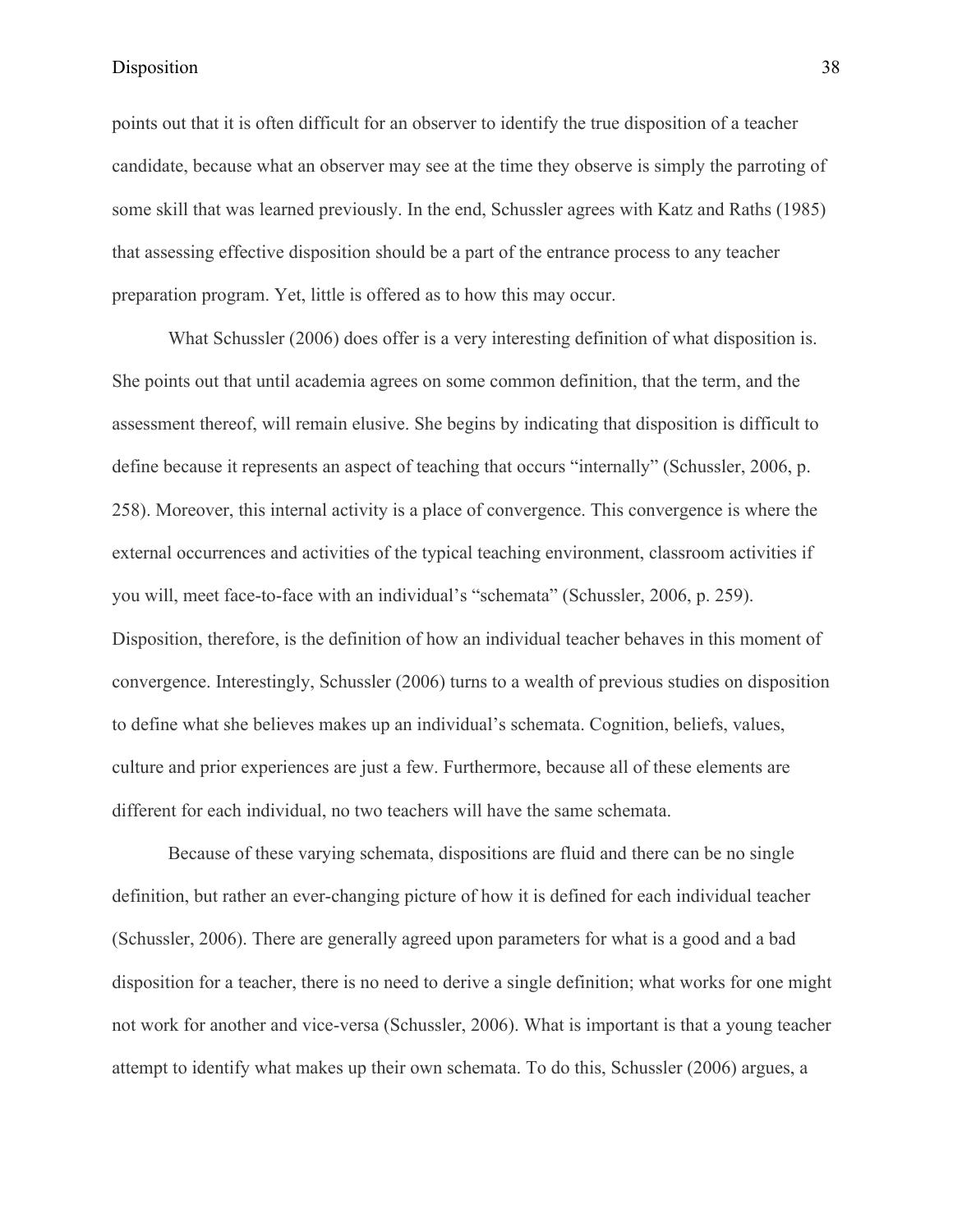teacher must employ self-awareness, inclination towards positive interaction, and self-reflection. Teacher education programs must therefore encourage teacher candidates to develop their awareness, inclination, and reflective abilities in addition to refining their knowledge and skills about the field of education.

Murray (2007) calls the definition of teacher disposition "superfluous" (p. 381). He points out, in the same way as Damon (2005), that there is already a clear scientific definition of disposition handed down from the social sciences, but that no effort on the part of InTASC, NCATE, or any other educational body has chosen to pay homage to this research in their collective definitions. Nonetheless, he does not consider an effort to seek a definition entirely useless as it may provide a guiding hypothesis for further investigations. Like Maylone (2002), Murray (2007) reflects upon the days, primarily from the late  $19<sup>th</sup>$  century, when teaching qualifications were all about beliefs and behavioral attributes. Assessing such elements as character, values, personal beliefs and even faith were once staples in the process of selecting a candidate for the teaching profession. Today, however, to engage in such assessment would be fraught with legal challenges. Turning to science, therefore, to derive a solid definition of disposition would take considerably more scholarship than has been presented thus far in the debate. This approach would also be almost entirely quantitative in nature. Until more quantitative research on the relationships between a teacher's private beliefs and intentions and his or her overt actions can be conducted, "disposition remains a superfluous construct in teacher education because it is largely tautological with the teacher's behavior that it seeks to explain" (Murray, 2007, p. 385).

Koeppen and Davison-Jenkins (2007) return to the debate on disposition and in so doing dig their heels in a bit more on the definition as one of self-reflection. Previously, these authors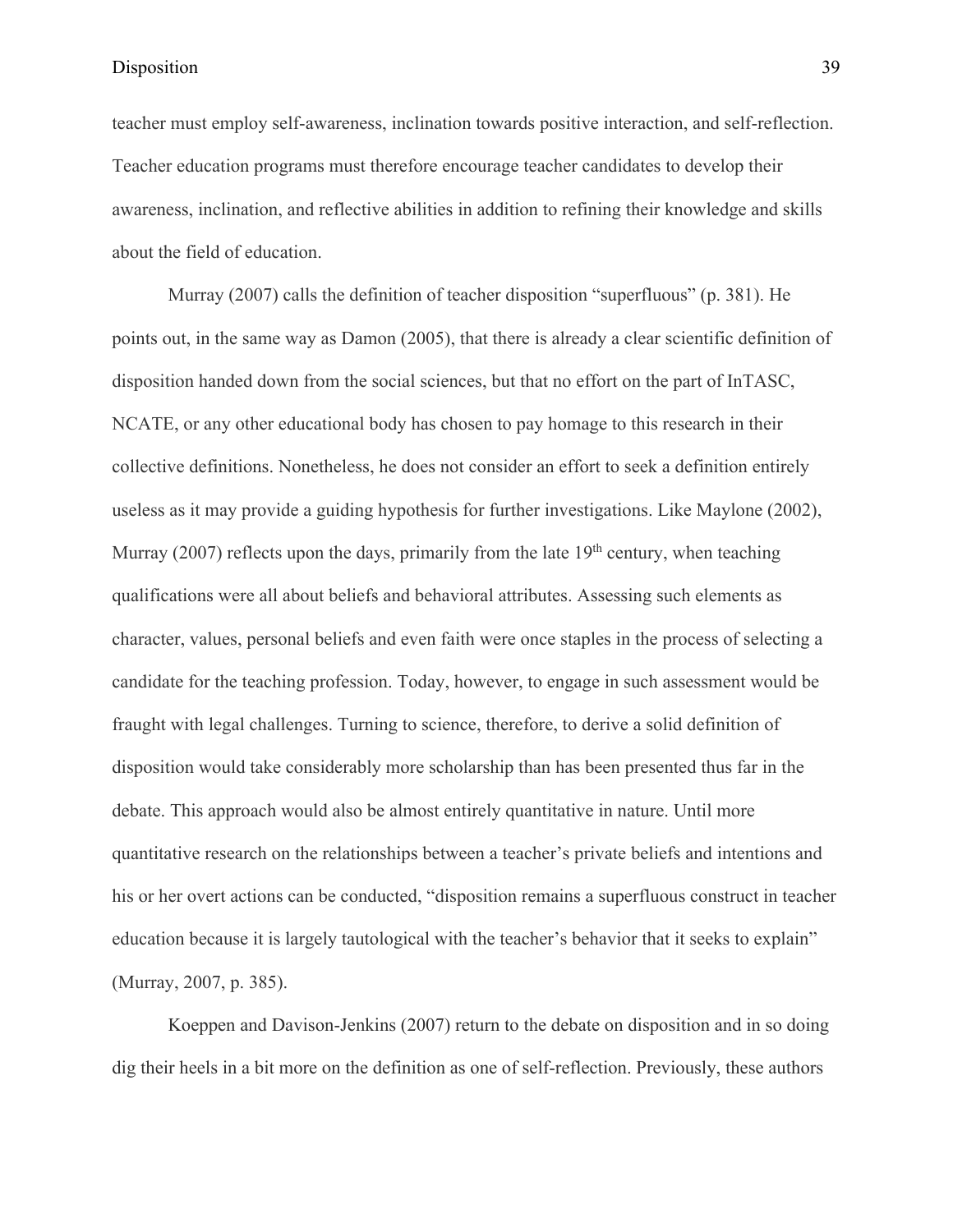advocated for self-reflection, but were wary of leaving such activity to the individual alone, and rather advocated for a teacher preparation program to adopt some form of assessment tool to help teacher candidates. While such activity is still advocated for, in this piece Koeppen and Davidson-Jenkins (2007) sound a lot more like Schussler (2006) in their view of disposition. Rather than something that can be assessed, they now refer to disposition as intangible and difficult to pin down. To them, defining a disposition is to examine an individuals' own values, commitments, and professional ethics and as such is a deep activity of the soul which emerges from teacher candidates in vastly different ways. They refer to Palmer (1998) and support his theory that there are a series of human ingredients that are a part of our makeup and which manifest themselves in our classroom practices. They encourage teachers to follow Palmer (1998), where he advocates for teacher candidates to "recognize and reflect on the manifestation of their own personal attributes" (Palmer, 1998, p. 1) and in so doing can turn the corner from being a good teacher to being a great teacher. Moreover, this activity is highly personal, but when undertaken will support a professional educator in their journey towards what they call their "teacher identity" (Koeppen & Davidson-Jenkins, 2007, p. 33). Should an individual successfully undertake this journey of self-reflection, they will emerge as a professional and in fact this is the very definition of professionalism in the transition from student teacher to teacher (p. 48). Finally, like many other theorists, Koeppen and Davison-Jenkins (2007) firmly believe that disposition development takes time and can be learned through efforts such as these.

Wasicsko (2007) jumps back into the debate by doubling down on something that he said in 2000, that "effective teachers are effective people" (Taylor & Wasicsko, 2000, p. 12). He begins by reflecting on a non-scientific study he conducted himself whereby he asked hundreds of individuals about who they felt their most effective teacher in life had been. He concludes, as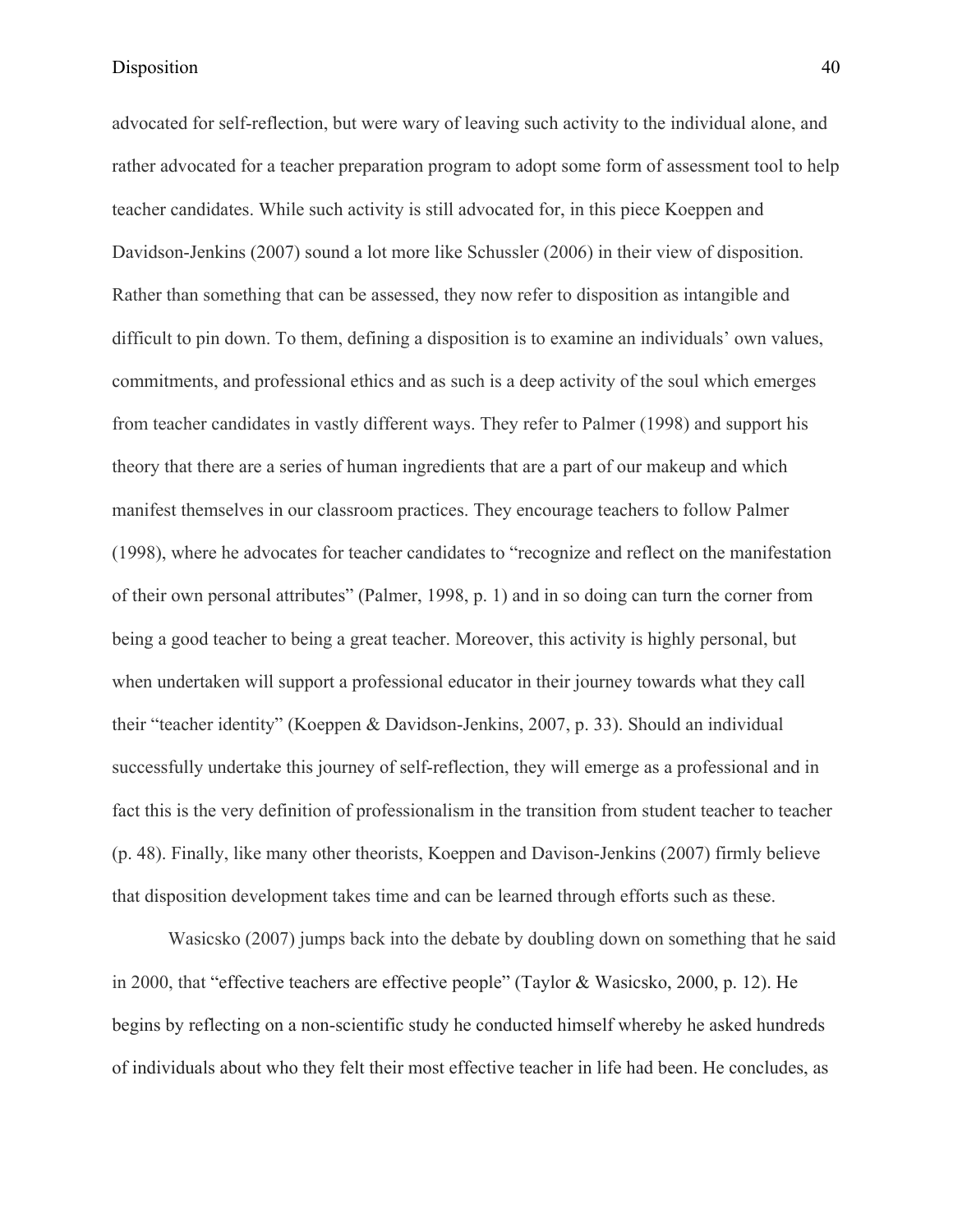would be expected, that their answers had nothing to do with what the teacher knows or does, but it is who the person is that makes the difference. These natural dispositions are what make teachers great and allow them to transform student lives. Wasicsko (2007) points out that past attempts to define and nurture positive disposition have been somewhat successful, but fall short of the deeper meaning behind what disposition is made up of. These past efforts involve observable teacher behaviors and characteristics which on the surface are good to examine, but are changeable depending upon the situation in which an individual is being observed. Some efforts dig a bit deeper and ask candidates to self-reflect upon their core values, attitudes and belief systems. While he agrees that evaluation systems to diagnose all of these features about an individual's disposition can be effective, Wasicsko (2007) feels that in order to truly determine an individual's disposition, one must examine their various perceptions, specifically, a teacher candidates' perception of themself, others, and the teaching profession as a whole. He calls this a perceptual model of discovering disposition and refers to it as the Occam's razor for determining whether or not an individual is well suited for the classroom. At its core, this is a model that is purely relational. Whereas other models ask individuals to reflect upon themselves, this model asks an individual to reflect upon themselves as they relate to others around them. In this way, disposition is defined largely through relational efficacy. Wasicsko (2007) understands that positive dispositions can take a lifetime to develop and that his model should not disqualify a potential teacher candidate from entering the profession if they perform poorly. However, he does believe that if such perceptions are examined prior to a candidate's entry into a program, it could provide a solid foundation for where the candidate needs to grow the most in their journey towards being an effective teacher.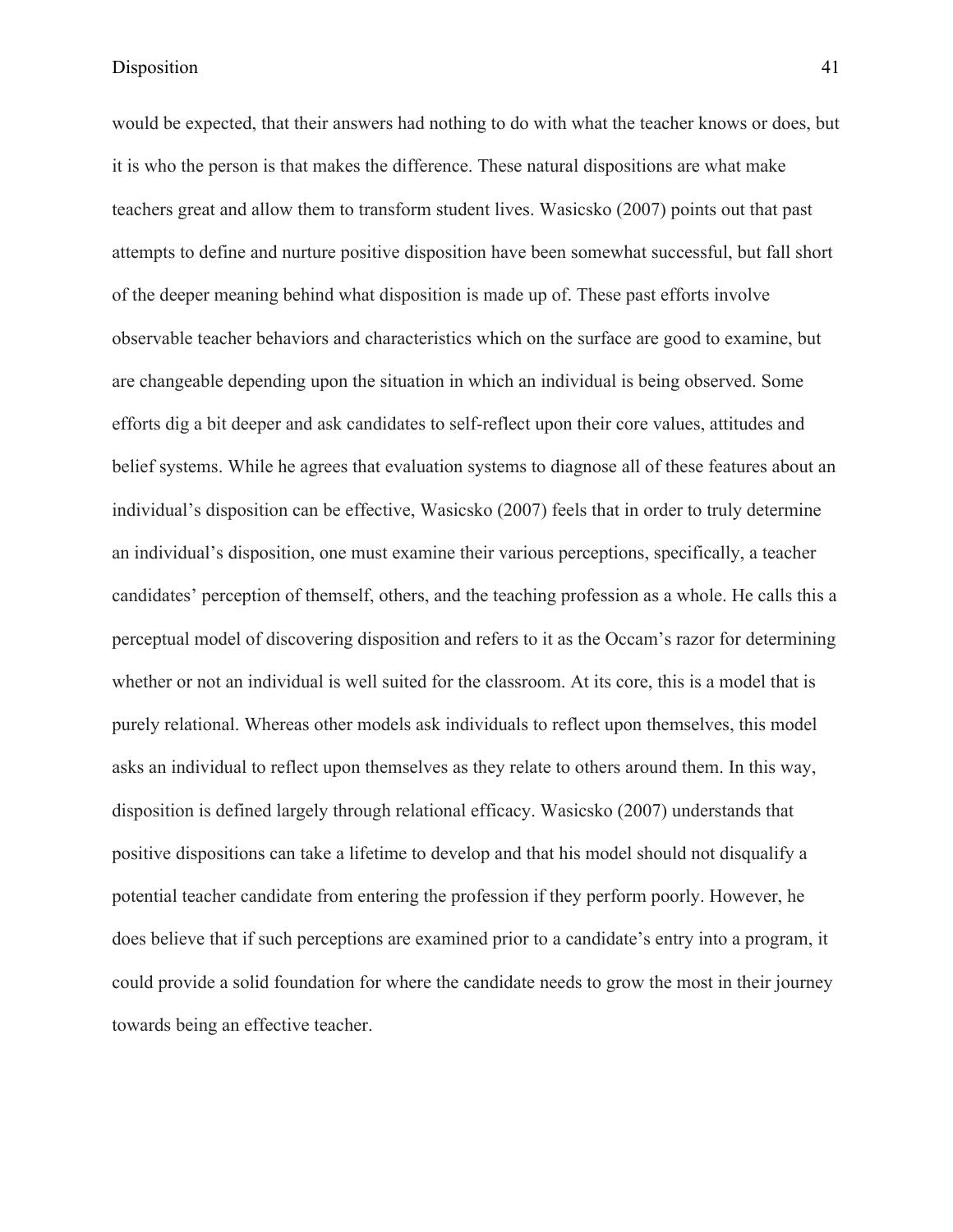Although he does not present it as such, the work of Hines (2007) can be viewed as a warning to Wasicsko (2007) and others who dabble in attempts to assess disposition based upon internally held beliefs or values. He identifies such a practice as similar to what teacher preparation programs used to do fifty years ago, and maintains that there are many similarities between then and now. He quotes Damon (2005) who said that to examine disposition "opens virtually all of a candidate's thoughts and actions to scrutiny...[and] brings under the examiner's purview a key element of the candidate's very personality" (p. 4), and that such activity wanders into shaky legal territory. Interestingly, he also calls out teacher preparation programs as places where left-leaning professors have placed an over emphasis on social justice issues. This has yielded a one-sided approach to teacher education and the certification of teachers based on ideology, rather than teaching skills or mastery of content knowledge (Hines, 2007).

Hines (2007) emphasizes that critics of disposition assessment accuse education schools of acting as ideological gatekeepers to employment in public schools. This is a sentiment that is shared by Borko, Liston, and Whitcomb (2007). To demonstrate his point, as do Borko et al. (2007) he refers to a legal battle that occurred at Washington State University in 2004, where a conservative student was denied matriculation because he disagreed with many of the disposition benchmarks that the university mandated, such as an agreement with affirmative action and the ability for gay couples to adopt. The University had implemented into its disposition assessment an emphasis on race, power, gender, class, and sexual orientation, and was therefore discovered to be a tool of political thought and ideology rather than a true assessment of a candidate's internal dispositions. The student sued and was allowed to continue in the program (Hines,2007).

Hines (2007) is clearly not a fan of disposition assessment. He states that no research has ever linked with any certainty particular personality traits with effective teaching. He points the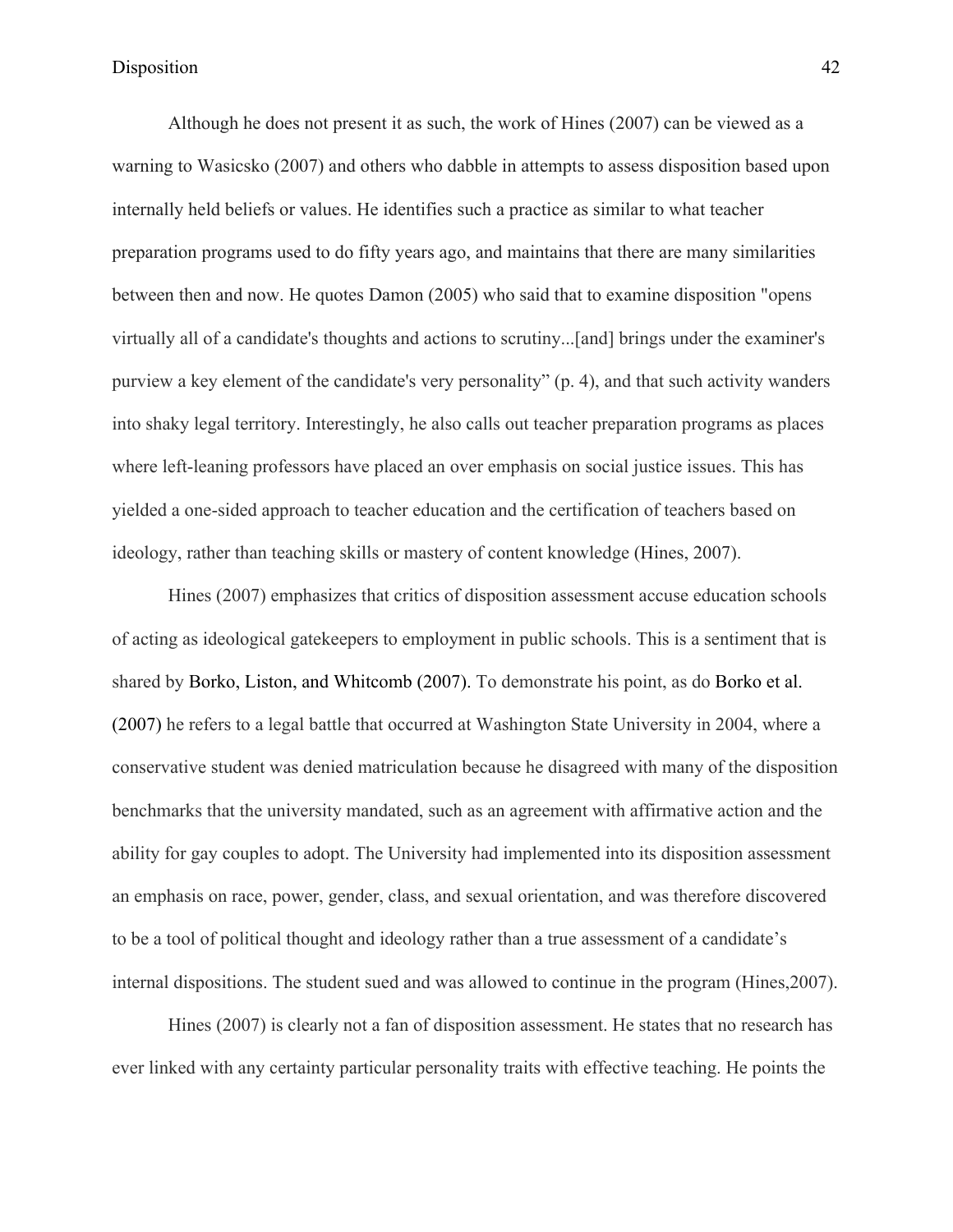finger at NCATE who in its original definition of disposition included the definition that "dispositions are guided by beliefs and attitudes related to values such as caring, fairness, honesty, responsibility, and social justice" (NCATE Standards, 2000). In 2006, NCATE deleted the term social justice as an aspect of the definition of disposition, but Hines (2007) argues that it was not enough and that teacher preparation programs at universities all over the United States have adopted social justice issues as a major feature of their disposition assessment.

Damon (2007) carries this theme forward by pointing out that to assess disposition affords the ability of the evaluator to practice a subjective bias. He revives an argument that has been made before (Buchman, 1993; Damon, 2005), that the only means by which disposition should be assessed is through a clear definition from the social sciences which will provide a rigorous and unambiguous view drawn from science and other systematic areas of scholarship. In the scientific sense, primarily from psychology, disposition is a "trait or characteristic that is embedded in temperament and disposes a person toward certain choices and experiences that can shape his or her future" (Damon, 2007, p. 367). From this perspective, disposition is a deeply rooted attribute of a person and cannot be assessed simply. Like Hines (2007), Damon (2007) too points his finger at NCATE as having created a potentially impossible and certainly unethical dilemma in asking a teacher preparation program to assess an individual's disposition. He argues that science was completely ignored in the development of these standards and that an examination of an individual's "beliefs and attitudes" (NCATE, 2000) is a moral act and has no place in the hands of an evaluator. People who feel passionate about a belief often have a strong desire to want others to adhere to their belief. In the process of evaluating personal beliefs, therefore, the evaluator is given too much opportunity to abuse their power.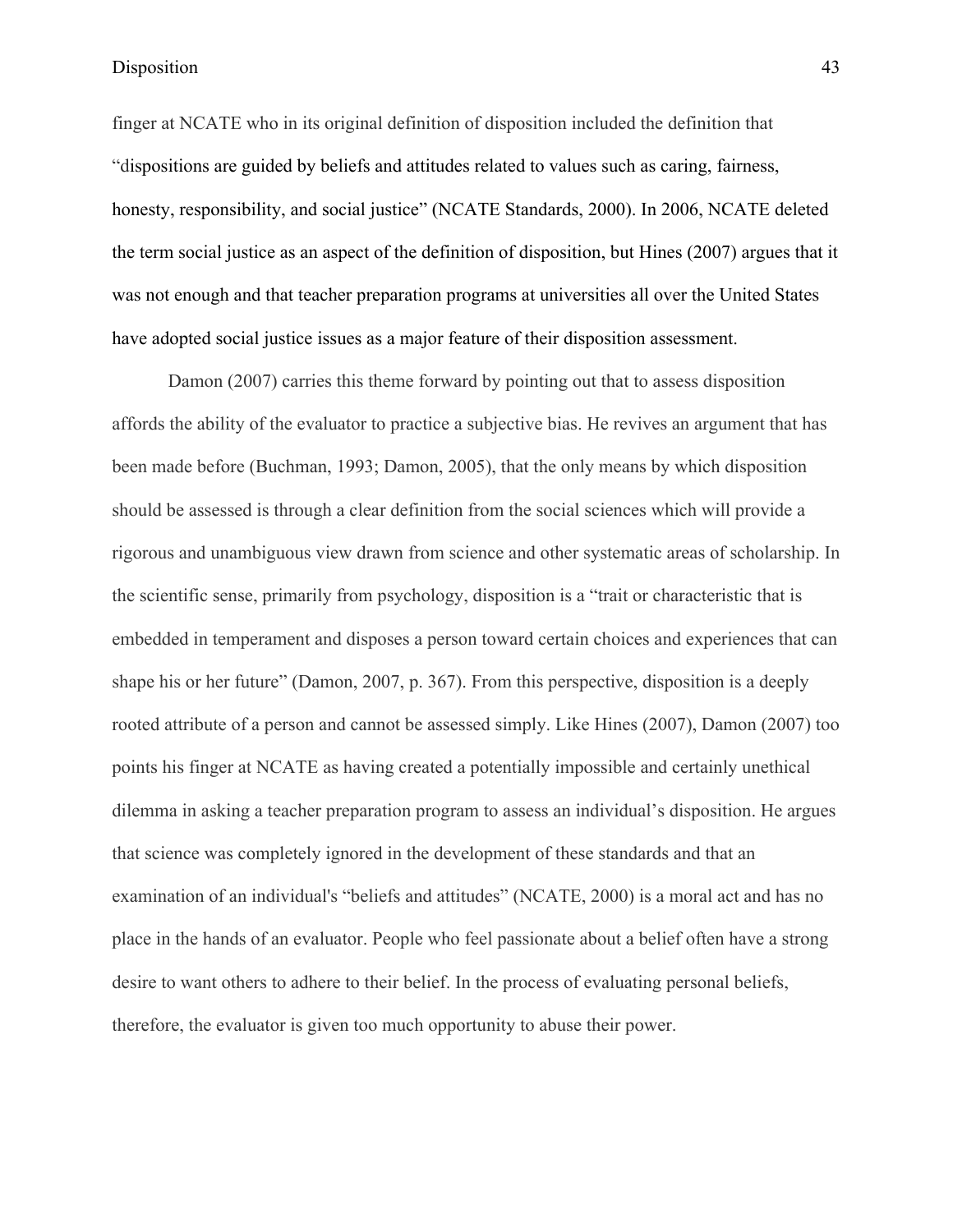Johnson and Reiman (2007) agree with Damon (2007) and point out that what is attempted through an examination of disposition is to create an environment where the exploration of past experience is produced. In this light, it is therefore important for educators to focus on and seek a definition for disposition. In a manner that somewhat marries the scientific and the moral, Johnson and Reiman (2007) develop what they refer to as "moral imagination" (p. 209). "Moral imagination is our capacity to see and to realize in some actual or contemplated experience possibilities for enhancing the quality of experience, both for ourselves and for the communities of which we are a part" (Johnson & Reiman, 2007, p. 209). In this way, they argue that one cannot possibly escape an assessment of disposition without a consideration of the moral. An individual's disposition is made up over time through the trends of behavior that form after a series of contexts. Since there is always more than one way to solve a dilemma, these disposition trends vary widely and are often rooted in one's personal, moral, and even religious beliefs. This, they argue, is inescapable and problematic, as it ushers into the debate very personal and non-quantifiable elements (Johnson & Reiman, 2007).

Burant, Chubbuck, and Whipp (2007) echo this sentiment and advocate ditching the term entirely and reverting back to what has been an established educational and pedagogical theory for over a hundred years; a focus on teaching as a moral activity. The attempt by many researchers to define disposition on terms other than moral, according to Burant et al. (2007), have been flawed, and while they may pass legal muster, fail miserably at defining true disposition. They categorize these attempts into three major arenas: belief statements, personality traits, and inference from behaviors (Burant et al., 2007). Belief statements, they argue, are nothing more than content filled propositions and are existential in nature. While it is important to focus on belief statements, they very often have little connection to actual behavior and cannot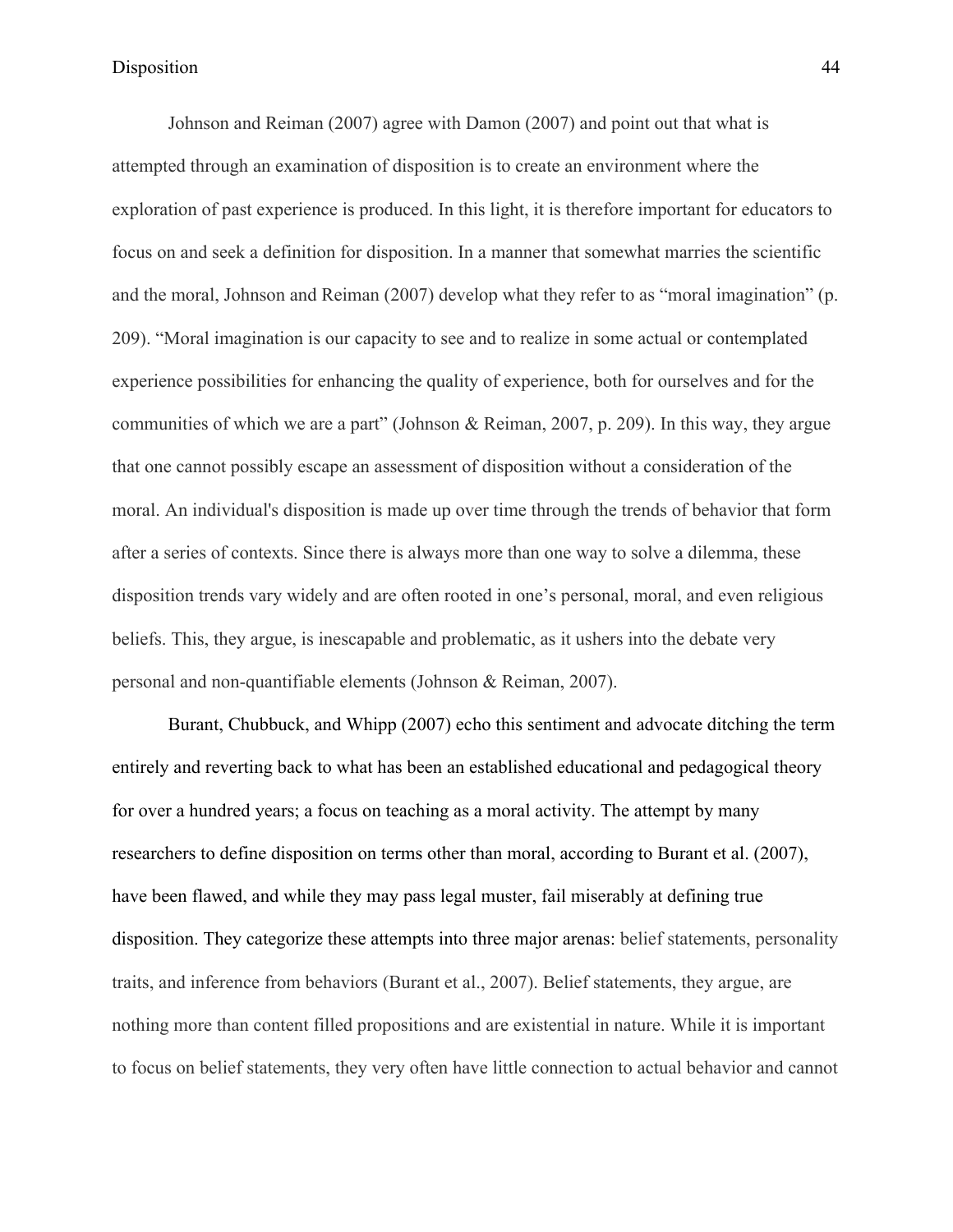be relied upon as a guide for how a teacher will successfully interact with students. It is also pointed out that little research has proven that belief statements and teacher efficacy have any positive correlation (Burant et al., 2007). Personality traits, they argue, are too fluid in nature, changing constantly and therefore lack the ability to be relied upon for the assessment of teacher disposition. And finally, inference from behavior as a means to assess or measure disposition is difficult because of what Burant et al. (2007) refer to as a "muddy linkage that exists between a person's interior values and his or her behavior (p. 402). Furthermore, the authors point out that to even engage in such assessment absolutely ushers in significant legal issues over what is appropriate and what is not when it comes to evaluating an individual's personally held values and beliefs.

Despite the warnings put forth by authors such as Buchman (1993), Damon (2005) and Hines (2007) that the use of the term disposition in teacher preparation programs can engender bias and promote specific ideology, there are authors who specifically look at this as a desirable outcome of examining disposition. Eberly, Rand and O'Connor (2007), for example, point out that there is a great deal of research on the fact that dispositions are difficult to change. If, therefore, one has a predisposed leaning towards say racism, this is something that must be rooted out at the very start of a program. Villegas (2007) believes that predisposed beliefs significantly affect how a teacher teaches, and as such must be explored. In fact, certain programs, such as Montclair State University, directly assess an individual's disposition towards people of color prior to entering their program (Villegas, 2007). For Villegas (2007), strong disposition entails the ability to teach all children equitably. If, therefore, there is any predisposed leaning towards inequity based upon race, it must be called out. Eberly et al. (2007) believe that dispositions are manifestations in behavior that come from deeply held attitudes,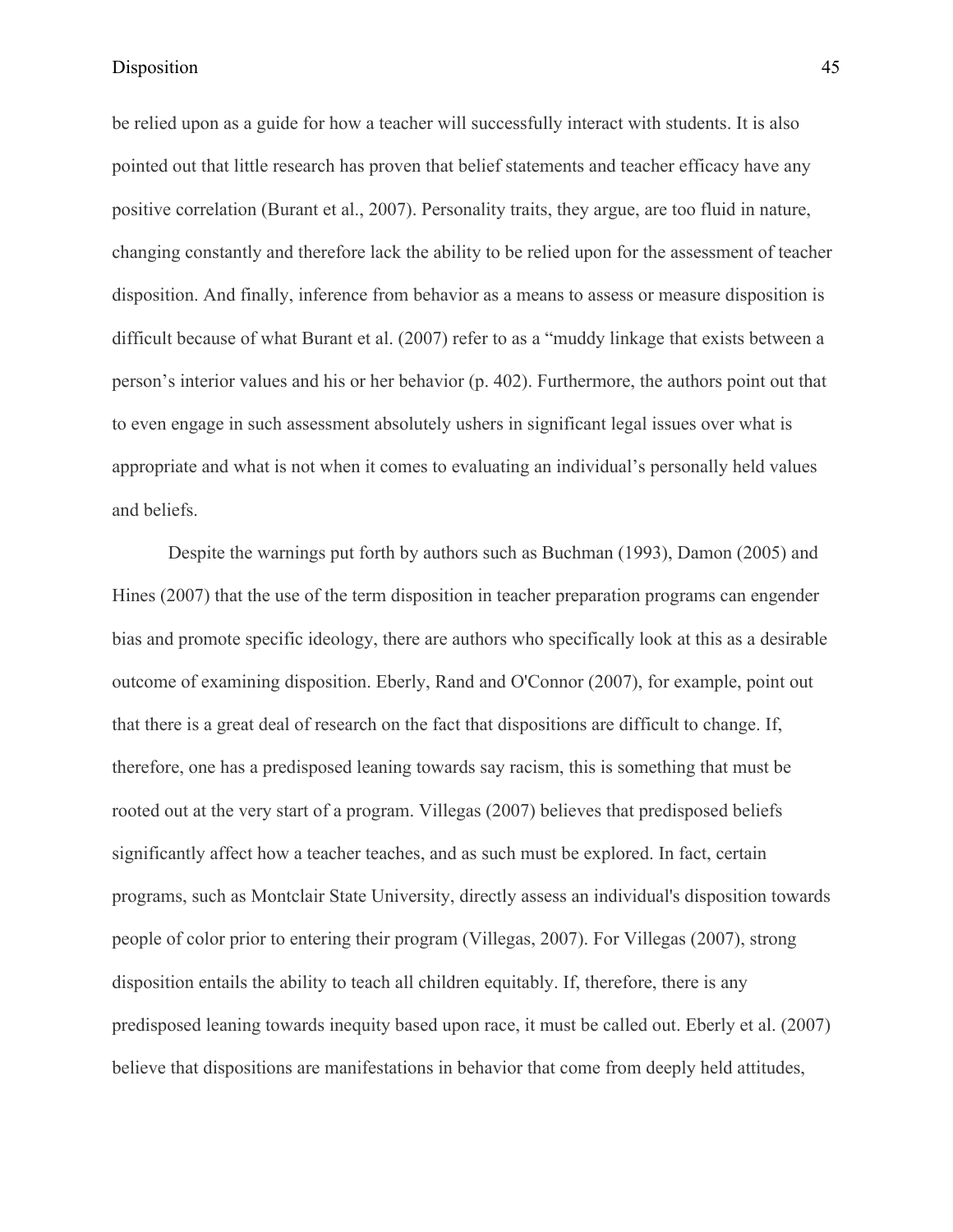values and beliefs. Because of this, they argue that dispositions cannot necessarily be controlled, demanded, or guided. It is therefore vitally important for Eberly et al. (2007) that these deeply held attributes be examined early in the teacher preparation process. Like Villegas (2007), their main purpose for doing so is to identify any leanings towards issues of inequity. Ironically, this brings the discussion right back to what I discussed much earlier regarding the *Pygmalion Effect* as it relates to education (Rosenthal & Jacobson, 1968). Both Villegas (2007) and Eberly et al. (2007) would no doubt agree that individuals have predisposed views of their students based upon a variety of factors, including race. These presuppositions emanate into what Rosenthal and Jacobson (1968) call "self-fulfilling prophecy" (p. 12), whereby teacher expectations of students are met based upon their predisposed view of that student. This theory was later revived by Brophy and Good (1974), but has largely been abandoned as a research focus.

# **Disposition from 2008 to today**

NCATE has revised its definition of disposition twice since 2000. The first iteration was in 2000 when the authors chose to include disposition as a third main pillar to the already established areas of knowledge and skills. The second major revision was in 2006 when they chose to delete the term *social justice* as an element of disposition that must be assessed by a teacher preparation program. It is argued that the deletion of this term was out of political pressure, and that by removing it "the accreditor caved in to its critics" (Johnson & Johnson, 2007, p. 3). This second, 2006, revision defines disposition as follows:

Professional attitudes, values, and beliefs demonstrated through both verbal and nonverbal behaviors as educators interact with students, families, colleagues, and communities. These positive behaviors support student learning and development. NCATE expects institutions to assess professional dispositions based on observable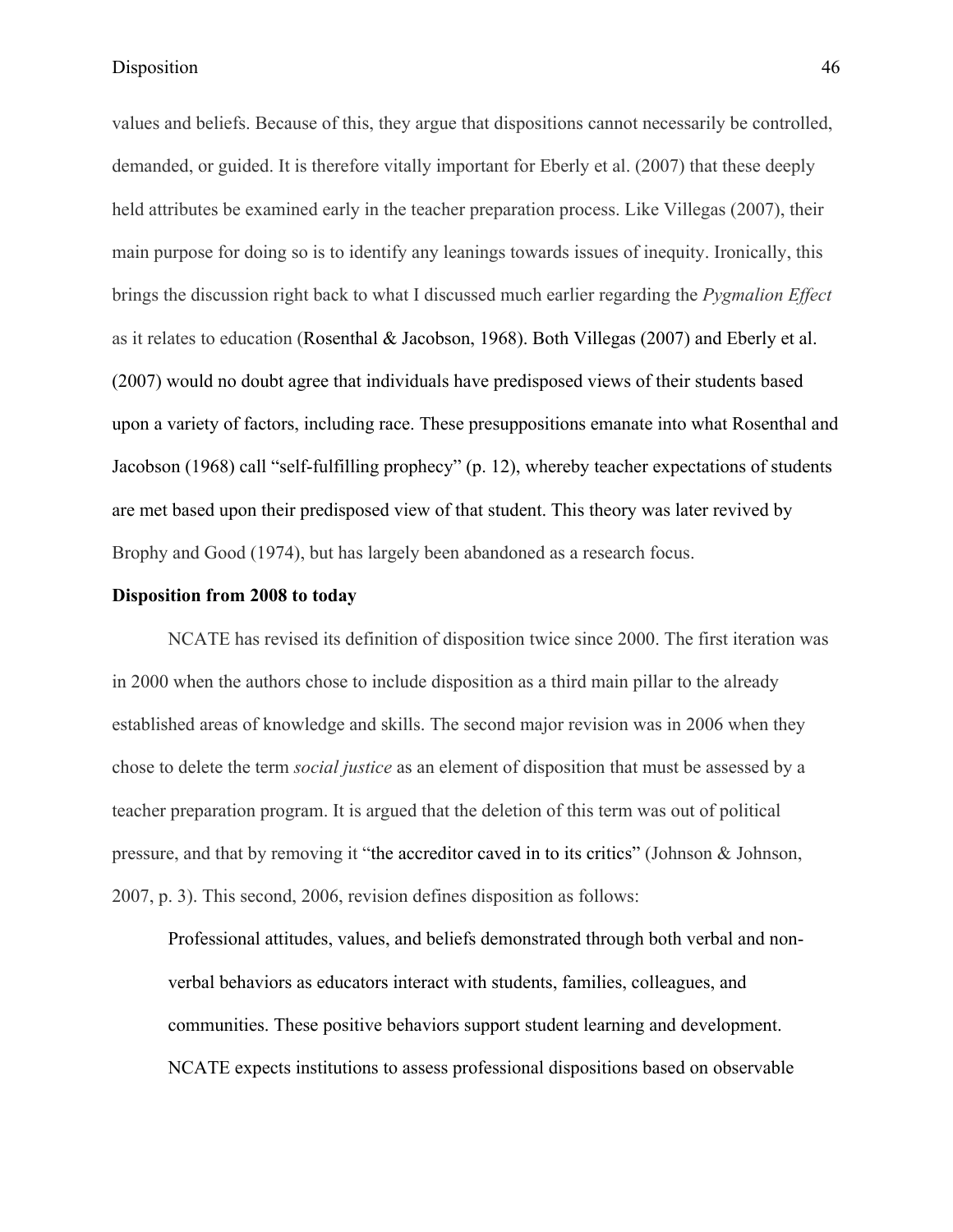behaviors in educational settings. The two professional dispositions that NCATE expects institutions to assess are fairness and the belief that all students can learn. Based on their mission and conceptual framework, professional education units can identify, define, and operationalize additional professional dispositions (NCATE, 2006).

In this version there is the introduction of a new approach. Perhaps in response to the flurry of criticism over NCATE's definition in the previous few years, the addition of the final sentence essentially instructs education programs to define it as they see fit based upon the "mission and conceptual framework" (NCATE, 2006) of their organization. This is an interesting twist in the dispositions debate. While it may perhaps get the scholars off of NCATE's back, it certainly does not end the discussion in academia over the definition of the term and how to assess it. While there are a good number of articles published on dispositions between 2006 and 2007, from 2008 until today, there has been a significant decline. Nonetheless, what follows is a survey of the key literature from 2008 to today.

Sockett (2002, 2006, 2009, 2012) contributes a great deal to the debate on disposition. Shortly following NCATE's (2006) revised definition, Sockett (2009) continues his quest to define dispositions as a combination of both moral and intellectual attributes. His use of the term virtue is an example of this. As a virtue, a teaching disposition is one that is developed through responses to outside obstacles over time (Sockett, 2009). These obstacles, which are most often presented by students, should inspire a teacher to ask some essential questions. At the core of these questions is to reflect on how a teacher learns from the students they teach. More specifically, a teacher should pay attention to how their students are acquiring and interacting with the material they are being taught and ensuring that they are never deceived by the classroom narrative or presentation of material. Truthfulness and transparency in this act of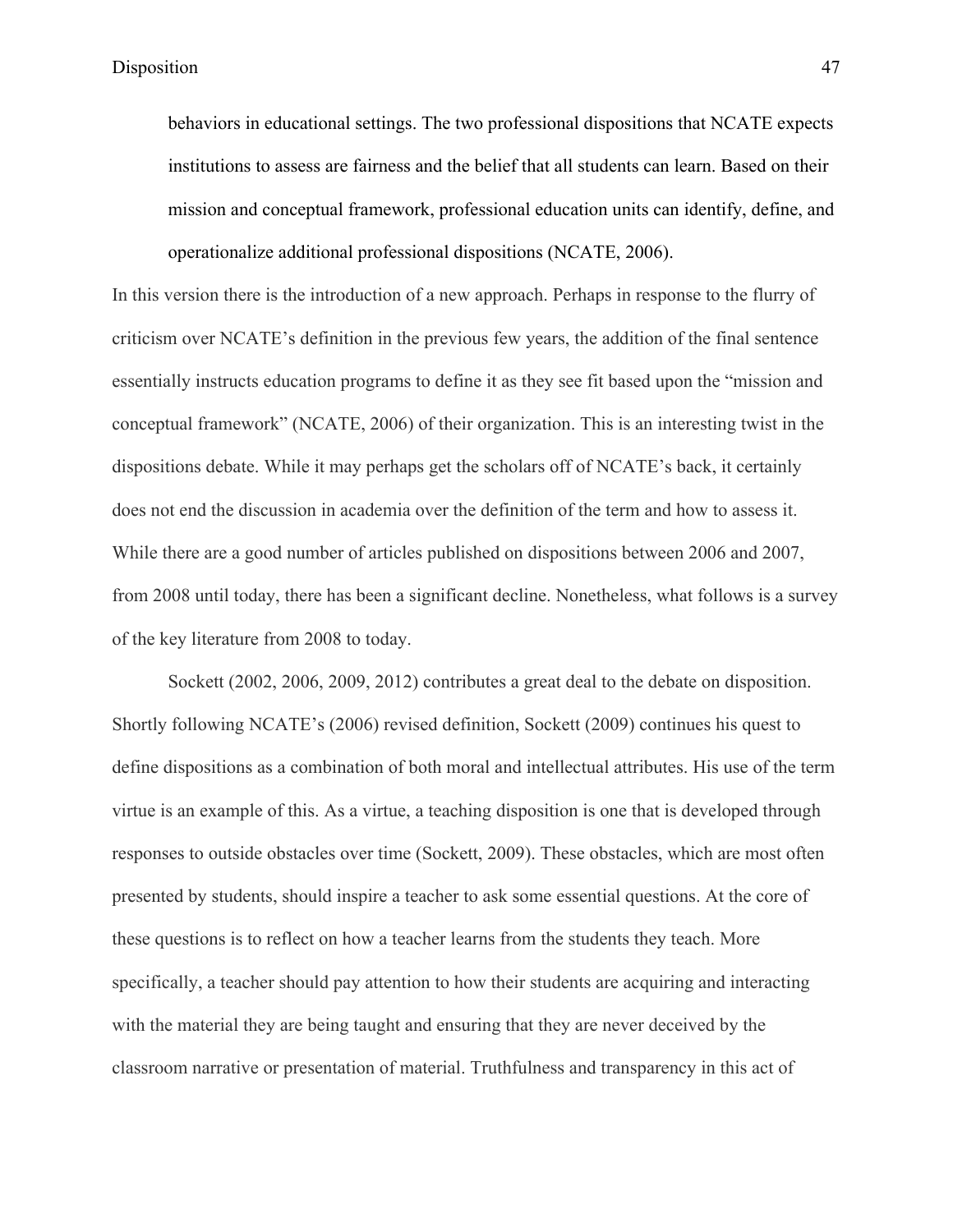reflection is an example of teaching virtuously (Sockett, 2009). Furthermore, this level of virtuosity, practiced over time, will develop a powerful teaching disposition.

Sockett (2009) spends a great deal of time addressing what has become a very active debate in academia over how to define disposition, and that is to ask the question as to whether we should even be assessing it at all? Indeed, disposition is at least partially an assessment of an individual's character and to assess character through some ideological scale may enter into adverse legal territory. Even moral assessment, which has been discussed as an integral aspect of teaching, can enter into legal and contractual issues (Sockett, 2009). Sockett further points out that attempts at defining disposition have steered clear of any discussion of character assessment because of this very reason and have instead ventured into pedagogical, institutional, philosophical, and psychological discussions rather than emotional or moral ones. Damon (2005), for example, prefers to encourage the development of disposition as a reflective practice; an intellectual pursuit that is based in social science research and theory and not in moral assessment. Yet, Sockett concludes that the intentionality and friendliness aspect required of an individual to develop their own disposition cannot be ignored, and that to reflect on these attributes necessarily brings the debate into the moral sphere. The expressive and emotional task of developing disposition is never devoid of intellectual activity, but certainly involves morality (Sockett, 2009).

Johnson (2008) also believes that at the core of any disposition is a moral judgment, but not of the emotional kind. Logical, moral judgment, in fact, must be at the core of any classroom resolution and in this manner only can a resolution be equitable. Yet, the challenge for Johnson is not in the definition of disposition but in the assessment of it. How can we begin to evaluate an individual's disposition when they are so transitory? To measure growth in this area is almost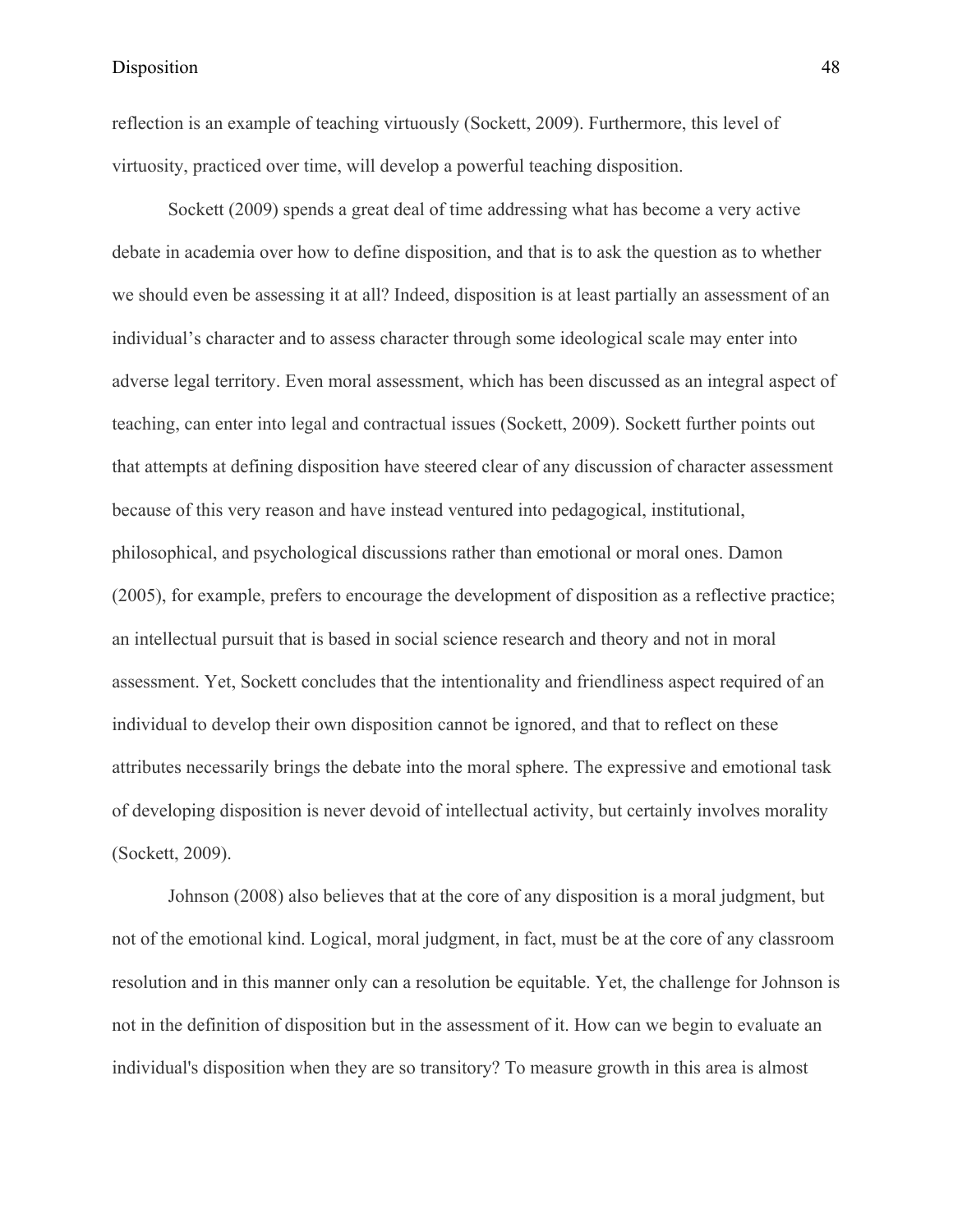impossible, according to Johnson (2008), as moral judgments are tied to a complex schema within an individual that changes drastically over time and through each individual situation. In other words, we cannot presume that a teacher is going to react the same way every time across a spectrum of situations within the classroom. What Johnson (2008) champions, therefore, is an education for teacher candidates that includes exposure to a solid base of secular ethics and morals. Johnson (2008) believes that the social sciences offer a thorough explanation of what basic moral judgment is. With this knowledge, therefore, teachers can make decisions that offer some consistency in moral judgment. Because of our changing world with increased diversity and issues regarding equity, it is vitally important that preservice programs include this as a feature of their coursework (Johnson, 2008).

Schussler, Bercaw, and Stooksberry (2008) refer to the concept of thinking dispositions as set forth by Perkins, Tishman, Ritchhart, Donis, and Andrade (2000). Thinking dispositions are when someone's intelligence or ability is put to use through the sensitivity to know when a situation calls for a certain skill. Thinking on one's feet might be another apt way to define it. Every teacher has a disposition which is put to use in various situations throughout their day. This filter is shaped by a teachers' experiences, beliefs, culture, values, and cognitive abilities and is therefore foundational for a teacher's thinking and actions. In order for an individual to identify what their disposition is and to develop it in a positive manner, Schussler et al. (2008) posit that one must examine three main domains of their life. The first is their intellectual domain which entails the learning of basic pedagogical methods as well as the content of what they are teaching. A cultural inclination is second, and calls upon a teacher to be sensitive to the diversity of learners in their classroom. And lastly is a moral awareness which they define as "the inclination to think through the assumptions and ramifications behind one's values, considering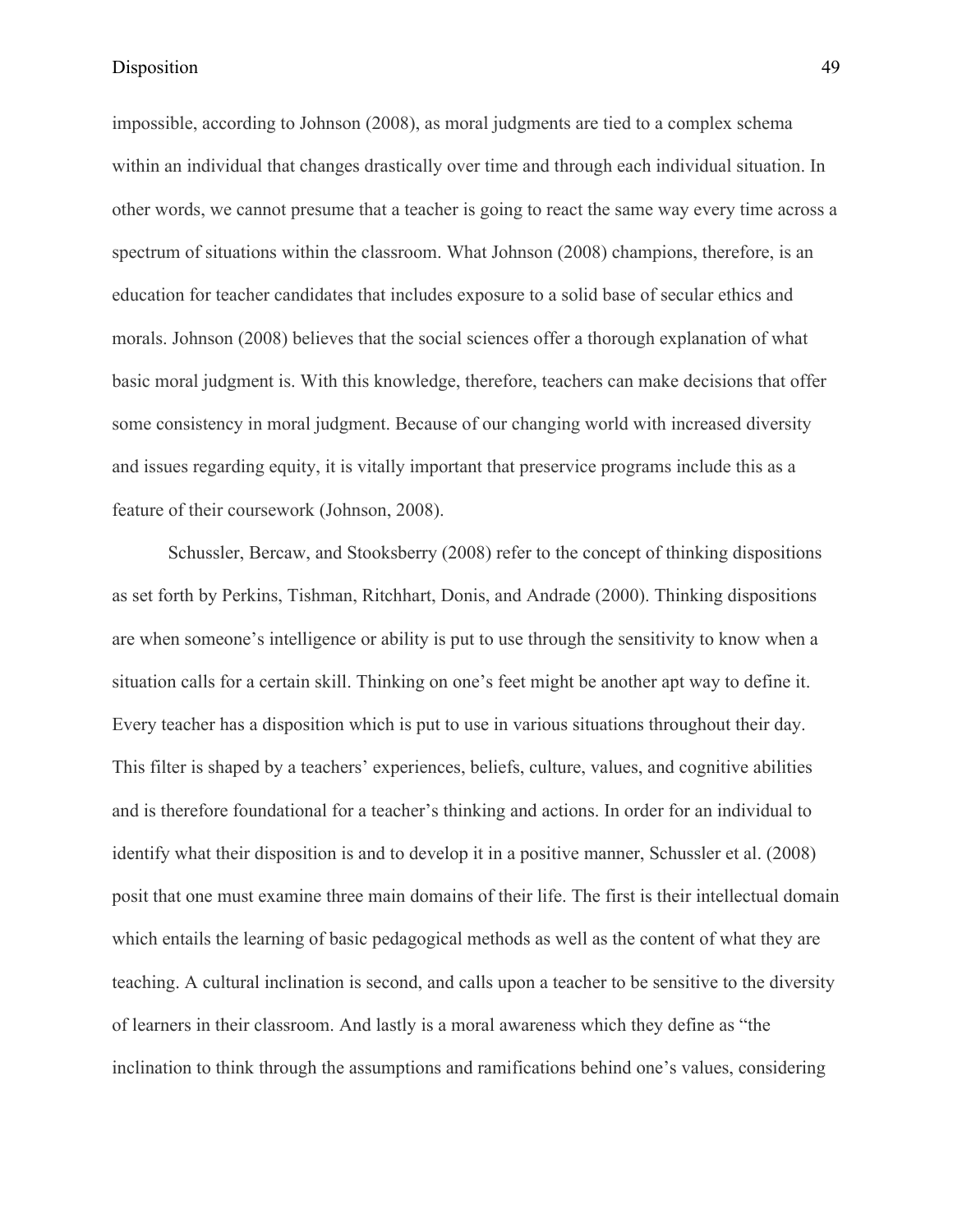desirable ends and the processes to achieve those ends, and the responsibility that one has to care for others" (Schussler et al., 2008, p. 40). The development of these three areas ensures that an individual forms a sophisticated and effective thinking disposition.

Stooksberry, Schussler, and Bercaw (2009) double down a year later on their theory of examining intellectual, cultural, and moral arenas, ICM as it is called, as a way to develop and define an individual's disposition. They contend that the development of an individual teacher's disposition is imperative because disposition is a direct link to a teachers' behavior with students as they forge through a school year with its myriad situations. Awareness of one's ICM will facilitate deliberate actions to improve behavior and response in a variety of contexts. Furthermore, behaviors can be either explicit or implicit, and only through a contemplation of ICM can one distinguish between the two and exact change. Lamberth and Opalinski (2008) agree with this idea and refer to it as disposition discrepancies. The discrepancy occurs when there is a disconnect between how a teacher actually feels when they are interacting with students, their explicit state, and what their latent opinions and emotions are that are hidden or implicit. Discovering the implicit for Lamberth and Opalinski (2008) is vitally important in a teacher's growth. Stooksberry et al. (2009) contend that their ICM model is entirely unique to the assessment of disposition, as it does not focus on behavior. Neither does it assess an individual by way of rubrics or observations. Rather, the ICM heuristic, as they call it, is an activity of the mind through thinking and reflection. In fact, the primary feature they suggest for a teacher preparation program is to implement journaling with specific topics to be explored by teacher candidates.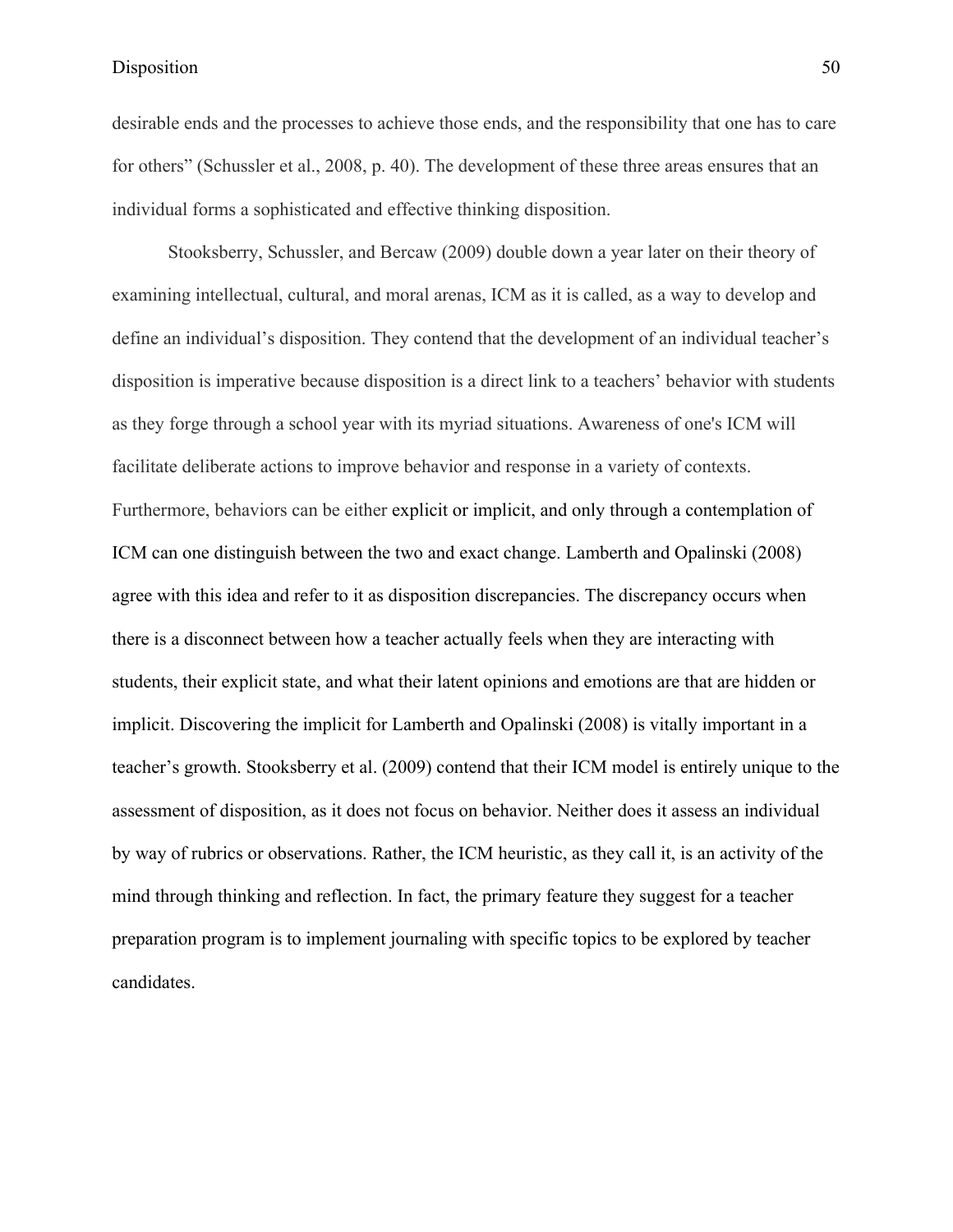Again, in 2010, Schussler, Stooksberry, and Bercaw reflect further on this concept. They begin by observing what they consider to be a problem teachers have with connecting what they know to the variety of teaching situations that arise in the classroom. They posit that while most teachers can creatively problem solve, the situations where they are called to do so are so abundant that there is often a lack of sensitivity to know when to employ what they know and when not to. They refer to this as a "problem of enactment" (Kennedy, 1999, p. 70 as cited in Schussler et al., 2010). They further identify that since all teachers possess a cultural identity (Villegas, 2007), a vital aspect to developing and defining one's disposition is to explore their assumptions and perceptions that have developed over time. They believe that "dispositions involve the inclination of a teacher to achieve particular purposes and the awareness of the self and the context of a given situation to employ appropriate knowledge and skills to achieve those purposes (Schussler et al., 2010, p. 2). Of course, they also look to their ICM model as a means by which an individual may do this. What's different about this publication from the previous ones by Schussler et al. (2008, 2009), is that for the first time the issue of culture is addressed. This introduces yet again into the disposition debate the concept of teacher expectation theory (Rosenthall & Jacobsen, 1968; Brophy & Good, 1986; Good, 1987) whereby a teacher comes to a classroom with predisposed opinions and expectations of their students which are played out and come to fruition. This extensive value system (Sockett, 2006) dictates how one acts and what disposition will be exhibited with students.

Feiman-Nemser and Schussler (2010) believe that "conceptualizing disposition is as much about a process as it is about an end product" (p. 177). They argue that teacher preparation programs should start with three basic principles regarding disposition. First, they should offer a solid definition of what they believe disposition is for their program. Secondly, they need to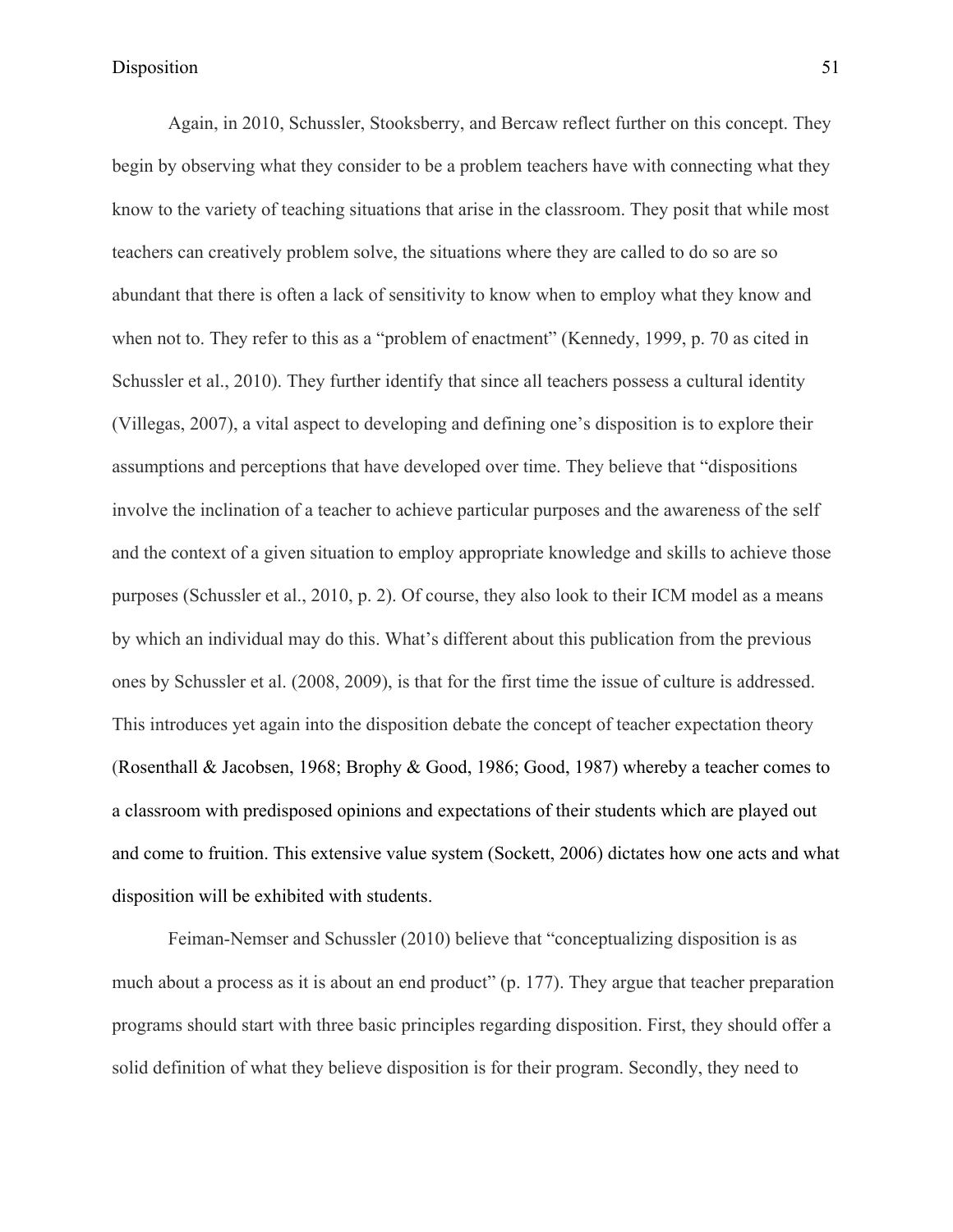enumerate the specific definitions of disposition that the faculty wish to espouse. There are as many definitions of disposition out there as there are education programs and each program is tasked with refining what they believe are the most pertinent issues for their specific goals according to their mission and values. And thirdly, programs need to justify why they choose the specific factors of disposition that they do. Additionally, in this choice, these factors must meet a "moral imperative" (Feiman-Nemser & Schussler, 2010, p. 184) that suits the needs of the university as a whole as well as the program's specific goals. There is, as they state, "a moral and ethical obligation to prepare teachers to educate all students" (Feiman-Nemser & Schussler, 2010, p. 184). The dispositions that are required to carry out this obligation, are therefore the most important factors to examine and engender in a preparation program.

The "obligation to prepare teachers to educate all students" (Feiman-Nemser  $\&$ Schussler, 2010, p. 184) is echoed by Amos (2011) in her analysis of teacher preparation programs. Amos advocates for a wealth of social justice preparation in preservice teacher programs. She points out that recruiting future teachers of color is a positive step, but that the graduation rates of minority students is so low, that there isn't a large pool to draw from. Amos argues that an individuals' teaching disposition is guided by predisposed beliefs. Furthermore, these beliefs drive action. Therefore, one's beliefs towards racial and ethnic diversity strongly affects how they interact with students of color. She says, "it is essential that white teacher candidates analyze their unexamined racist beliefs and recognize the possibility that their negative beliefs may lead to their discriminatory behaviors toward minority students (Amos, 2011, p. 490).

She points out through her own studies that most teacher candidates enter into programs with self-proclaimed non-racist views and a desire to treat all students with equity. Amos (2011)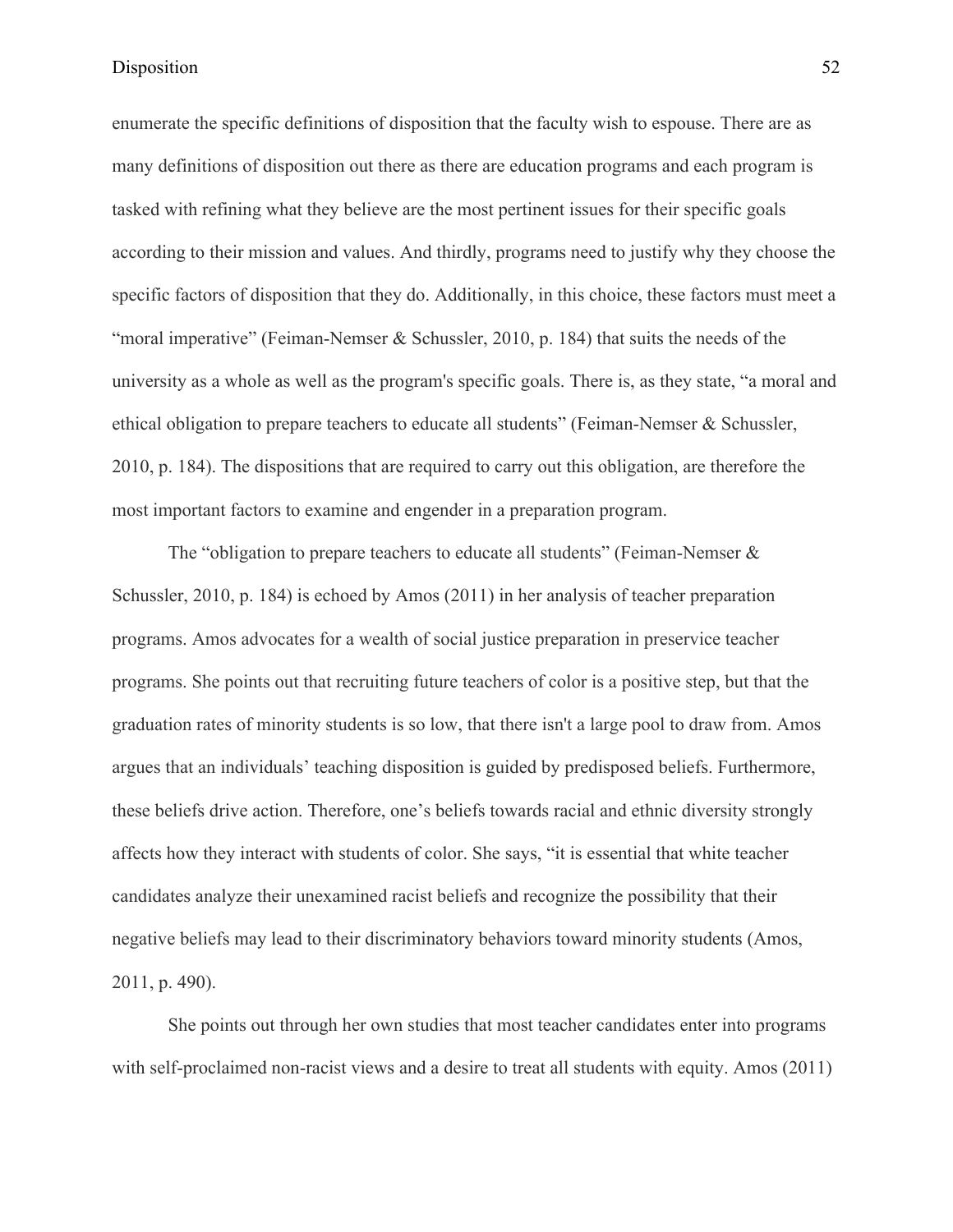does not deny these individuals their sincerity, yet believes that intrinsic beliefs that are often unchecked result in a different experience for students of color at the hands of white teachers. To this, Amos asks the question, can we have unique and authentically separate beliefs that do not dictate our actions? With this question, Amos suggests that an individual may have a natural disposition towards racism in a latent fashion, and that it must be addressed. She identifies white privilege as a key component to the predisposed nature for white teachers to be racially insensitive. The answer is to implement a large amount of coursework that addresses cultural competency. "Dispositions such as critical cultural consciousness, intercultural sensitivity, caring, and commitment to social justice are desirable dispositions, particularly when teaching racially/ethnically different students (Amos, 2011, p. 482).

Berkowitz (2011) returns to the theme of disposition and hails Kohlberg (1927) and his establishment of just community schools as a role model for how to implement virtue into teacher preparation. His focus, like many others, is a philosophy whereby teachers model a behavior that can be learned and mimicked by students. He alternatively refers to values as both moral education and character education, emphasizing the need to look internally, to the heart, as a place from whence dispositions are formed and displayed in the classroom. Berkowitz (2011) cuts to the chase in his advocacy for a positive disposition and offers a well-studied set of fifteen categories of educational strategies that place the development of a positive disposition at the core. Moreover, these strategies span a great swath of the educational platform and include such explorations as classroom practices, parenting strategies, professional development, and even community involvement. His interest in the inclusion of parents, which is actually a first in the literature on disposition, is centered on the belief that parents will care more deeply about their child's schools if they feel that their child's school cares deeply for their child. He refers to this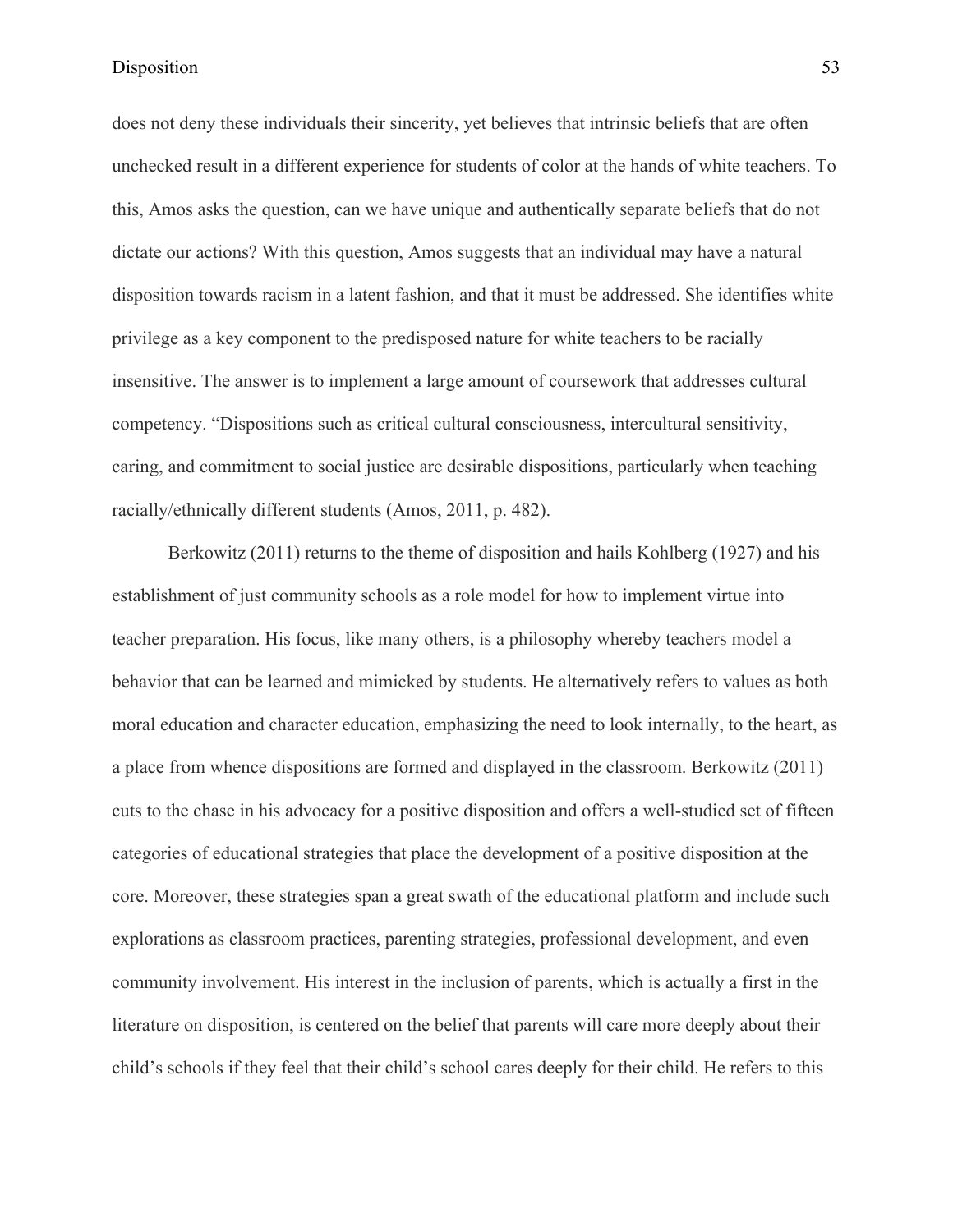interaction as one of nurturance, where a school takes on the role of loving, caring, and exhibiting a positive regard for each and every student.

Berkowitz (2011) claims that education in America tends to lean too much on an authoritarian and hierarchical model where those in charge lord their authority over students and faculty and engender an environment of tense structure. In such environments, it becomes very difficult for a teacher to naturally develop and explore their appropriate disposition, as they are often denied the freedom to explore internally. For this reason, Berkowitz advocates for the Kohlberg (1927) model of a just community school that includes voices from all stakeholders within the school environment. In this more democratic school environment, where everyone feels free to express an opinion, teachers are freer to explore their internal motivations for action, rather than feel there is some universal behavior that they must adhere to. Finally, Berkowitz points out that most professional development opportunities for teachers are far too focused on pedagogical content and do not address issues of disposition development, emotion, and character development in children.

A breath of fresh air comes from Bullough (2011) who asserts that virtually everything a teacher does, including lesson planning, grading, organizing the structure of the year, and assessment options, comes first and foremost from the relationship that teachers have with students. This places the concept of disposition overtly into the day-to-day operations of a teacher in that how they view students directly affects how they teach. For Bullough, how a teacher cares for students in every possible way is far more important than anything else they are tasked to do, and is of the utmost importance in their professional life. Nonetheless, Bullough maintains that a teacher must develop a sense of self-exploration as they define their disposition. This is because teachers have a wide-range of life experiences that speak into their current self,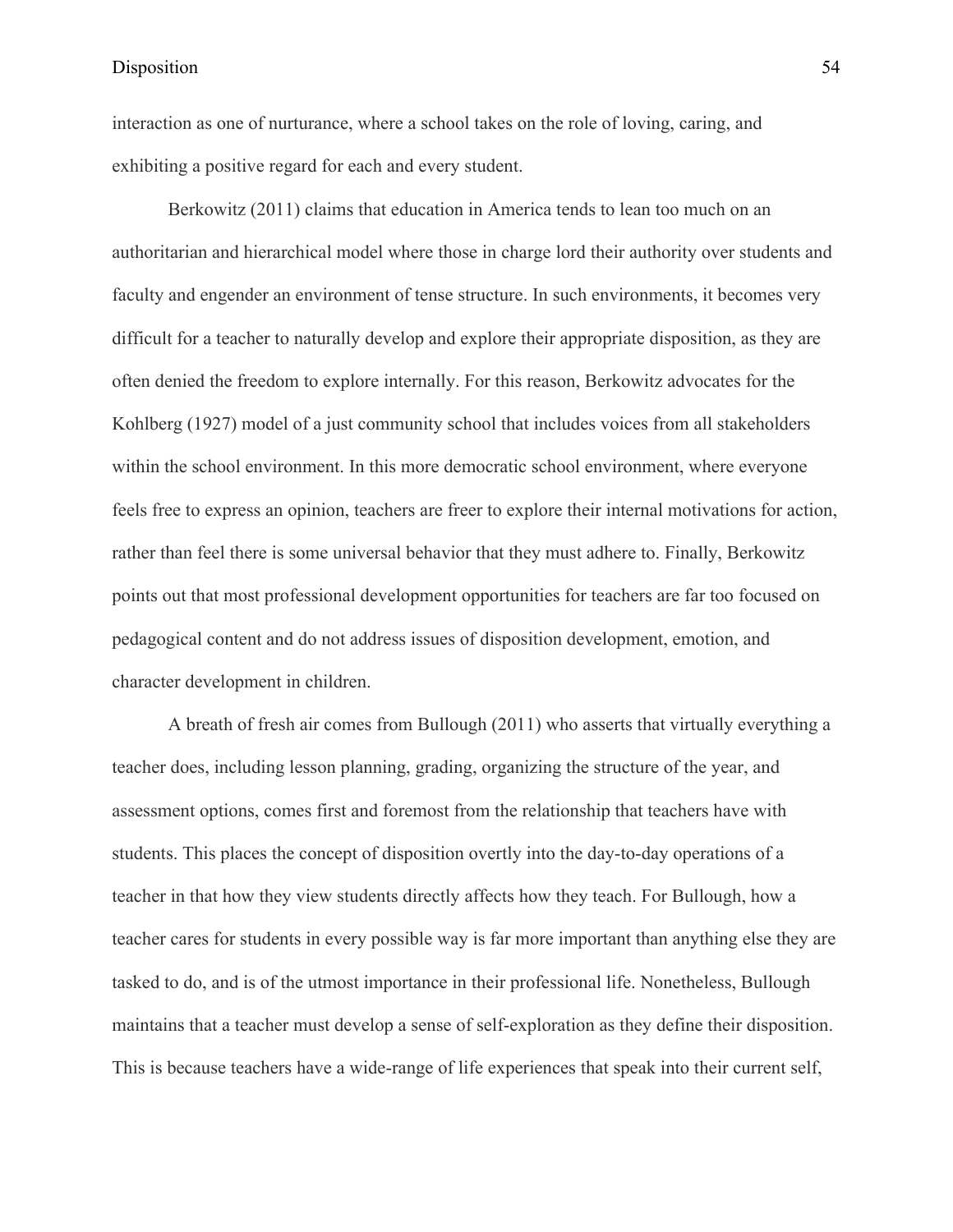and their moral and ethical sensitivities may be flawed by certain past events that diminish their ability to understand others.

Virtue and morality are the themes of most of the central literature on teacher disposition from 2011 to 2014. Carr (2011) starts it off by pointing out that individuals are principled beings, disciplined might be another way to describe this, and that this expresses itself in a variety of ways in an individual's life. Commitments and professional values are amongst these principled areas that an individual often embodies, but to be principled in one's disposition is not something that is focused on enough. Carr argues that we need to "extend beyond principled commitments to the cultivation of principled dispositions'' (p.175). Principled dispositions are necessary for all teacher candidates in order to develop their virtue in education. In Carr's mind, professional practitioners in education who adhere to a virtue of principled disposition, develop a loyalty to student development that extends far beyond the experience of performing a duty as prescribed by some organizational tenant. Carr highlights two examples of such behavior in professional environments. He points out that quite often a nurse who lacks any empathy or care for a patient is observed simply going through the motions and while taking care of business, lacks any compassion for the patient who is being served. Likewise, he describes a religious leader who is hypocritical in that they preach, pray and minister to their congregation, but do so out of some duty, and lack the true deep spiritual empathy and love for their congregants. In the same way, a teacher quite often goes through the motions of teaching as prescribed by their organization, but lacks the desire to try to refine a disposition of care. "Good teachers are not those who have found ways of psychologically manipulating pupils or of managing them via externally imposed rules, but those who have succeeded in gaining the trust and respect of pupils in a climate of positive 'other-regarding' moral association" (Carr, 2011, p. 175).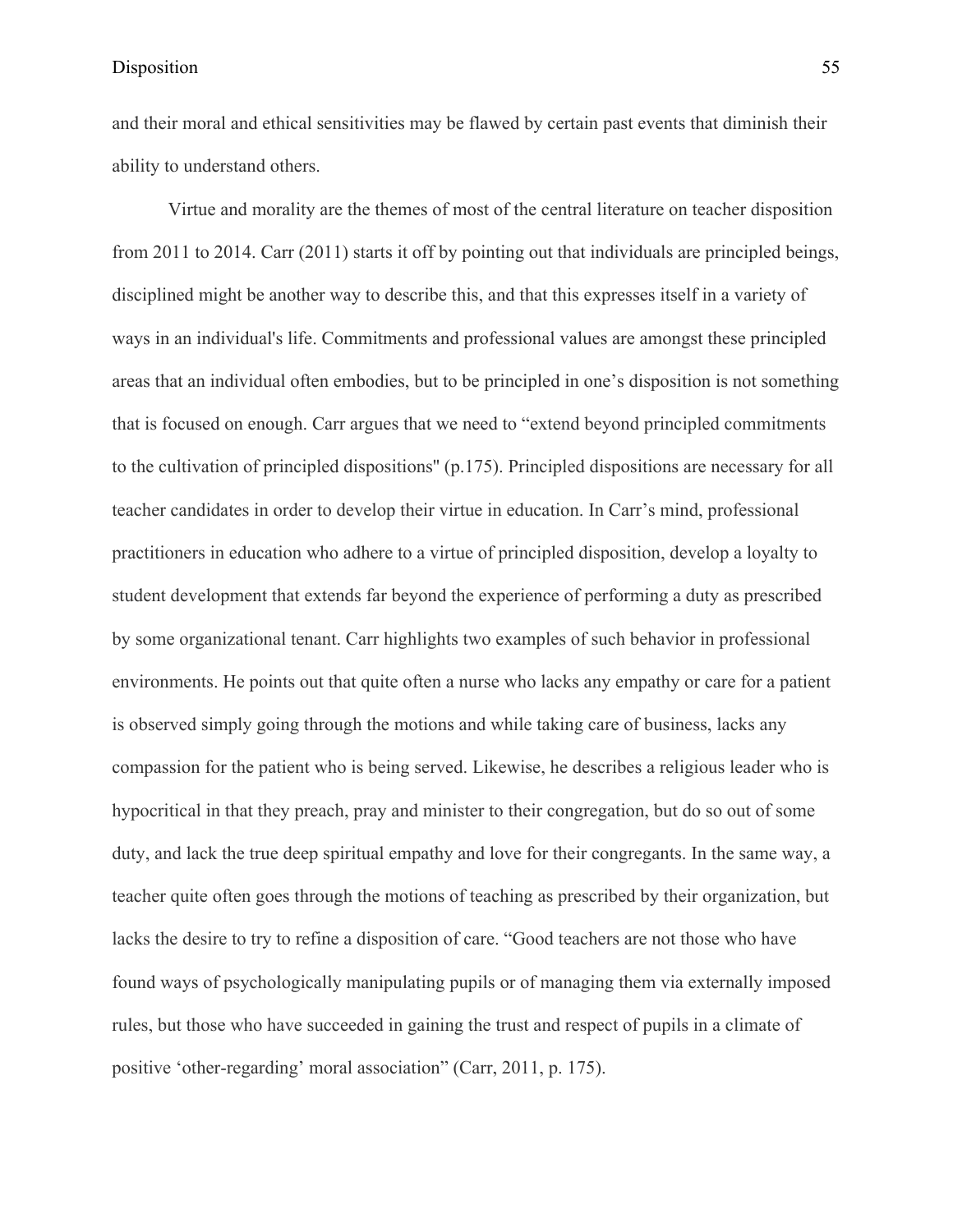Schussler and Knarr (2013) have a sense of urgency in their plea to prospective teachers to be individuals with a deep sense of wanting to help students. This, they affirm, is a moral activity, and without it, one should not enter the teaching profession. They cite Ritchhart (2002) where he says that "teachers do not merely implement programs or apply instructional practices, they interpret them through the filter of their own values and beliefs" (Ritchhart, 2002, p. 49). For too long, they argue, teacher candidates have been assessed by way of a behavioral checklist to analyze their teaching dispositions. This method, while somewhat telling, falls far short of the goal of truly exploring the interior impetus for one's actions. Behaviors are temporal and can be easily manipulated based upon the moment and the situation. However, how one truly feels about a situation can only be known through intense self-reflection. Reflection of this nature is to explore one's moral sensibilities and is necessary for a prospective teacher in order to create an extensive value system by which to operate (Sockett, 2006). When teacher candidates have highly developed moral sensibilities, their values are the result of systematic, reflective thought combined with their personal beliefs (Schussler & Knarr, 2013). This is "sound professional judgment in action" (Dottin, 2009, p. 85). Interestingly, Schussler, and Knarr (2013) point to the decision by NCATE (2006) to remove the term *social justice* from its list of dispositions as a major blow to the exploration of internal motivations and that it relegated many education programs to nothing more than a checklist of behaviors as a way to explore disposition.

Moral principles are real in the educational process, despite what some may argue. Buzzelli and Johnston (2013) point out that to ignore this fact is to travel down a very dangerous road as an educator. The argument against this is one that relegates the educational process to a set of behaviors and duties that must be carried out in a somewhat scientific manner (Buchman, 1993; Burant, Chubbuck &Whipp, 2007). These duties and behaviors are for Buzzelli and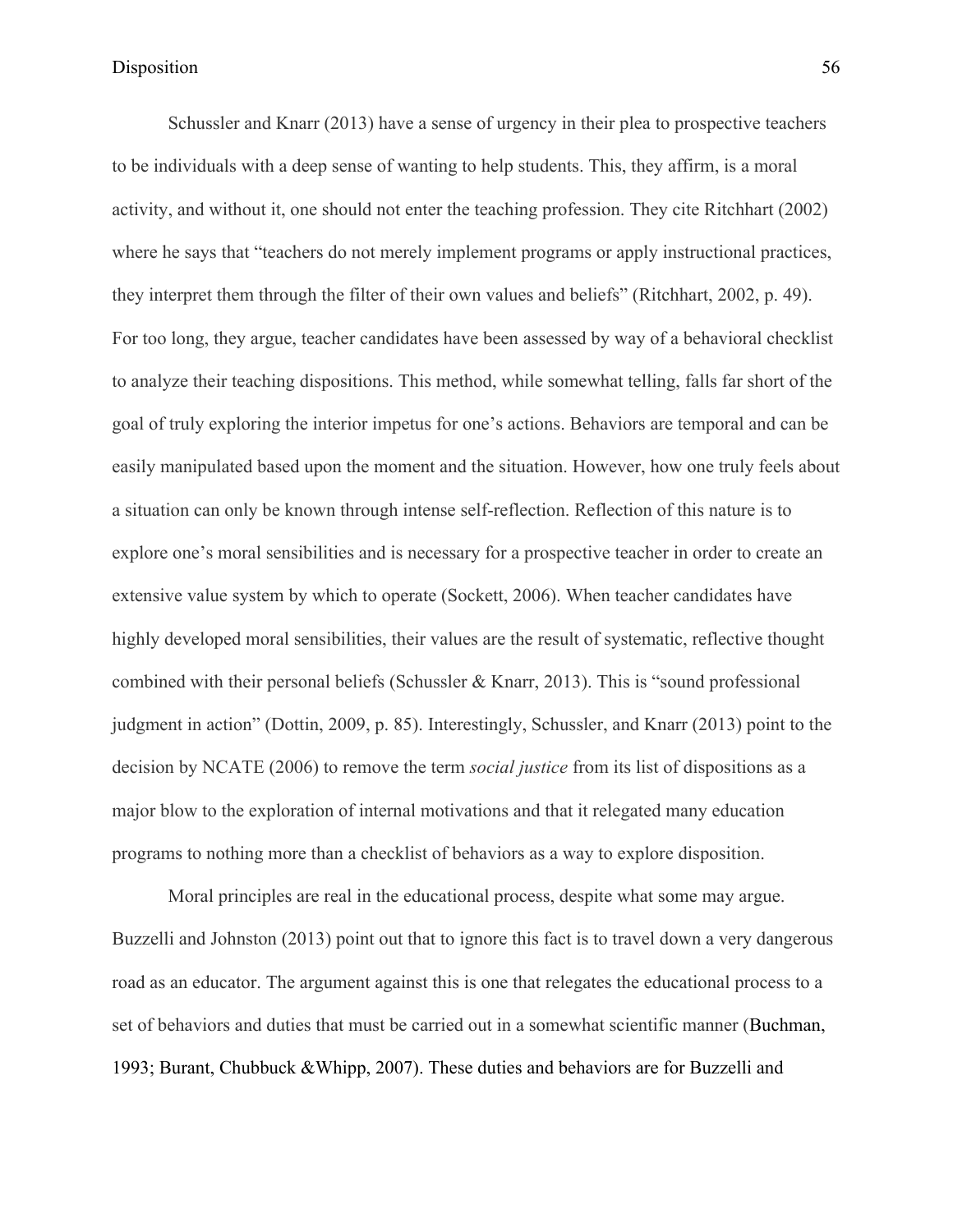Johnston (2013) moral absolutes that should be known and adhered to as individuals. What is more, these moral absolutes are mediated by an individual's personal beliefs. The important thing to remember in the process of discovering one's moral sensibilities is to recognize that we are all a part of a larger community and must be attendant to the needs of others as well as our own. In this way, morality is both personal and cultural. Buzzelli and Johnston point out that when we teach, we change someone, and that this alone calls for a very high set of moral principles. Prospective teachers must be aware that through their language and their power, they have the ability to make significant changes in their students. As such, a deep exploration of one's ethics and values are vitally important.

Classrooms are ambiguous and complex. For many years, the concept of morality was relegated to a set of rules where there is a right and wrong way to do things. Yet, for Buzzelli and Johnston (2013), morality is far more than this. Because classroom dilemmas are constantly changing, morality is the differences in how a teacher reacts to these changes with care and sensitivity. It can never be a one size fits all activity with a singular right and wrong answer. This type of behavior on the part of a teacher brings to the forefront some topics that are not common to teacher education programs. Such concepts of kindness, love, spirituality, soul, and religion have to be a part of this discussion, and the vehemence with which these issues are not embraced in some circles is damaging to the development of a new teacher (Buzzelli & Johnston, 2013). The authors sum up their approach to moral teaching by stating that teachers must adopt a disposition that includes respect, dignity, and caring for students as they navigate the many obstacles they confront in their daily professional lives.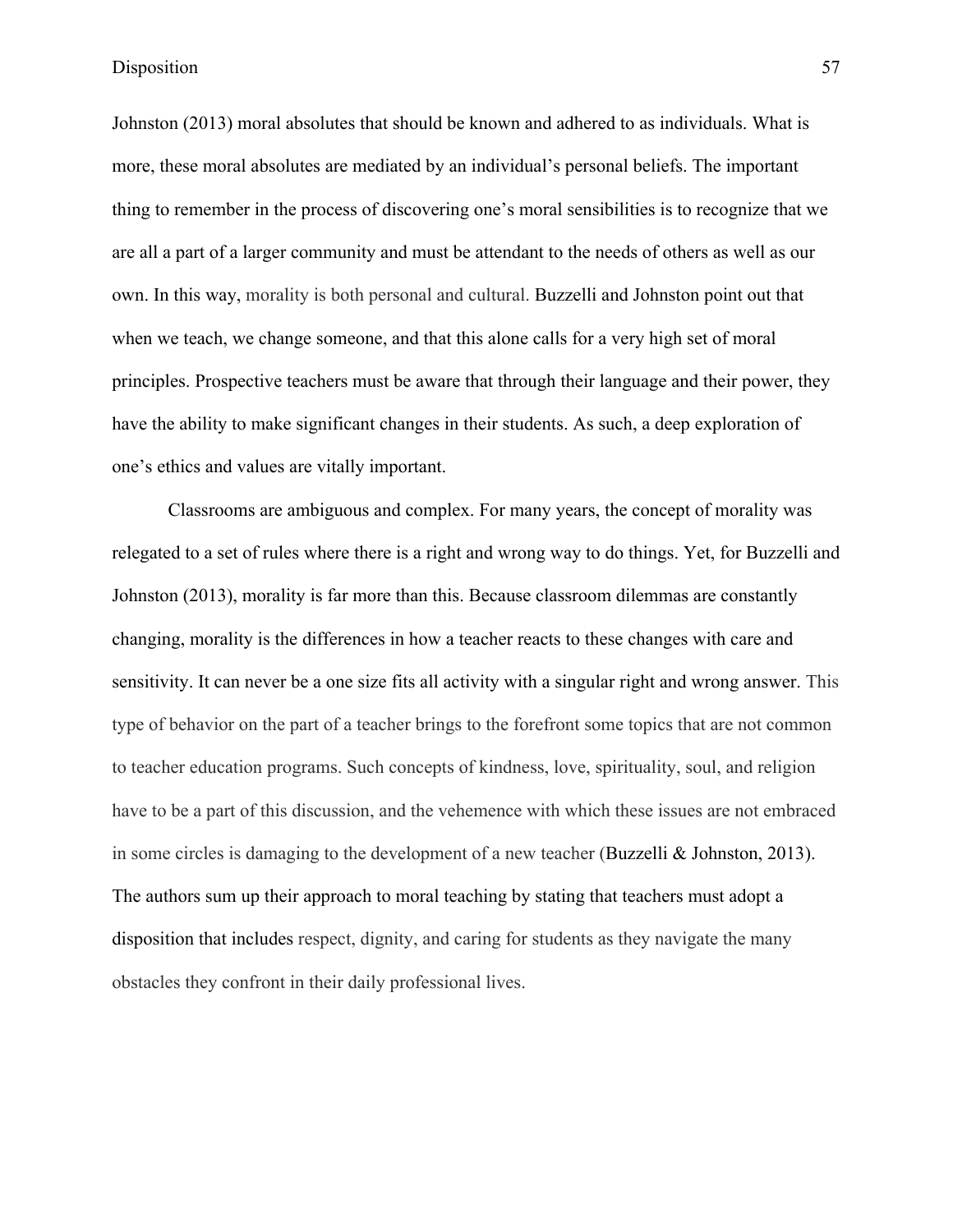Cooke and Carr (2014) explore the place of virtue, practical wisdom and character in teaching. They point out that virtues are very different from disposition when it comes to teaching. Virtues are a set of behaviors that one expresses that are expected of them, such as to be just, fair, resolute, self-controlled and compassionate. The expectation for a professional educator is that these would be commonplace and secure within the day-to-day behavior of a teacher. Disposition on the other hand is the success with which an individual can maintain these virtues over a long period of growth as a teacher (Cooke & Carr, 2014). Like Buzzelli and Johnston (2013), Cooke and Carr (2014) identify the fact that teachers have a formative impact upon students; they change them. The dynamics of teaching are such that situations are different from day-to-day. Therefore, a set standard of virtuous behavior is not enough to adapt to the changing environments. Disposition is the art of refining how one behaves in various situations while keeping virtues intact. Honesty, fairness, and compassion, for example, will be expressed in different forms depending upon the situation a teacher is in at the time. Because a teacher can have a negative impact upon students if they are not nimble enough to alter their behavior, it is important for a teacher candidate to explore their disposition prior to entering the field. Cook and Carr (2014) look to Sockett (2012) to help define how virtues as dispositions can be altered for productive decision making in ever-evolving situations. Sockett reflects on the work of Aristotle and his distinction between practical wisdom and epistemic virtue. Cooke and Carr (2014) identify this as an important distinction through which a teacher should filter behavior. Epistemic virtue is a virtue of the mind. It is what we know to be virtuous and is unchanging. However, because we live in ever-changing environments, practical wisdom dictates how to behave and what decisions to make while maintaining the sanctity of the epistemic virtue. The effective interplay of the two is, for Cooke and Carr, essential to a productive disposition.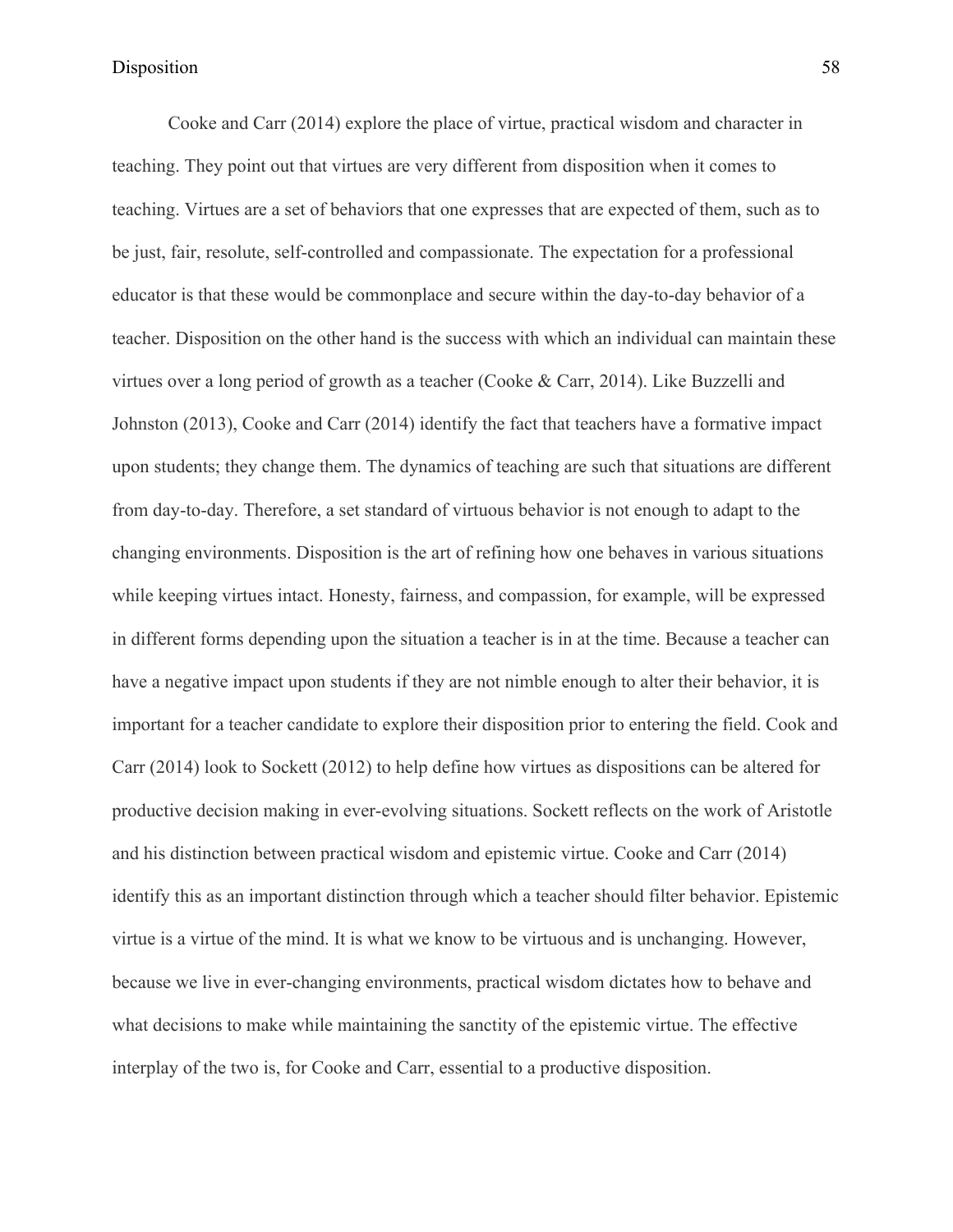Peterson (2016) acknowledges the fact that dispositions in education have been consistently difficult to define while other factors of the educational process are fairly easy to pin down. He points out that the efforts to define disposition that have been undertaken by such organizations as InTASC and NCATE are vague and include terms that in and of themselves are challenging to define, such as enthusiasm, appreciation, and persistence. For answers, Peterson hearkens all the way back to the work of Dewey (1933) who he points out was one of the first to champion the role of reflective practice as a means to develop dispositions for teaching. Systematic logical analysis is what we already engage in on a regular basis in life, and therefore, to put this into practice as one develops their teaching disposition is an easy cross-over skill (Dewey, 1933). Peterson believes that more than ever, now is the time for teachers to adopt a habit of reflective practice as a means to develop their disposition. Not only is this important for teachers to practice as they engage with students in the classroom, but equally important is for teachers to examine their disposition with students outside the classroom. This marks the second time in all of the literature that anyone has mentioned the importance of disposition as it pertains to students outside the classroom (Peterson, 2016), the first being Berger (2003). Arguably, the interactions with students outside the classroom are going to be more unpredictable, more real, and potentially more impactful in the life of a student and studies in this arena should be much more prolific.

Palmer (1998) states that "teaching, like any truly human activity, emerges from one's inwardness, for better or worse" (p. 2). It is in this spirit that Hare (2017) begins her examination of disposition in teachers. She uses the analogy of a flower pot to describe what she feels is an appropriate definition of disposition. On the top of the pot, the outer soil, lay our disposition for students to see and engage with. There is then a series of layers that make up this disposition.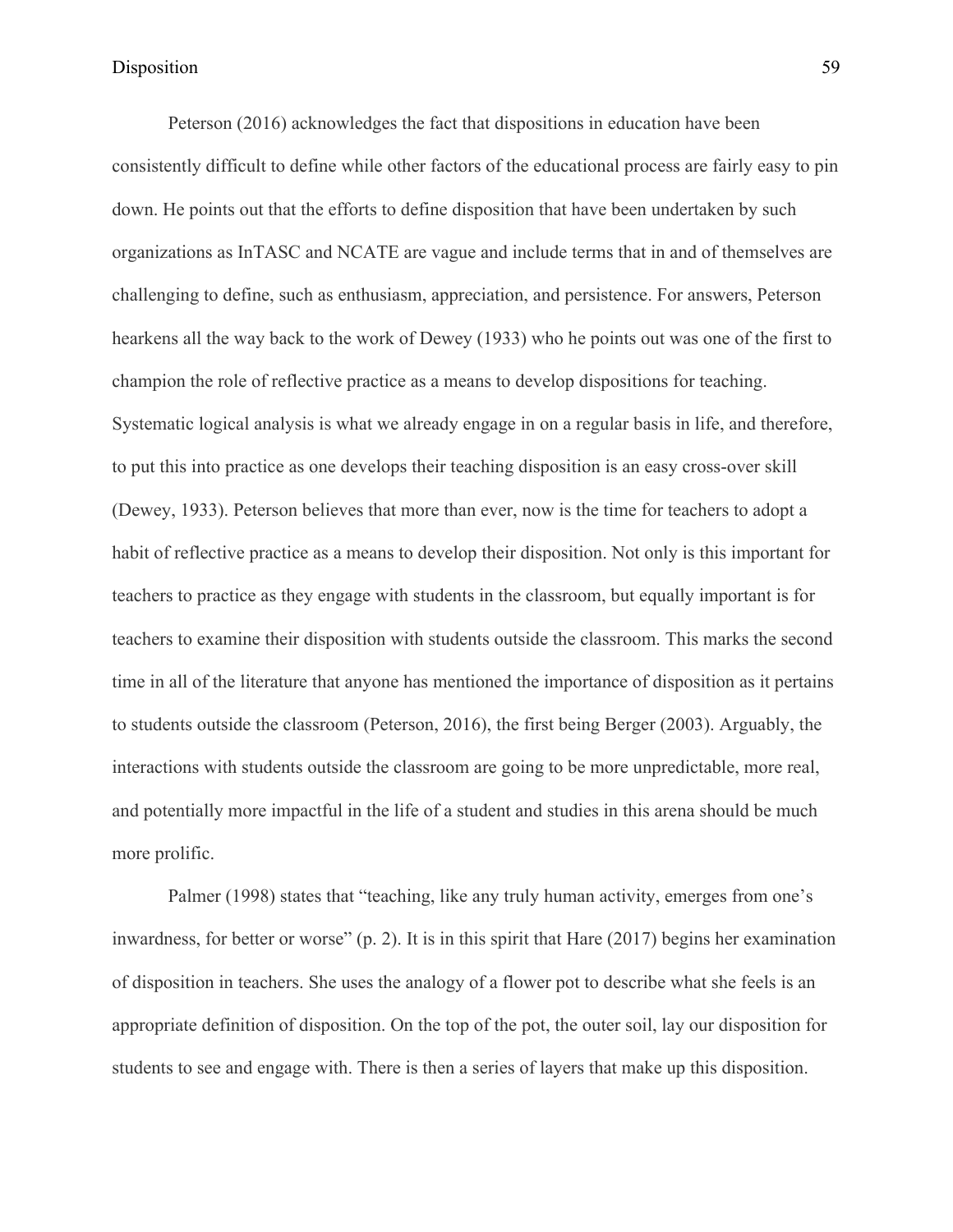These layers are "thoughts, feelings, values, and beliefs," (Hare, 2017, p. 143) in that order, until we reach the bottom of the pot which she describes as "the ground on which we stand" (p. 143). This is the basis from which all our dispositions are formed and are subsequently what must be explored if we are to come to an understanding of who we are as teachers. Her main advice for teachers is to recognize that "we teach who we are," (Hare, 2017, p. 143) and as such our task is to identify the "self that teaches" (p. 143). Once we make this identification, we will find out our true disposition and can work from there. In turn, teacher preparation programs must integrate methods by which prospective teachers can develop a strong sense of identity and integrity. Finally. In order for all of this to happen, Hare (2017) advocates for preparation programs to provide a great deal of space for teacher candidates to reflect on these issues in order to discover what it is that forms their ultimate disposition as an educator. This space come primarily by way of extending the freedom to explore on their own terms, and the time to do so.

Warren (2018) highlights the fact that classrooms across the country are increasingly becoming more ethnically and racially diverse. As a result of this, Warren considers social justice as the primary factor one should explore as they develop their disposition for teaching. Warren cites Villegas (2007) as a preferred model for a definition of disposition where she states that dispositions are the "tendencies [for] individuals [to] act in a particular manner under particular circumstances, based on their beliefs" (p. 373). He also points out that one of the earliest and most respected conceptions of teacher dispositions characterize them as "summaries of act frequencies" or "trends in behavior" (Katz & Raths, 1985, p. 301). Given the historical perspective on disposition as a summary of our deeply held beliefs and behaviors, Warren (2018) logically connects this to the potential for racist intimations. These preconceived opinions about a certain race of people can leak into our current disposition and disaffect our interactions.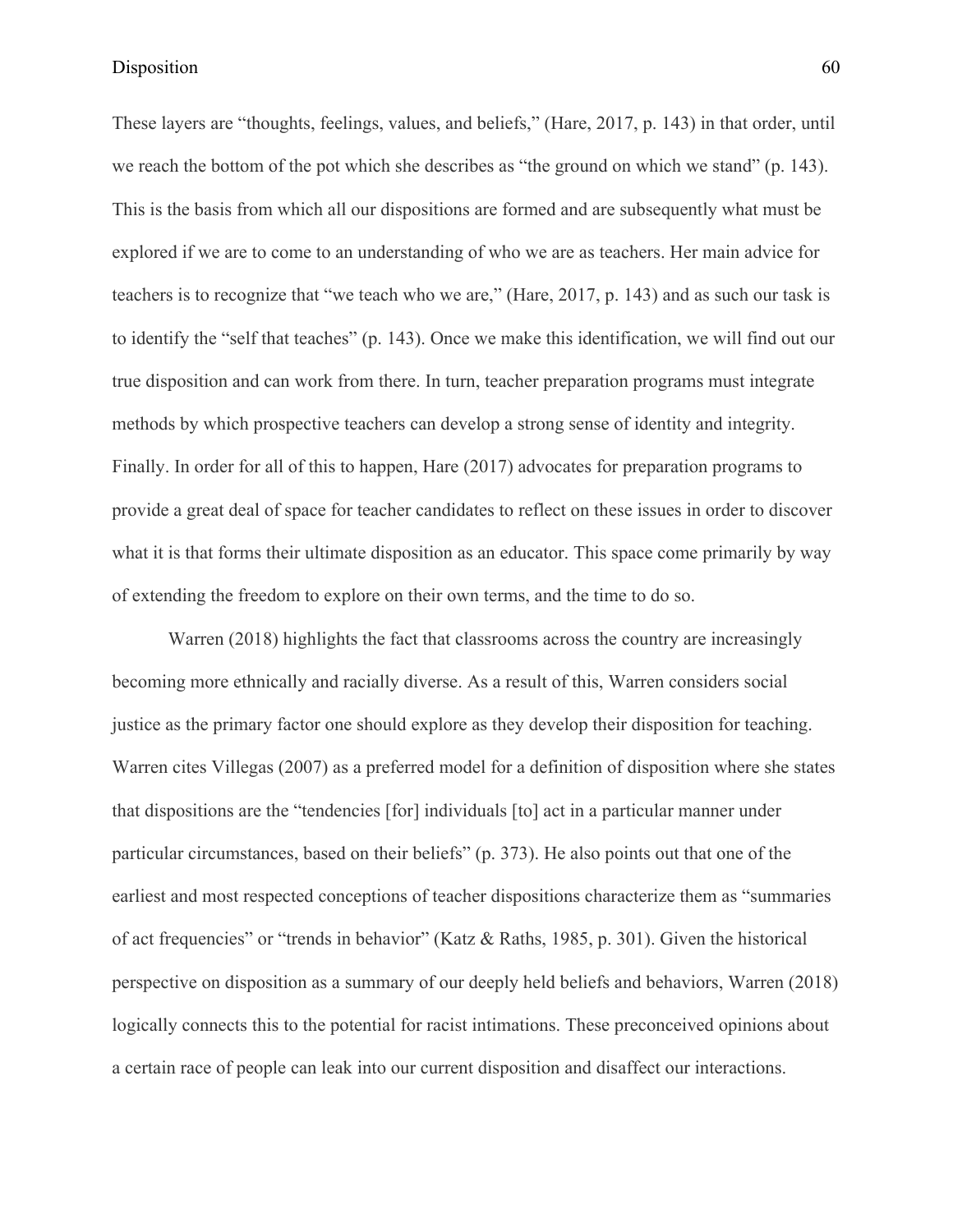The goal for Warren (2018) is to produce what he calls a culturally responsive pedagogy (CRP), where an instructor is fully aware of the diversity of students before them and can empathize with their various experiences. Empathy is a key factor in CRP, as it is what allows a teacher to fully engage with students and is necessary in order to overcome wrongly formed opinions or beliefs. Empathy also expands a teachers' knowledge of different cultures, as it allows a teacher to peek into the lives of not just their students, but their families and communities as well. In this manner, a teacher may begin to form positive beliefs, values, and attitudes about other cultures. Since empathy is both an emotional and an intellectual activity, it is important for a teacher preparation program to not only allow for a candidate to explore their past, but to offer coursework that promotes cultural awareness and responsibility.

Butler and Young (2021) believe that amongst all the research that has been conducted on a teacher's disposition, not nearly enough has been conducted on being socially just as an important feature. If candidates are to become effective teachers of all students, especially racially, ethnically, linguistically, and economically diverse learners, they must adopt and apply justice-oriented teaching dispositions. These dispositions should include such elements as empathy, critical consciousness of privilege, and a sense of responsibility to address injustice in our society (Butler & Young, 2021). They refer to a practice called culturally sustaining pedagogy (CSP) as the most effective vehicle by which a teacher cultivates justice awareness. "Teacher candidates who readily adopt justice-oriented dispositions have a heightened sense of awareness of and critical sensitivity to the social and political inequities that exist among marginalized students and are more inclined to model practices closely aligned with the principles of CSP" (Butler & Young, 2021, p. 194).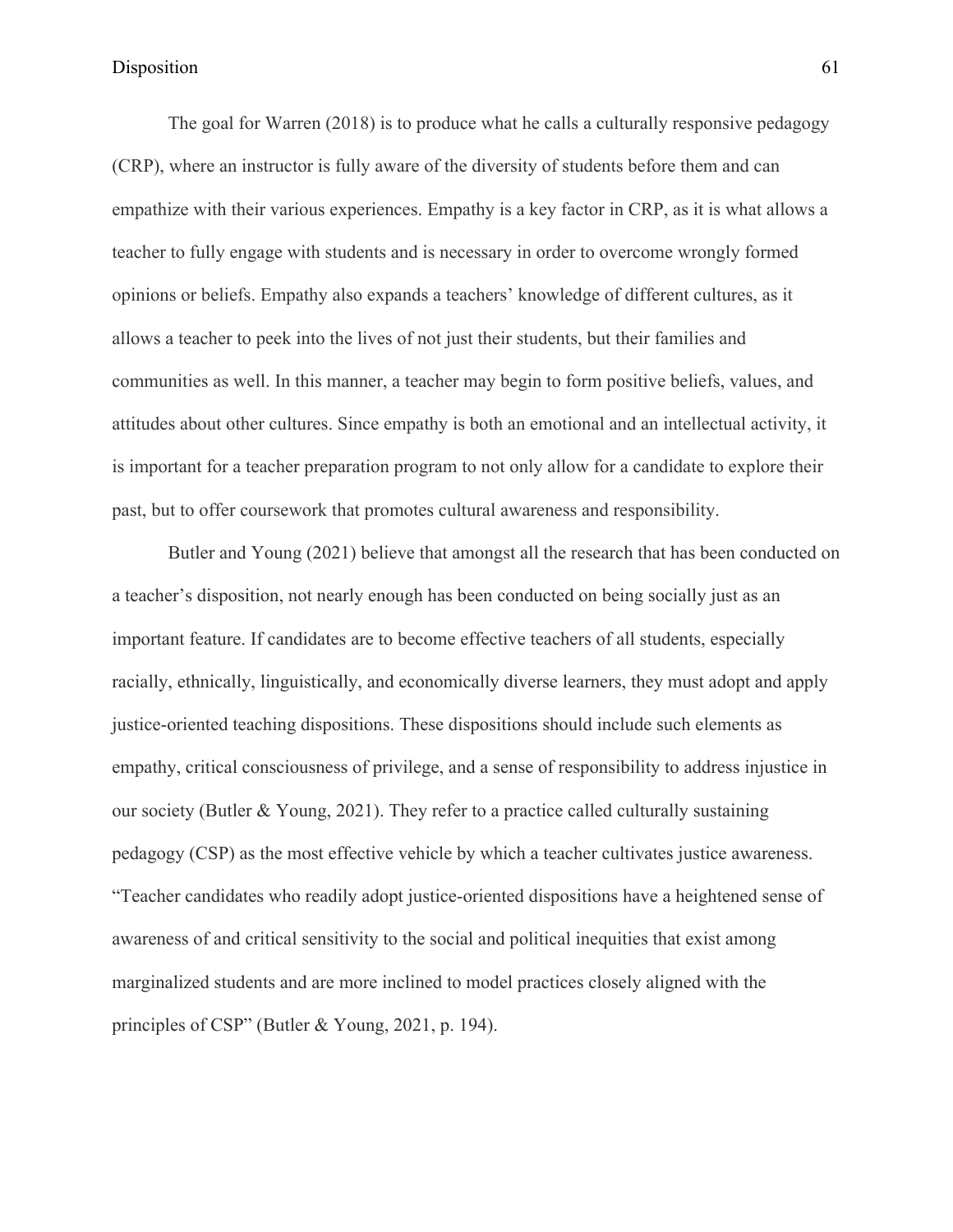Butler and Young (2021) use Villegas's (2007) dispositional framework to conduct a case study that seeks to identify how successful teacher preparation programs are at implementing social justice into the curriculum. From their research, they identified three levels of implementation. The first is what they call the "additive approach" (Butler & Young, 2021, p. 220) and is when a program allows the individual instructor to identify which readings or projects they wish to implement in order to develop social justice awareness. This is a good approach, but is fully dependent upon the success of a single individual, the instructor, for its success. The second approach is called the "transformation approach" (Butler &Young, 2021, p. 221) and is when both an individual instructor as well as other members of the teacher preparation program come together to determine how to implement social justice elements. Collectively, as a team, they decide what readings, projects, field trips, etc. should be included in the curriculum in order to produce cultural competency. Again, this approach is good, according to Butler and Young (2021), but can still fall short of a fully immersive experience. The preferred approach by Butler and Young (2021) is called the "social action approach" (p. 221). In this approach, the entire education department looks to the community as a partner in how to form their socially just curriculum. It is fully immersive, as it allows teacher candidates to be involved with culturally diverse families and communities as they begin to build empathy for other cultures. Butler and Young (2021) offer no details on what this might specifically look like, warranting that it could take on many different forms.

# **Summary**

While the next chapter will examine central themes that run through the literature on disposition, it is important to reflect upon a few structural elements that emerge from the inception of the term as defined by Katz and Raths (1985) until today; the thirty-five-thousand-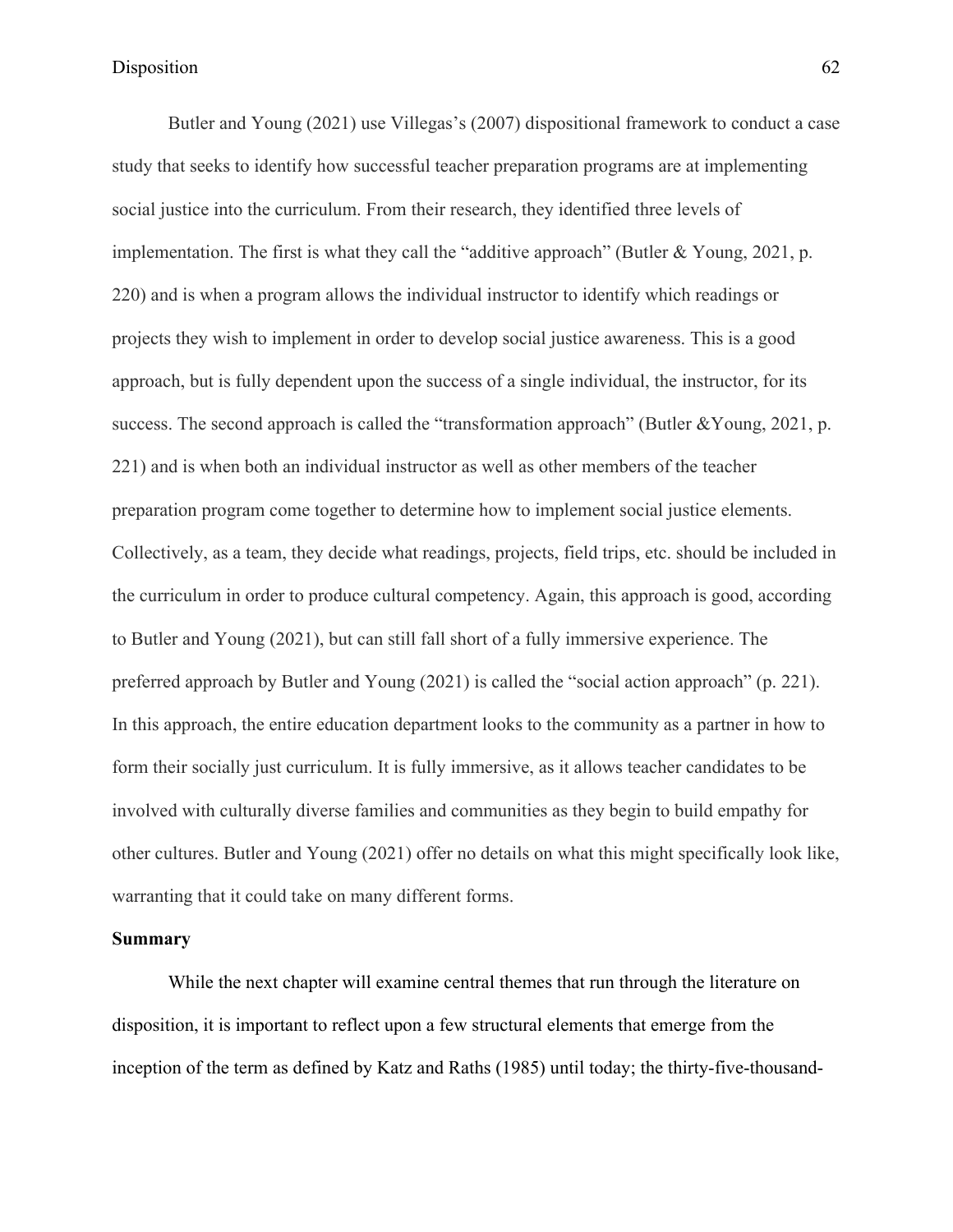foot view, if you will. The literature can essentially be placed into two main categories: those with a focus on how to define disposition, and those with a focus on how to assess the disposition of prospective teacher candidates, with much of the literature attempting to do both. Underlying this duality is a further demarcation between those who believe it should be defined through science exclusively, and those who believe it should be defined through introspection, emotion, and reflection. Not surprisingly, the science advocates also promote the idea that perhaps teacher preparation programs have no right to assess disposition at all. It is important to note that no researcher disregards science entirely, as they are professional academicians. Yet, some stray from the scientific only approach and favor an exploration into areas that are less measurable.

The science leaning advocates (Buchman, 1993; Damon, 2005; Carroll, 2005; Burant, Chubbuck &Whipp, 2007) maintain that disposition has been defined through the social sciences and therefore a definition is readily available. Moreover, it is a definition that has very little to do with exploring one's personal and emotional past, but rather forms around an obligation that one has professionally. They allow that past experiences definitely speak into one's disposition, but that these are a separate matter entirely, and cannot be relied upon as a means to define your disposition. The reason for this is that these are unique to an individual and often contain elements of personally held beliefs or faith systems. Personal issues such as this have no place being ushered into a classroom as it is not fair to promote these beliefs with impressionable students. Assessing a disposition, therefore, must be an empirical activity that is based upon a very detailed and concise analysis. This approach does not advocate self-reflection as a means to discover or analyze a disposition, but is tied entirely to what the tenets of a professional educator should embody and what is expected of them by society and students.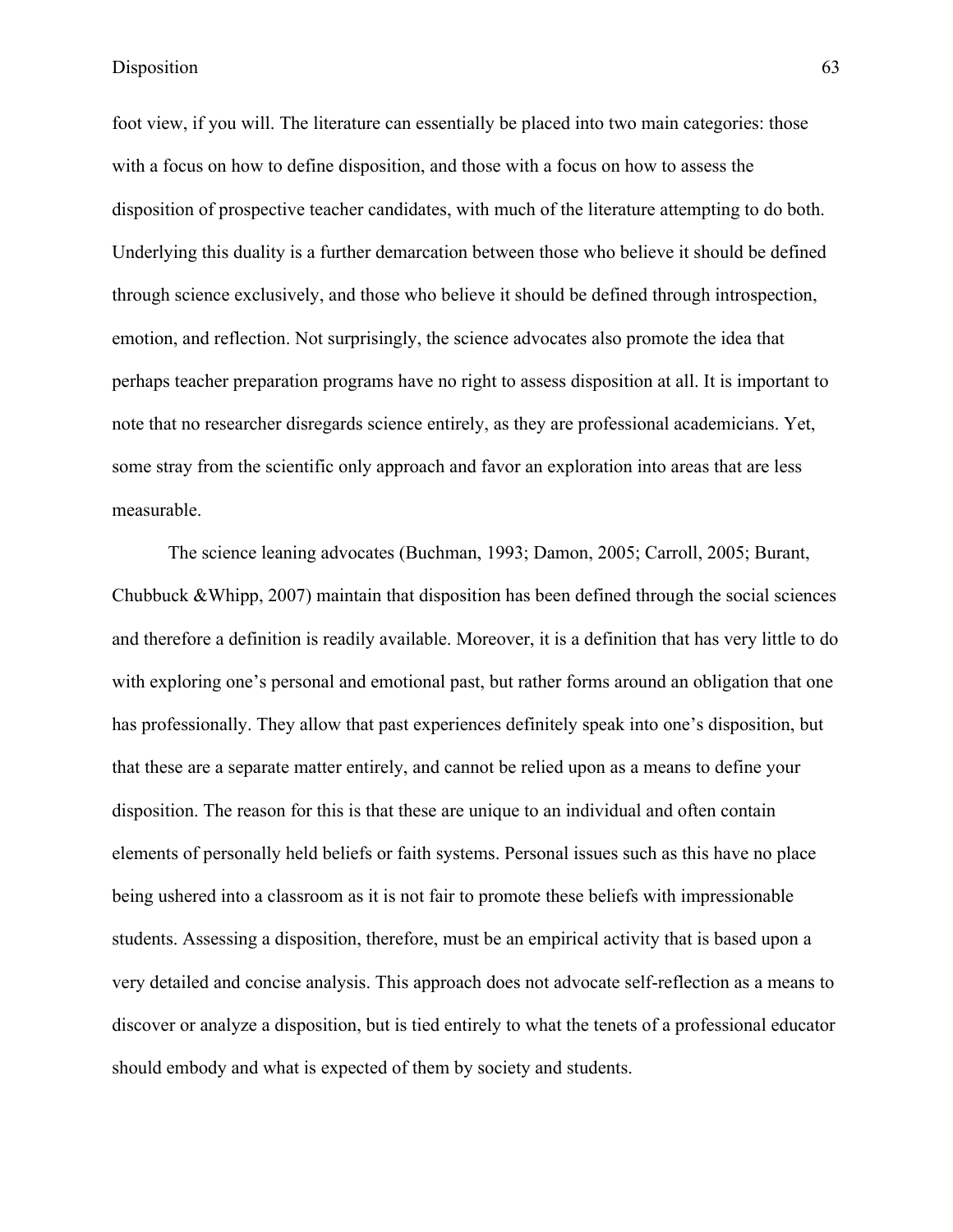The researchers who allow for some non-purely scientific elements in their definition of disposition (Taylor & Wasicsko, 2000; Albee & Piveral, 2003; Wasicsko, 2007; Koeppen & Davison-Jenkins, 2006, 2007; Buzzelli & Johnston, 2013), who include elements of what I call the heart, are far more abundant. These researchers will define disposition as a composition of past experiences beliefs, and intimations. Some explicitly mention issues such as faith and religion, while others stay more secular and refer to morality, virtue, or social justice as key to the discussion. All of these researchers advocate for elements of deep self-reflection as a part of teacher preparation programs. To develop a positive disposition is an internal activity that requires an individual to explore and make sense of their emotions, beliefs, and general view of the world of education as a whole.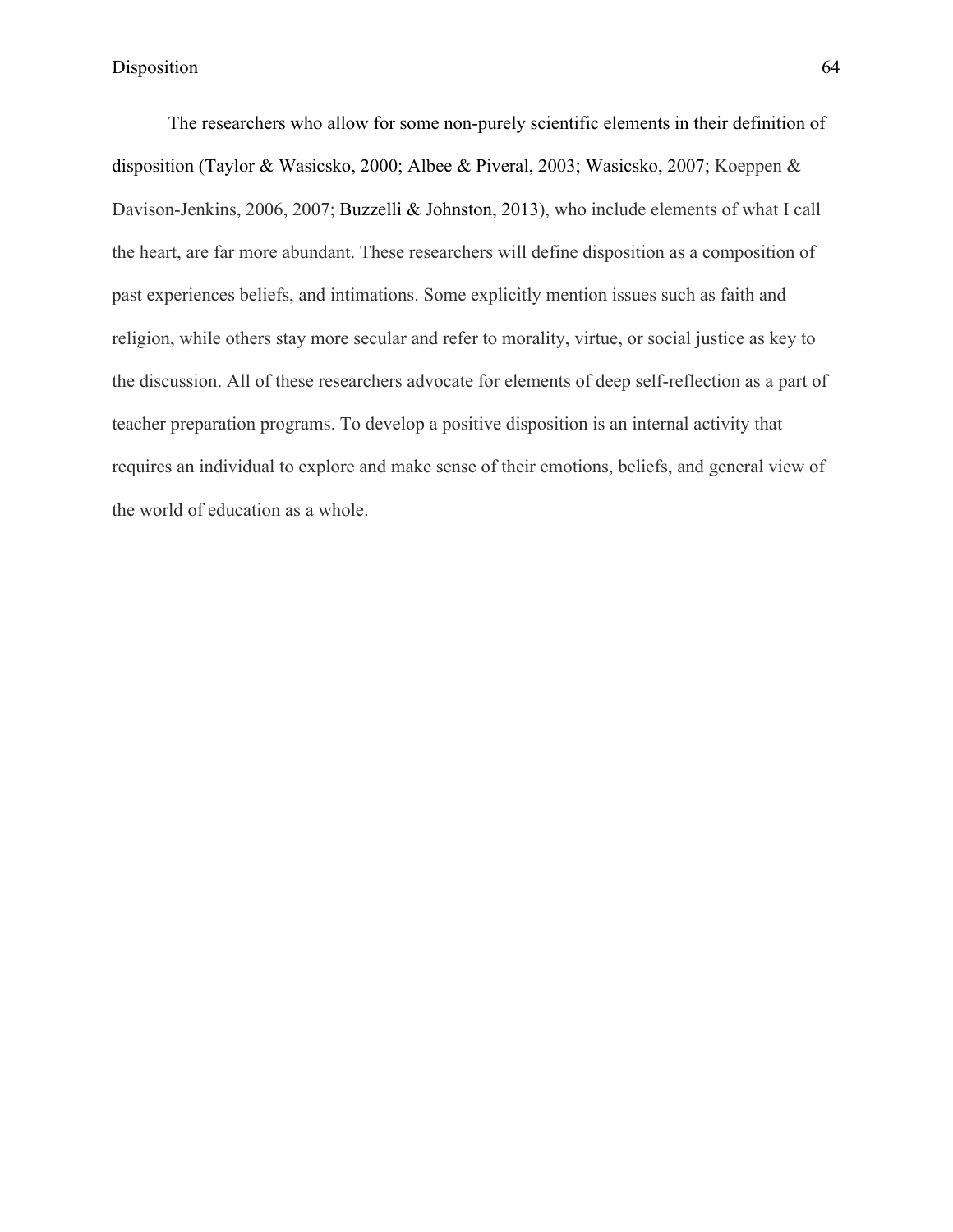# **Chapter 3: Analysis, Summary and Application of Central Themes**

In addition to the apparent bifurcation in the approach towards a definition of disposition, there are a variety of common themes which emerge within the research. In many cases, as is true of examined research over time, scholars build upon each other's ideas and revive previous discussions and theories. As such, many major themes emerge in the study of disposition from the mid-twentieth century until today. Chapter 3 presents an analysis of these major themes, and while it does not address every single theme presented through time, it does touch upon the central themes under which all others might adequately and logically be placed.

#### **Morality and Disposition**

The concept of teaching as a moral activity has been established in educational theory for quite some time. There seem to be two camps that emerge from the literature as regards morality in teaching. On the one side is a somewhat impersonal perspective that relies heavily on the obligatory aspect of being a professional educator. I do not say this to imply that this is an ineffective method, but rather to simply point out the impetus from which this position emerges. This view sees the infusion of morality as a professional obligation and is displayed most effectively when motivated by outside forces. The three most common sources, as derived from the literature, are the social sciences, tradition, and community. In this perspective, in order for a teacher to adhere to their profession as a moral practice, they must look to one of these outside sources as both the pool from which they draw to help define their practice, as well as the entity that must be served by developing as a moral educator. Moral action is not a personal internal affair, but gets its animus from somewhere else as a motivation to serve. As it relates to disposition, this type of moral development has the collateral advantage of helping a teacher identify their teaching persona, which of course is what I am interested in for this project.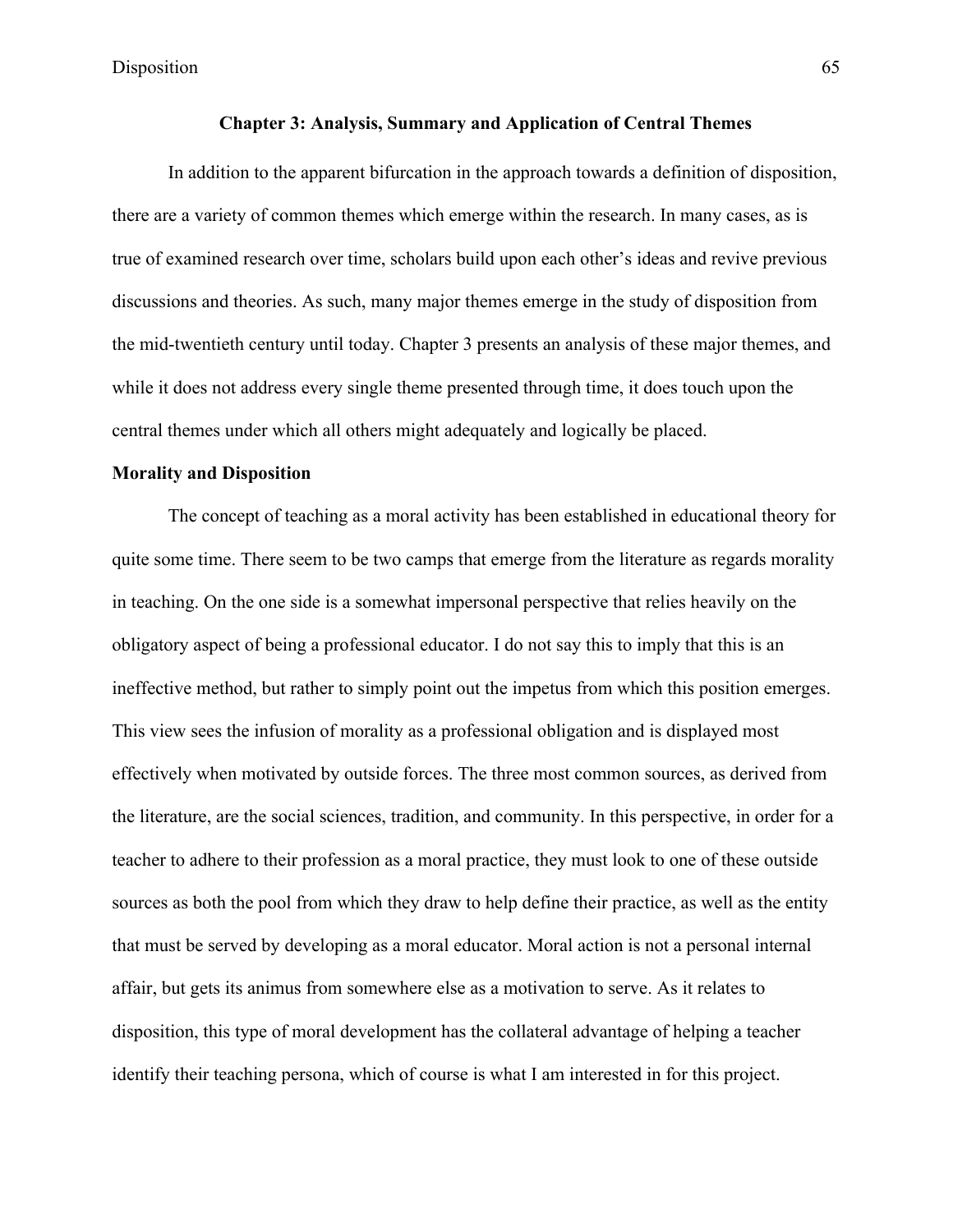On the other side is a view that quite often pays attention to the factors of social sciences, tradition, and community, but that also introduces an element that is much more difficult to capture in a scholarly research platform, even though the vast majority of literature written on disposition posits this viewpoint. This perspective includes the intimations, morals, ethics, and even, I daresay, the heart of the teacher as they explore what their disposition is and from whence it has been developed. Morality in teaching is for these scholars a deeply internal activity that must be worked out first and foremost by oneself. Arguments on this side of the fence will call for a teacher to explore their disposition through reflective practice, arguing that a disposition is something that is developed over time and is formed by past experiences, beliefs and values. Both arguments will be explored below.

## *Moral Disposition as a Professional Obligation Through Community and Tradition*

The early proponents of teaching as a moral act were largely in the camp of it being some form of professional duty or obligation. This is a somewhat impersonal search. By impersonal, I only mean that through these methods, morality as a means to guide disposition is one that looks to outside sources for its definition and refinement, and does not reflect upon the intrinsic values or ethics of the individual instructor. While many outside sources might be considered as important forces towards the development of moral disposition, the two most common sources can be summed up as community and tradition.

Kohlberg (1927) was one of the first to align the duty of a teacher towards morality by considering it a democratic activity. That is, to teach in a moral fashion is an obligation of an individual who wishes to work professionally with young people in a democratic society or a community of learners (Power, Higgins & Kohlberg, 1989). As educators, in order to form a deliberate approach to educating from a moral perspective, he believes there are three areas of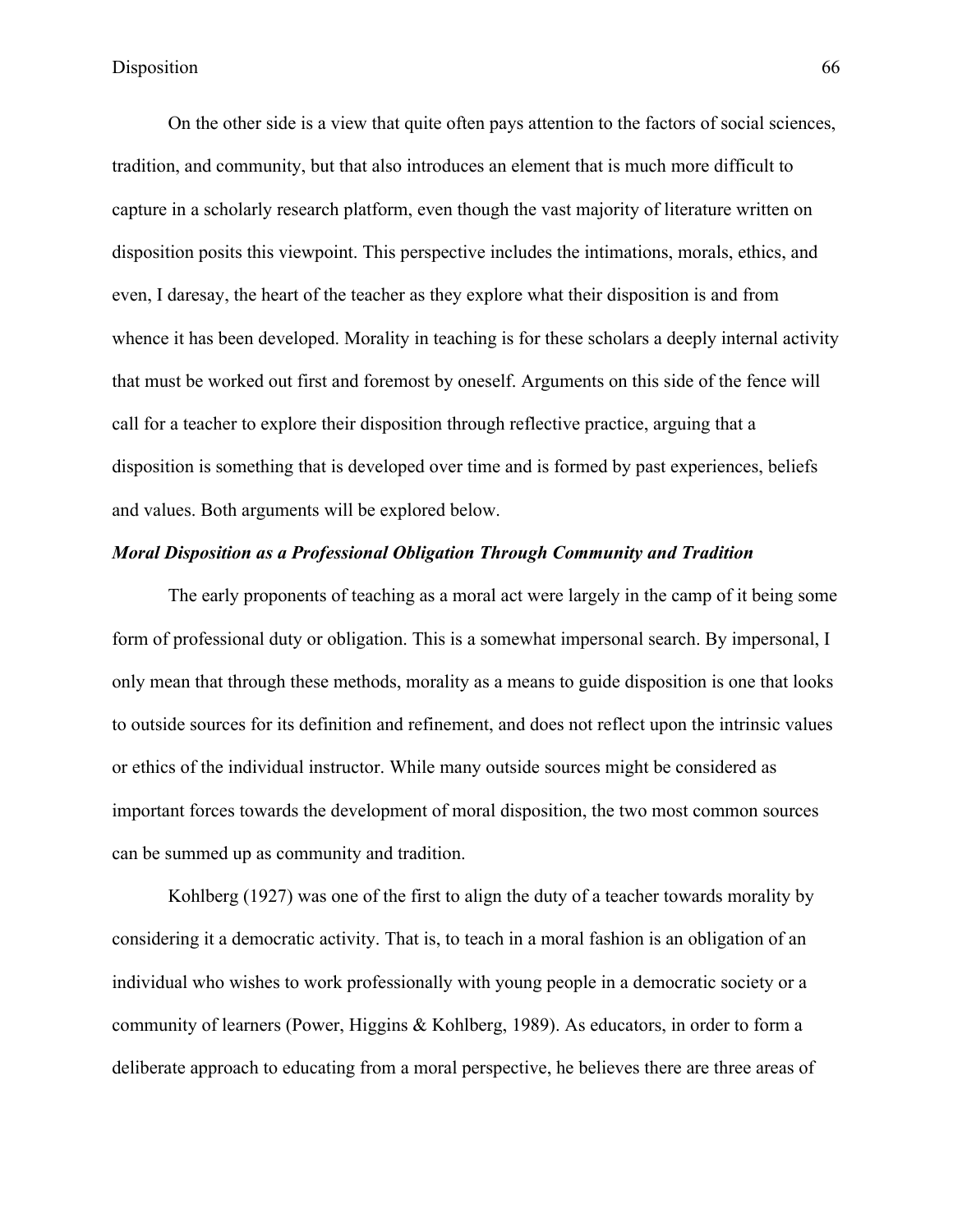concern (Power et al., 1989). The first is what he calls a "romantic" (Power, et al., 1989, p. 16) concern and is designed to help students develop values and skills that will assist their psychological health as well as their ability to maintain a "self-fulfilling life" (p. 16). Secondly, teachers should promote a "cultural transmission" (Power et al., 1989, p. 16) whereby students are taught behaviors and attitudes that reflect the traditional values of their society (p. 16). And thirdly, is to be focused on the developmental work promoting positive student "cognitive, moral, and emotional functioning" in the world they are about to be launched into (Power et al., 1989, p. 16). As a professional, it is the obligation of a future teacher to work on these three central areas (Power, et al., 1989). As his initial work was established in the 1920's, there is no current discussion of what "traditional values'' were then, are now, and how they have perhaps drastically changed over time. Nonetheless, Kohlberg (1927) sets the stage for teaching morally as a democratic duty and all three of these tenets speak to the communal mandate that he proposes as a focus for teachers.

His schools, some of which he established personally, promoted what he called "just communities" where the school is treated as an entire community with every member having a voice (Power, et al., p. 223). In instances such as discipline, to name one example, communities would gather and discuss the options before them. This community would include members of the faculty as well as the student body and the details of each situation would be described and discussed. Final decisions would be voted upon. In one instance offered as an example, a student named Lisa was being considered for expulsion. To address her infractions, a community meeting was called and in lieu of expulsion, she was placed on probation for the remainder of the year (Power, et al., 1989, p. 225). Interestingly, this community meeting pitted the faculty against the student body representatives who ultimately got their way with the decision to not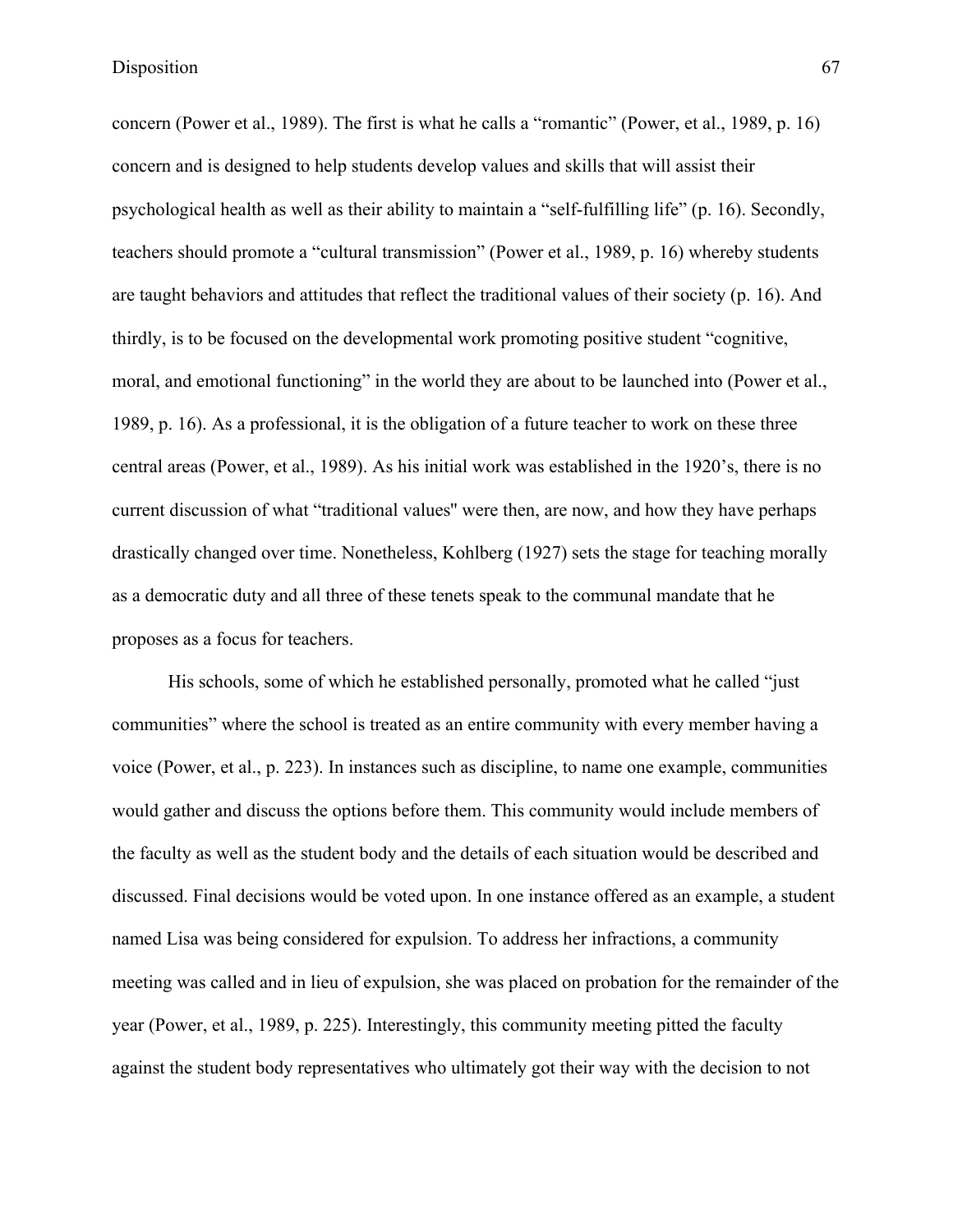expel her. Placed into the realm of examining teacher disposition, this is extremely problematic, as it strips authority from a teacher which has been demonstrated on more than one occasion to be a key ingredient to developing one's disposition (Taylor & Wasicsko, 2000; Berger, 2003). This must be considered as an important potential flaw to describing moral disposition as a communal affair, at least in this instance.

The cohort model in most schools of education was established in direct response to the idea that moral disposition is formed within a community (Fallona & Canniff, 2010). Fallona and Canniff (2010) adhere to the communal approach to moral disposition development by way of what they call "internship cohorts" (p. 109). The goal of these cohorts is to create a space where individuals may become close with each other, foster trust, and begin to be honest about how their moral disposition is presenting itself with students. If any self-reflection is to occur at all, it must be centralized around the question of educational philosophy, not personal values or deeply held spiritual beliefs. The cohort is for the community, and personal values that stray from the team only serve as a distraction. Another phrase used to describe this activity is to develop a "disposition of collegiality" (Fallona & Canniff, 2010, p. 110). There must be a "shared understanding of the moral dispositions we believe all teachers should express and only within this universality can we truly grow in our own moral disposition" (Fallona & Canniff, 2010, p. 115).

Carroll (2005) also looks to community as a key factor in the development of disposition. For Carroll, the development of one's disposition is a non-emotional activity and is therefore nothing more than a professional obligation on the part of the instructor. Self-exploration of past events, beliefs and values is of little consequence, as the result paints a rather selfish portrait of the teacher that may serve their personal needs, but may not serve the community within which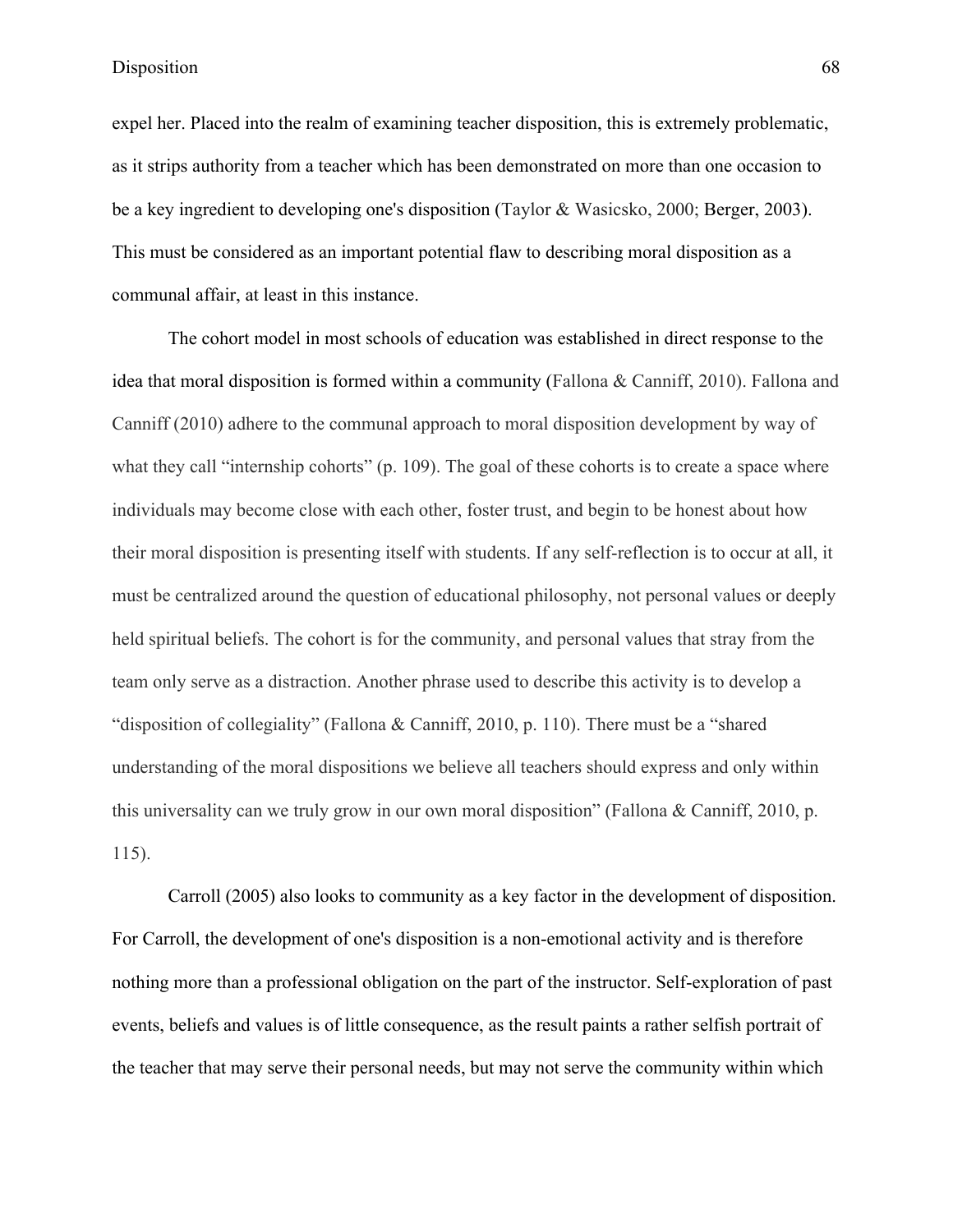they teach (Carroll, 2005). Furthermore, left to their own devices, an individual may not see themselves fully enough on their own to be trusted as a member of a larger community. He calls the development of dispositions as a "socio-cultural process" (p. 87) that happens in and amongst peers. Differently from Hansen (2001), Carroll (2005) defines community as only those with whom one teaches and works professionally. Unlike Hansen's (2001) or even Powers et al's. (1989) community perspective, which includes all parties within a school building. By focusing solely on one's peers, Carroll (2001) believes that elements of trust are built up over time, and that the development of disposition can therefore be refined through the years. Hansen's (2001) community model is ever-changing, as students come and go, as do opinions and viewpoints. Carroll (2005) would argue that consistency must be valued in the development of a disposition, as changing inputs can confound the process very quickly. Of course, the end result for any approach is to develop a disposition that is most effective whilst interacting with students, the community that is ultimately being served.

Looking back at Hansen (2001), he does agree that one's "moral sensibility" is developed over time (p. 39). However, he does not believe that an instructor should regard their moral sensibility as an act of "self-absorption," (p. 39), where an individual attempts to build their moral disposition by reflecting upon personally held beliefs. Rather, these sensibilities should be examined as they present themselves in a public sphere, attempting to "conduct oneself well, both in one's dealing with others and oneself" (Hansen, 2001, p. 39). Here we see yet another example of disposition development being something that is refined communally. And, this also ushers in a second very important feature of moral development, that of tradition.

How, one may ask, can a teacher candidate develop their moral disposition through a focus on tradition and not include a self-inventory of personally held beliefs and experiences?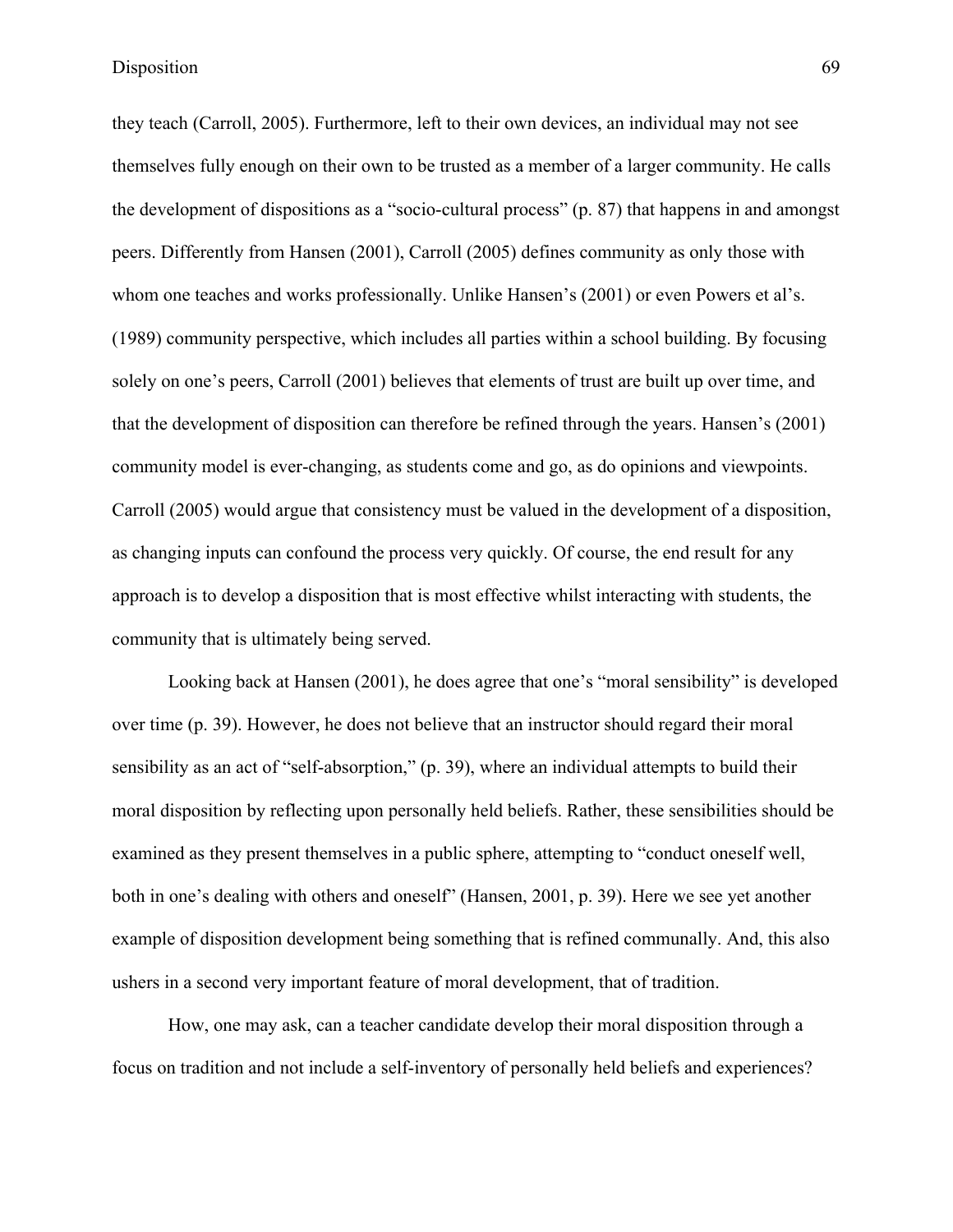Recall that the second major feature of Kohlberg's (1927) deliberate approach to educating from a moral perspective is that teachers need to teach student behaviors and attitudes that reflect the traditional values of their society. Therefore, it can be surmised that at least for Kohlberg, tradition is not a personal affair, but rather a collection of values and events that are developed by and within a community. Herein lies the tie between community and tradition. Hansen (2001) concurs, and looks almost entirely to the need of recognizing communal tradition as a means of developing moral teaching. Hansen states that "the sense of tradition embodies a feeling for human time and for human aspirations that span the generations (Hansen, 2001, p. 155). Like Kohlberg (1927), he offers no definition or framework for how tradition changes or which traditions should be adhered to over others. In fact, one might argue that the educational world has been hard at work to delete certain traditions from the classroom, certainly religious and important social ones such as Christmas, or Constitution Day. But one thing about tradition as described by Hansen (2001) is for sure, it does not address traditions that are sincerely held by the individual instructor, or those which are developed intimately through reflection, but rather traditions that play out publicly in the communal educational environment.

Finally, Dottin (2006, 2009) contributes heartily to the debate on disposition as an activity that is moral but must exist within pre-determined guidelines set forth by science. In doing so, he reflects upon the work of Dewey (1933) as a backdrop for why forming an appropriate disposition is a moral act. In fact, here the "development of moral dispositions" (Dewey, 1933, p. 27) is a rephrasing of the term that cements its identity as a moral activity. He spends a great deal of time focusing on professional judgment (Dottin, 2009) as a necessary tool for a professional educator. While this judgment is subject to various interpretations based upon the circumstances, he argues that having an appropriately formed disposition will result in sound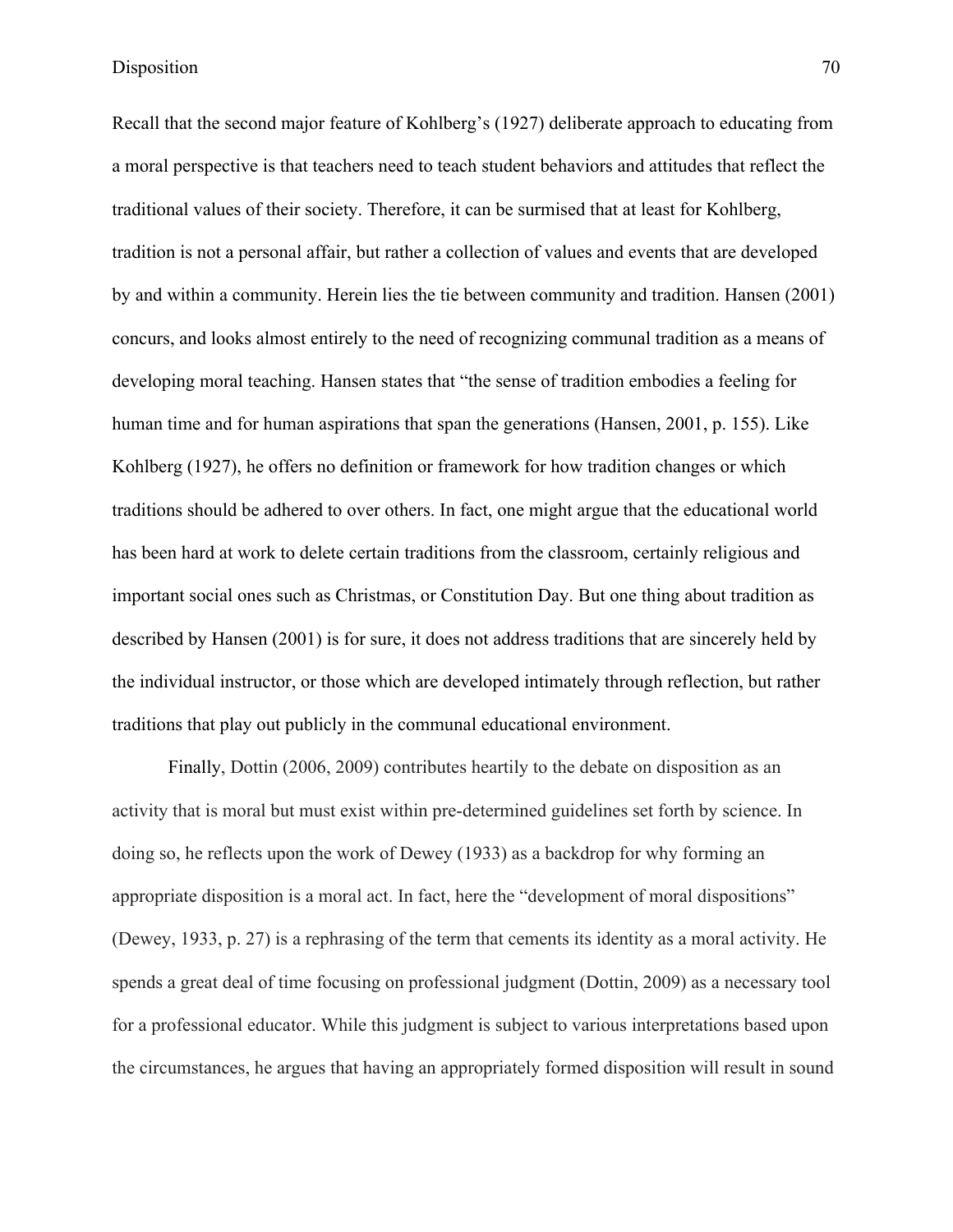professional judgment. He concedes that at least part of a teacher preparation program's goals is to develop intellectual prowess and virtues about the field of education, but that developing moral virtues are equally as important (Dottin, 2009). When a moral virtue is developed, it adds to an appropriate disposition that in turn dictates professional judgment. He lays out four main facets of professional disposition that should be adhered to in order for an individual to appropriately form their disposition. First, he believes that a professional disposition should have a clear purpose, that is a view of exactly why a behavior should be the way it is. Secondly, he believes that professional judgment and professional disposition should be intricately linked. Third, he steers clear of a definition of disposition as something emotional and argues that the development of such is a cognitive act that will result in a variety of professional habits or reactions to various events within the classroom. And finally, he believes that dispositions must be nurtured and assessed by well-equipped individuals. For Dottin, dispositions are naturally in place, but in order for them to be formed into something that is impactful in an educational setting, it takes time and practice.

# *Moral Disposition as a Professional Obligation Through Science*

Many authors champion moral education as nothing more than a professional obligation. The ones examined thus far are some of the more common ones that look to community and tradition as the main text from which to learn and grow in one's disposition development. While community and tradition are part and parcel of many studies, there is a certain trend that focuses more robustly on the issue of science as the main source from which all discussion of moral disposition ought to occur. As can be seen in Chapter 2 most of the literature written about disposition in the early part of the twenty-first century favored a more holistic approach to defining disposition. By this I mean an approach that involved a look into a prospective teacher's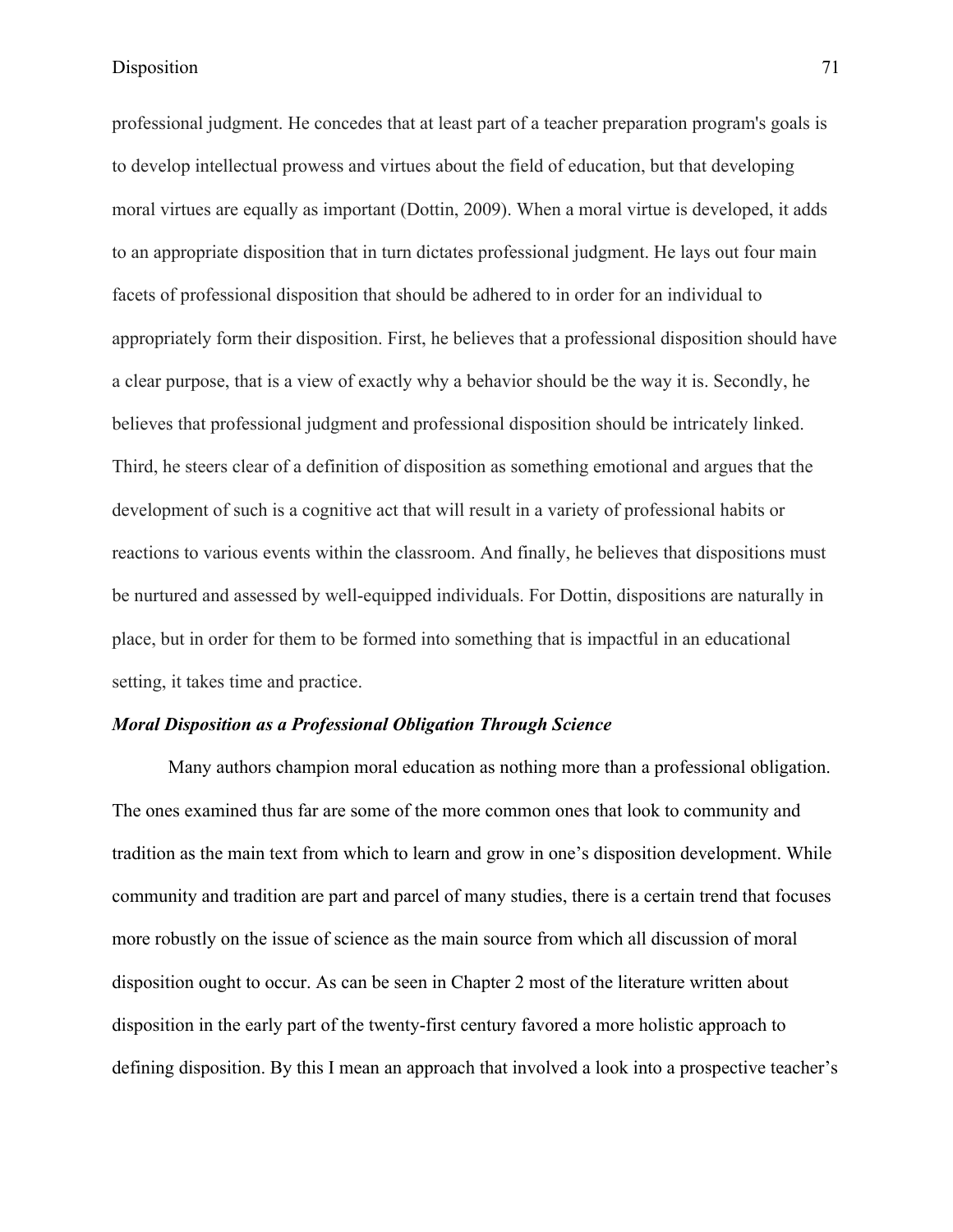personally held values and beliefs, as well as a look to moral development, community and tradition. Self-reflection was also a key element in much of this literature as an activity towards developing one's disposition. Perhaps as a result of this approach, it should not be surprising to find that most of the publications that champion science as the sole arbiter of disposition development, present a rather retaliatory and often aggressive tone.

Burant, Chubbuck and Whipp (2007) is one such example. Burant et al. believes there is a "muddy linkage that exists between a person's interior values and his or her behavior," (p. 402) and therefore dismisses the works that have made such efforts. Furthermore, this "behavior," according to Burant et al. (2007) is tied to disposition and therefore has a direct effect upon how an instructor relates to a student. When this happens, the "interior values" (p. 402) of an individual are being foisted upon a young and impressionable student. They categorize the studies of disposition development that have been most prominent into three areas: belief statements, personality traits, and inference from behaviors (Burant et al., 2007). Belief statements, they argue, are nothing more than content filled propositions and are existential in nature. While it is important to focus on belief statements, they very often have little connection to actual behavior and cannot be relied upon as a guide for how a teacher will successfully interact with students. It is also pointed out that little research has proven that belief statements and teacher efficacy have some positive correlation (Burant et al., 2007). Personality traits and inferences from behavior, they argue, are too fluid in nature, changing constantly and therefore lack the ability to be relied upon for the assessment of teacher disposition. Their answer to the problem is to ditch the term disposition all together, as it is impossible to define. What they suggest instead, is to revert back to what has been established educational, and pedagogical theory for over a hundred years; a focus on teaching as a moral activity. Furthermore, they iterate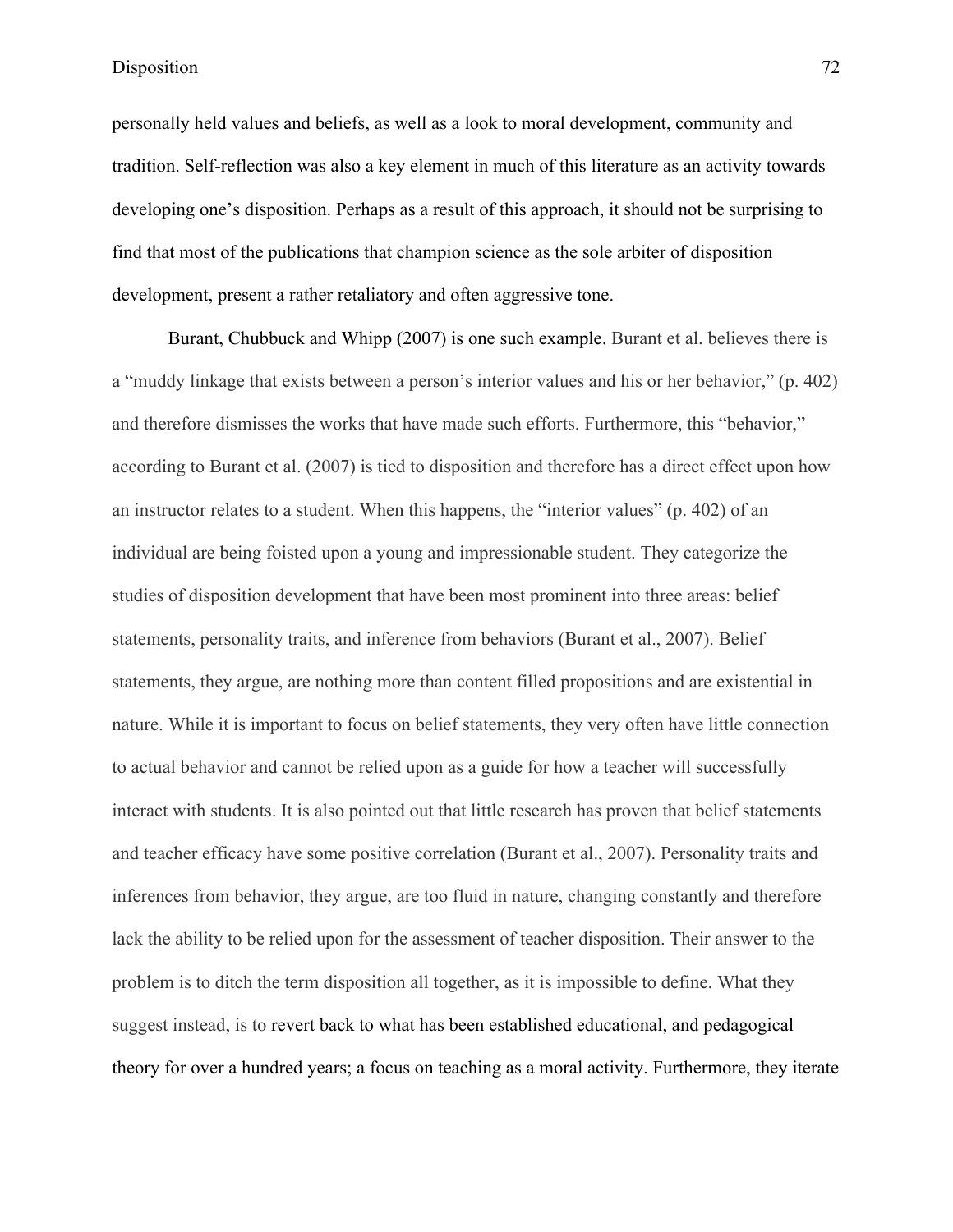that the moral act of teaching has been defined through social sciences and has specific, identifiable, and measurable attributes. In short, it is a scientific approach to defining the act of teaching behavior that is consistent and devoid of personal values or beliefs.

Johnson and Reiman (2007) developed a theory that, not unlike Burant et al. (2007), marries the scientific approach to teacher disposition with the call for teaching morally. They refer to this activity as a "moral imagination" (p. 209), and is what they see as the manner by which an individual's disposition should be examined. "Moral imagination is our capacity to see and to realize in some actual or contemplated experience possibilities for enhancing the quality of experience, both for ourselves and for the communities of which we are a part" (Johnson & Reiman, 2007, p. 209). While they do imply that a moral imagination explores aspects of self, it is clear that the main thrust of developing this activity is for the community within which one teaches. They do assert that one cannot possibly escape an assessment of disposition without a consideration of the moral, but it must be approached through science, and applied to the whole, not the individual.

Later, Johnson (2008) continues with this theory and expands his definition of moral judgments as being tied to a very complex set of schemas. These schemas are what an individual brings to the table as a teacher and include values, beliefs, and overall views of the teaching profession. The transition from sifting through an individual's schema to developing a universal moral judgment is the act of moral imagination. To be sure, the goal here is to arrive at a plateau where universality in judgment can occur within a community and personal schemas are not driving the motivation behind behavior (Johnson, 2008).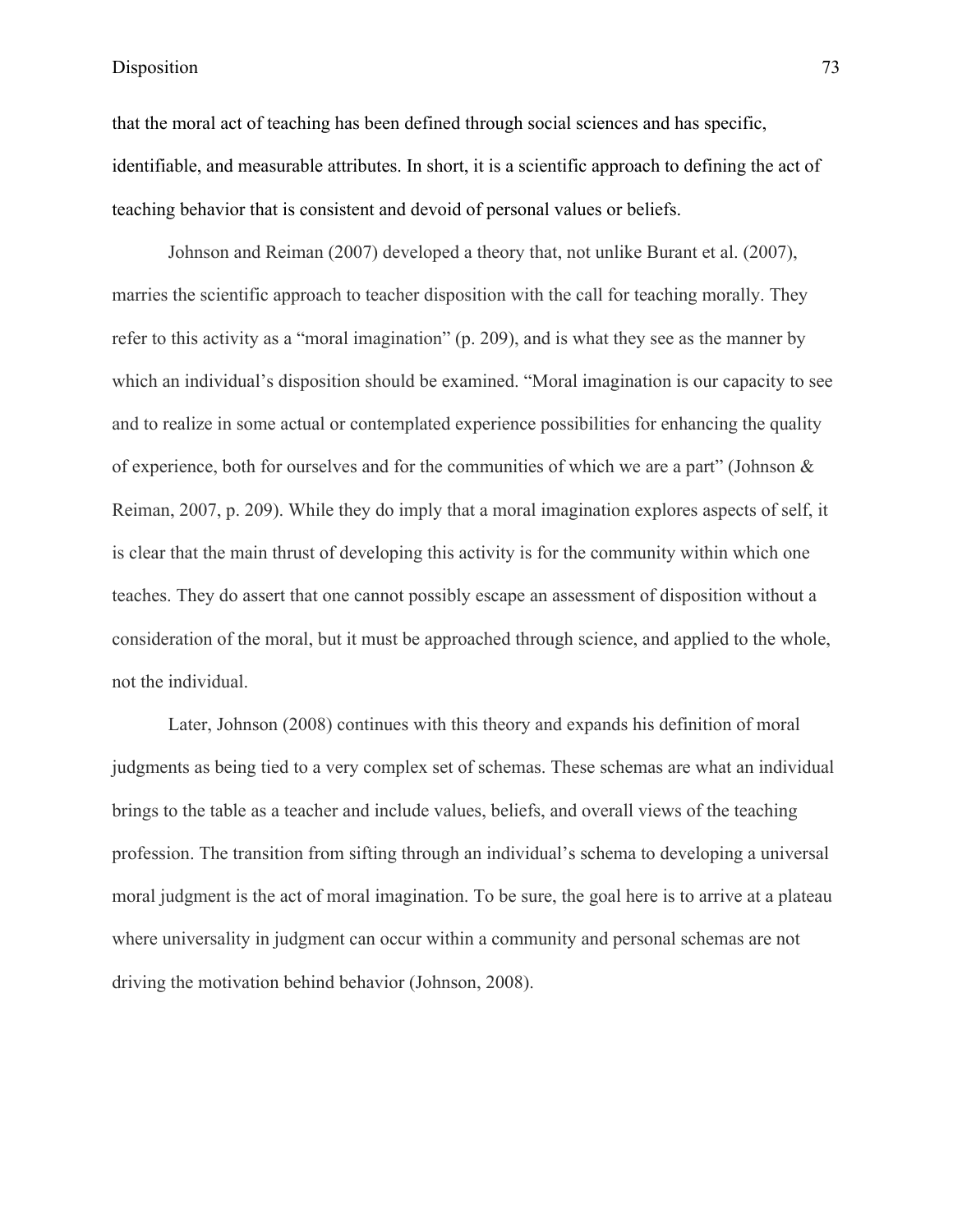Certain authors move so far into the realm of science, that even a discussion about morality is off limits, as morality by its very nature ushers into the arena elements that cannot be scientifically and empirically assessed, and necessarily include personal views (Buchman, 1993). Buchman (1993) believes that a teacher's disposition should be impersonal. This is because the teaching profession calls upon an individual to fulfill certain obligations. These obligations include meeting the expectations of a student that the instructor be an effective and caring communicator. Teachers must be willing to act in accordance with rules, submit to impersonal judgment, and be open to change. Only in this way may a teacher develop a disposition that is effective for the business of education. Buchman looks at a teacher's disposition as a duty or a role; one that he or she must develop as it is expected and professional to do so. In fact, according to Buchman, it is wrong for a teacher to allow their personal views to tarnish their ethics when it comes to teaching. Personal feelings are nice, but the true character of a teacher is developed through reason, not through emotion. To delve into reason as a place to develop disposition is to act in a purely scientific manner, as tenets for professional behavior are well researched and easy to discover.

Damon (2005) specifically takes aim at NCATE as the culprit behind initiating the debate over how to define disposition. Explicitly, he blames them for the inclusion of such elements as morals, beliefs and attitudes as things individuals should explore in order to appropriately develop their disposition. To do this, according to Damon, ushers in subjectivity and is inappropriate for an education program to assess. On the one hand, to assess disposition from a scientific perspective, as a psychological process, would be appropriate, but to involve values judgment and assessment gives far too much power to an educational leader over the development of a preservice student. Damon therefore looks to the behavioral and social sciences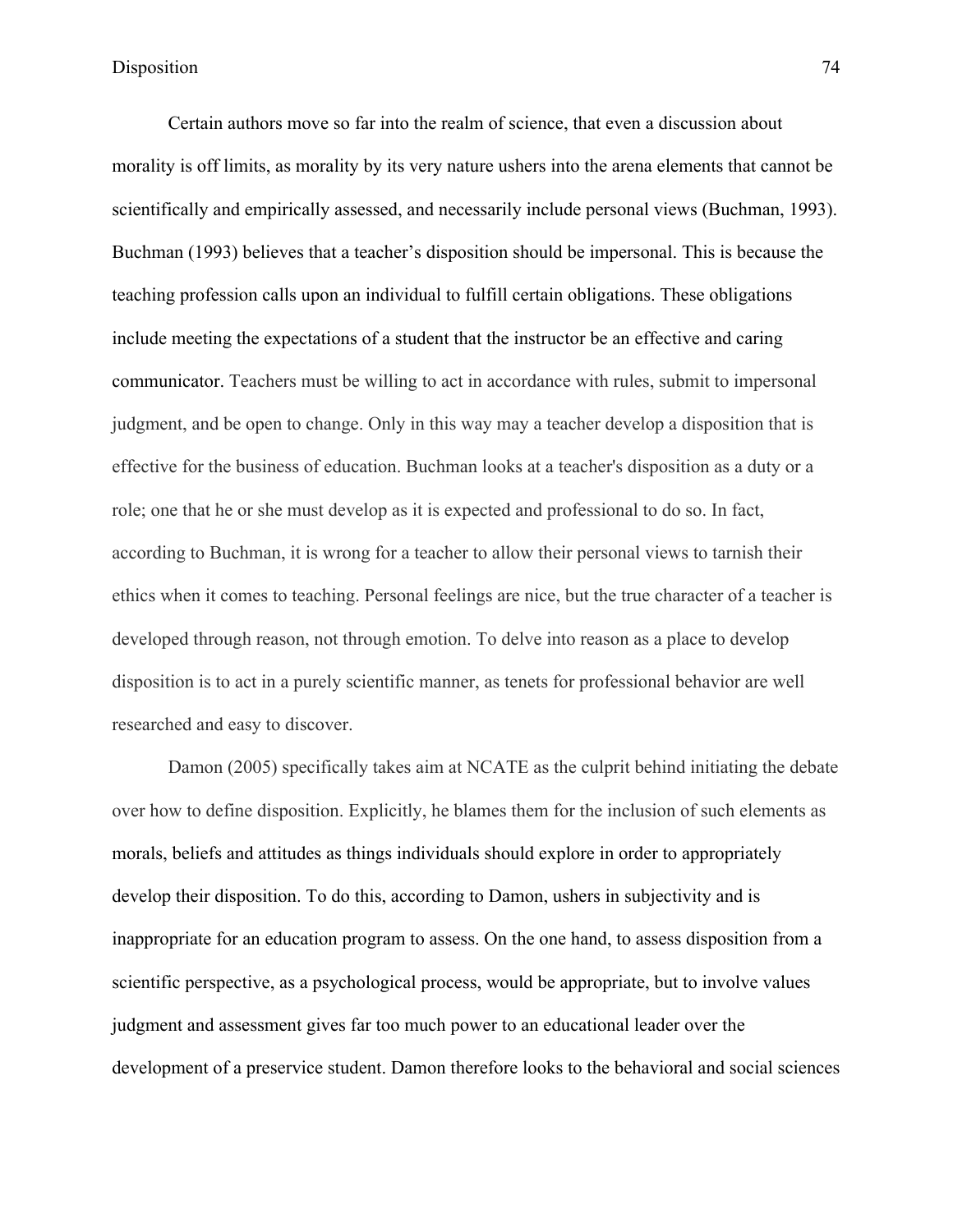as a place where the term disposition can most adeptly be defined. While he agrees that universally we can identify what we believe to be good and bad temperaments, he warns that if a student teacher is assessed based upon their moral and ethical beliefs, the system can be abused, as it could empower an organization to select candidates based upon social or political beliefs, thereby manipulating the entire system.

Murray (2007) calls the definition of teacher disposition "superfluous" (p. 381). He points out, in the same way as Damon (2005), that there is already a clear scientific definition of disposition handed down from the social sciences, but that no effort on the part of InTASC, NCATE, or any other professional body has chosen to pay homage to this research in their collective definitions.

Tishman and Perkins (1993) identify disposition in a teacher as a matter of the mind, but not in an emotional sense, rather as an intellectual pursuit. Their concept of thinking dispositions purports that positive and effective disposition can only be achieved by a well-ordered mind; one that is critical, reflective and creative. Furthermore, these tools are summed up as sensitivities and inclinations. Once a trained teacher has the ability to recognize a moment when a positive disposition can be displayed, their sensibility is what helps them navigate this moment. As it is a natural and innate attribute, the sensibility can be positive or negative. Likewise, the inclination is simply the actual behavior that is exhibited.

#### **Summary**

What has been highlighted above is a collection of key publications that echo a central theme in the debate over disposition. This theme is that in order to examine one's disposition, they must recognize the role that morality plays in the process of education. Yet, this collection of authors all view the moral element as one that is purely scientific, as a communally based set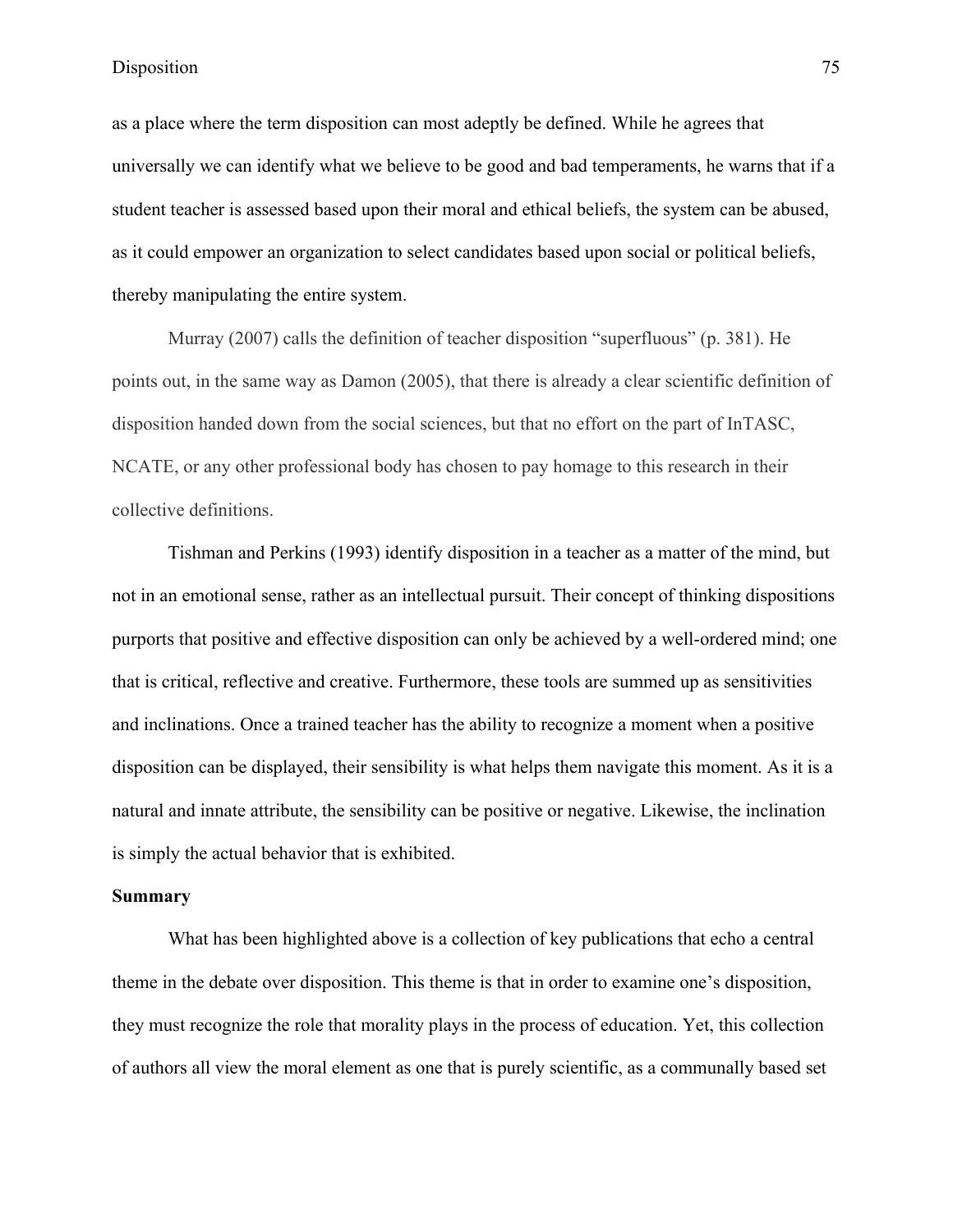of universal guidelines to behavior. At no time do any of these authors, and many others like them, champion any sense of internal exploration as a means by which morality should be defined. In fact, such behavior is openly excoriated by a few of them. Rather, morality is defined universally, not personally. Personal views and beliefs have no place in the formation of disposition when discussing it in these terms.

And yet, even within this realm there is a slight demarcation of thinking on the subject. For those who are overtly scientific, even the discussion of morality is often to usher in too much of a not scientific perspective. For these researchers, a disposition is to be purely professionally refined with no regard to personal beliefs or even universal morals, simply to behave in a manner that is professionally expected of them, as teachers. Interestingly, this is the realm of thinking that one would most expect from researchers within the social sciences. Quite often, the less empirical and not easily packaged elements of education are relegated to some scientific measure that might work well within a lab, but that in real life does not stand up. This is why researchers in social sciences often take another route. In this next section, researchers who do just that when it comes to seeking a definition of disposition are examined in detail.

### **Disposition and the Heart**

Nowhere in any literature on disposition is there mention of the heart. I find, however, that it is the best description for all definitions of disposition that discuss the internal and reflective elements in the debate. As mentioned, the vast majority of published works on disposition champion a definition for it that entails heart issues. Heart issues are such things as personal beliefs, values, past experiences, commitments, and even spirituality. Palmer (1998) comes close when he describes teaching as an act of depth or an exploration of the human ingredients that are a part of our makeup and which manifest themselves in our classroom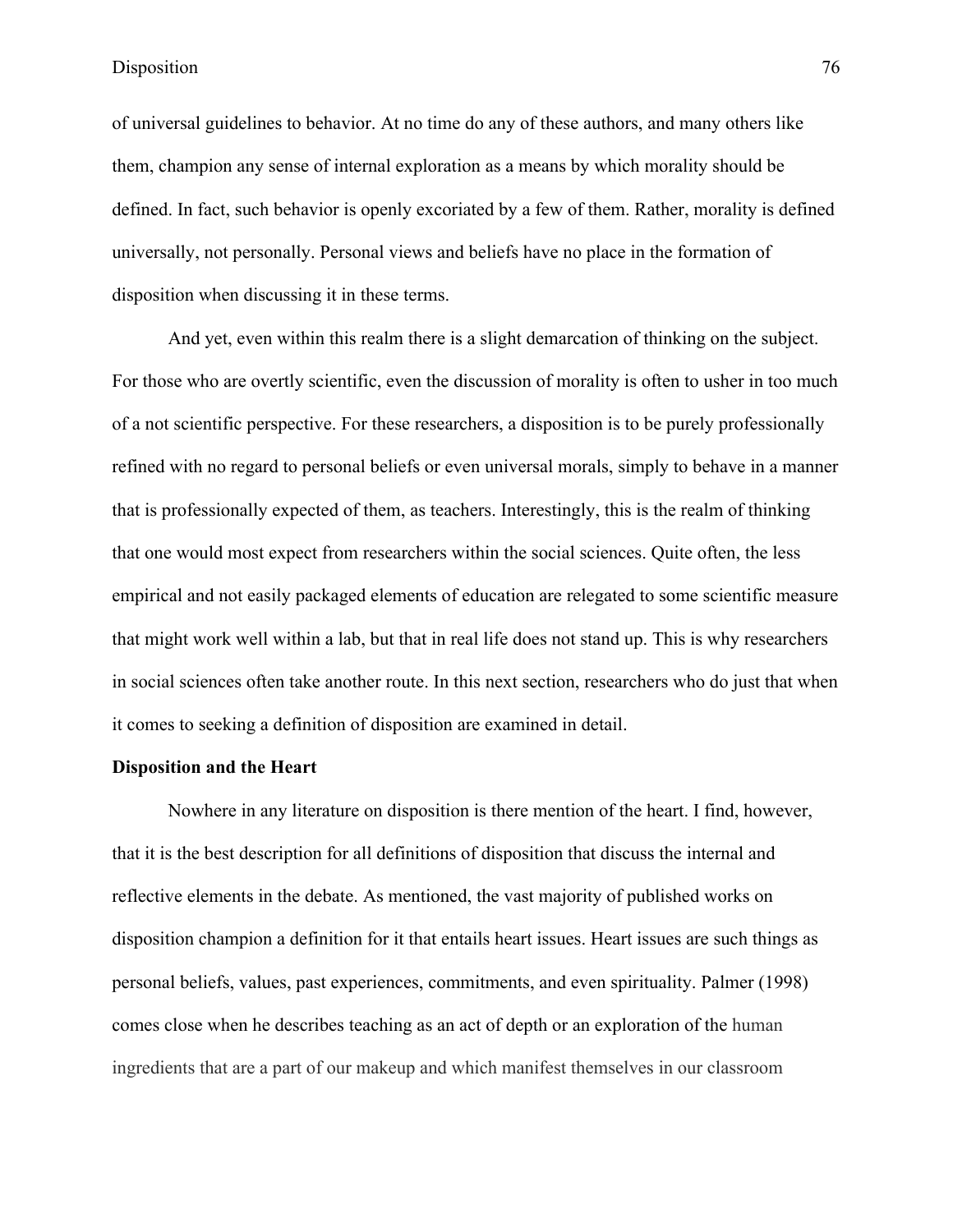practices. These are heart issues and entail an exploration of one's interior ingredients, if you will, in order to discover what the main motivations are for how one behaves in front of students.

# *Disposition and Reflective Practice*

Wasicsko, Callahan, and Wirtz (2004) actually caution against self-reflection as a significant tool in a new teacher's development. They argue that left on their own, new teachers have a propensity to form wrong conclusions about themselves, and therefore may inaccurately assess their disposition as a teacher. Nonetheless, many institutions rely on student self-reflection to assess dispositions (Wasicsko, Callahan, & Wirtz, 2004). In fact, self-reflection as a tool for teacher development has a rich history. Early in the disposition debate, the most commonly used term to describe an exploration of disposition was the word reflection (Dewey, 1933). Dewey (1933) is often considered the first to promote reflection in teaching. Dewey wrote about the need for reflective thinking as early as 1903 and dealt with the role of reflection extensively (Dewey, 1933). He claims that individuals have what he calls "permanent tendencies to act," (Dewey, 1933, p. 30) and that these tendencies are what make up an individual's disposition. Furthermore, Dewey claims that "knowledge of methods alone will not suffice: there must be the desire, the will, to employ them (p. 30). For Dewey, the will to employ them comes from reflection, or a logical analysis of self. He argues that in a systematic form, a teacher must assess themselves critically and explore their past experiences as a resource to describe how they behave with students. Dewey concludes that reflective practice for a teacher is vital towards their growth and professional status.

Much later, Yost (1997) refers to Dewey (1933) and fully agrees. He terms what he calls the disposition of reflection as a necessary tool in order for an instructor to become an effective teacher. In fact, he argues that only through such honest reflection may a teacher begin to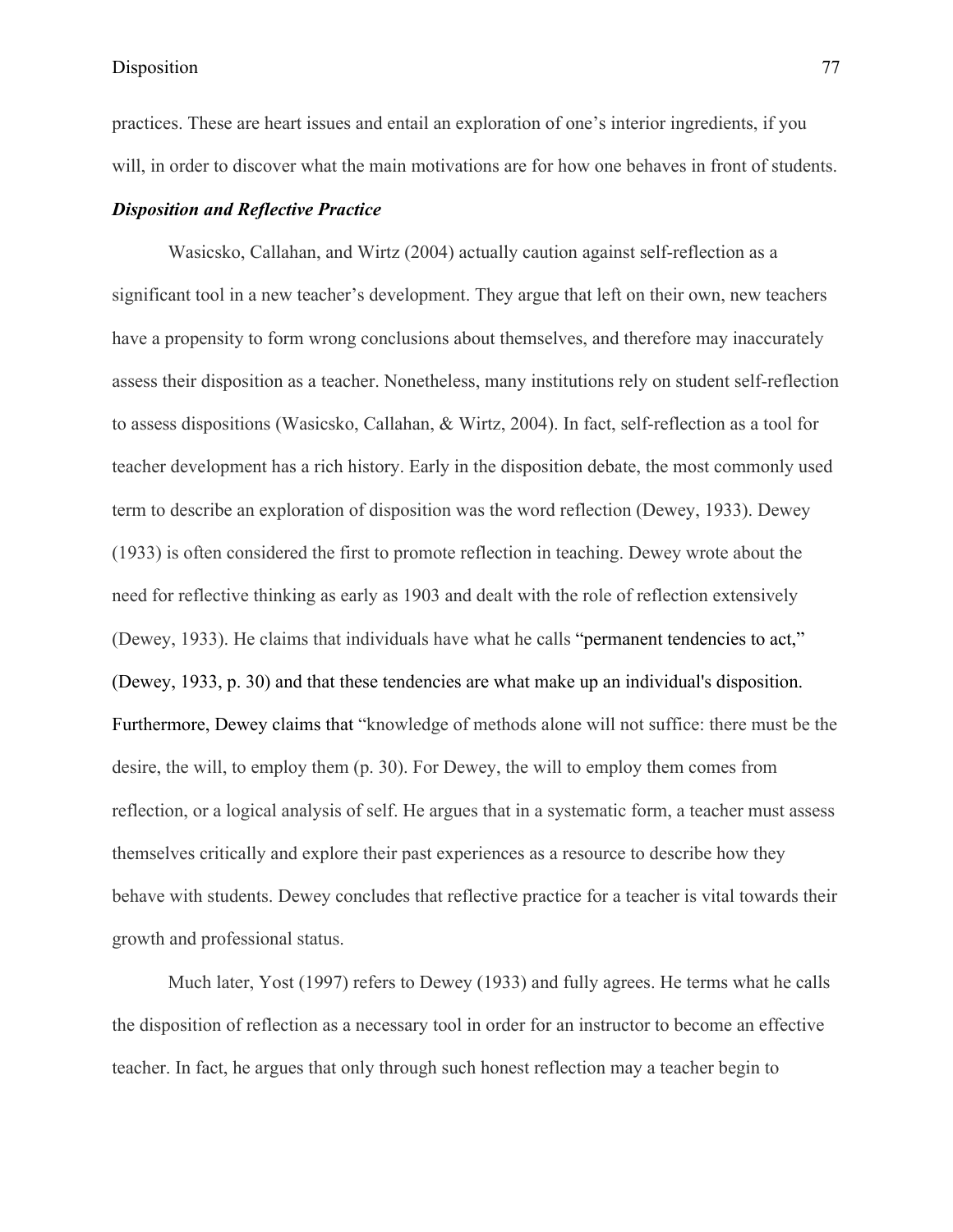develop an empathy and caring for students that is truly impactful. Yost specifically identifies the need to explore past hurts and wrong assumptions about the teaching profession. He identifies that in many cases students may have been hurt emotionally by a teacher from their past and therefore form an inaccurate view of the profession. These hurtful experiences must be explored and an individual must come to terms with them if they are to emerge as an effective communicator and educator.

Ritchhart and Perkins (2000) posit that we must teach students to be active agents in the world, helping them construct meaning through all that they experience. As educators, therefore, we too must practice a disposition of mindfulness in all that we do. Mindfulness, for Richhart and Perkins is a type of reflective practice necessary for an individual to come to terms with who they are as a teacher and how to most effectively interact with students. They look at three main forms of reflection as necessary in order to produce the most effective clarity. These are to look closely, explore and introduce ambiguity. In a sense, what they call for in these three fairly simple activities is to engage the mind in higher level thinking activities so that new ideas and discoveries may emerge. Ambiguity, for example, forces an individual to contemplate and to not settle for what is the easiest and most comfortable conclusion about oneself. Furthermore, Ritchhart and Perkins argue that a state of mindfulness is something that a teacher should always seek out and even live in, as it is not a practice that is taken up sporadically, rather it should define how an instructor interacts with students at all times. Not only is this practice beneficial for the instructor to employ, but such behavior exacts change within students as they observe and model the behavior (Ritchhart & Perkins, 2000). Katz and Raths (1985) noted a few years earlier that modeling a reflective disposition can have a powerful effect upon students as they observe and learn productive behaviors for their own lives. When teachers are reflectively curious,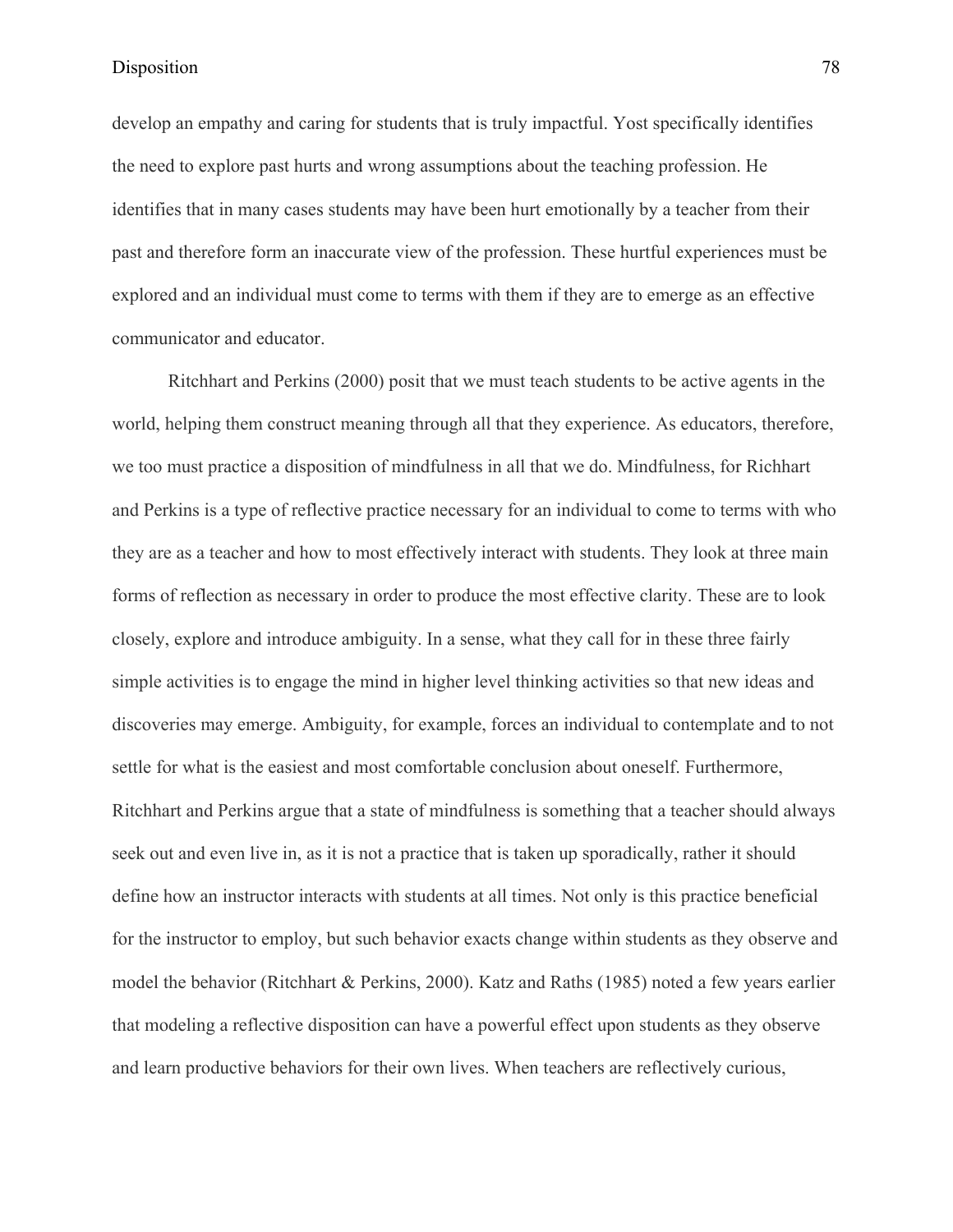creative, imaginative, caring, inventive, and innovative, they effectively motivate students to mimic those same behaviors as they mature as individuals (Katz & Raths, 1985).

Within the "moral dimensions of their work" (Sockett & LePage, 2002, p. 162), teachers must confront their past through critical reflection. Sockett and LePage (2002) argue that a teacher has a certain "moral agency" (p. 164) and that within this agency is the need to explore past experiences and events that make up who they are today as a teacher. They espouse that "moral agency and autonomy demands critical self-reflection" (Sockett & LePage, 2002, p. 164). However, they also recognize that such practice might be foreign to teachers in their professional lives, as they often simply create a persona which aligns with how they feel a good teacher should behave. Sockett and LePage dig in a little deeper by way of quantitative studies of new teachers in the profession. Through conducting self-analysis writings, they discovered that teachers have a tendency to be egocentric in their approach to their profession and that this can result in a rejection of authority. They believe that a teacher must start with an exploration of these tendencies first, as it is vital that they see themselves as part of a learning community. Critical self-reflection is the primary tool through which this can be achieved.

Koeppen and Davison-Jenkins (2006) ask teachers to "recognize and reflect on the manifestation of their own personal attributes" (p. 1). Since we all have values, commitments, and professional ethics, it becomes vitally necessary for a teacher to adopt deep self-reflective practice in order to sort out who they are and what their teaching disposition is made up of. Disposition is intangible, and very difficult to pin down. As such, it emerges from individuals in vastly different forms. For this reason, self-reflective practice is a practice of the soul, deep within an individual, as they work through their past experiences and belief systems. The later work of Koeppen and Davison-Jenkins (2007), digs even deeper into this concept of the internal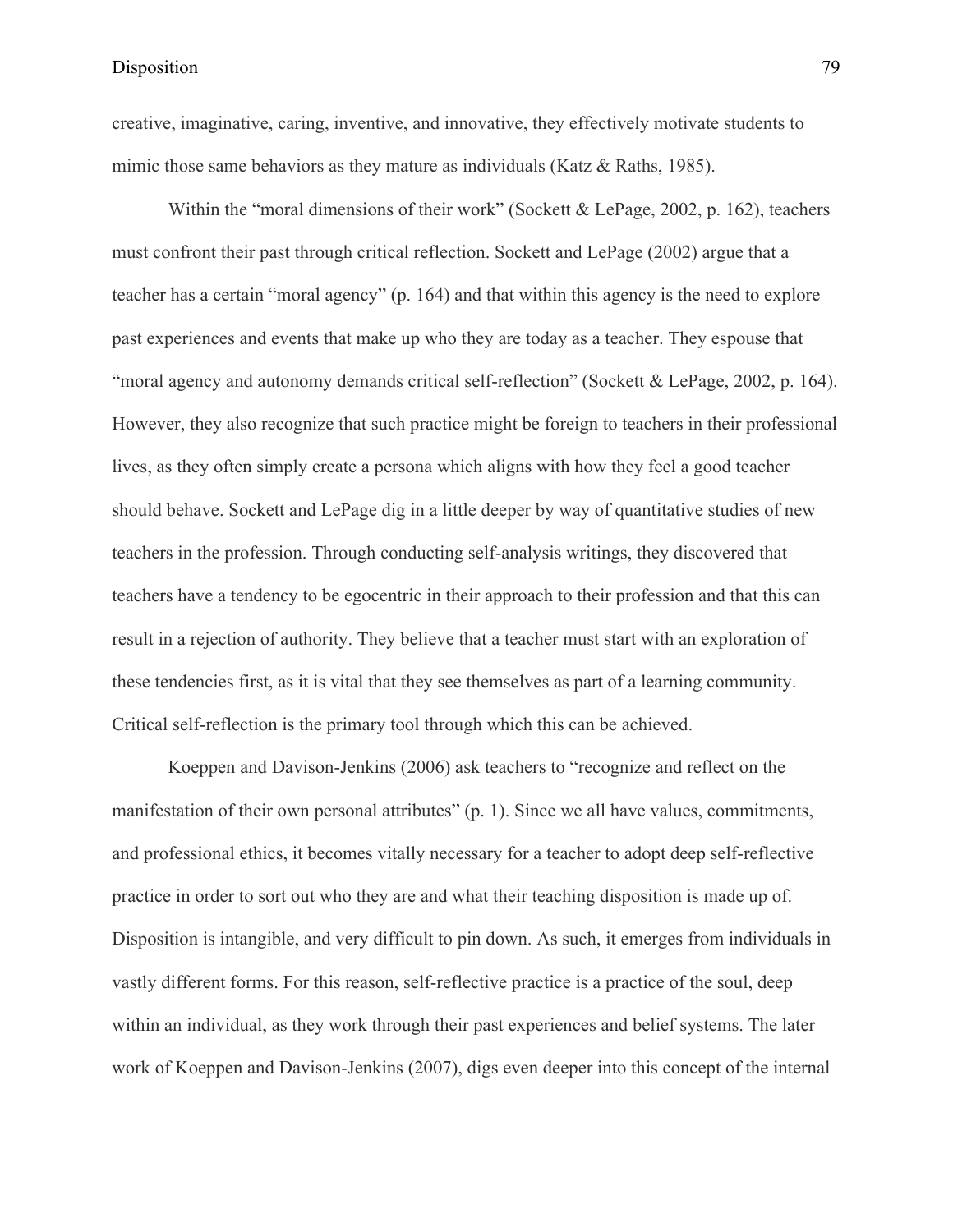work an individual must undertake in order to define their teaching disposition. It is important to note here that the mention of the soul as a place to which an individual must retreat to make meaning of their disposition is rarely mentioned in the literature. That said, Koeppen and Davison-Jenkins (2007) fall short of establishing self-reflection as some type of spiritual activity. Rather, the soul for them seems to be an internal place within an individual which contains clues as to who they are becoming as a teacher, and therefore is a place that must be explored.

Schussler (2006) describes teaching as a constant act of perceiving. Specifically, situations are constantly being presented to a teacher, and they are left to perceive them in some fashion. The point of perception and the subsequent action to that perception, is what Schussler calls a teacher's disposition. This filter through which a reaction to experiences occurs is a behavior that is built around many things, such as cognition, beliefs, values, culture, and prior experiences, and can be damaging to students if it is not properly explored. Therefore, a teacher's self-awareness and inclinations to act can only be refined through self-reflection. For Schussler this is an activity that not only helps a teacher develop a positive disposition, but by examining their own filter system, they are developing strong levels of self-efficacy; learning more about why they do the things they do.

Buzzelli & Johnston  $(2013)$  begin by establishing that when we discuss the idea of morality and self-reflection in teaching, it ushers in concepts that are often very difficult for teacher preparation programs to address. They would argue, however, that it is impossible for an individual to fully examine their disposition without examining such issues as love, spirituality, the soul and religious faith. In fact, what Buzzelli and Johnston are advocating is that an individual examines their worldview as part of their exploration into what makes up their disposition. For reasons, perhaps political, worldview is never mentioned in any of the literature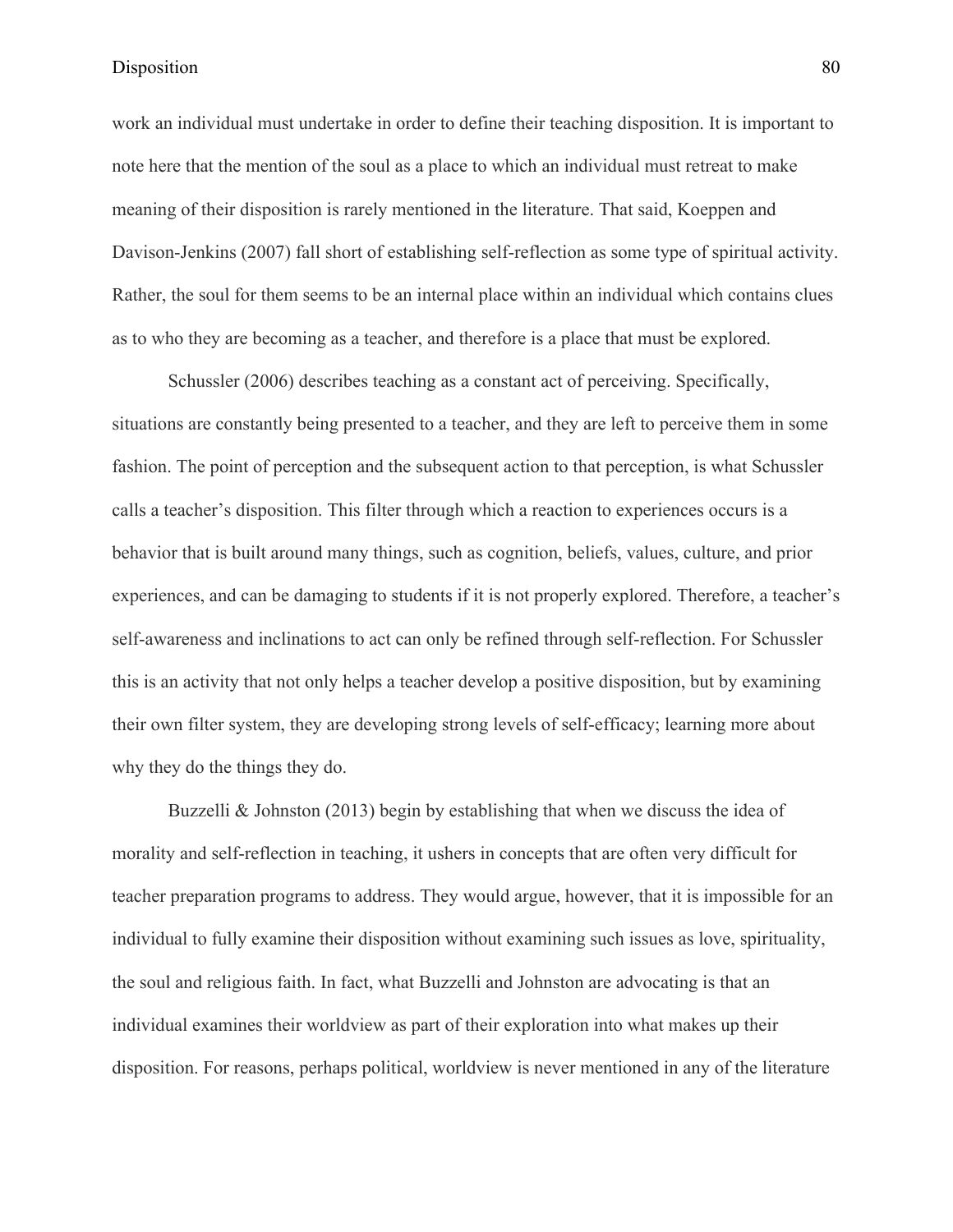thus far on disposition. There are many different worldviews, epistemological, cosmological, theological, anthropological, etc. and Buzzelli and Johnston (2013) correctly point out that in order to properly and thoroughly examine one's disposition, it goes without saying that an individual's worldview would have to be examined. This is because one's philosophy of the world, if you will, matters significantly to how we interact with others, form opinions on various issues, and, as teachers, treat students.

While it is good for an individual to explore their worldview when determining what their teaching disposition is like, once a teacher enters a classroom, they must adhere to a certain set of ethical principles that are agreed upon and shared by all. As we know, it is not allowed that say a Muslim or a Christian in a public classroom feels free to preach their faith. While their faith may have been what helped them determine their disposition, it cannot now be the thing that dictates their behavior with students. This is because, as Buzzelli and Johnston (2013) note, a teacher must be attendant to their language, power, and culture with students and that these are powerful forces within the grasp of a teacher. Teaching involves changing people. Buzzelli and Johnston identify this as a very serious event that must be hedged by proper ethical barriers when practiced. This is also why a poor disposition can be extremely destructive in education, a model that sadly many of us have seen as students.

Since disposition is a very difficult entity to assess and discover, Peterson (2016) confirms that reflective practice and reflective thinking are integral dispositions necessary for today's teaching profession and that more than ever, it is imperative for teachers to develop a disposition of reflective teaching. Like Katz and Raths (1985) and Ritchhart and Perkins (2000), Peterson (2016) sees self-reflection as not only important in the professional development of a young teacher, but equally as important for students to observe and hopefully model in their own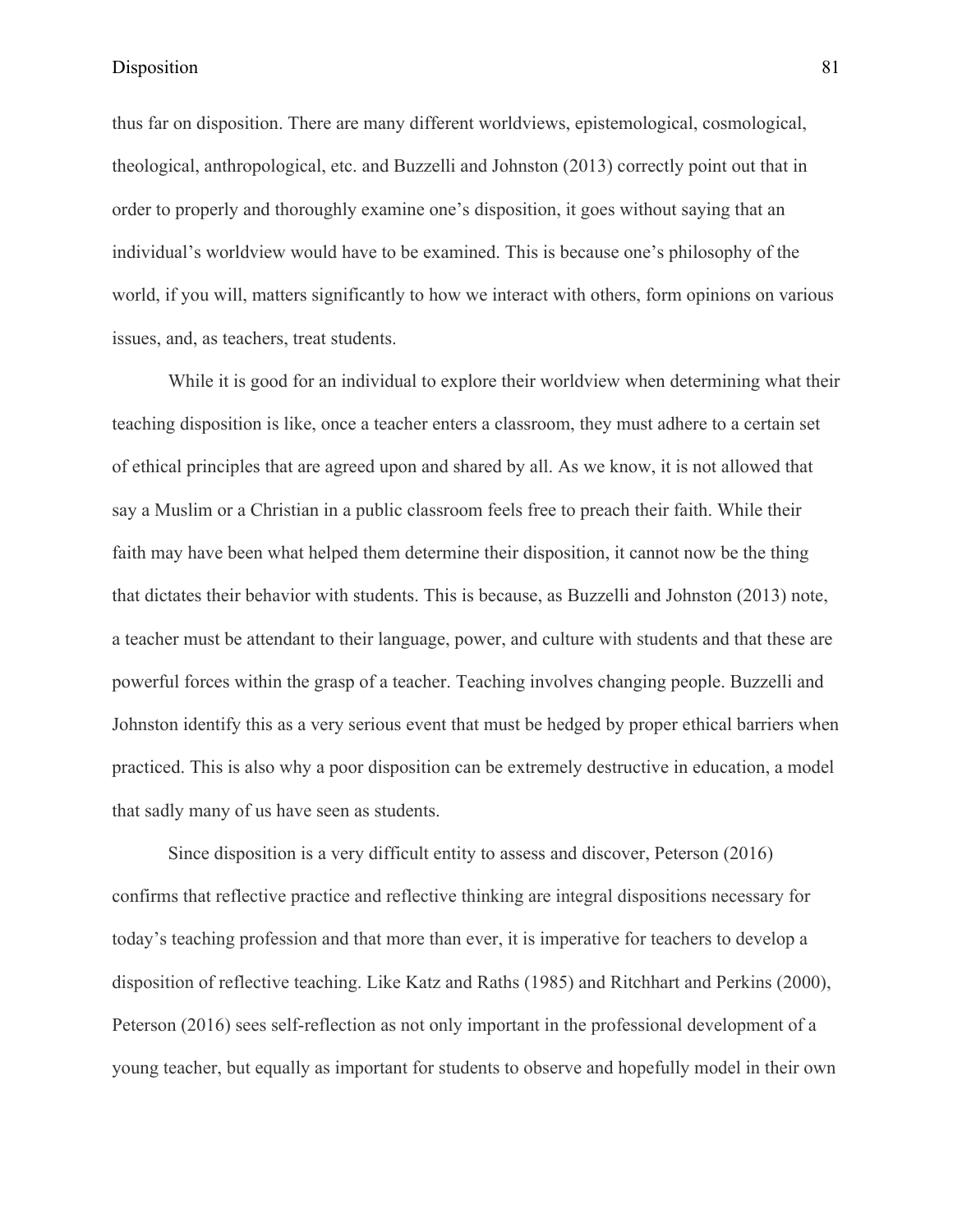lives. Indeed, students who are themselves self-reflective, often contribute more fully to course content and become stronger and more self-efficacious learners (Peterson, 2016). She calls for critical self-reflection to be part of the culture of any teacher preparation program as "professionals who are pro-actively engaged in intelligent decision-making through critical reflective practice is necessary to ensure children of today are actively engaged in the learning process and will be ready to enter college or the workforce upon graduation from high school" (Peterson, 2016, p. 25). In her very thorough exploration of critical practice, Peterson touches on something that is rarely if ever seen in the literature on disposition. She proclaims that while a teacher must explore their disposition as it presents itself in the classroom, that equally important is how it emerges outside the classroom. A teacher's behavior and interaction with students outside the classroom is a powerful moment of trust building and camaraderie (Berger, 2003), and is in need of a great deal more research within academia.

#### *Disposition and Virtue*

Misco and Shiveley (2007) reviewed statements about the definition of disposition in teacher preparation programs across the country. Amongst the commonalities in the various definitions was the idea that disposition is a personal virtue. A study of virtue in teaching would indeed be a gargantuan task. Yet, virtue as it relates to disposition is certainly worth examining here, and is in fact a central theme throughout the literature on disposition. The two main voices in the literature on the issue of virtue are Sockett (2006, 2009) and Carr (2011), though it certainly comes up as an ancillary subject in many other writings on disposition.

It is important to point out that my interest in virtue here is as an element of a person's teaching disposition that can be developed through reflection. As such, this is not a philosophical treatise of the history of virtue. Neither is virtue the same as morality in this examination. You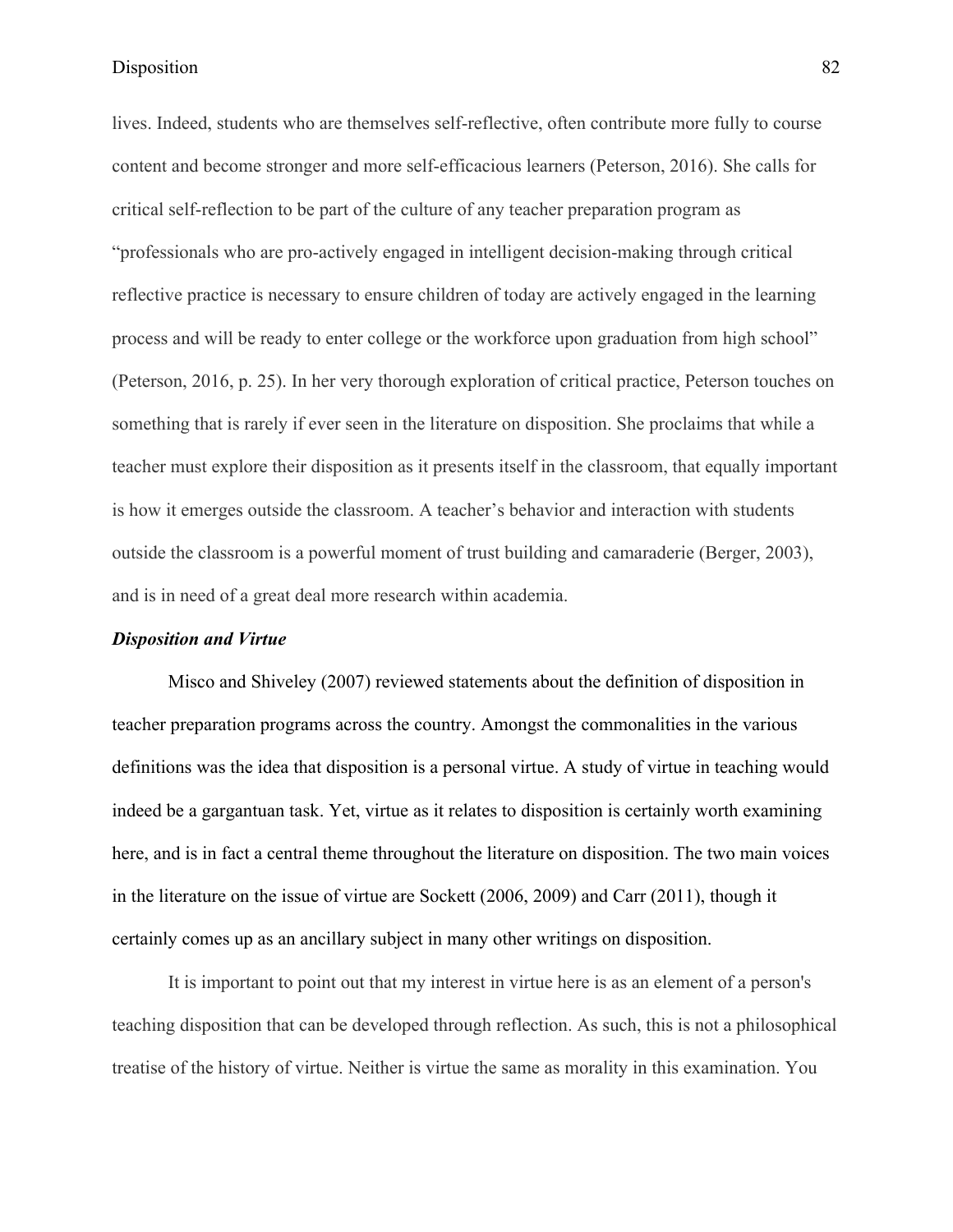will recall that the interest in morality as a disposition is one of obligation. That is, to teach is a moral act that requires an individual to be attendant to their community, their traditions, and even science. Moral disposition is a duty-bound activity, where an individual plays out their teaching as a professional citizen within society. Virtue, as it is examined in the literature on disposition, is much more of an internal activity, an activity of the heart. While an individual may be virtuous by nature, as far as the connection to disposition goes, it is something that must be formed through time.

Although the mention of virtue as an element in teacher disposition can be traced back to Aristotle in his Nicomachean Ethics (Freeman, 2007), it is not a significant aspect of the study of teacher disposition until well into the 21st century. Sockett (2009) is probably one of the more vocal advocates for the idea that an examination of virtue is an integral part of forming a teaching disposition. He identifies virtues as qualities achieved by an individual's initiative as they confront various obstacles in their teaching experience (Sockett, 2009). In this way, he identifies virtue formation as an intrinsic activity that must be undertaken by a teacher in order to form a proper teaching disposition. For Sockett, there are three main areas where virtue as a disposition must be formed by a teacher. These are the areas of character, intellect, and care (Sockett, 2006). Expanding upon these three attributes, Sockett defines the key element of character to be truthfulness. Truthfulness as a virtue is vitally important to the development of a solid disposition and is equally important for students to observe and model as they learn and grow. Open-mindedness is the key ingredient to the intellect of a teacher and is an important part of a disposition. To approach every situation, however challenging, with an open mind is a virtuous act, and is necessary for a teacher to be fully accessible to students. Finally, Sockett defines care as the level of compassion one has for students. Compassion is a virtue that takes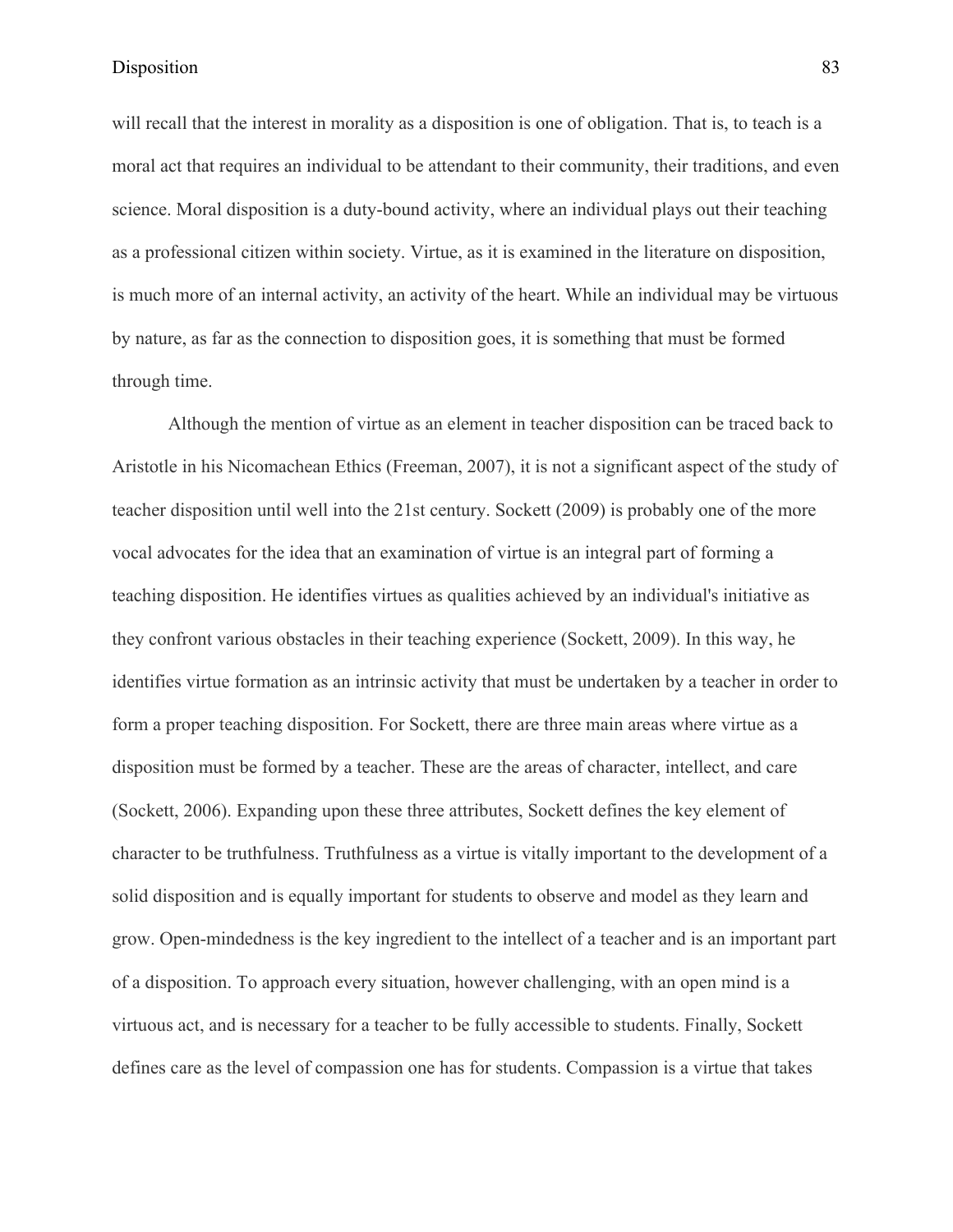internal work, as it is not always something that we feel like exhibiting. Nonetheless, as a virtue in our disposition, it is something we must always practice with students. Sockett is clear to point out that these virtues are not personality traits, but are activities that require active effort and which are formed over time.

The belief that virtues are formed through time and effort is echoed by Carr (2011). Carr refers to these "principled dispositions" (p. 172) as virtues. Professional educators are not those who merely pay lip service to principles of professional responsibility and accountability as they are taught in some preparation programs. Rather, good instructors have a certain loyalty to these principles as they progress in their profession and in fact are continually refining these virtues as they grow. Carr expands his call for principled disposition to other careers, where he claims that most people have principled commitments, not dispositions. Dispositions take much more focus and effort and are far more than just some agreement one makes to their employer. He uses the example of a nurse or a preacher. In both cases, these individuals are supposed to care for others and do so with a certain level of joy. Yet, as many have seen, there are nurses and church leaders who seemingly just go through the motions that are required of their trade. They have a commitment to their profession, but they have never refined their disposition to be virtuous about what they do. The same, he argues, is true of teachers (Carr, 2011). This is also why such practices rise to the level of a virtue, as it is a concerted effort undertaken with zeal on the part of the practitioner. Carr further defines what these virtues entail, as he points out that the teaching profession is full of both inter and intra-personal relationships. In these moments with students, a teacher who has refined their disposition as a virtue, exhibits elements of sympathy, compassion, caring, empathy and personal example (Carr, 2011). An effective teacher, therefore, does more than just adhere to some externally imposed rules about their trade. Rather, they have, through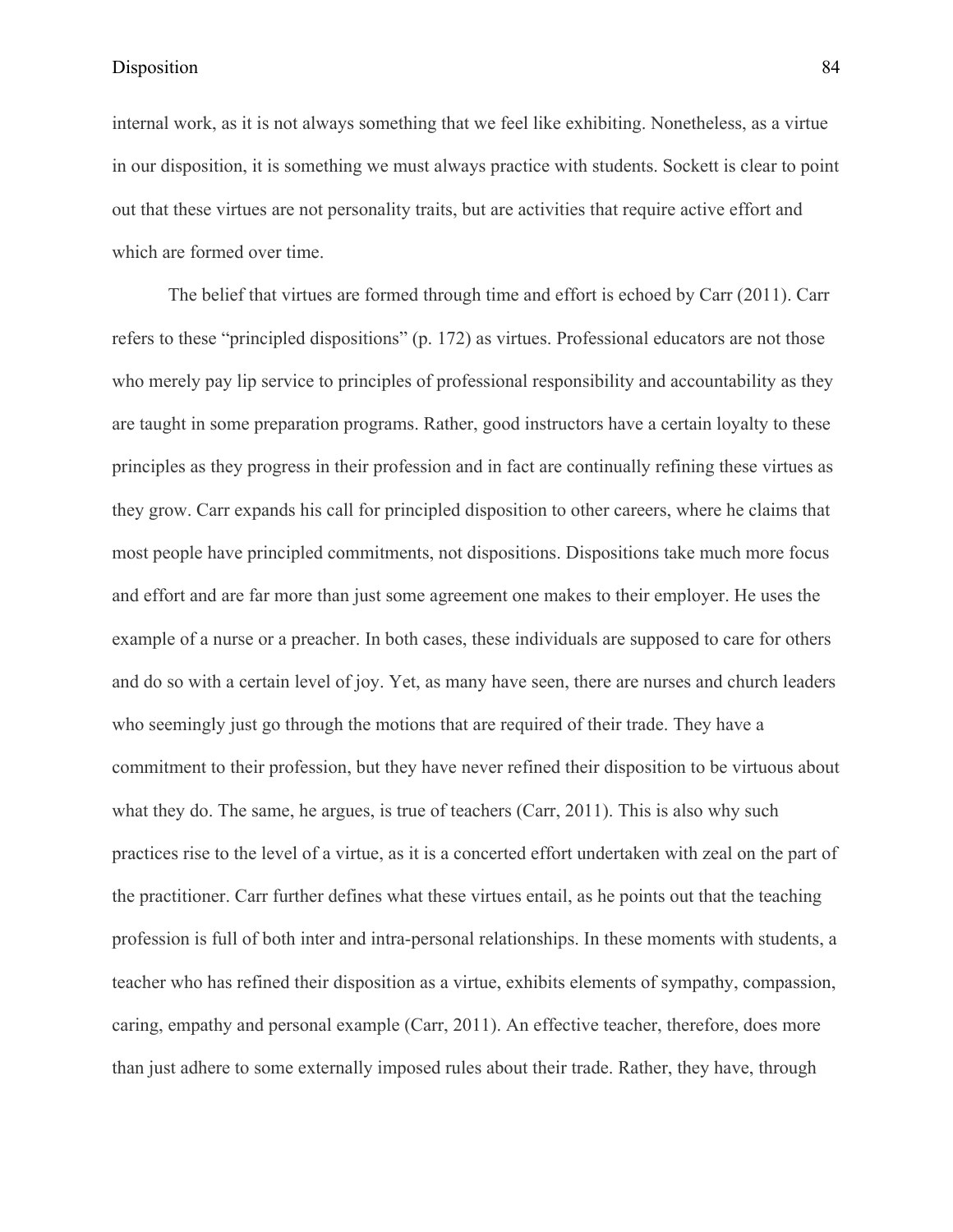their disposition, "succeeded in gaining the trust and respect of [students] in a climate of positive 'other-regarding' moral association (Carr, 2011, p. 176).

Cooke and Carr (2014) address the concept of virtue in teaching as it relates to morality and wisdom. They cite Sockett (2012) who delves into the separation of virtue and wisdom from an Aristotelian perspective. Virtue, according to Sockett (2012) is that which is within us and drives our actions. Virtue is different for every person, as some have higher or lower levels according to their past experiences and beliefs. The teaching profession, claim Cooke and Carr (2014), is replete with many challenges that are in constant flux. Each day is different from the next for a teacher, and no two situations are the same. Therefore, to presume that one size fits all on every occasion is foolish. Often, say Cooke and Carr, teachers allow their virtues to dictate the decision or outcome of every situation, yet they recognize that to be just, fair, and resolute means expanding the range of their moral virtues. Sockett (2012) reflects upon this activity through what Aristotle called practical wisdom. A practical wisdom is that which is able to change with each situation. Yet, as Sockett also maintains and that Cooke and Carr (2014) agree with, this must never come at the sacrifice of one's core virtues. The key, according to Cooke and Carr is to be nimble enough to change with each situation, often arriving at different conclusions, and yet to keep one's virtues intact. This activity and interplay are what Cooke and Carr say makes up an individual's disposition.

#### *Disposition and Social Justice*

Examining disposition as a social justice issue essentially means that a teacher must exhibit a sensitivity to every student regardless of their racial, ethnic, or socio-economic background. Most recently, sexual orientation would be included in this discussion (Amos, 2011; Butler, Coffey & Young, 2021). Through the myriad iterations of defining disposition over the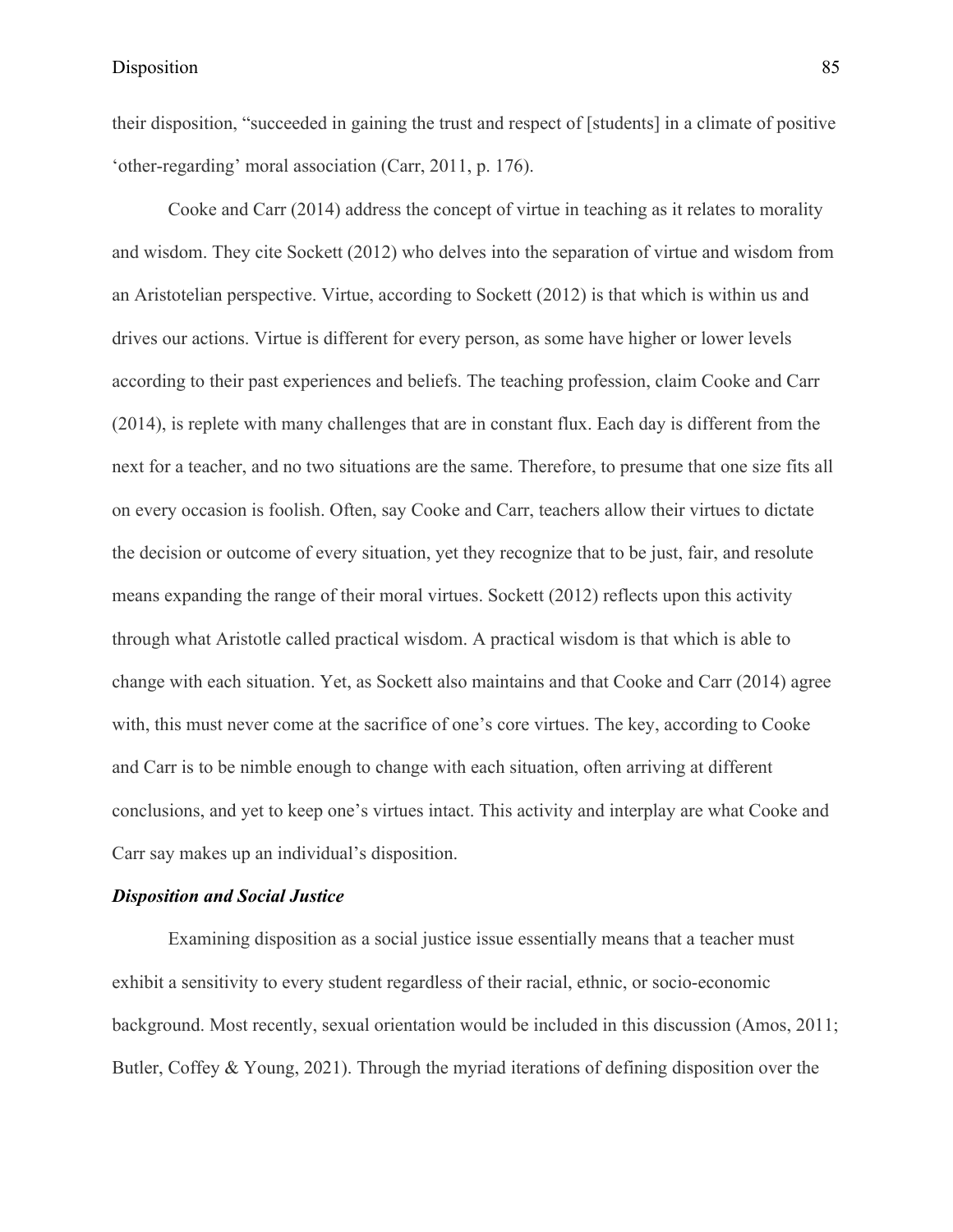past fifty years or so, examining it in terms of a social justice issue remains the most prevalent theme. The irony of this is that in its original definition of disposition, NCATE (2000) included social justice as a necessary feature! In 2006, however, they deleted this term from the definition and opted for a safer harbor, whereby they essentially instructed teacher preparation programs to develop their own definition based upon their own mission and values. Today it remains a central feature of most disposition assessment tools. Of every university program in the state of Oregon that prepares educators for the Teacher Standards and Practices Commission of Oregon (TSPC) license, for example, social justice concerns are included in their teacher preparation programs either overtly through the program's description, or internally by way of at least one class in social justice or diversity. Yet, some schools tend to lead with this objective as a primary feature of their preparation program, while others are more concerned with issues of disposition that align with heart or faith issues.

The other ironic factor to the inclusion of social justice is that to examine it takes us right back to the concept of expectation theory and the Pygmalion Effect (Rosenthal & Jacobson, 1968; Brophy & Good, 1974). As specifically regards social justice, expectation theory asks the question: to what degree is a teacher forming performance expectations of their students based upon their race or ethnicity? And furthermore, how much is this expectation resulting in a selffulfilling prophecy of performance for this student (Brophy & Good, 1974)? Much of this is answered in contemporary publications on disposition as it relates to social justice.

Garmon (2004) believes that many teacher candidates bring with them predisposed, strong biases and negative stereotypes about diverse groups. As such, Garmon believes it is vital that teacher preparation programs implement a significant amount of self-awareness preparation so that these biases can be rooted out and exterminated. He identifies the often lack of a white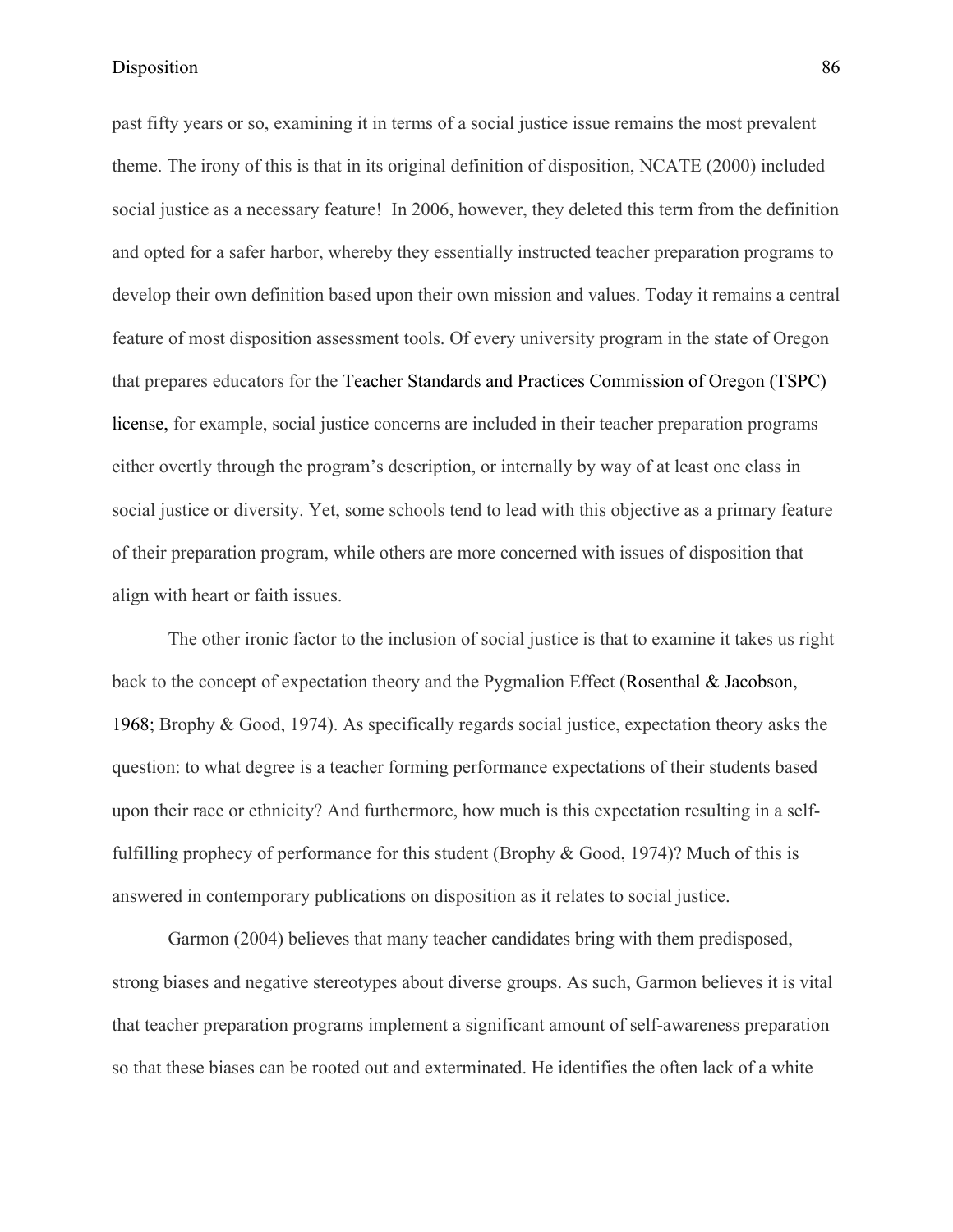teachers' cross-cultural experiences as a major reason for this predisposition. Interestingly, with the teacher subject that Garmon studied, while she definitely maintained some strong predisposed opinions about people of color, she herself was not predisposed to treating these students differently. In fact, in her case, her religious faith promoted a universal empathy and love for such individuals that drove her to treat all students equitably. Garmon identifies four main activities that must be promoted within teacher preparation programs in order to develop social justice awareness. These four traits are openness, self-awareness, self-reflectiveness, and a commitment to social justice. When prospective teachers are observed practicing these traits, a clearer picture will emerge as to whether or not they will be able to overcome predisposed biases and develop a disposition for social justice.

Villegas (2007) takes a fairly general perspective of disposition and defines it simply as tendencies for individuals to act in a particular manner under particular circumstances, based on their beliefs. Furthermore, these predisposed beliefs play a significant role in teacher behavior. It goes without saying, therefore, that if a teacher candidate holds certain beliefs that pertain to a specific people group, then these beliefs may interrupt the formation of a fair and equitable disposition. A strong disposition, according to Villegas is one that teaches all students equitably.

In an earlier study, Schussler, Bercaw, and Stooksberry (2008), identify that facilitating teacher candidates' critical examination of internal aspects of the self is challenging. They point out that quite often, teaching programs satisfy the need for an awareness of social justice by simply adding a single course to their curriculum. Through the use of their Intellectual, Cultural, and Moral (ICM) domains preparation in schools of education, they concluded that in most cases students demonstrated little to no increased awareness of cultural sensitivities, despite the fact that ample coursework on such topics had been completed.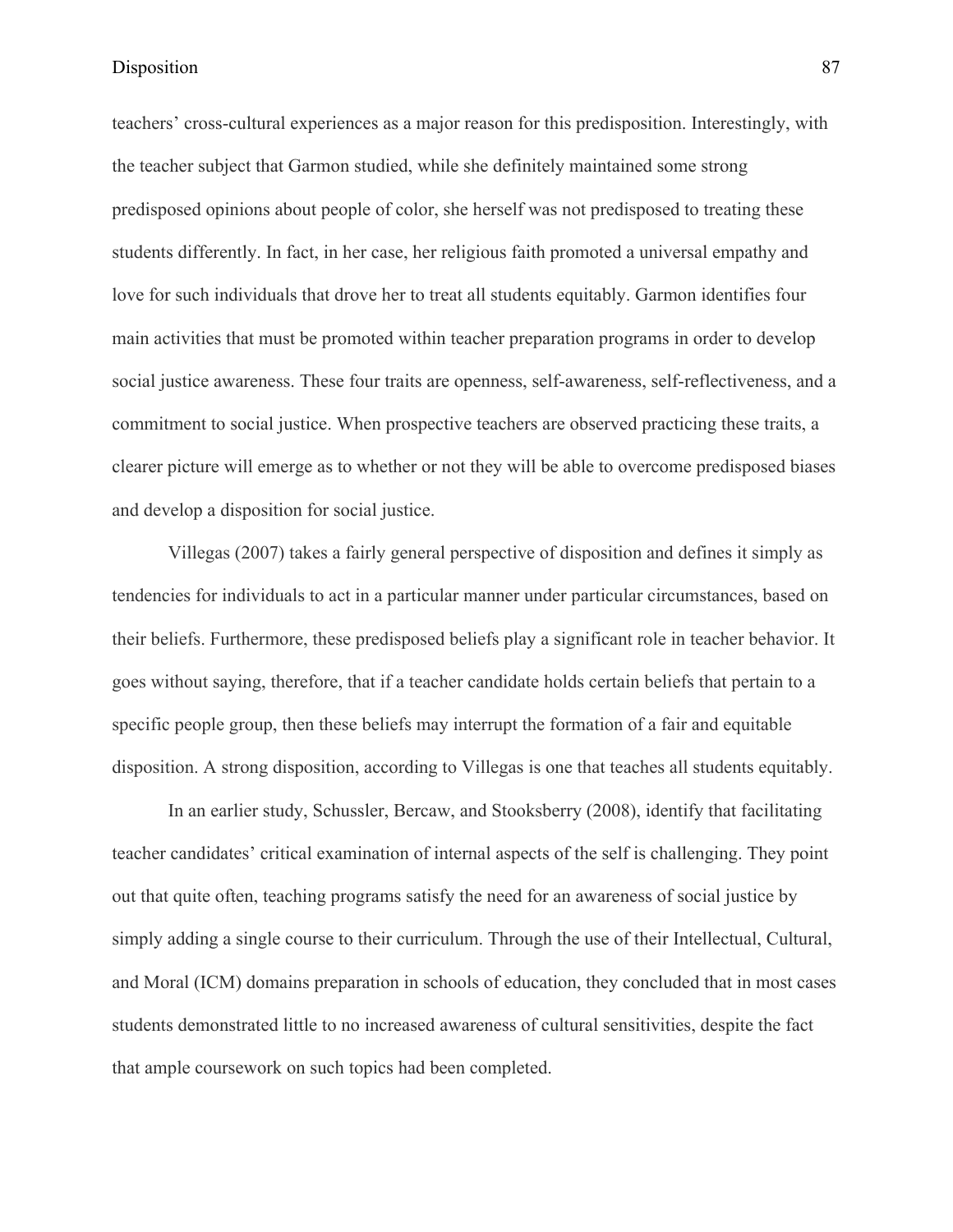Stooksberry, Schussler, and Bercaw (2009) returned to this subject a year later with a renewed focus on teacher candidate assumptions. They claim that only when a teacher candidate uncovers their assumptions about students and the teaching profession as a whole are they able to clearly identify their disposition (Stooksberry et al., 2009). Perhaps in response to their earlier study, they tackle the issue of whether or not dispositions are static and unchangeable, or if indeed a disposition can change over time. They refer to the work of Diez (2007) as a resource for championing the stance that they are indeed changeable. They believe that "the logic is that because dispositions equate to behavioral patterns that are contextual, they are predictive of future behaviors and thus useful to address in teacher education" (Stooksberry et al., 2009, p. 724). As regards social justice, it is particularly crucial that we adhere to the claim that dispositions can change, as to not believe so would be perilous for education. They point out that the "paucity of teachers' diverse cultural experiences can lead to cultural disconnects in the classroom between teachers and students, negatively affecting student achievement" (Stooksberry et al., 2009, p. 726). Since teaching is an activity that involves the whole self, a disposition of cultural awareness must be developed in order to discover deeply held cultural untruths. Interestingly, Stooksberry et al. avoid the use of the term social justice and prefer terminology such as cultural awareness. Sockett (2009) points out that the use of the term social justice had taken on political overtones and was viewed by conservatives as a threatening approach by the political left to force ideology. Much of the literature during this time, therefore, prefers other terminology, though the same goal is at play.

A fairly consistent, and accurate, claim throughout the literature on disposition as social justice from the early 21st century, is that the diversity of students in schools is growing rapidly. Mills (2009) looks to the United States from her native country of Australia, and makes just that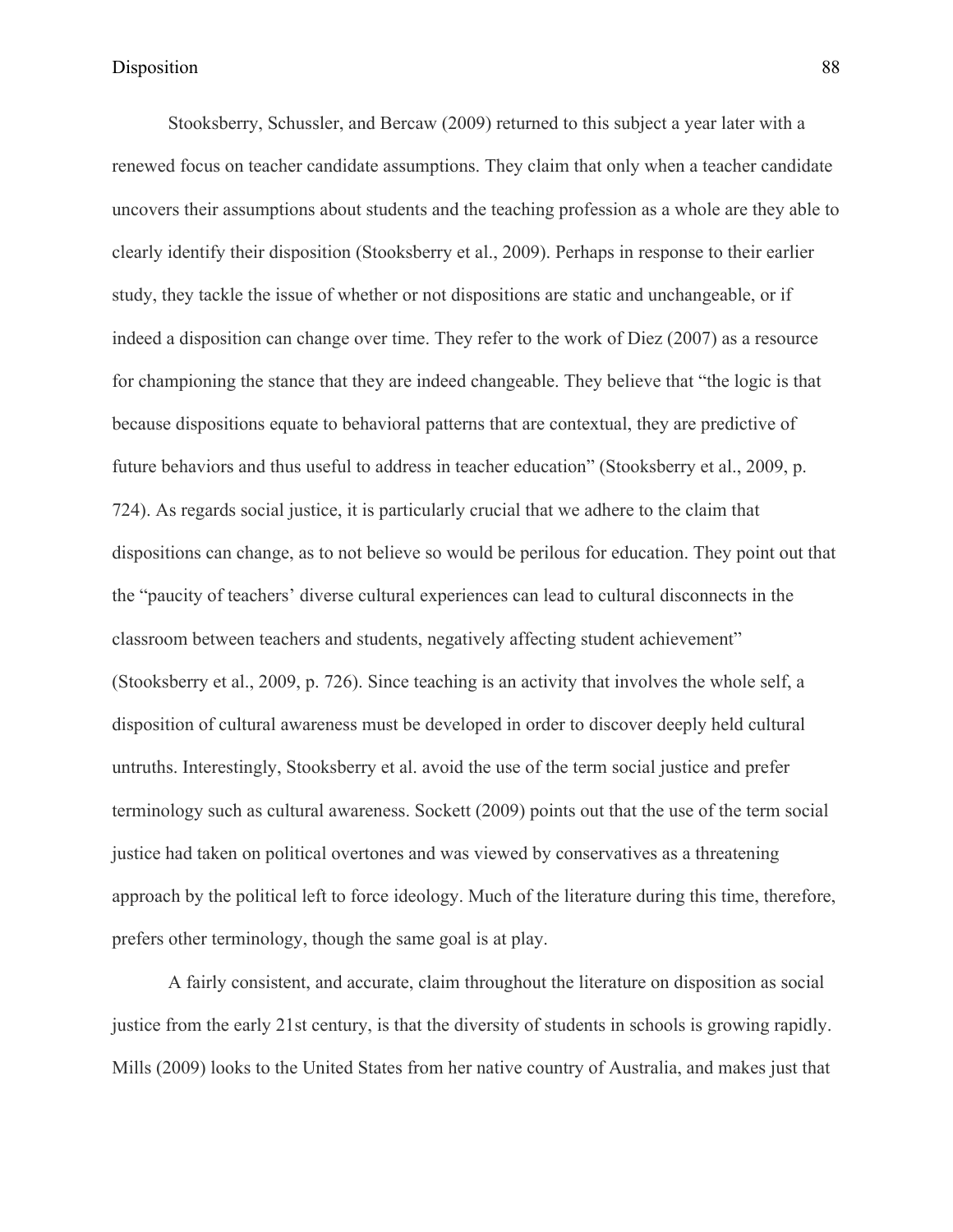observation. As populations in contemporary Western societies grow more diverse, says Mills, the need for teachers to better understand and work with differences productively becomes increasingly critical. Teachers who do not understand the cultural difference of their students create what she calls a "cultural discontinuity" (Mills, 2009, p. 277) which results in many misunderstandings between students and teachers. Like Australia, she points out that the United States, with its growing number of students of color, are being taught by a predominantly white population. In addition to recruiting more teacher candidates of color, Mills advocates that teacher preparation programs must target candidates that have a "recognitive view of social justice" (p. 286) prior to entering a program. Without this, she claims, a teacher will struggle to connect with a diverse population of students.

Amos (2011) also advocates for a wealth of social justice preparation in preservice teacher programs. She points out that recruiting future teachers of color is a positive step, but that the graduation rates of minority students is so low, that there isn't a large pool to draw from. Amos argues that an individuals' teaching disposition is guided by predisposed beliefs. Furthermore, these beliefs drive action, and one's beliefs towards racial and ethnic diversity strongly affects how they interact with students of color. She says, "it is essential that white teacher candidates analyze their unexamined racist beliefs and recognize the possibility that their negative beliefs may lead to their discriminatory behaviors toward minority students (Amos, 2011, p. 490). The answer for her is to implement a large amount of coursework that addresses cultural competency. "Dispositions such as critical cultural consciousness, intercultural sensitivity, caring, and commitment to social justice are desirable dispositions, particularly when teaching racially/ethnically different students (Amos, 2011, p. 482). Amos points out that most students who enter a teacher preparation program identify themselves as non-racist and that they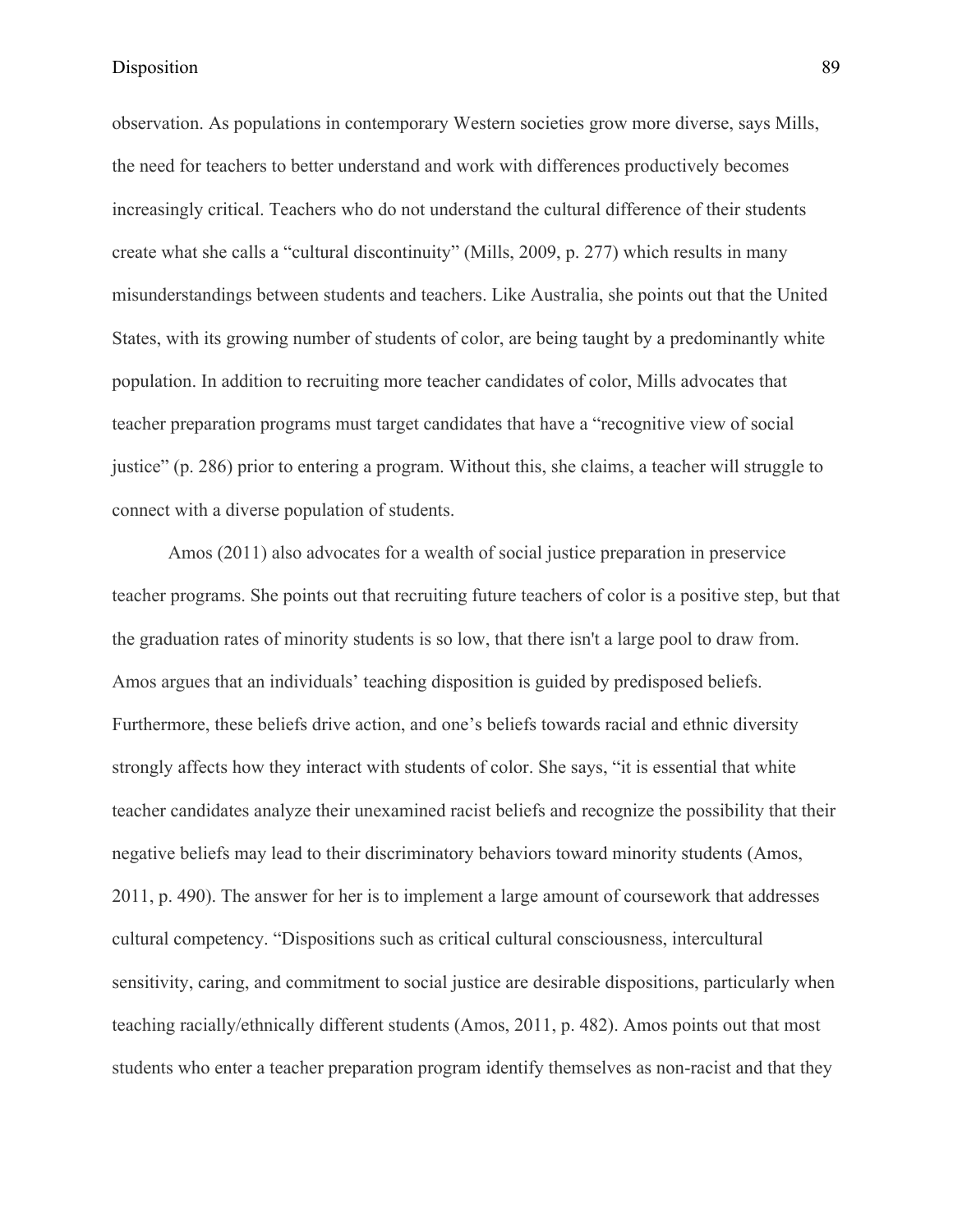will be able to handle cultural diversity adeptly and with fairness. It would be shocking, I suspect, to find an individual entering the teaching profession who did not believe this about themselves. To this, Amos asks the question, can we have unique and authentically separate beliefs that do not dictate our actions? With this question, Amos suggests that an individual may have a natural disposition towards racism in a latent fashion, and that it must be addressed.

In one of the first places to suggest what is today a common term, Amos identifies white privilege as a culprit to a white teachers' poor disposition towards cultural diversity. She claims that for a white teacher to begin to understand their white privilege is the first step towards becoming a culturally competent teacher. However, she does warrant that certainly not all white people benefit from white privilege to the same degree. In order to achieve this, she advocates for a measurable focus on emotional interrogation within schools of education. That is, she feels that dispositions are "affective domains of human personality," (Amos, 201, p. 488) and that as such, the undesirable dispositions will stay intact if the approach of teacher preparation programs is purely cognitive. One example of an emotional approach towards awareness is for students to explore their unconscious beliefs in order to deeply integrate their emotions with their beliefs. In this way, an individual seeks to align their beliefs and actions in an effort to erase inconsistencies between the two. This, she says, will build up empathy, which is an important element of cultural awareness (Amos, 2011).

Warren (2018) reflects on the works of Villegas (2007) and Amos (2011) as regards the existence of a disposition towards cultural incompetency. His answer is to introduce what he calls culturally responsive pedagogy (CRP). This, as an element within teacher preparation programs, will include an active commitment to social justice, anti-oppressive, and antiracist teaching (Warren, 2018). The main goal is that teachers account for a student's culture in their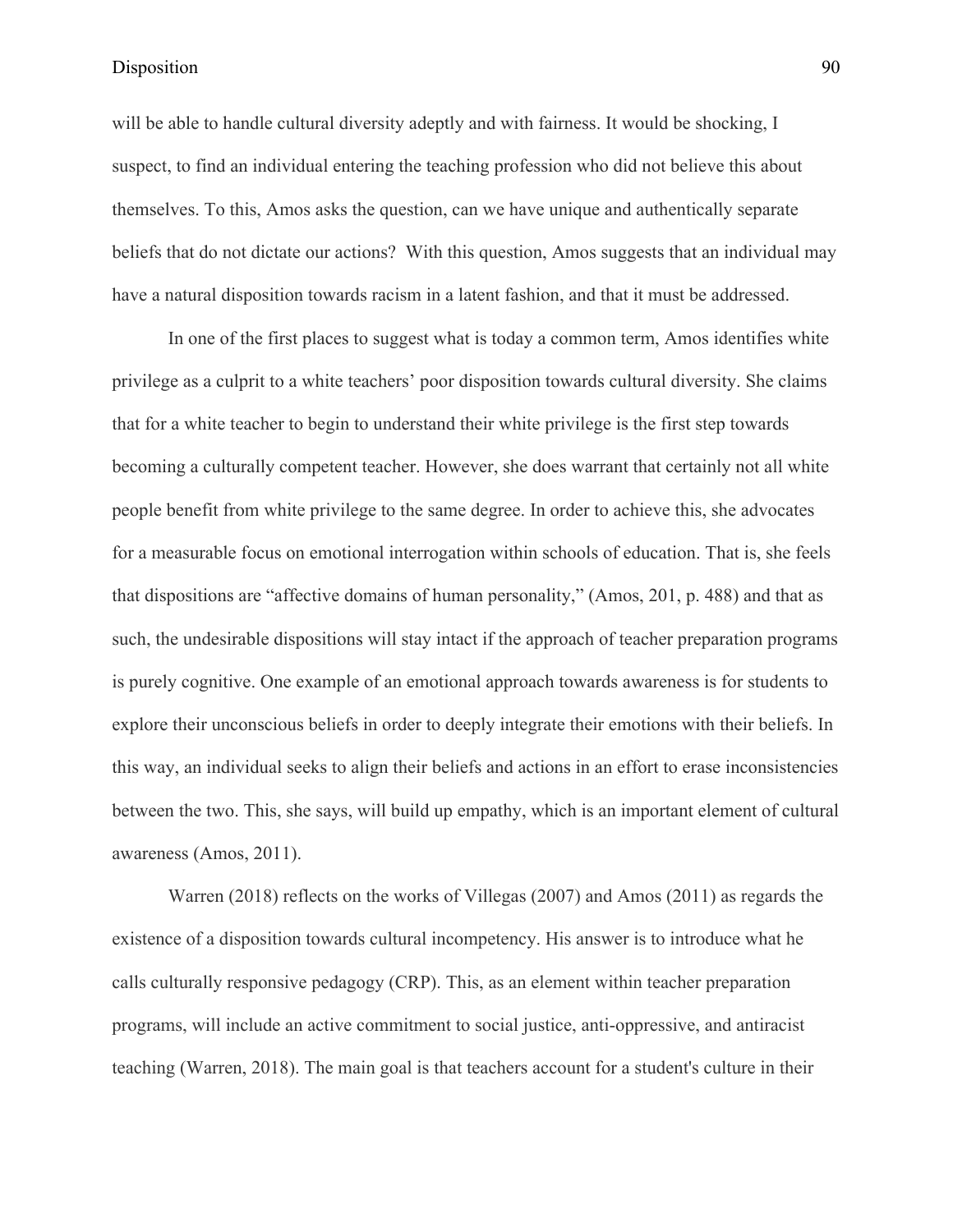teaching orientations, habits, and tendencies. Like Amos (2011), Warren identifies empathy as a key feature within his model. He defines empathy as both a cognitive and an emotional activity, and refers back to Katz and Raths (1985), where they define a disposition of empathy as a teacher's "summaries of act frequencies" or "trends in behavior" (p. 301). Warren believes that the implementation of empathy expands a teacher candidates' knowledge of students, families, and communities. This expansion of knowledge results in a teacher's ability to make necessary shifts in their beliefs, attitudes, and values determining their teaching dispositions. Warren also believes, like Amos (2011) that current preparation programs are too impacted with pedagogical and cognitive studies and that such studies do nothing to promote a solid CRP. As a result, Warren (2018) calls for a much greater degree of social and emotional activities and coursework in teacher preparation programs.

The most current study to address social justice and disposition that will be examined here is that of Butler, Coffey, and Young (2021). They begin by claiming that within the wealth of research conducted on teacher disposition, very little of it has been focused on "socially just dispositions" (p. 194). It is clear through the research that a positive teaching disposition is a vital element to the success of a teacher's relationships with students, and often dictates whether or not they stay in the teaching profession or not. Knowing this, Butler et al. state that "if candidates are to become effective teachers of all students, especially racially, ethnically, linguistically, and economically diverse learners, they must adopt and apply justice-oriented teaching dispositions" (p.194). They go on to state that these dispositions must include a heightened awareness of one's empathy, critical consciousness of privilege, and sense of responsibility to those from marginalized communities (Butler et al., 2021). Whereas Warren (2018) advocates a culturally responsive pedagogy (CRP), Butler et al. (2021) refer to a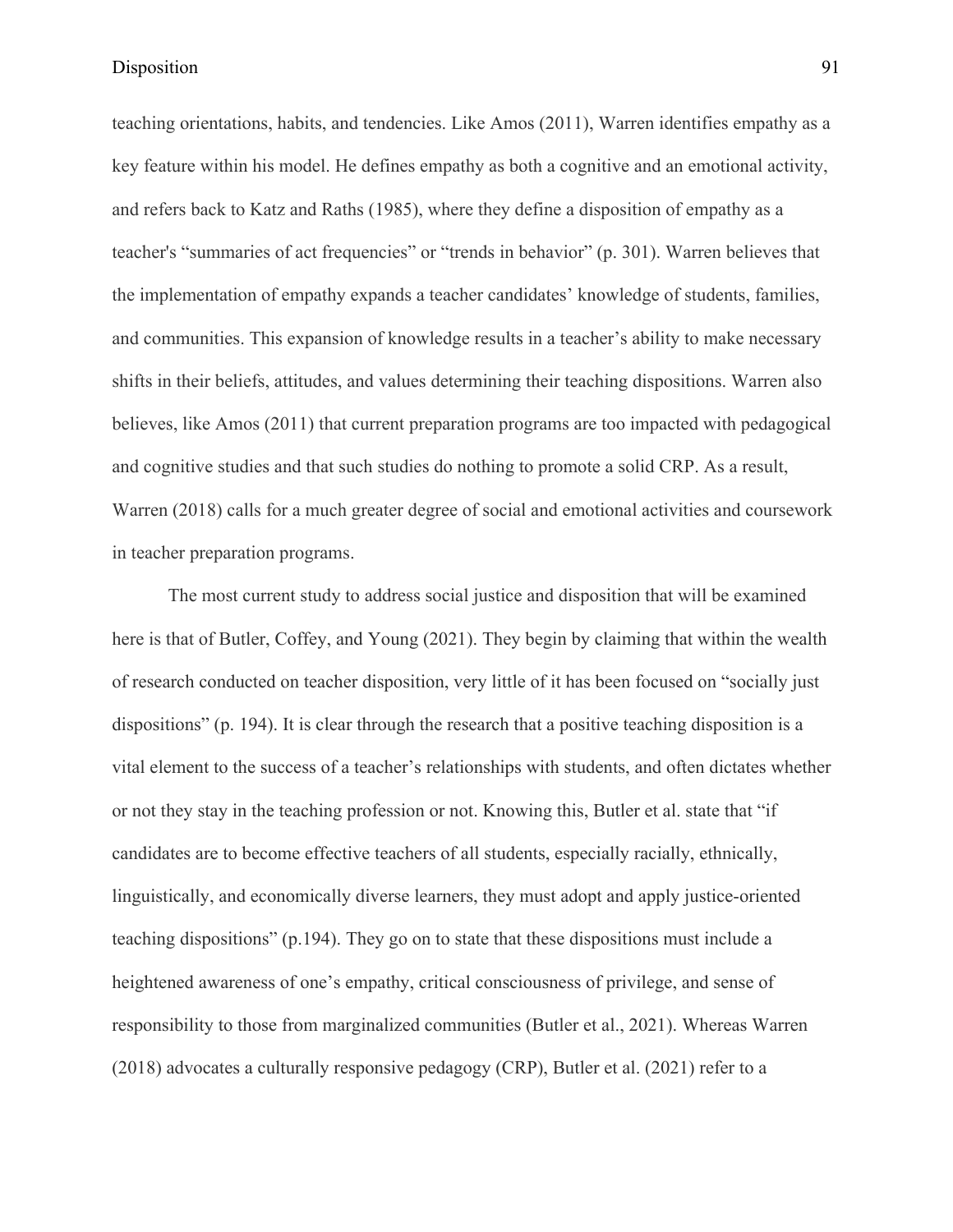culturally sustaining pedagogy (CSP). The difference between the task of a teacher to promote a social justice disposition as a response to that of sustaining is telling about the work of Butler et al. This reflects the view they have of where teacher preparation schools are in addressing of the issue of social justice. They argue that a course or two in cultural competence is far too little to exact change within a teacher when it comes to cultural awareness. A response would fall short of what needs to be accomplished, as a response can be temporary and may change over time. Rather, the need to sustain cultural competence is the preferred route. In this way, teachers may adopt a justice-oriented disposition. They go on to say that "educators who hold justice-oriented dispositions tend to value advocacy over assessment, relationships over rules, and togetherness over tolerance" (Butler et al., 2021, p.194).

Villegas (2007) suggests that assessing teacher dispositions in relation to issues of social justice is necessary, but not enough as a key component in teacher education programs. She believes that there should be the inclusion of "a broad approach to education that aims to have all students reach high levels of learning and to prepare them all for active and full participation in a democracy" (Villegas, 2007, p. 372). Butler et al. (2021) agree with Villegas on this fact, and support Villegas's (2007) proposal to increase opportunities early in teacher preparation programs for candidates to critically examine stereotypes and beliefs about themselves as teachers if they are to effectively teach all students. Butler et al. (2021) explore three levels of multicultural curriculum integration that they have seen in various teacher preparation programs. The first is what they call the "additive approach" (p. 220). This approach is the least effective at achieving cultural competency amongst teacher candidates. In this approach, the professor is left to choose on their own certain readings and/or exposures to issues of race, class and gender. It is not a true integration of multicultural content because it is simply one element, amongst many,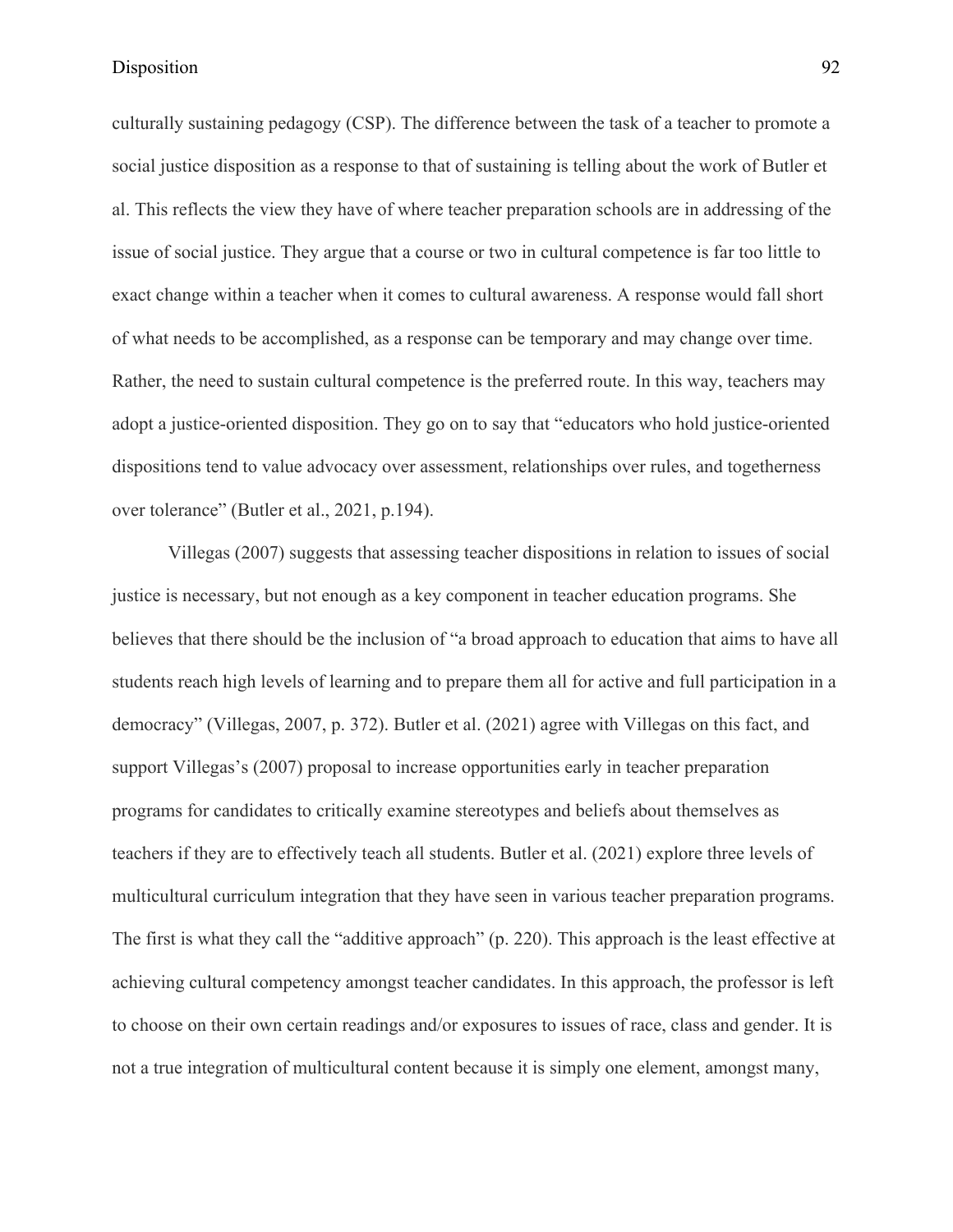within the curriculum. The next level is the "transformation approach" (p. 221). Like the additive approach, this includes the adoption of various readings and curriculum that promote cultural awareness. The difference, however, is that rather than being left to just the professor, this approach advocates for the entire education program to be involved in the decision. "The transformation approach requires complete/holistic and sustained integration of varied multicultural content. The goal is not assimilation, but rather acculturation (Butler et al., 2021, p. 221). Yet, even this approach is not the most desirable.

The final, most desirable and subsequently most effective approach for teacher preparation programs to adopt for cultural competency is what Butler et al. (2021) refer to as the "social action approach" (p. 222). In this model, the professor, the program, and the surrounding community all come together to form a curriculum that promotes a powerful social justice disposition. According to Butler et al., this approach integrates multicultural knowledge that extends "beyond the boundaries of the school building" (p. 222), and achieves the highest level of cultural competency within teacher candidates. The authors do not advocate this as the only path for schools of education to take towards increased cultural competency, and that many other models have been implemented with great success. Yet, they do advocate for some form of community involvement, as only through real world examples may a candidate truly discover what the reality of discrimination is about.

#### **Summary**

Reflective practice, virtue and social justice are the three main categories for what I call dispositions of the heart. The myriad definitions of disposition of the heart from all the literature can easily be placed within one of these three categories. Each of them involves an element of self-reflection and emotional exploration that boils down to the discovery of what an individuals'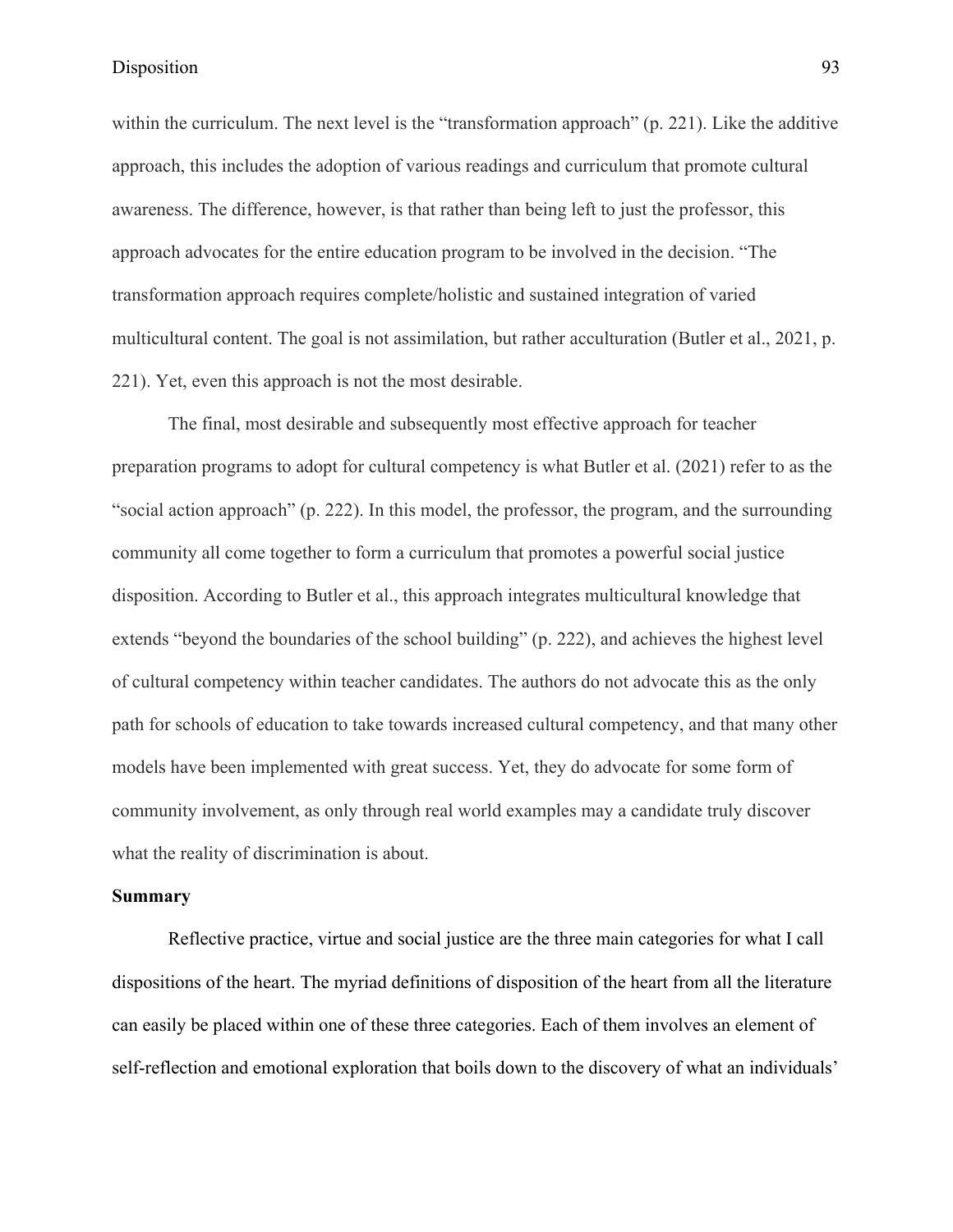internal ingredients are that make them who they are and how they teach. In this way, I suppose self-reflection is an integral element to the other two, as it is an important part of forming virtuous and socially just behavior. Ritchhart and Perkins (2000) refer to it as mindfulness, and is an important part of the everyday life of a teacher. Interestingly, there is never any mention of how an individual practices self-reflection; what methods do they employ? I suppose this is left to the individual as they think, meditate, pray or journal their way to self-discovery.

Another missing element in the literature on disposition of the heart is a discussion of worldview. Only Buzzelli and Johnston (2013) touch on it briefly, and even in their case it gets very little attention. As will be discussed in Chapter 4, how a person views the world is of vital importance when entering the teaching profession. One's viewpoint of the origins and purpose of life certainly plays into how one interacts with others. This is perhaps why virtue is so important, as it demands good, pure and professional behavior no matter what other elements might be at play within an individual. To be virtuous as a teacher requires that you examine yourself and align your behaviors with those that are beneficial for all. Likewise, to be culturally aware and sensitive, one must reflect upon their predisposed prejudices and beliefs about people of other cultures than their own. Worldview drives each of these activities and is of vital importance in the formation of a teaching disposition (Buzzelli and Johnston, 2013).

Finally, teaching is both a profession and a vocation. To be in one's vocation is to be in what Csikszentmihalyi (2014) refers to as their "flow" (p. 227), which is performing at peak levels of performance in a rigorous environment and in so doing finding joy. This is after all what a positive disposition will bring to a teacher who truly loves what they do and is why it is so important to delve into self-reflection as a means to sift through the past and find one's flow. Perhaps one of the more poignant observations throughout all of this literature is that which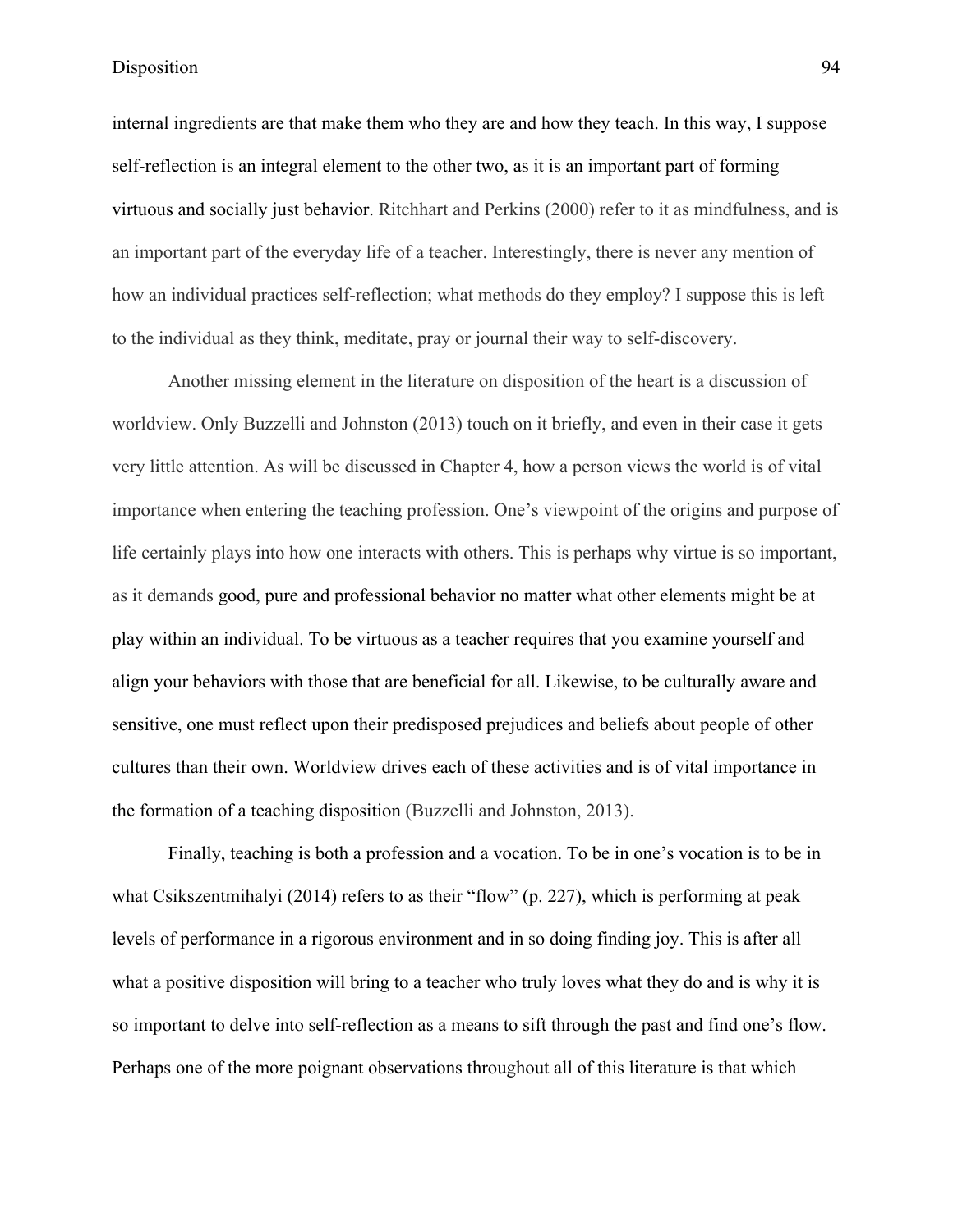comes from Buzzelli and Johnston (2013) when they recognize that the act of teaching changes people. This is a powerful statement and naturally prompts a serious approach to how a teacher should therefore behave with students. When embarking upon the act of changing a person, such as a parent to a child, it is vital that such an activity is carried out with the utmost fidelity. In this way, teaching is no less important.

## **The Application of Disposition in Teacher Preparation Programs**

To conclude this chapter, I wish to conduct a brief examination of the function of disposition as it is applied at thirteen teacher preparation programs in the state of Oregon. I find this important, as now that we have derived what the central themes of the term are through research, it is interesting to identify how these central themes are addressed in the world of practice as opposed to the world of academia. This is a brief analysis and is conducted only through an examination of each program's website. An interesting future study awaits by way of a thorough and deep analysis of a few or even a single teacher preparation program. Admittedly, not everything about a program is posted on their website, however as a marketing tool, one would expect that the main features that are highlighted should champion what is most important and most unique about their program. What is more, these highlighted features should produce at least some indication of what teaching dispositions are most important to the program; what they most want their graduates to exemplify. For this reason, I have chosen to play the role of a prospective candidate for their program, curious about what they see as an important feature for the development of my teaching disposition. I have chosen to categorize these colleges and universities into three sectors; public, private secular, and private faith-based.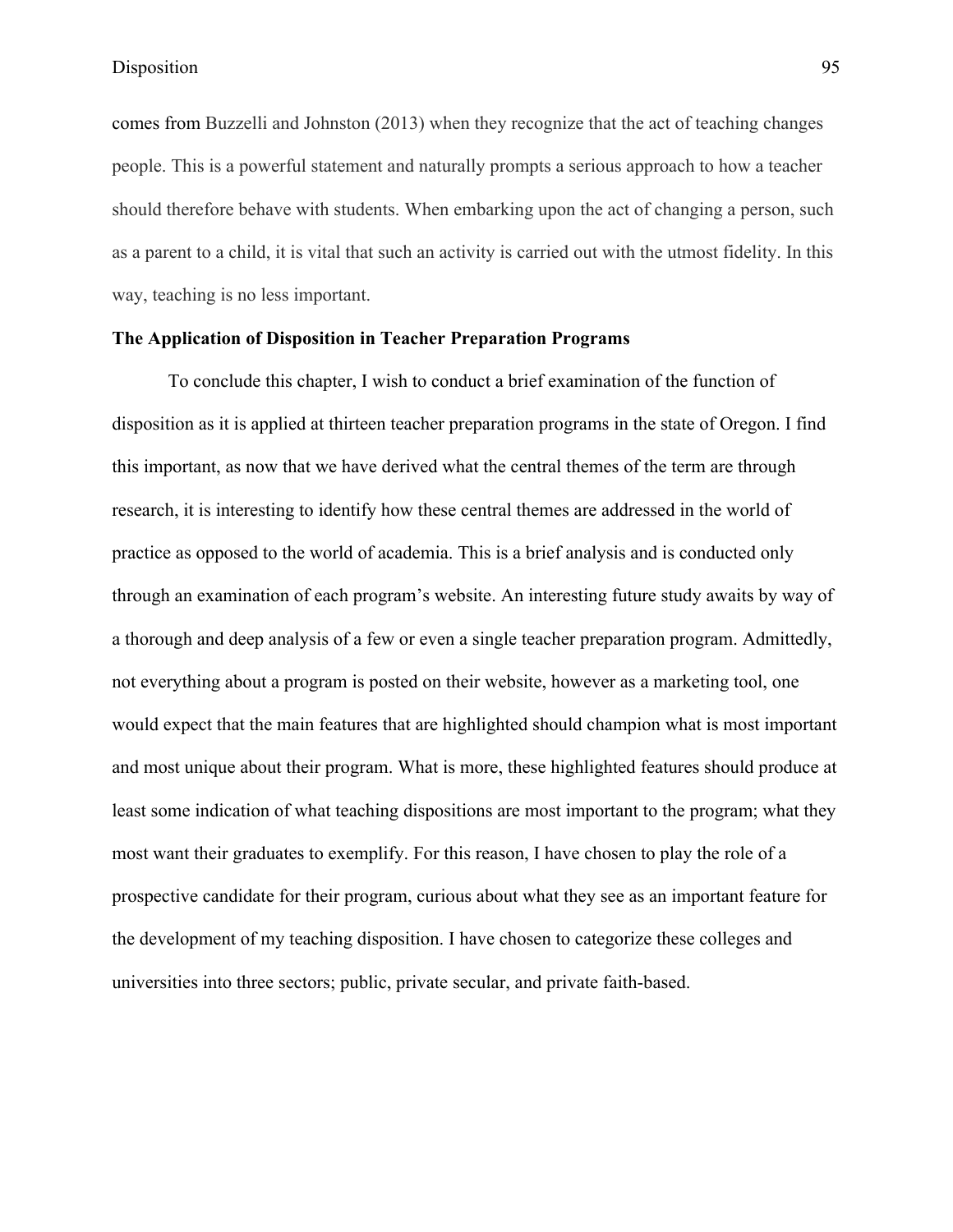# *Public Universities*

There are six public universities in the state of Oregon that have teacher preparation programs and recommend candidates for a teaching license through the Teacher Standards and Practices Commission (TSPC). The two most well-known are the University of Oregon and Oregon State University. The others are Western Oregon University, Eastern Oregon University, Southern Oregon University, and Portland State University. They all recognize that we live in an increasingly diverse world that is reflected in our schools. To address this diversity, they all identify the need to graduate candidates who can make change in the world. What they mean by change is often vague, and certainly interpreted differently from institution-to-institution.

**The University of Oregon***.* The University of Oregon is a research university that wants their graduates in the education program to portray a sophisticated understanding of the social, cultural, and political dimensions of teaching and learning. According to their website, teacher candidates must take coursework in five major categories: teaching and assessment, curriculum theory, equal opportunity, literacy, and technology (University of Oregon, 2021). While these categories represent a fairly broad platform of concerned areas, most of their self-described language makes it clear that equity and inclusion are at the forefront of their mission. Central to their mission statement on their website, in fact, is that they will promote "transformational scholarship, integrated teaching, and collaborative practice designed to enhance individual lives and systems within a culture that values diversity and promotes respect and inclusion" (University of Oregon, 2021, para 6). True to form, their course topics are almost entirely dominated by such topics as poverty, racism, patriarchy, homophobia, colonization and diaspora, and immigration. Graduates must be prepared to exact meaningful change in local, national, indigenous, and international communities. Nowhere in their descriptions on the website does it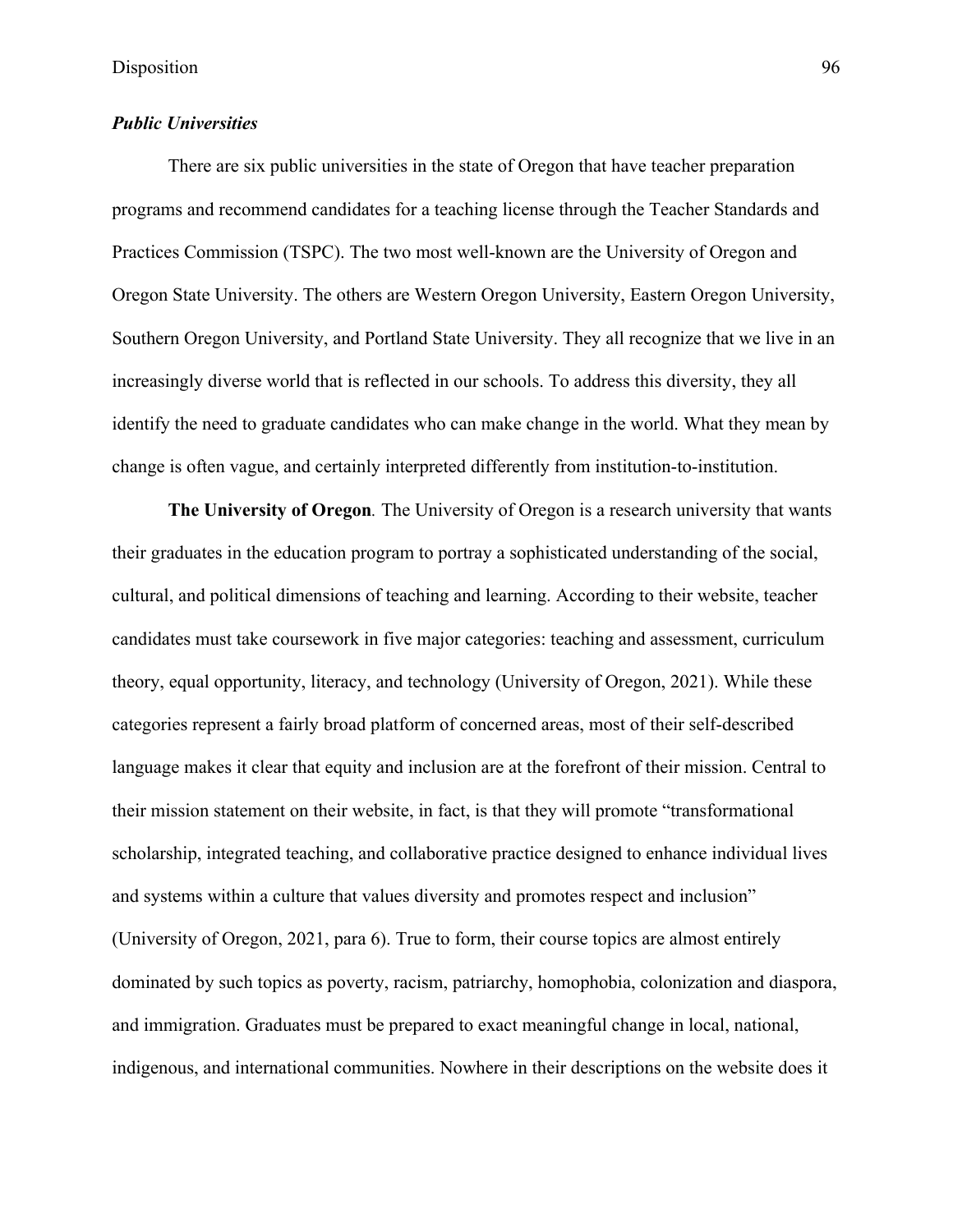specify what that change should be. From what they say, it can be presumed that they are referring to changes in social justice and therefore this is the primary disposition they wish to develop in their graduates. This is not to say that is all they want, but it is clearly the central focus as seen through their primary coursework, mission statement and vision statement for the school of education.

**Oregon State University***.* Oregon State University is a public research university. The first thing to notice about their teacher preparation program is that they have a two-page explanation sheet of what the specific dispositions are that they wish to engender in their graduates. While most of the dispositions are tied to professional practice, such as being on time, being prepared, following rules and regulations, etc., there is a section that includes reflective practice. This section lists six standards for reflective practice that are desired dispositions in a teacher candidate (Oregon State University, 2021). However, of these six, only one is actually about reflective practice, the others are more professional expectations such as being responsive to feedback, collaborating with others, and being a lifelong learner. There is also an entire section in the framework that addresses diversity and equity. This section has some fairly broad standards that are all connected to social justice.

Oregon State seems as if it looks to develop a variety of dispositions amongst its teacher preparation graduates. Unlike other public universities, they offer a bit more detail for what they mean by the word change. They claim in their mission that they want their graduates to become "change agents who make a difference by promoting innovation, social justice, and lifelong learning" (Oregon State University, 2021, para 3). This is important considering that in large font on the top of their education page is the phrase *Change the World*. When observed closely, their program does develop an array of dispositions in teacher graduates. Yet, if one were to assess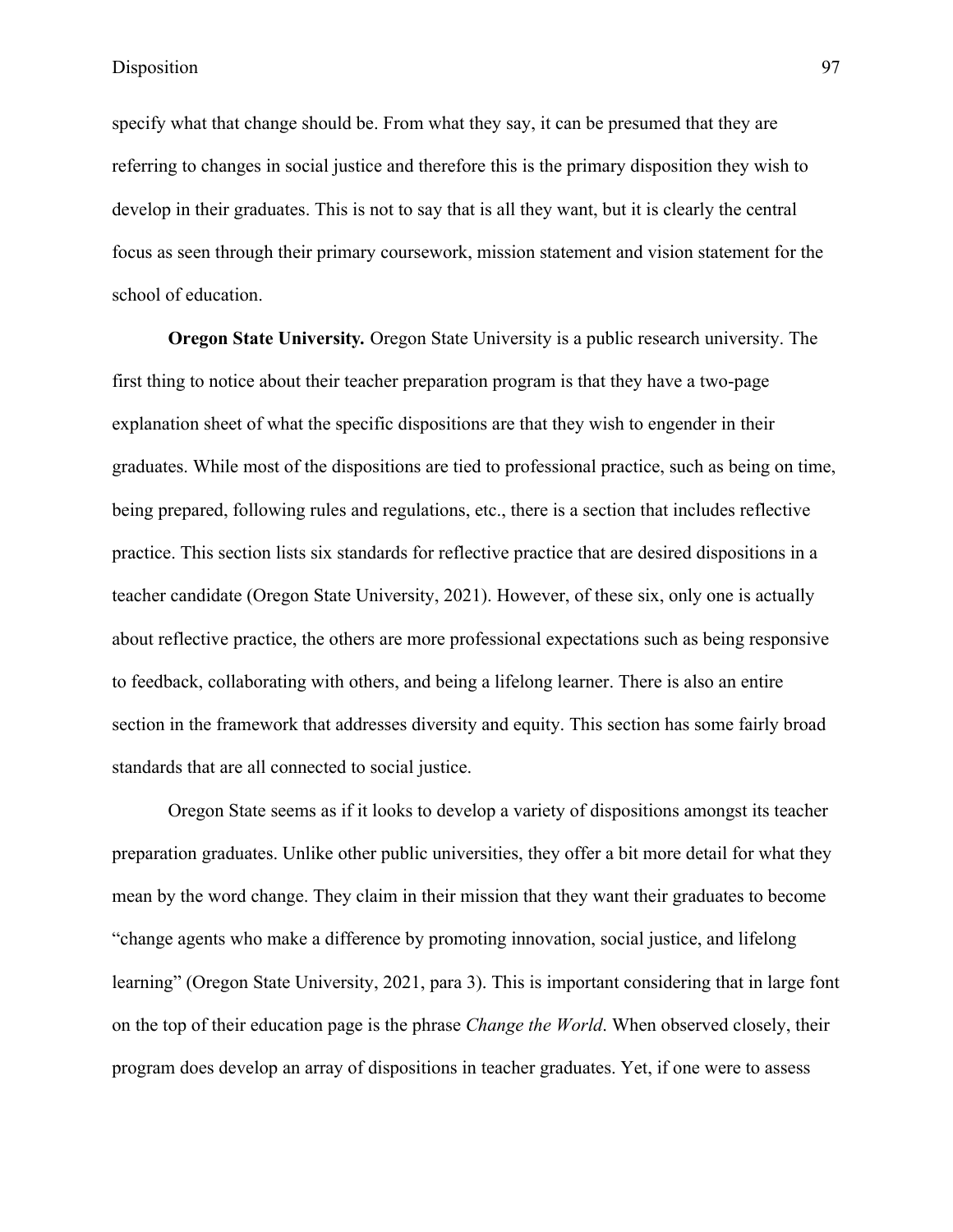their program entirely from their front page, it is clearly a program that champions social justice as a main disposition focus.

**Eastern Oregon University***.* Eastern Oregon University is a public regional university. EOU offers a Master's in Teaching and is specifically equipped to train individuals in trauma informed certificate programs. They claim that they are against the idea of trying to "fix" kids, but rather prefer to accept them where they are (Eastern Oregon University, 2021, para 2). Central to their goals are curriculum and program development, initiatives in new certificates and curricula. They want their graduate students to be ready for life and career and to maintain a good quality of life.

As a public university, Eastern Oregon seems to embody a different vision for the disposition of its graduates. To be sure, there is no mention of anything spiritual in their mission statement, as would be expected. However, they definitively deal with spiritual issues in their desire to minister to a populace that is in crisis. For them to walk the line of being purely scientific in their approach to disposition (Tishman and Perkins, 1993; Damon, 2005; Murray, 2007), would be a challenge when it comes to individuals in crisis. Crisis and trauma call for a degree of spiritual intervention (Weinberg, 2020). The disposition they call on for their graduates, therefore, is one that looks to the internal attributes of an individual (Koeppen  $\&$ Davison-Jenkins, 2006; Davison-Jenkins, 2007) which are both personal and exploratory, but do not venture into issues such as faith and religion.

**Portland State University**. Portland State is a public research university in an urban setting. They offer four tracks within the education department and promise that the staff in each department will place equity, diversity, and inclusion at the forefront of what they do. This would imply that their primary disposition they wish to develop in their graduates is one that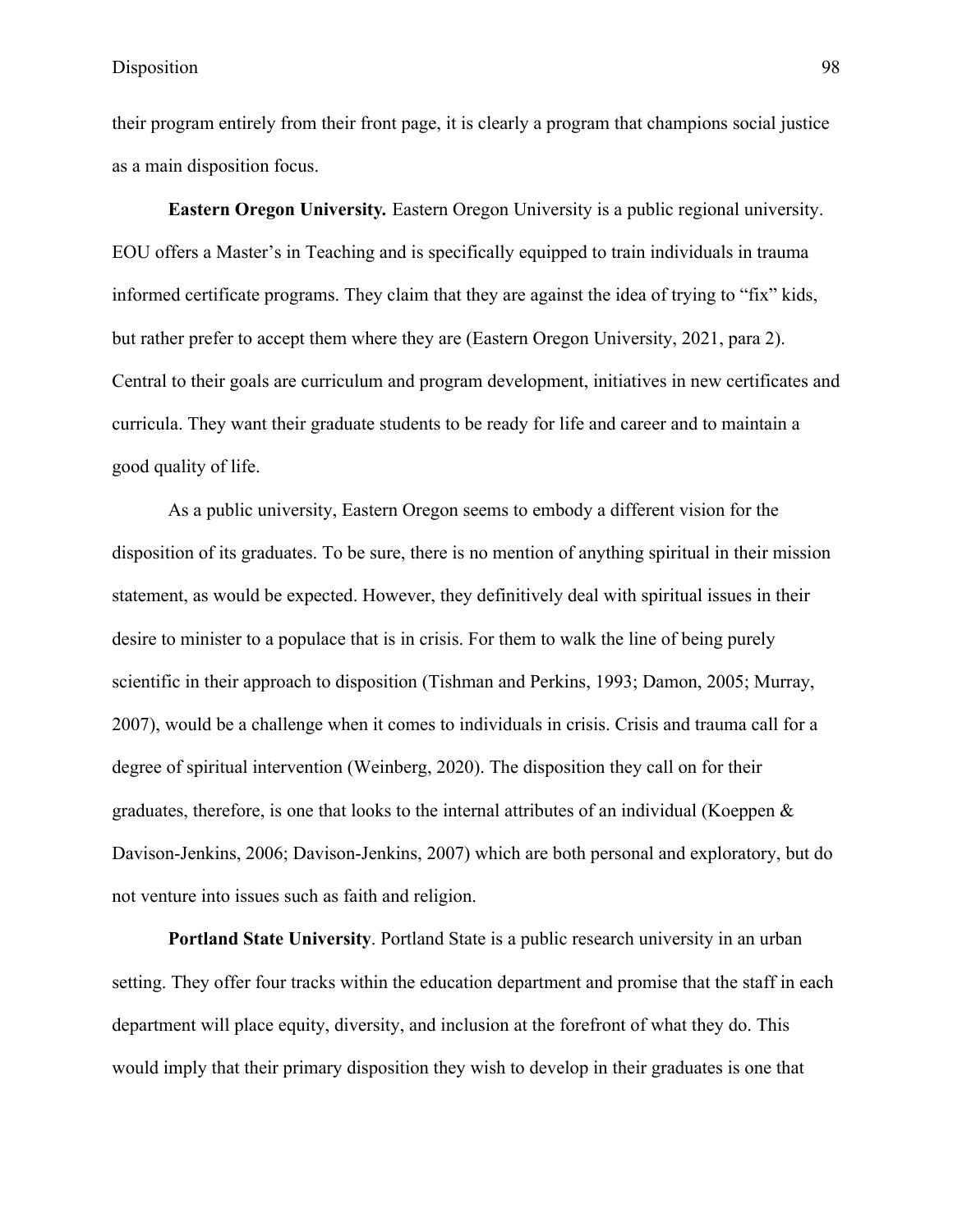focuses on social justice. This is perhaps not surprising for an urban setting. For this university, change is clearly one that focuses on creating greater equity for people of color in an urban setting, what they call "transformative practices" (Portland State University, 2021, para 3). They wish their graduates to emerge as collaborative leaders in a school that has both the mindset and the toolbox to promote inclusion and equity. They believe that teaching is a political action that can either promote or inhibit equity and that the teacher must be in a position to promote equity in any setting. A slight mention of non-political, non-social justice disposition is touched on when they address what becoming an innovative teacher looks like. Here, they say, a teacher candidate must develop a disposition that is somewhat reflective, though they do not use that term, in that they must envision themselves as a collaborator and a consultant (Portland State University, 2021).

**Southern Oregon University**. Southern Oregon University (SOU) is a public regional university. SOU does not overtly promote an agenda of social justice, but when looking deeper into their program, it is clear that a disposition for social justice is what they favor. They focus on developing teachers who can address the unique stages in a students' life and be able to communicate effectively with students from diverse backgrounds. Their outcomes for their graduates are that they communicate effectively, become active researchers and learners, engage with their community, and explore their personal attitudes, values, and assumptions about diverse cultures (Southern Oregon University, 2021). This is an interesting mix here, as while the focus is clearly one of social justice, they promote a disposition of reflective practice as a means to develop a disposition of social justice. This follows exactly the method prescribed by Butler, Coffey, and Young (2021) where they promote what they call a "social action approach" (p. 222). In this approach, an individual must engage with their community in order to fully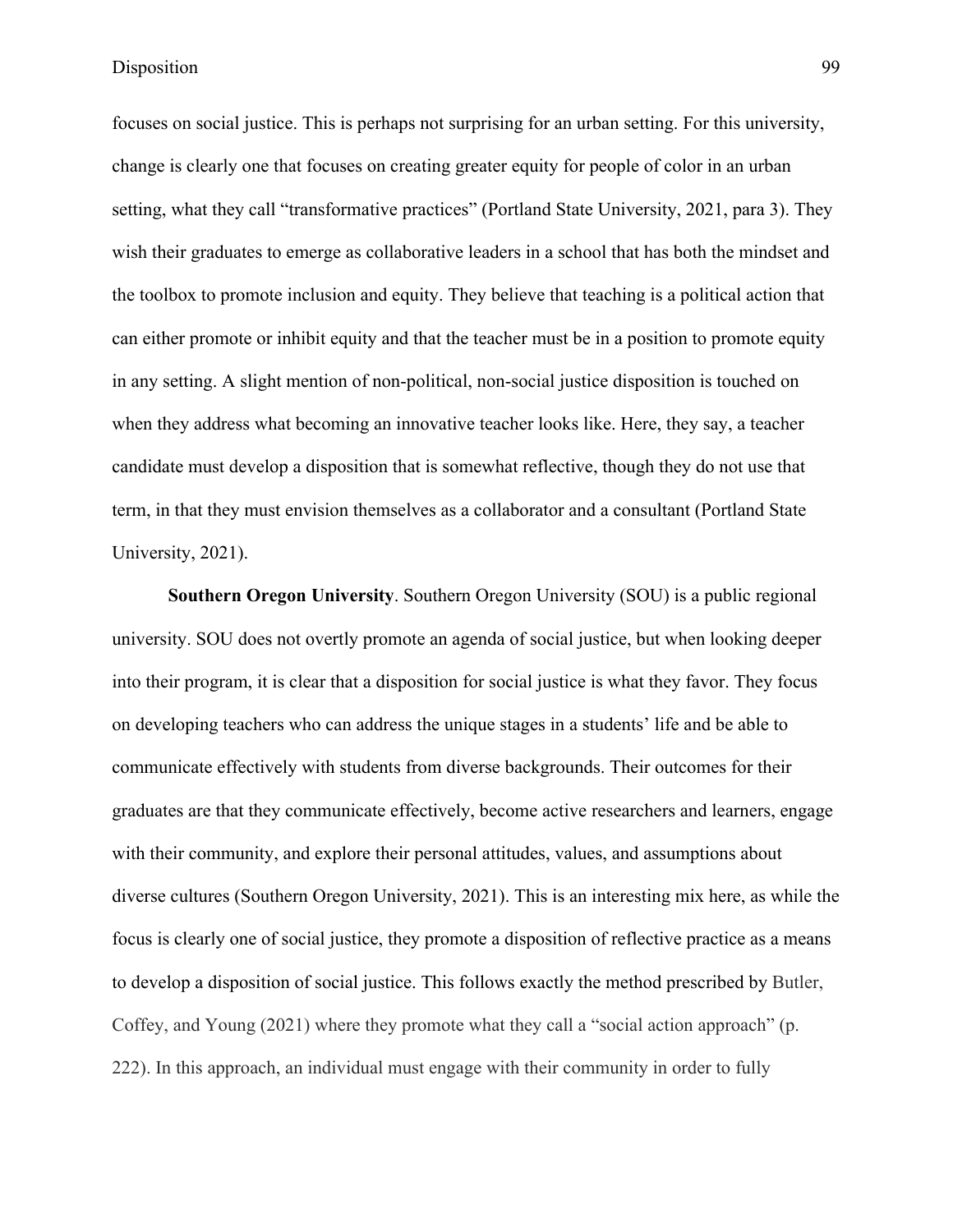understand their place in the social justice landscape. SOU promotes a disposition development of engagement and reflection so that their graduates can better understand the world they are entering as educators. They make it clear that in their formal observations of candidates, they adhere to the dispositional aspects set forth by InTASC.

**Western Oregon University**. Western Oregon University is a public regional university. Western Oregon offers a Master's Degree in education. They claim that their MSEd degree responds to the well documented need to develop professional educators who demonstrate advanced knowledge in standards-based education and who are capable of assisting others to reach the professional level of teaching. The outcomes for their graduates include the ability to effectively apply the professional content expertise, knowledge, skills, and dispositions of their education profession (Western Oregon University, 2021). It is difficult to identify what dispositions they prefer, but they do follow the InTASC standards; it is therefore presumed that the dispositions listed in each of the seven standards are adhered to.

#### **Private Secular Universities**

There are only three private secular universities in the state of Oregon that offer teaching licensure. A significant difference between these three is that one, Lewis and Clark, is more urban, and has a very strong social justice disposition element. The other two, Linfield and Pacific, are in semi-rural areas, and while they offer a great deal of field experience, do not champion social justice as a main feature of their programs.

**Lewis and Clark College**. Lewis and Clark College is a private liberal arts college. In their description, they make it very clear that they focus on social justice principles and a desire to empower candidates to address issues of equity in schools. As a result of preparing teacher candidates for the classroom, they separate students out by their content passion. Once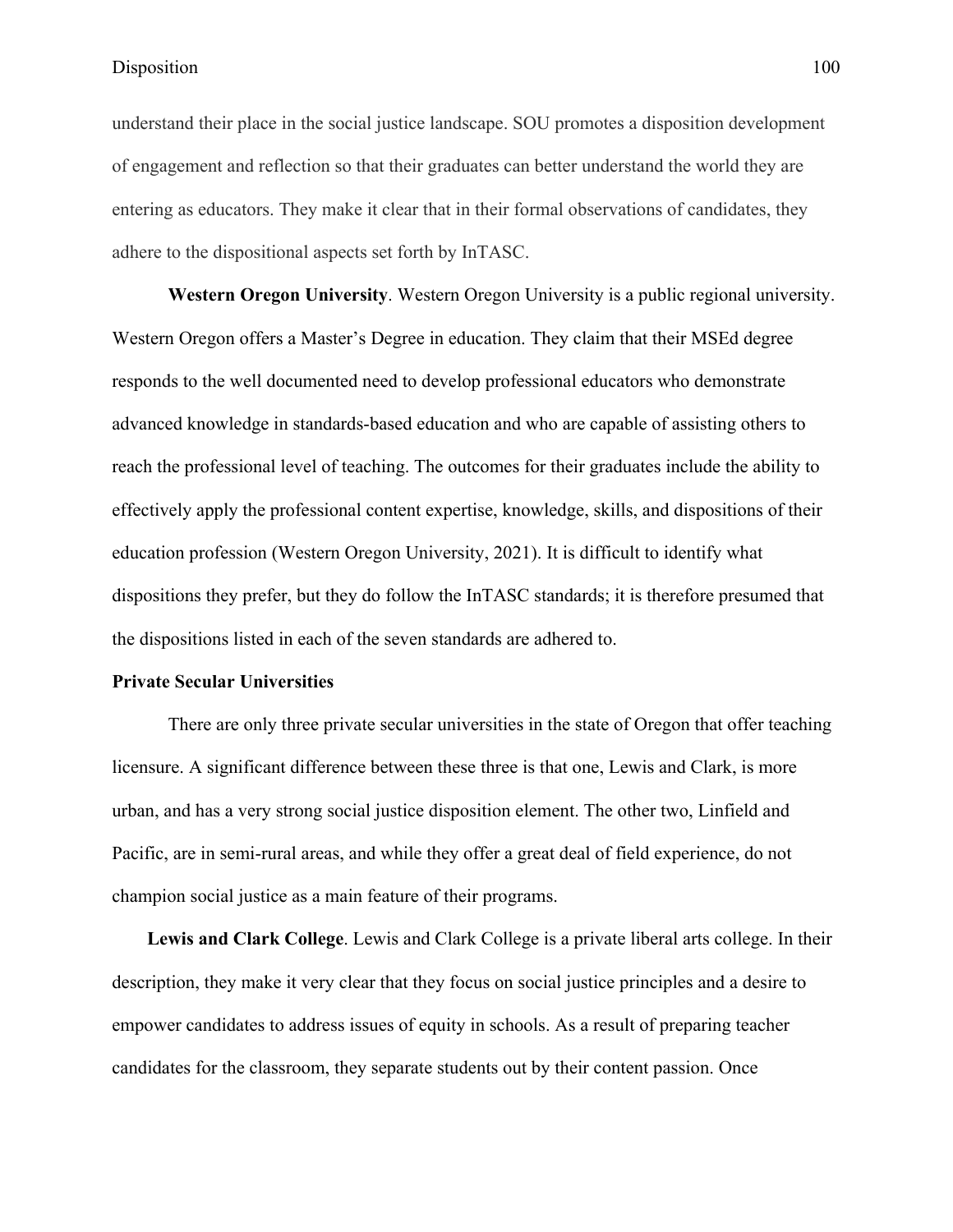established, this passion is examined alongside adolescent development and instructional skills. Again, they make it clear that this is carried out in order to most effectively meet the unique learning needs of diverse populations of young people (Lewis and Clark, 2021). The program at Lewis and Clark focuses almost exclusively on a disposition that fosters social justice awareness. They advocate that their graduates become change agents in the world, though they really never define exactly what needs to be changed. Their students will be "uncomfortable, challenged, and wrong" (Lewis and Clark, 2021, para 1) throughout their studies, as they foster a depth of knowledge, as evidenced by their coursework, on inequity, diversity and inclusion. This would closely align with the work of Garmon (2004), who believes that every new teacher brings to the profession a set of wrongly formed prejudices and that such elements must be rooted out and reformed.

**Linfield University**. The Linfield Teacher Education Program also wants to develop teachers who will "make a difference in the educational system" (Linfield University, 2021, para 1). Once again, there is no mention of what that difference will be, what dispositions are necessary for this change, and why it is even necessary. There is a bit of Butler et al.'s (2021) community approach in that their program is very hands on. Candidates spend a great deal of time in classrooms with seasoned educators learning the trade. This would imply that a disposition of community involvement is necessary and important to Linfield. They claim that their graduates are successful and passionate about education and that the small class sizes and hands-on approach is what makes them this way. While there is coursework in diversity and inclusion, social justice disposition does not appear to be a major focus of their program.

**Pacific University**. Pacific University offers a great deal of hands-on experience as well as study abroad programs for teacher candidates to experience education systems around the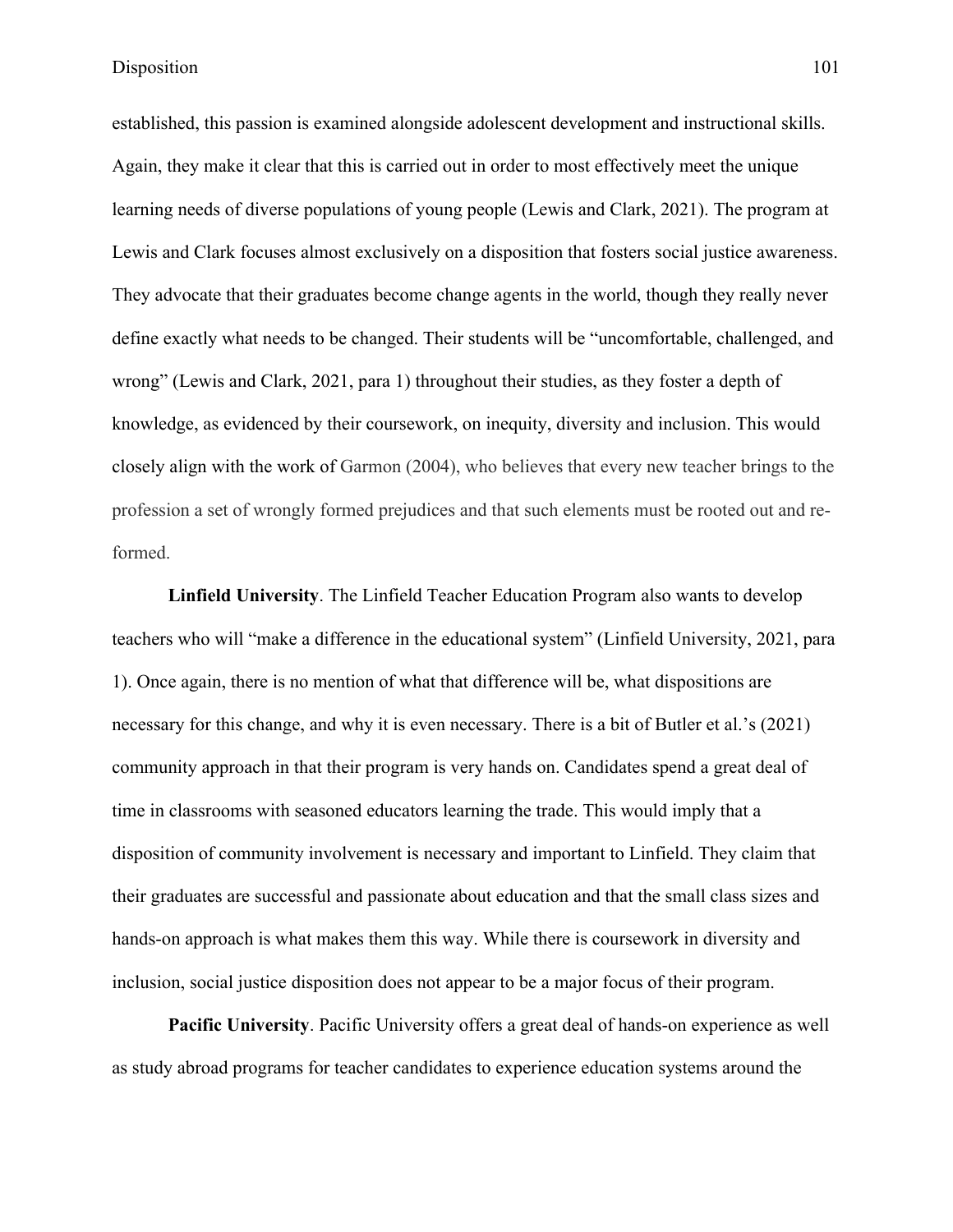world. They believe it is important to develop a solid foundation in their candidates in order to teach a wide-range of students from all settings. A direct reference to dispositions cannot be found on their website. I suppose if one were to ascertain what teaching disposition is favored at Pacific, it would be that their graduates are nimble and able to adapt to whatever environment they find themselves in.

## **Private Religious Universities**

There are a total of five private religious universities that offer teacher licensure in the state of Oregon and all are Christian. Corban is a Christian university with a Baptist heritage, though it does not have a strong Baptist connection today and is mostly independent. Bushnell University is also an independent Christian university with historical connections to the Church of Christ. Bushnell used to be called Northwest Christian University and changed their name to Bushnell in 2020. Warner Pacific University is firmly a Church of God affiliated university. George Fox University (GFU) has roots in the Quaker tradition, but does not identify overtly as a Quaker organization today. The University of Portland is Catholic. While the denominations of each are interesting, and no doubt help in the formation of who they are as universities, what's important to note is that all five come from a distinctly Christian, and therefore biblical worldview.

This is an important observation because at some point, every teacher preparation program has to come to a conclusion about why human beings are here and what they should do while they are here. A teacher needs to know this, as it changes how they approach their students. To think this through, consider if a university comes from a naturalistic point of view and believes that students are products of evolution. Without the consideration of God-likeness, eternity, and purpose, these students are one's who will live their lives out and contribute to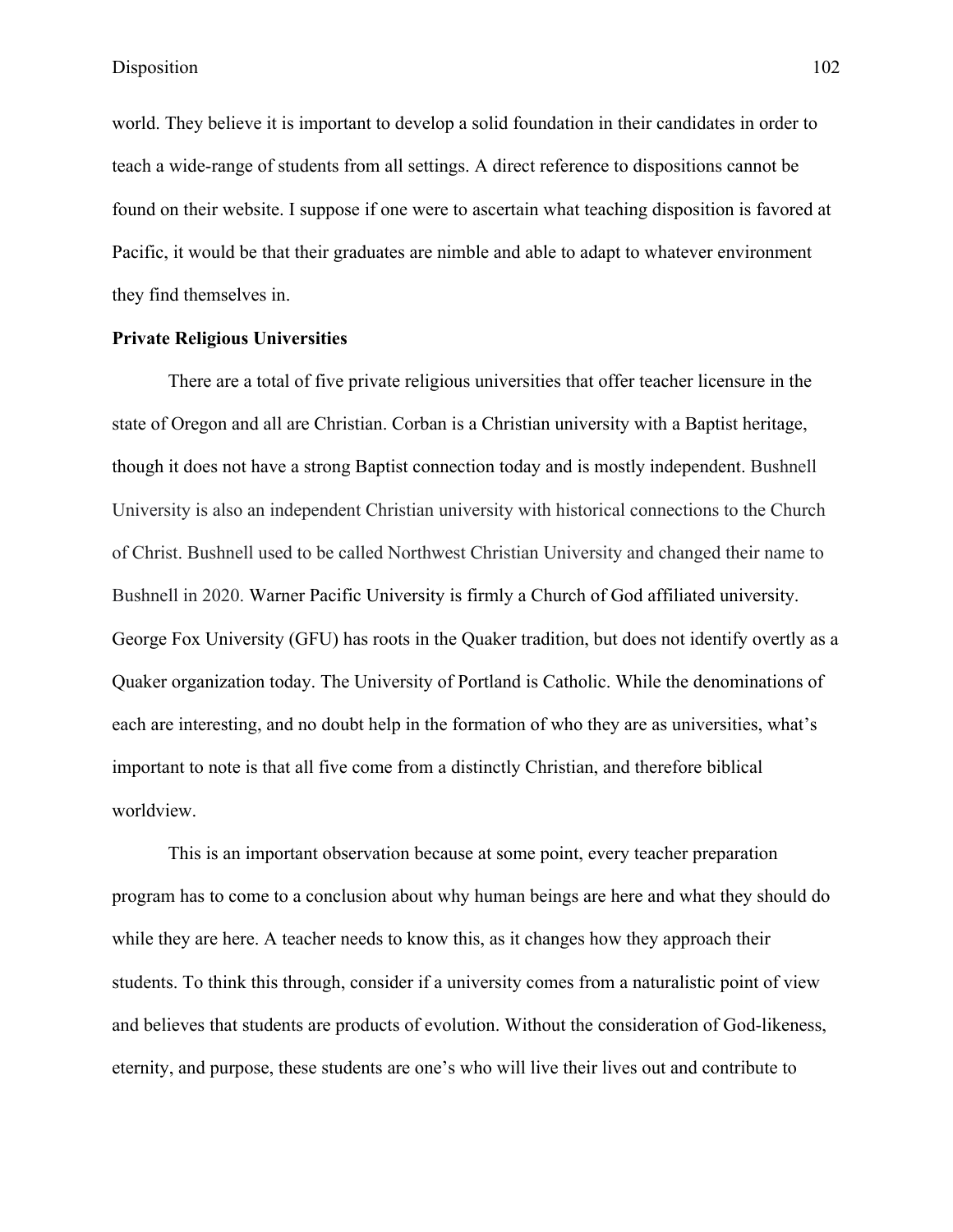society in some fashion. A teacher preparation program who believes in this way, might focus more on producing good citizens who can help create a just world, as that is all there is. Not that these are bad ambitions, but the added element in a religious university is that these students were created by God for a purpose. Christian universities will certainly attempt to form good citizens, but more important to them is to focus on a student fulfilling their mission on earth as dictated by God. Furthermore, it is not beyond consideration that Christian universities actually want their teacher candidates to be Christian, or perhaps become Christian while in their programs, as this is a central feature to their teaching disposition. There is such a thing as a missional disposition whereby part of the goal for the teacher is to convert students to Christianity.

**Bushnell University**. Bushnell is a private Christian university. Their program seeks to recruit candidates who wish to utilize their God-given gifts in order to teach others. On its face, this implies that the Bushnell teacher training program is looking for candidates who hold a Christian worldview. Bushnell, at least partially, believes that being a good teacher is a gift that one is given at birth. This view is no doubt derived from at least four sections in Holy Scripture (Holy Bible, New International Version, Ephesians 4:11; 1 Corinthians 12:28; Romans 12:7; James 3:1). In each of these passages, the fact that teaching is a gift that is bestowed upon an individual is addressed. They do not post these verses, but their belief statements about who a teacher is clearly refer to scriptural authority. Yet, Bushnell also recognizes that skills and knowledge are necessary to become a great teacher. Central to their mission is to develop students who will learn to implement strong classroom management, best teaching practices, well-crafted lesson plans, and useful assessment tools.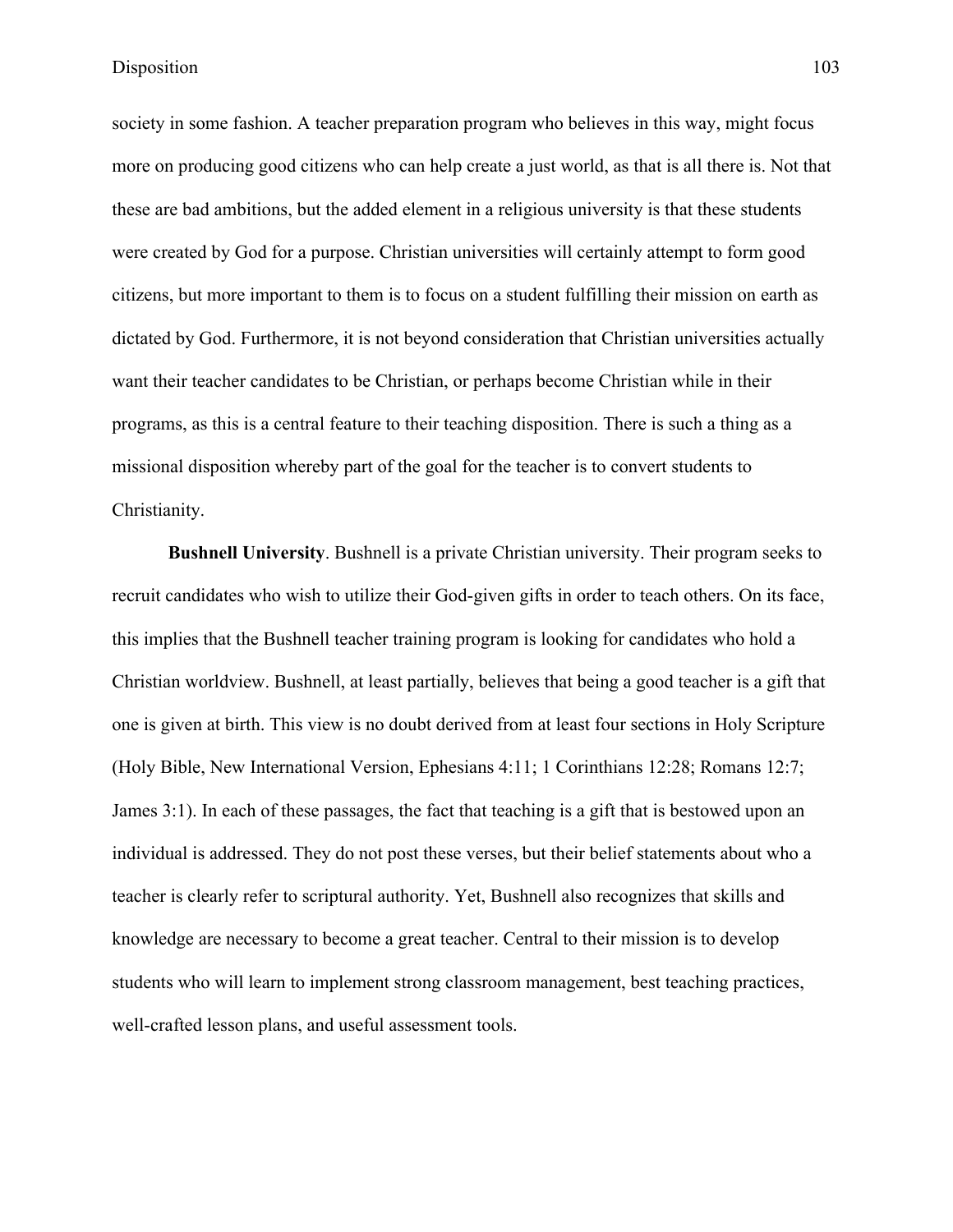The disposition that Bushnell seeks to engender in a teacher candidate is clearly one that is of the heart. As a university that seems to prefer only candidates that have a faith in God, they are clearly after a very specific individual. This individual will hold a Christian worldview, and as such will view all human beings as created in God's image (Holy Bible, New International Version, Genesis 1:27). This would align with Buzzelli and Johnston's (2013) theory that it is impossible for an individual to fully examine their disposition without examining such issues as love, spirituality, the soul and religious faith. In fact, Buzzelli and Johnston (2013) are the only theorists that come close to the suggestion that an examination of one's worldview is important in their exploration of disposition.

**Corban University.** Corban University is also a private Christian university. Corban claims that their graduates are passionate, knowledgeable, and well-equipped for the classroom. There is a heavy emphasis on practicum as necessary prior to graduation. There is also an emphasis on prospective teacher graduates as being servants of God and being a light for Christ in the lives of students.

The main disposition that a Corban graduate should possess, according to their mission, is one who is both knowledgeable and passionate. The knowledge no doubt comes from a series of courses that include such topics as psychology, classroom management and discipline, and adolescent development. The passion aspect of their graduate is very clear, like Bushnell, one that is derived from a Christian worldview. In this light, Corban no doubt looks to scripture as an authority for the knowledge and edification on what a teacher should be. What emerges as a different aspect of Corban, at least as it is advertised on their webpage, is that they are a university that is interested in practicum as a major feature of their graduate experiences. To be sure, practicum is likely a feature of every program in Oregon. However, to lead with this as a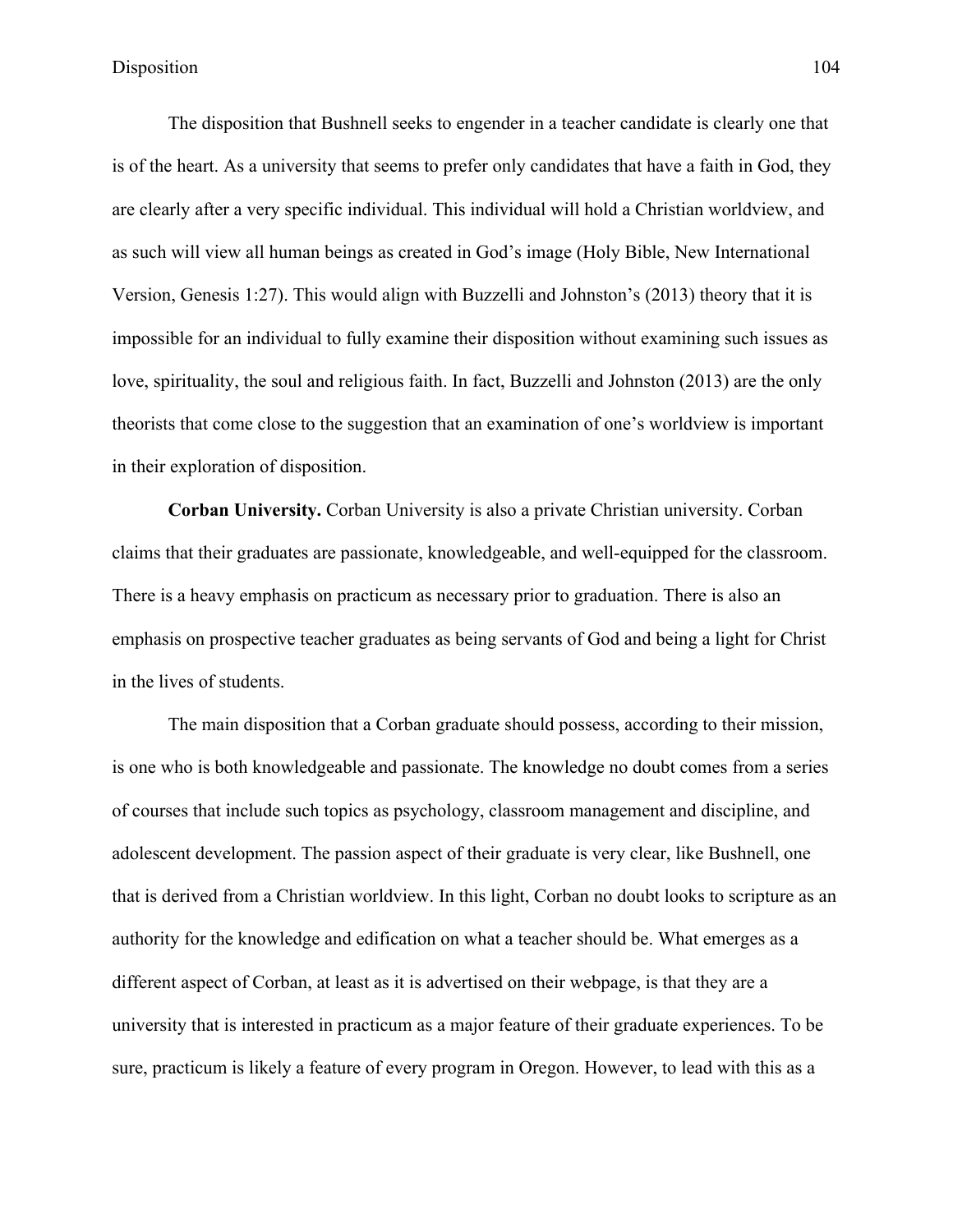main feature of the program is telling. It means that Corban sees experience in the real world as an important feature to a teacher training program. This seems to confirm what Butler, Coffey, and Young (2021) say about a "social action approach" (p. 222) to inclusivity, however the goals are entirely different. What Butler et al. (2021) posit is that in order to promote cultural literacy, it is necessary to implement aspects of community involvement into the curriculum. What Corban desires is definitively community involvement to be sure, as they promote teacher candidates experiencing real life teaching experiences. However, their main mission, no doubt in addition to social justice and equity, is to display a spiritual embodiment of Christ through their teacher candidates. Their desired disposition for graduates is one that, like Bushnell, seeks to promote a Christian worldview.

**The University of Portland**. The University of Portland is a Catholic, urban university. They prepare teachers to teach the whole person of a child and their educational philosophy is that education is inherently a matter of justice. Finally, here is offered a definition of what is wrong by way of justice and an explanation of what type of change must occur. They identify that there is a gap in student achievement based upon social opportunities (University of Portland, 2021). What teachers must do, therefore, is to close this gap by being socially aware and skilled at what they do. They attempt to identify an ethos for their program (Katz & Raths, 1985) that embodies the belief that everyone can learn and that dignity and justice are achieved through education. They also believe that education is a community-oriented activity and all members of the community must be involved in order to make it successful.

U of P promotes an array of knowledge, skills, and professional dispositions for their teacher candidates. They are life-long learners, exceptional communicators, knowledgeable of both theory and practice, and have a broad and deep knowledge of students, so that they might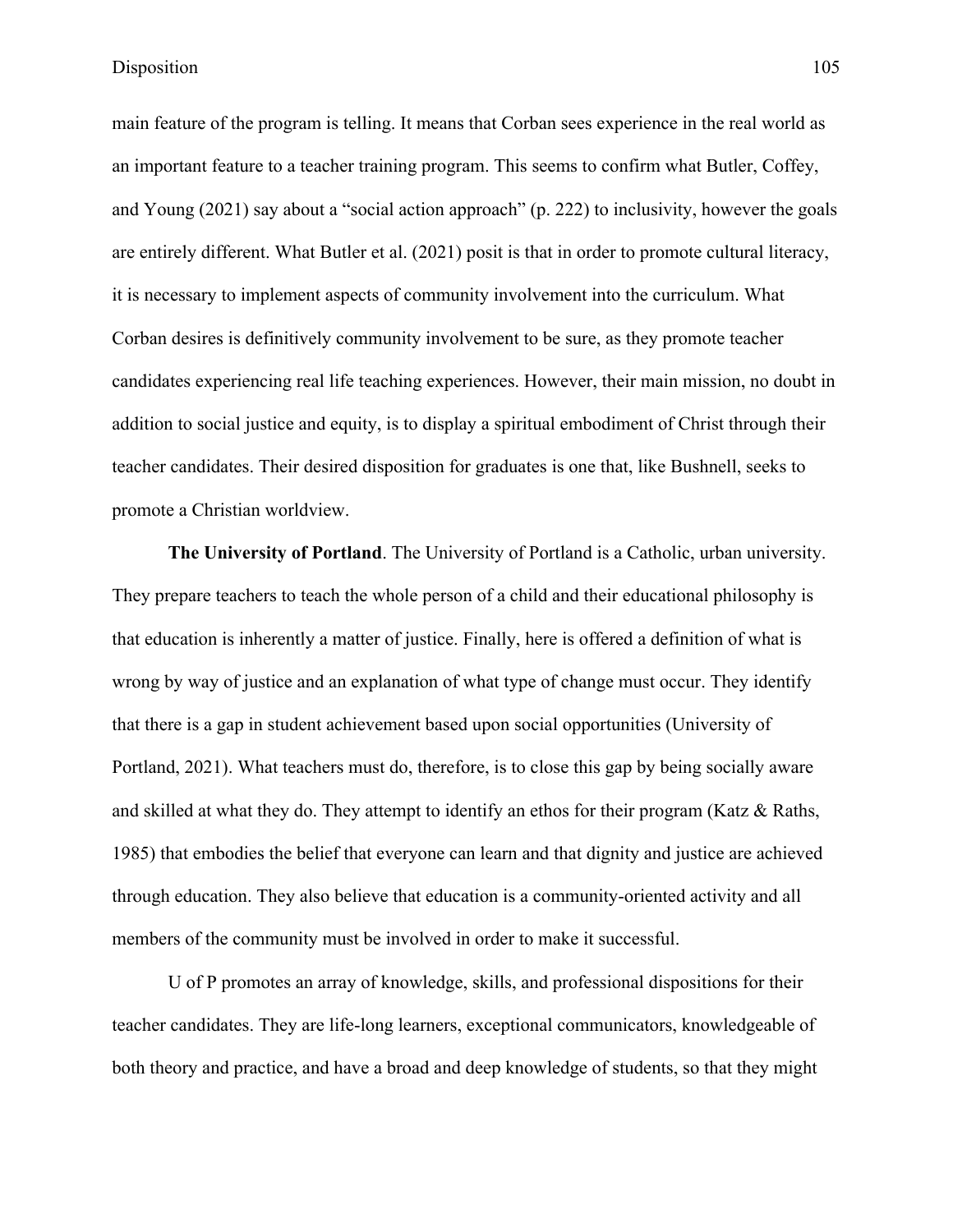meet the diverse needs of all learners. As an urban school, the charge for social justice is certainly important at U of P, but it does not appear to be the main focus of their program. InTASC largely drives their dispositional efforts, which offers a broad array of dispositions over seven standards. In fact, the only element of disposition that seems to be missing from U of P is any focus on the need for self-reflection, though I am certain it is promoted, it is not a disposition that appears in an initial search of their program.

**George Fox University**. George Fox University (GFU) emphasizes both theoretical and practical teaching concepts which can be directly applied to classrooms. They implement a great deal of field experience as part of their program and strive to connect prospective teachers with schools and the community. They focus on disposition right from the start, as they refer to teaching as a "career of influence" (George Fox University, 2021, paras 4-5) and ask the reader to reflect upon a past teacher who had a significant impact upon their life. GFU talks about change as well, yet their focus is not on changing the educational system, but changing the life of a single student. In this way, they ask their teachers to be influencers with the students they teach and to be agents of good in their lives. They refer to the call to teach as a calling by Christ, which clearly establishes their biblical worldview approach to the educational process. They also refer to teaching as a joyful profession.

GFU stops short of advocating for a disposition of seeking to convert prospective students to Christianity, but they clearly advocate a disposition of Christian calling for their teacher candidates. For GFU, a teacher candidate is one who feels called by God to the profession and who, in meeting this call, will find a career filled with joy. These are deeply contemplative actions, and reveal that GFU clearly advocates for a reflective disposition for its teacher candidates. Koeppen and Davison-Jenkins (2006) ask teachers to "recognize and reflect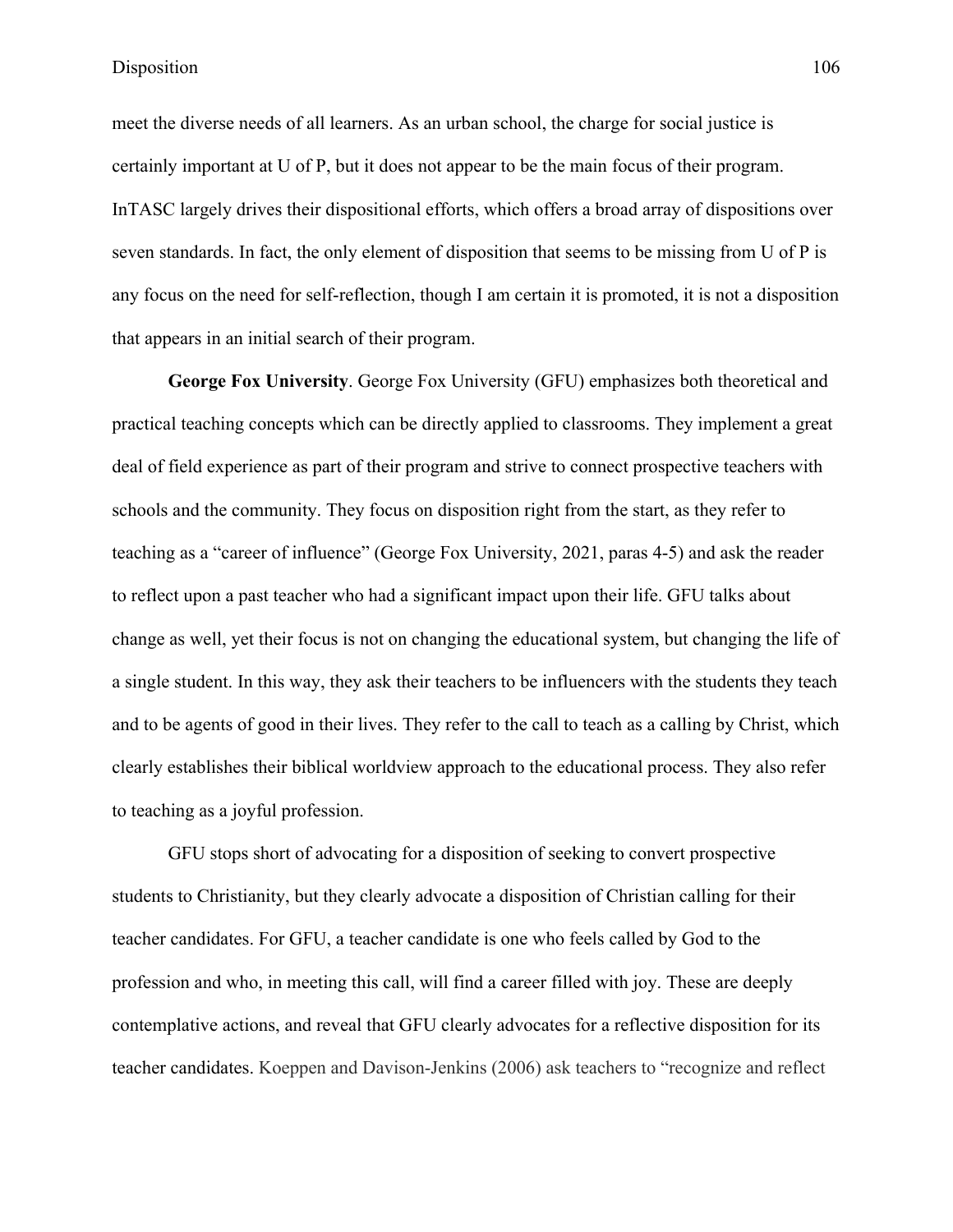on the manifestation of their own personal attributes" (1). This seems to be exactly what GFU is asking its teacher candidates to do. Taking it one step further, GFU believes that in this reflection, one might find their overall purpose in professional life, and choose teaching as a vocational act and a calling.

**Warner Pacific University**. Warner Pacific University (WPU) teaching candidates gain knowledge, skills, and professional dispositions as well as cultural competencies (Warner Pacific, 2021). That cultural competency is emphasized as a feature amongst dispositions is likely due to the urban setting of WPU where most of their field work takes place. They recognize that schools are comprised of diverse populations and that teachers must be ready to serve these populations with fidelity. That said, a disposition of social justice, while important, does not dominate their language. They see teaching as a mission, and as a Christian school, this relates directly to the fact that teacher candidates must have a disposition that emulates Christian values. They view educators as being amongst the most influential people in the world, and therefore the calling to take it on as a profession is extremely important and must be taken up with great seriousness. I suppose you could say that for WPU, and other Christian schools, they ask for their candidates to have a Christlike disposition. This is perhaps the best way to describe what many of these private faith-based universities are after.

## **Summary**

It appears that the divide that exists in the literature on disposition, as discussed earlier in this Chapter, is emulated in these Oregon teacher preparation programs. Secular private and public universities have clearly adopted the disposition for social justice as a predominant element in their programs. Although to varying degrees, their required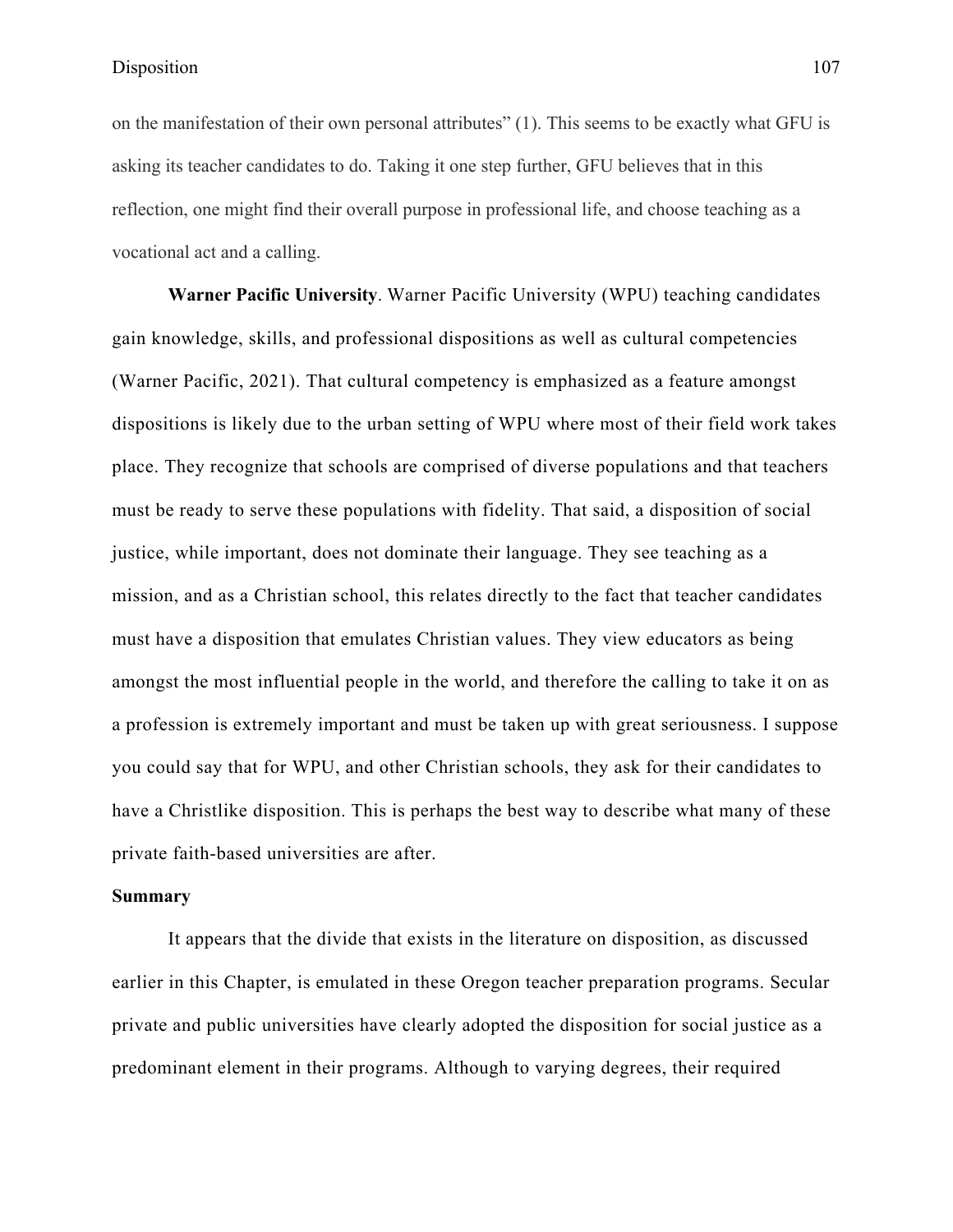coursework and subsequent language used to describe their programs, is heavily tilted towards an immediate need for change. While many of them never truly define what needs to be changed, it emerges from their pleas for social justice as one that needs to bring greater equity to the classroom. Everyone agrees that our classrooms today are more racially diverse that ever before, and in a secular teacher preparation program, it appears that the need to address this as an equity issue is of the utmost importance.

This is not to say that private religious universities do not advocate for social justice. Knowing the increase in diversity, I think it is safe to say that every teacher preparation program in the country implements social justice awareness as an element of their program to some degree. This is because it is the right thing to do! We must create educational environments of equity and justice. Yet, what private religious universities, in this case all Christian universities, introduce is a spiritual element to the discussion. This element ushers in a focus on such things as purpose and mission, and as a result promotes a much greater emphasis on reflection, values, beliefs, and past experiences (Koeppen and Davison-Jenkins, 2006). For secular programs, these beliefs and values must change, as *Lewis and Clark College* put it, you must be "uncomfortable, challenged, and wrong" (Lewis and Clark, para 1). The "god" for these programs is social justice, and every part of you and your past must seek this with all your heart. The "god" for Christian universities is Christ, and a disposition that emulates Him is of the utmost importance. These universities believe that when this is achieved, social justice will automatically be produced.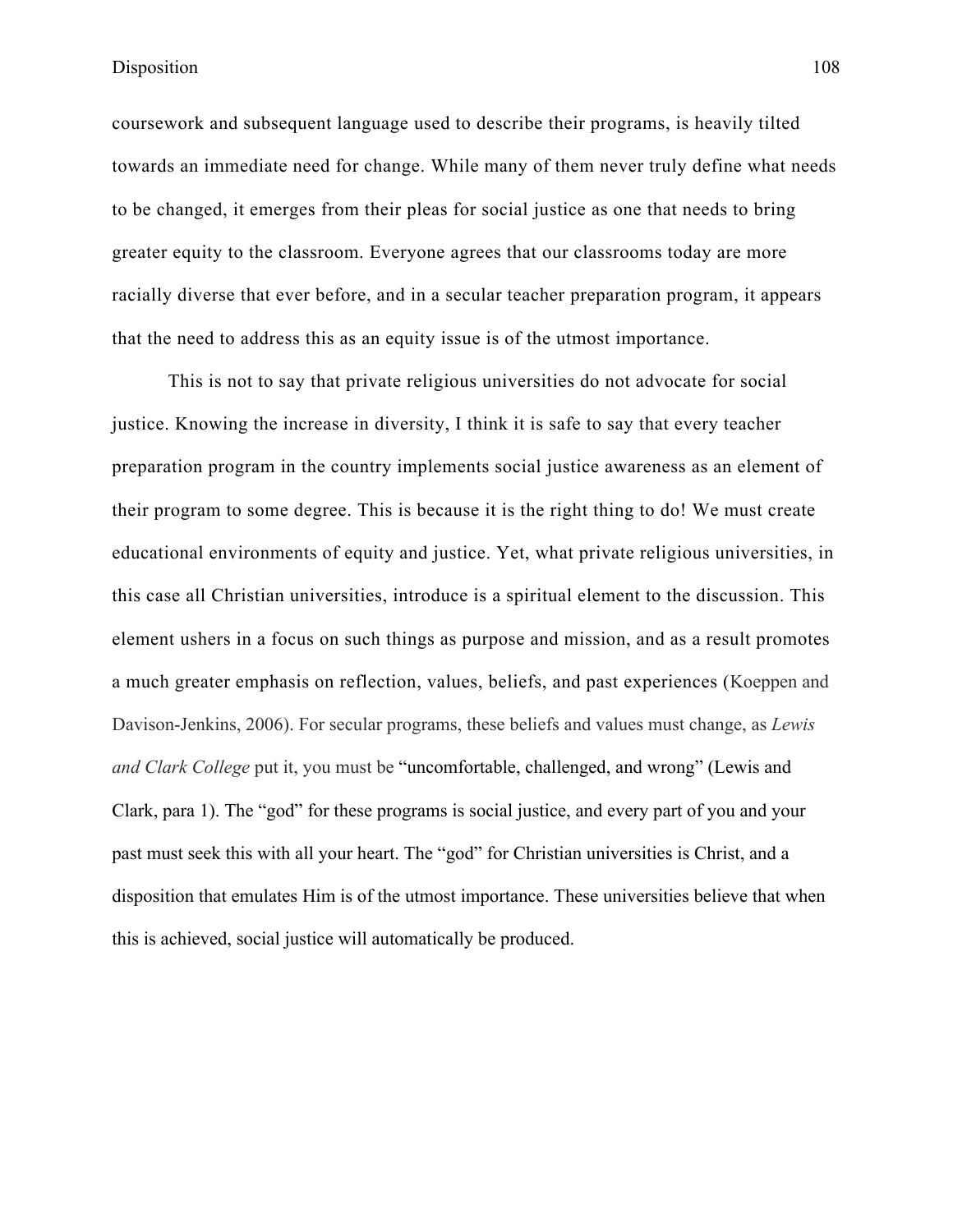## **Chapter 4: Conclusion**

This dissertation has sought to define disposition in education as presented academically from the mid-20<sup>th</sup> Century to 2022. Because there is an extremely incongruent treatment of the term through this time period, further work was presented that organizes the various definitions around key themes. A disposition is formed through a set of culminating behaviors exhibited by a teacher as they interact with students. The reason this is important to examine is because the goal of education is to produce the most effective student learning possible. Behavioral interaction between student and teacher is often where student learning takes place (Wiggins, 2010). Therefore, to identify the most effective behaviors, or disposition, is an important endeavor.

While researchers produce an array of varying definitions of what disposition is, there are at least three universal agreements on how a researcher approaches the study of disposition and why such a venture is important. First of all, it is agreed upon that educating young people in society is a necessary activity and is a moral and virtuous practice that any sophisticated culture must engage in (Katz & Raths, 1985). Indeed, morality and virtue were central to virtually every work examined on the issue of disposition, though for many it is the central theme of exploration, it is always a base upon which other theories are formed. In fact, there is not a single published work that makes an argument that education is not at its core a moral activity, at least not one that was discovered in my research.

Secondly, there is universal agreement that as a moral action, a teacher must engage in an activity of being honest and truthful with themselves prior to delving into an exploration of their disposition toward teaching. This has also been referred to in the literature as developing an epistemic virtue (Sockett, 2012; Cooke & Carr, 2014). At its core, epistemic virtue is an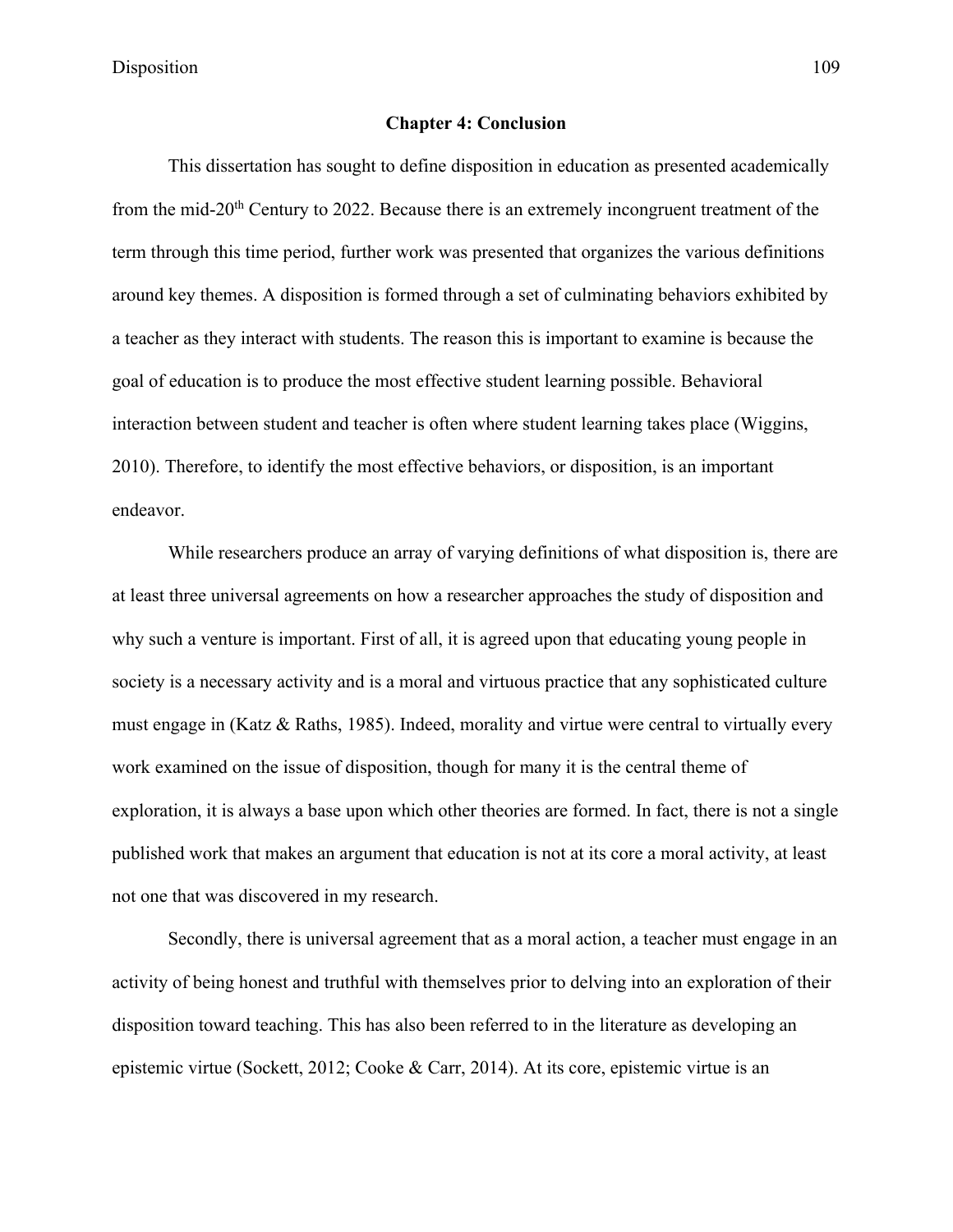exploration of finding out what is true and ethical, and must be the starting point for any teacher who is about to launch into an examination of their own disposition. Granted, there is a larger philosophy surrounding epistemic virtue, but at least for the purposes of studying disposition in education, researchers agree that it is a logical starting point for every teacher in the journey towards developing and defining their disposition (Sockett, 2012; Cooke & Carr , 2014).

Finally, given that teaching is a moral act and that to begin to discover one's disposition takes epistemic virtue, the third area of agreement is that prior to delving into a deep exploration of their disposition, teacher candidates must explore their predisposed view of the educational process. This is referred to in the literature as a set of "schemata" (Schussler, 2006; p. 259). As Johnson (2008) and Schussler (2006) point out, schemata are the set of predisposed attributes an individual possesses regarding the field of education. They are the basic canvas on which one will begin to form an understanding of their own disposition. These schemata are formed through time and experience and whether one places great value on them or seeks to dismiss them, the fact that they exist is not debated. It is therefore vital that a teacher candidate recognize this and pay attention to them prior to entering into the development of their disposition.

Scholars agree that approaching a definition of disposition is to recognize that teaching is a moral act, requiring truthfulness on the part of the teacher and a recognition that they bring to the profession a predisposed set of ideas about education. They also agree that defining disposition is necessary in order to produce the most optimal final product which is student learning. Therefore, somewhere between why we approach a study of disposition and what we wish to produce as an end result is where the debate on disposition lives. This "middle-space" is the space that attempts to define what the best disposition is and how it should be developed and assessed. It is this "middle-space" that is examined in this study.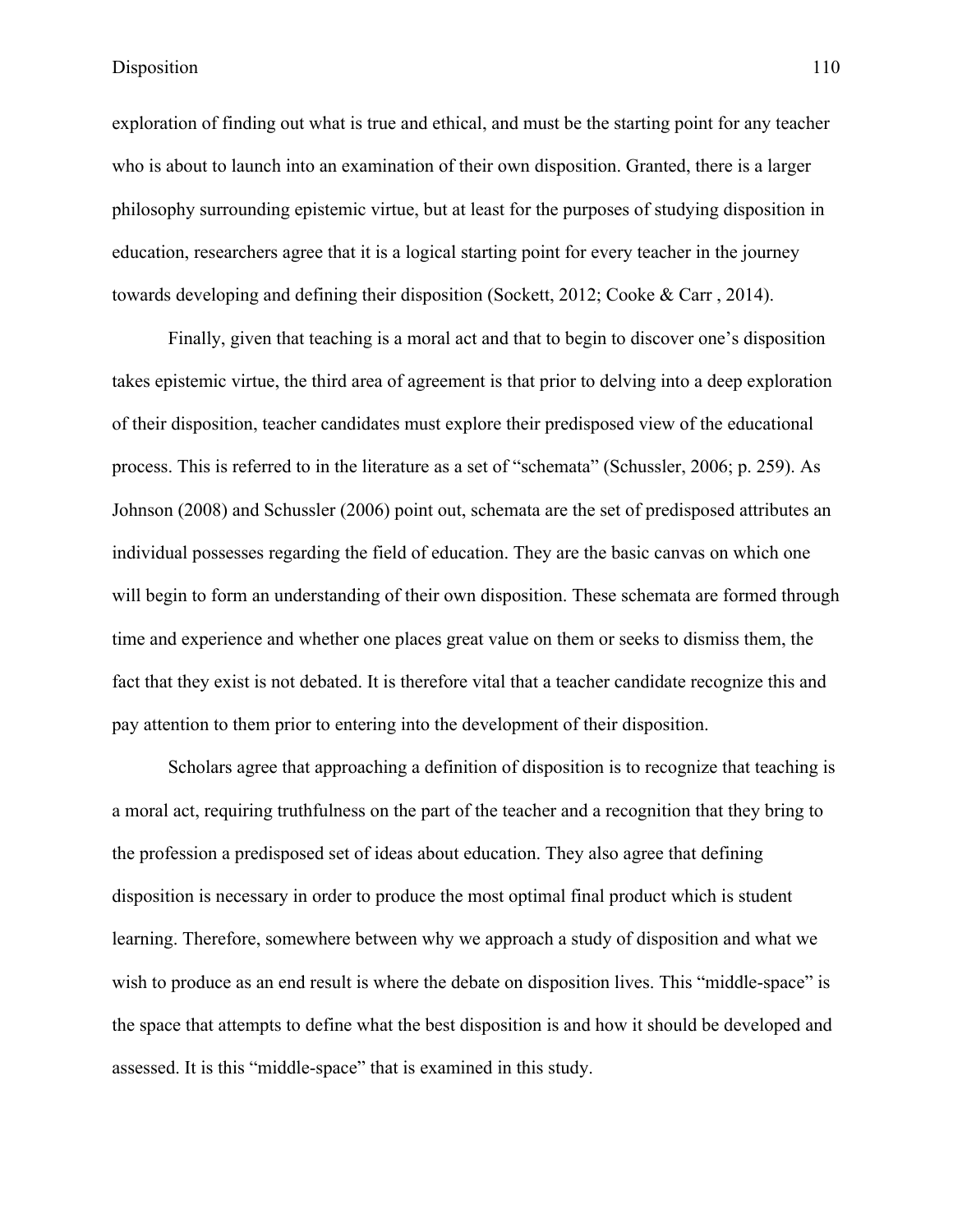This study submits that the "middle-space" where the debate is taking place can be categorized into two major perspectives by the many authors who have researched the topic. The first is the view that the development of disposition must be a purely scientific endeavor. These authors believe that teaching is a moral activity. They concede that teacher candidates come to the profession with a set of schemata, but that to explore these schemata is not appropriate. To do so ushers in personal beliefs, feelings, and unique experiences, all of which turn the development of disposition into a personal affair and not one for the common good. Such activity is selfish and does not contribute to the collective aspirations of the teaching profession, which is an obligation with universal goals. In the effort to be honest with themselves, these authors contend that a teacher must be attuned to both community and tradition as the two most important components of a disposition. Personal intimations have no place in such self-discovery. Finally, these authors believe that a definition of disposition has been offered to the professional community through the social sciences, and that this definition has never been proven inaccurate.

The other perspective believes that a disposition can only be developed through a critical self-reflection of one's schemata. For these authors, to not explore this area is a violation of duty, as it prevents an individual from truly identifying who they are and how they can become the best possible communicator with students. In an individual's schemata are latent beliefs that must be rooted out, such as racial intimations, bad experiences with past teachers, and ideologies that are contrary to science on what good teaching is. If not explored, an individual runs the risk of developing a flawed disposition. This approach champions an exploration of beliefs, values, and even faith as a means to define how to develop behavior that produces the most effective student learning experience. This is not a universalist or "one size fits all" approach, as authors in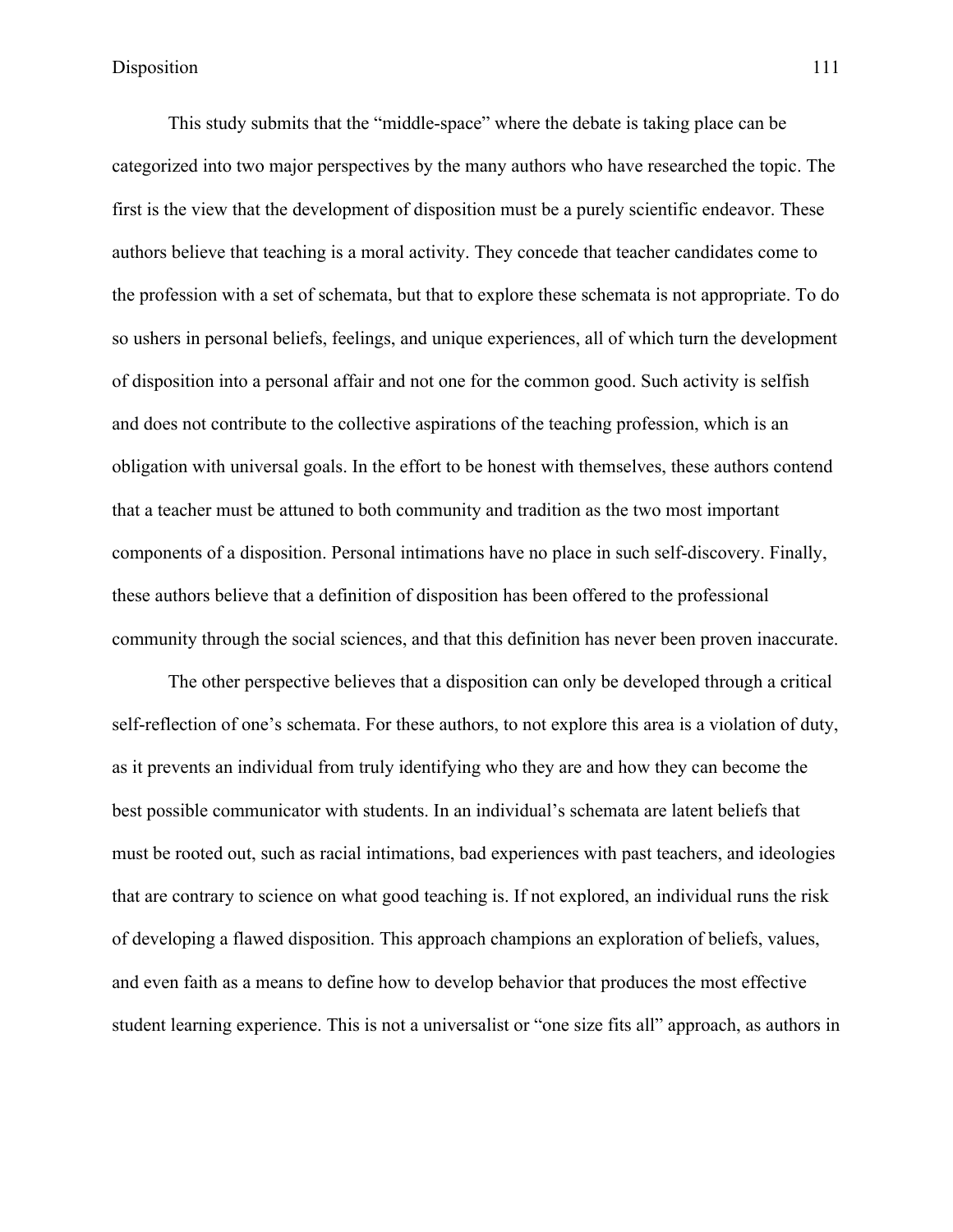this arena believe that a disposition is as unique and as different as are personalities, and that no two teachers will have the exact same disposition in the classroom.

As pointed out in the introduction, a very strong argument for why a study of disposition is important surrounds its prominence within the standards for teacher candidate assessment. In 2014, The National Council for Accreditation of Teacher Education (NCATE) and the Teacher Education Accreditation Council (TEAC) merged to form the Council for the Accreditation of Educator Preparation (CAEP). CAEP and InTASC remain the two most prominent authorities for teacher preparation programs in the United States (CAEP, 2022). In 2017, the Association for Advancing Quality in Educator Preparation (AAQEP) entered the scene and although a newcomer, as of 2022 is being utilized by one-hundred and seventy teacher preparation programs in twenty-eight states (AAQEP, 2022). The InTASC model includes ten standards that should be addressed by a teacher preparation program. For each of these standards, three content areas are examined. These are: "performance, essential knowledge, and critical dispositions" (InTASC, 2013, p. 6). CAEP proposes seven standards. Their model is much broader with six of the seven standards addressing facets of a program that do not deal with direct educator preparation. The standard that does, Standard 1: The Learner and Learning, addresses "professional responsibility" as a component and in so doing, refers to disposition standards in the InTASC document (CAEP, 2022, para 4). AAQEP offers four standards. Like CAEP, only one of the standards they recommend focuses directly on teacher performance. The purpose of this standard is that a "candidate … exhibit the knowledge, skills, and professional dispositions of competent, caring, and effective professional educators (AAQEP, 2022, para 1). They go on to amplify this statement by saying that a candidate should exhibit "dispositions and behaviors required for successful professional practice" (AAQEP, 2022, para 3).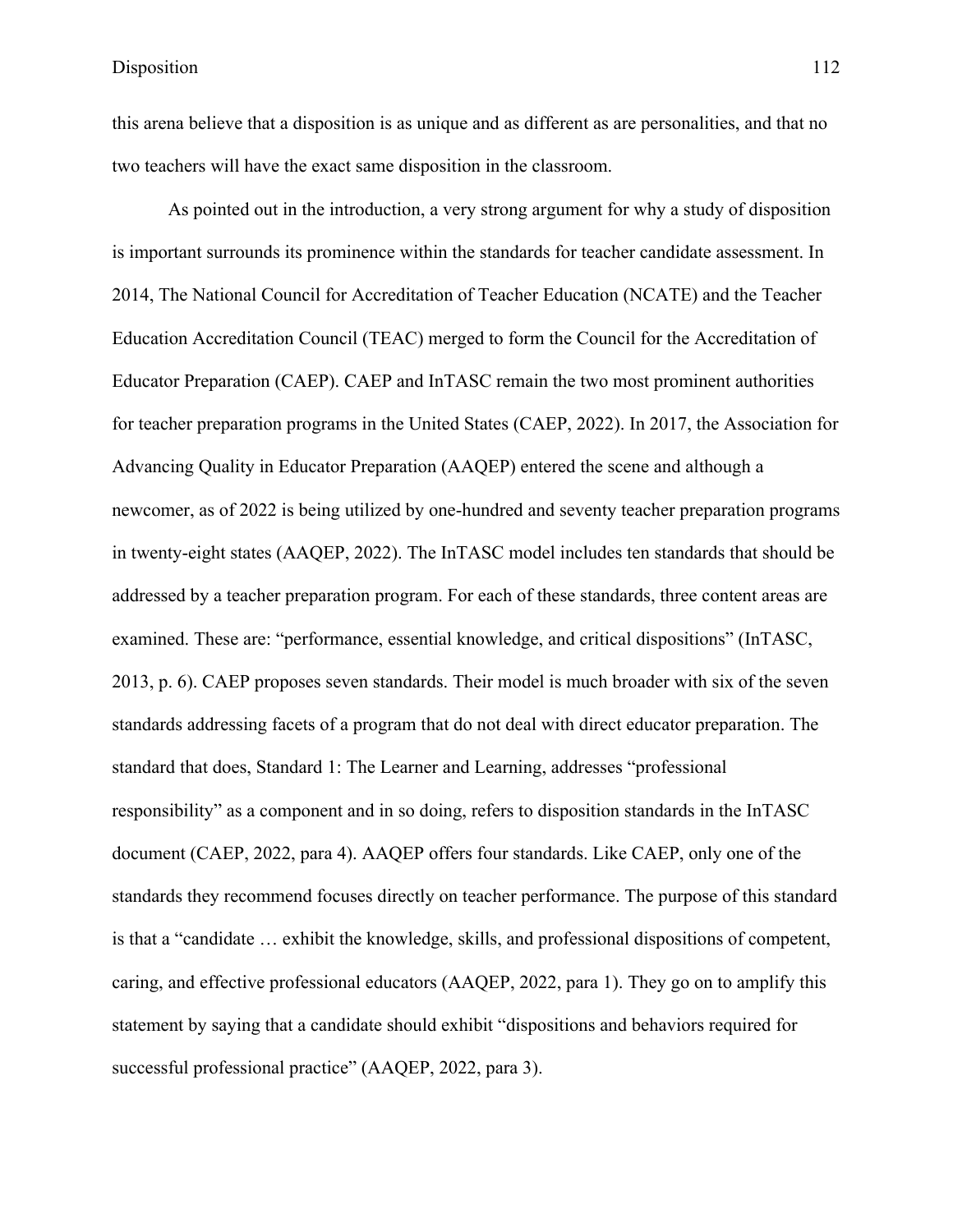As evidenced in this brief analysis of standards for teacher preparation programs, disposition remains an integral part of the assessment tools used in the accreditation process. Additionally, the brief analysis of website data on teacher education programs in the state of Oregon reveals that at least in these thirteen colleges and universities, disposition is an important element of their program development. It is very likely that the same would be true of virtually every teacher preparation program in the country.

There are certainly some very interesting observations that can be made about the historical livelihood of the term disposition in education. Had the importance of disposition died out, much the same way say teaching *cursive* has done, this study would be mildly interesting at best. Yet, as has been established, the main reason for this study is to reflect on an aspect in teacher preparation that has been around for many years and remains a significant part of every current teacher preparation programs' outcomes. What is more, it has been terribly underexamined from a research perspective in the past five or more years, and the debate on how it is defined has never been settled universally. To be sure, NCATE recommended in 2006 that the term disposition be defined individually, program-by-program. Yet, it was never removed as a main area of examination and assessment for every standard that NCATE proposed.

That a professional educator ensures such behaviors as, being on time, being prepared, turning work back in a timely fashion, being respectful, understanding their content, implementing appropriate assessment, and achieveing the teaching objectives for each year, are not at all negotiable and are universally agreed upon. Yet, the component of disposition, what it is, how it is defined, and what it looks like in its appropriate practice remains fluid and changes from program-to-program. It is probably safe to say that very few significant features of teacher preparation programs live such a vague and transitory existence in their practice. There are not,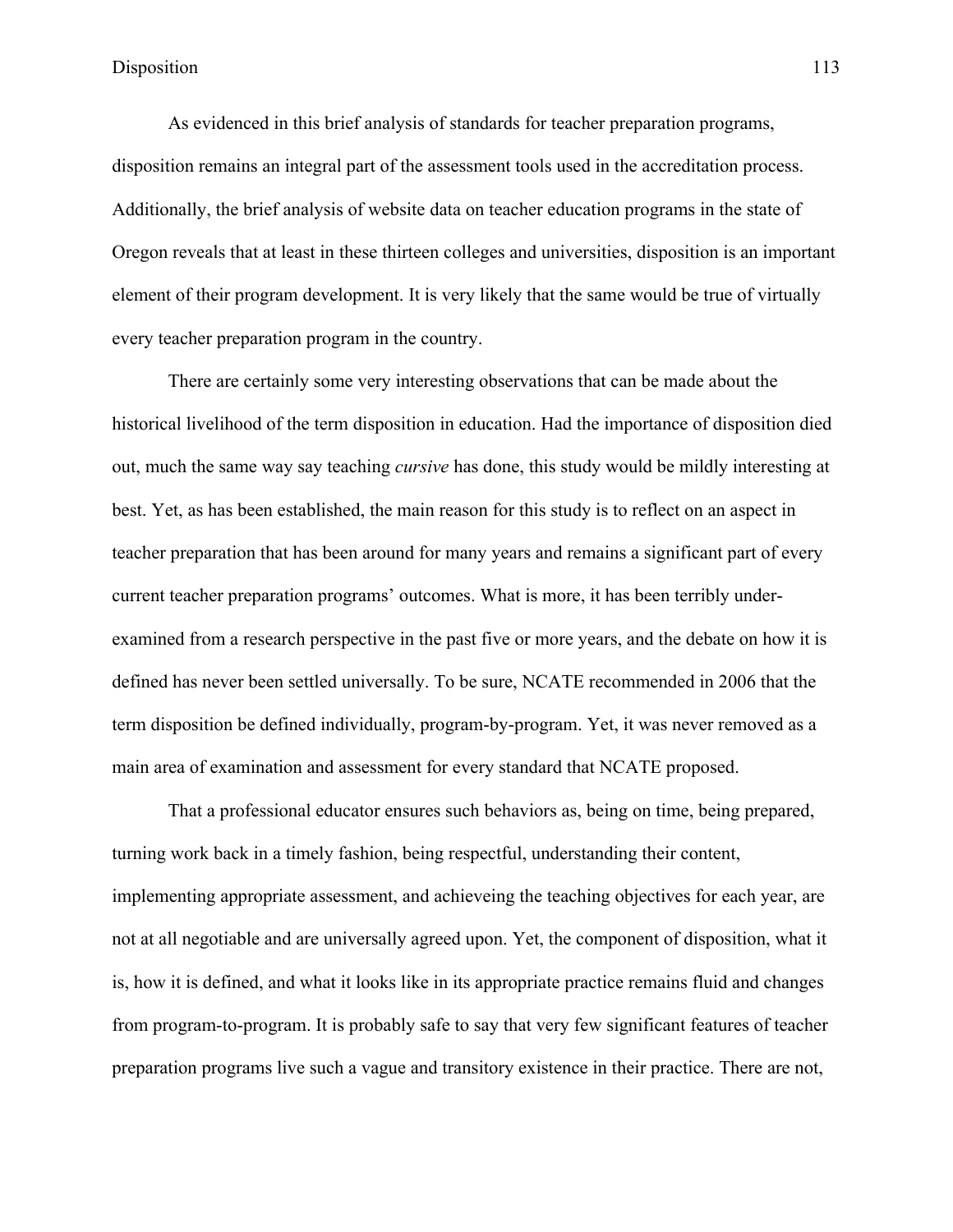for example, twenty different definitions of what it means to be on time, or to turn work back in a timely fashion. Yet, as unique and as different as are the personalities of individuals, disposition remains extremely diverse. The definitions and development of disposition in a teacher candidate remains a personal and intimate journey. No matter how an instructor arrives there successfully, a strong disposition is what produces effective student learning, and changes a student for the better.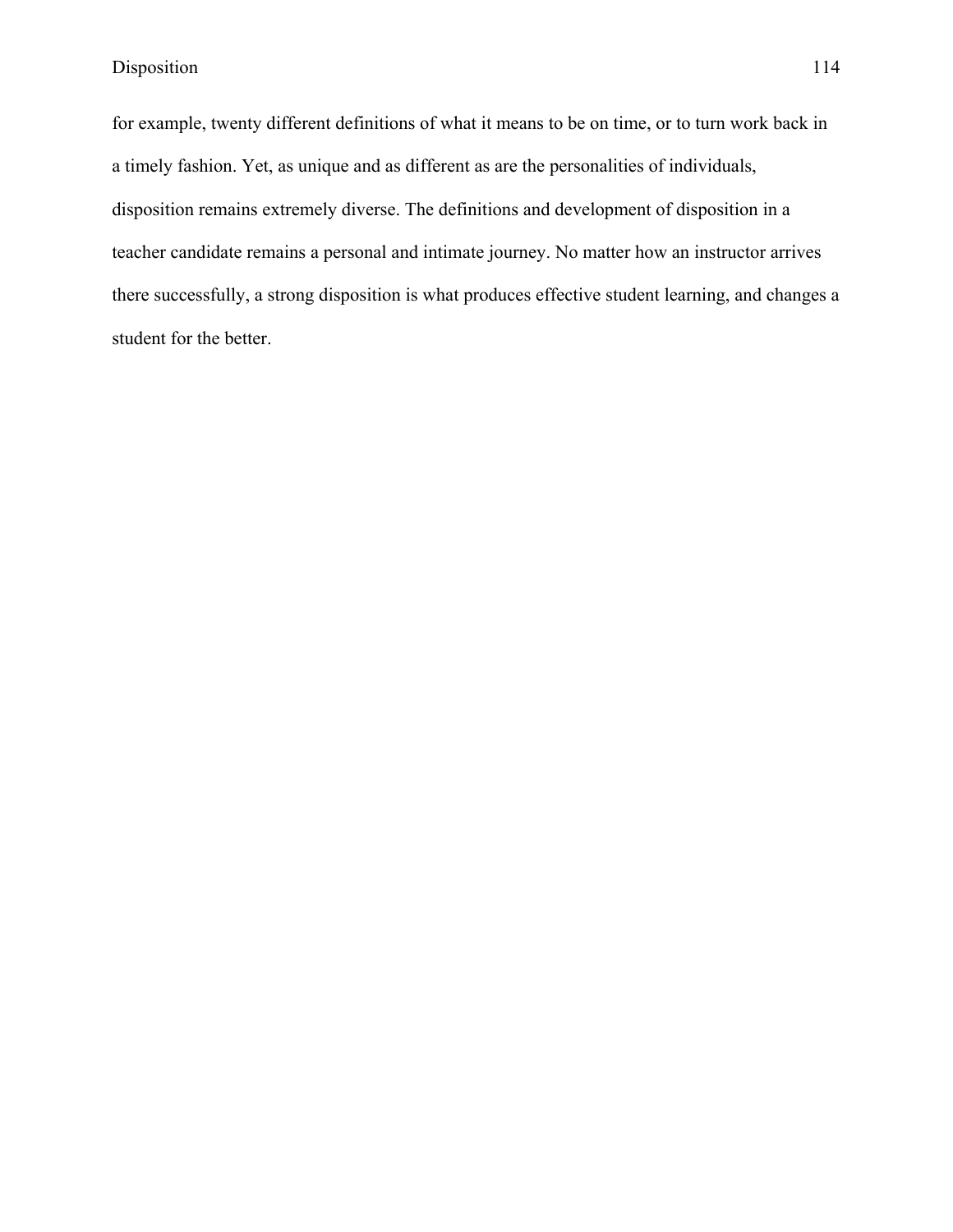## **References**

Albee, J., & Piveral, J. A. (2003). Management process for defining and monitoring teacher dispositions. *International Journal of Educational Management*, *17*(7), 346–356. https://doi.org/10.1108/09513540310501030

Altan, Servet, & Lane, J. F. (2018). Teachers' narratives: A source for exploring the influences of teachers' significant life experiences on their dispositions and teaching practices. *Teaching and Teacher Education*, *74*, 238–248. https://doi.org/10.1016/j.tate.2018.05.012

- Amos. (2011). Teacher Dispositions for Cultural Competence: How Should We Prepare White Teacher Candidates for Moral Responsibility? *Action in Teacher Education, 33*(5-6), 481–492. https://doi.org/10.1080/01626620.2011.627037
- Association for Advancing Quality in Educator Preparation, AAQEP. (n.d.). *Standard 1: Candidate/Completer Performance.* Retrieved on August 25, 2021 from https://aaqep.org/standard-1
- Borko, Liston, D., & Whitcomb, J. A. (2007). Apples and Fishes. *Journal of Teacher Education*, *58*(5), 359–364. https://doi.org/10.1177/0022487107309977
- Berger. (2003). *An ethic of excellence: Building a culture of craftsmanship with students*. Heinemann.
- Berkowitz, M. W. (2011). What works in values education. *International Journal of Educational Research, 50*(3), 153–158. https://doi.org/10.1016/j.ijer.2011.07.003
- Brophy, J. E. & Good, T. L. (1974). *Teacher student relationships: Causes and consequences*. Holt, Rinehart & Winston.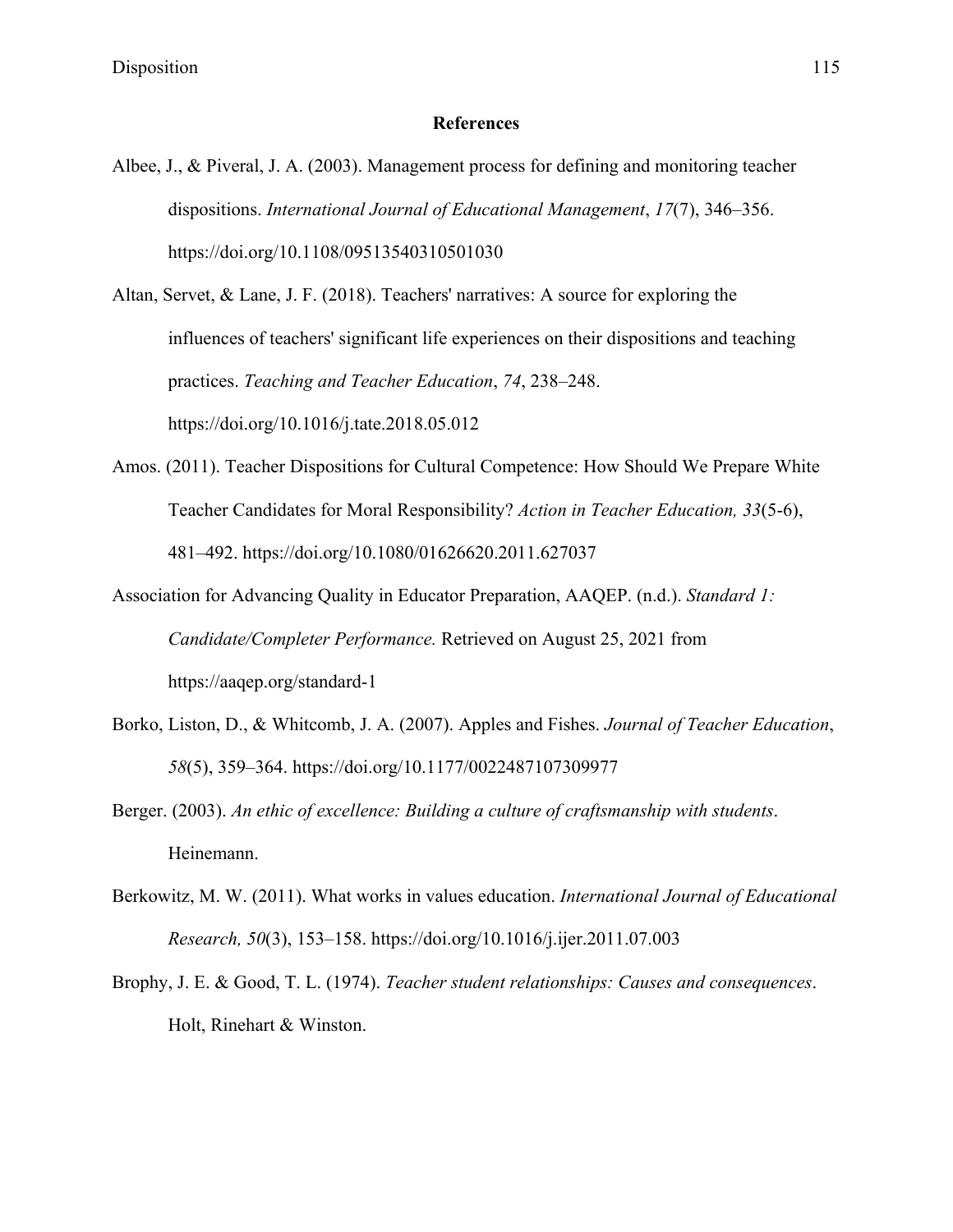- Buchmann, M. (1993). Role over person: Morality and authenticity in teaching. In R. Floden (Ed.), *Detachment and concern Conversations in the philosophy of teaching and teacher education.* (pp. 145–157). Teachers College Press.
- Bullough, R. V. (2011). Ethical and moral matters in teaching and teacher education. *Teaching and Teacher Education, 27*(1), 21–28. https://doi.org/10.1016/j.tate.2010.09.007

Burant, T., Chubbuck, S., & Whipp, J. (2007). Reclaiming the moral in the dispositions debate. *Journal of Teacher Education*, 58(5), 397-411. https://doi.org/10.1177/0022487107307949

- Buss, & Craik, K. H. (1989). On the cross-cultural examination of acts and dispositions. *European Journal of Personality, 3*(1), 19–30. https://doi.org/10.1002/per.2410030104
- Bushnell University. (n.d.). Teacher Education. Retrieved on June 10, 2021 from https://www.bushnell.edu/academics/undergraduate/majors-minors/teacher-education/
- Butler, Coffey, H., & Young, J. L. (2021). Justice-oriented teaching dispositions in urban education: A critical interpretive case study. *Urban Education 56*(2), 193–227. https://doi.org/10.1177/0042085918801428
- Buzzelli, C. A., & Johnston, B. (2013). *The moral dimensions of teaching: Language, power, and culture in classroom interaction*. Routledge.
- Campbell. (2013). The virtuous, wise, and knowledgeable teacher: Living the good life as a professional practitioner. *Educational Theory, 63*(4), 413–430. https://doi.org/10.1111/edth.12031
- Carr, D. (2011). Values, virtues and professional development in education and teaching. *International Journal of Educational Research, 50*(3), 171–176. https://doi.org/10.1016/j.ijer.2011.07.004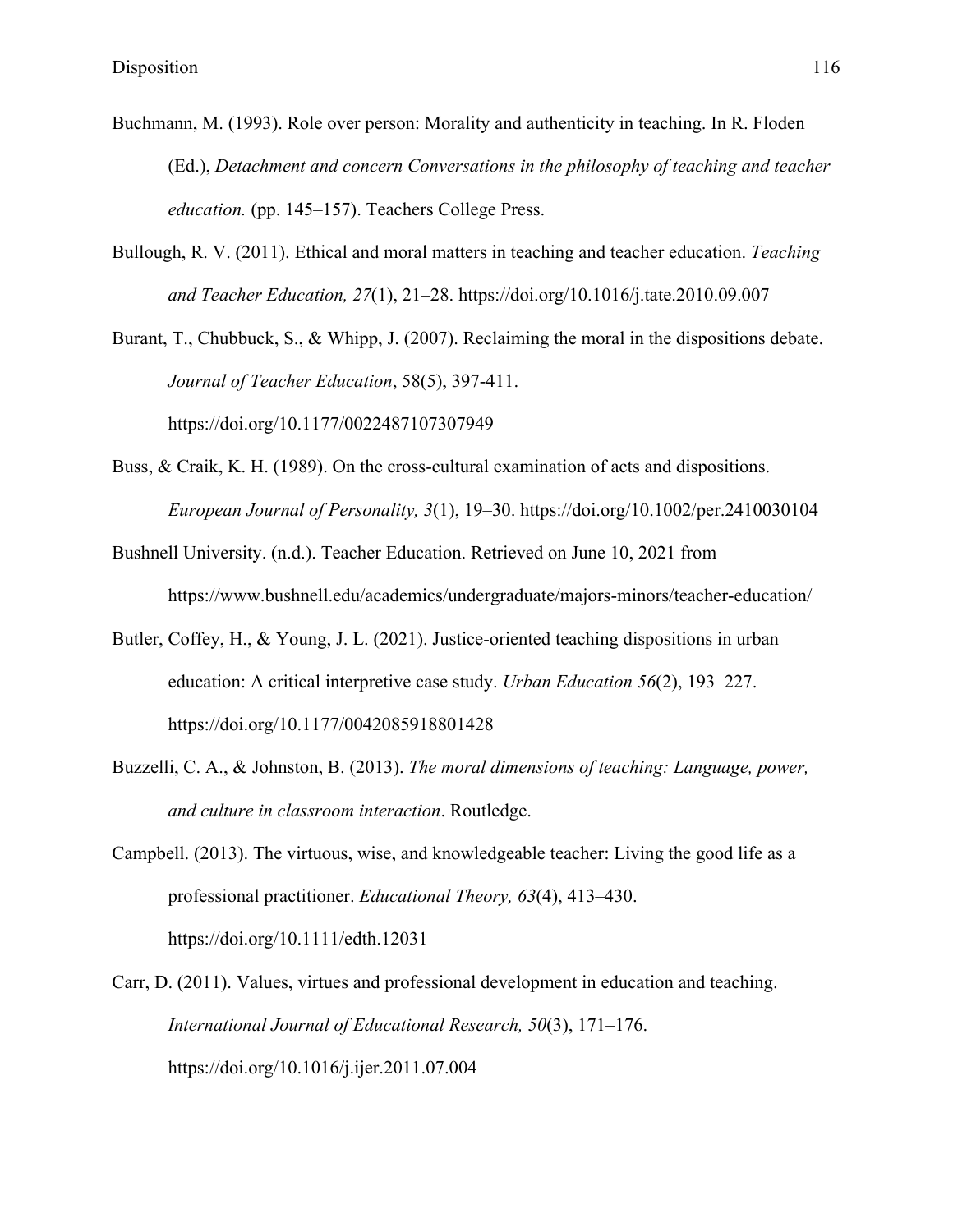- Carr, D. & Cooke, S (2014). Virtue, practical wisdom and character in teaching: In search of further clarification. *British Journal of Education Studies, 62*(2) 91–110. https://doi.org/10.1080/00071005.2014.929632
- Carroll, D. (2005). Developing dispositions for teaching: Teacher education programs as moral communities of practice. *The New Educator, 1*(2), 81–100. https://doi.org/10.1080/15476880590932229
- Csikszentmihalyi, M. (2014). *Flow and the Foundations of Positive Psychology*. Springer. https://doi.org/10.1007/978-94-017-9088-8
- Council for the Accreditation of Educator Preparation, CAEP. (n.d.). Standard 1: Content and pedagogical knowledge. Retrieved on August, 25, 2021 from http://www.caepnet.org/standards/2022-itp/standard-1
- Damon, W. (2005). Personality test: The dispositional dispute in teacher preparation today, and what to do about It. *Arresting Insights in Education*, *2*(3), 1-6. https://files.eric.ed.gov/fulltext/ED489100.pdf
- Damon, W. (2007). Dispositions and teacher assessment the need for a more rigorous definition. *Journal of Teacher Education*, 58(5), 365-369. https://doi.org/10.1177/0022487107308732
- Darling-Hammond, L. & Wise, A. E. (1981). *A conceptual framework for examining teachers' views of teaching and educational policy*. Rand
- Darling-Hammond, L., & Bransford, J. (2005). *Preparing teachers for a changing world: What teachers should learn and be able to do*. Jossey-Bass.
- Darling-Hammond, L. (2010). Teacher education and the American future. *Journal of Teacher Education, 61*(1–2), 35–47, https://doi:10.1177/0022487109348024.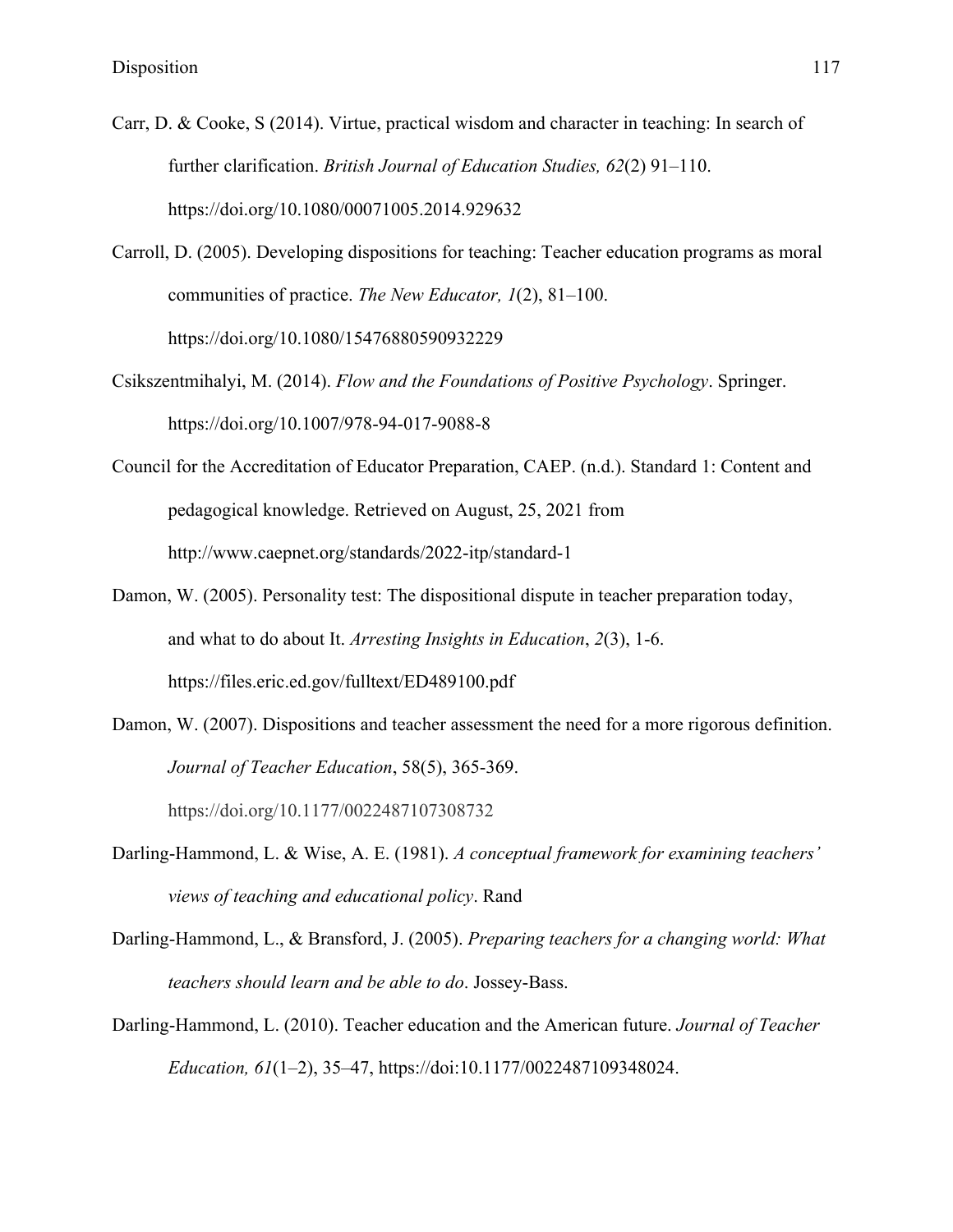Deborah L. Schussler & Lea Knarr (2013) Building awareness of dispositions: enhancing moral sensibilities in teaching, *Journal of Moral Education, 42*(1), 71-87, https://doi 10.1080/03057240.2012.722987

Dewey, J. (1922). *Human nature and conduct*. Henry Holt & Company.

- Dewey, J. (1933). *How we think: A restatement of the relation of reflective thinking to the educative process*. Heath and Company.
- Diez, M. E. (2006). Assessing dispositions: Five principles to guide practice. In H. Sockett (Ed.), *Teacher dispositions: Building a teacher education framework of moral standards* (pp. 49-66). AACTE Serving Learners.
- Diez, M. E. (2007). Looking Back and Moving Forward. *Journal of Teacher Education, 58*(5), 388–396. https://doi.org/10.1177/0022487107308418
- Dottin, E. (2006). A Deweyan approach to the development of moral dispositions in professional teacher education communities. In. H. Sockett (Ed.), *Teacher dispositions: Building a teacher education framework of moral standards* (pp. 27-47). AACTE Serving Learners.
- Dottin, E.S. (2009). Professional judgment and dispositions in teacher education. *Teaching and Teacher Education, 25*(1), 83–88. https://doi.org/10.1016/j.tate.2008.06.005
- Eastern Oregon University. (n.d.). College of Education. Retrieved on June 10, 2021 from https://www.eou.edu/college-of-education/
- Eberly, J. L., Rand, M. K., & O'Connor, T. (2007). Analyzing teachers' dispositions towards diversity: Using adult development theory. *Multicultural Education, 14*(4), 31–36. https://files.eric.ed.gov/fulltext/EJ774717.pdf
- Elbot, C. F., & Fulton, D. (2008). *Building an intentional school culture: Excellence in academics and character*. Corwin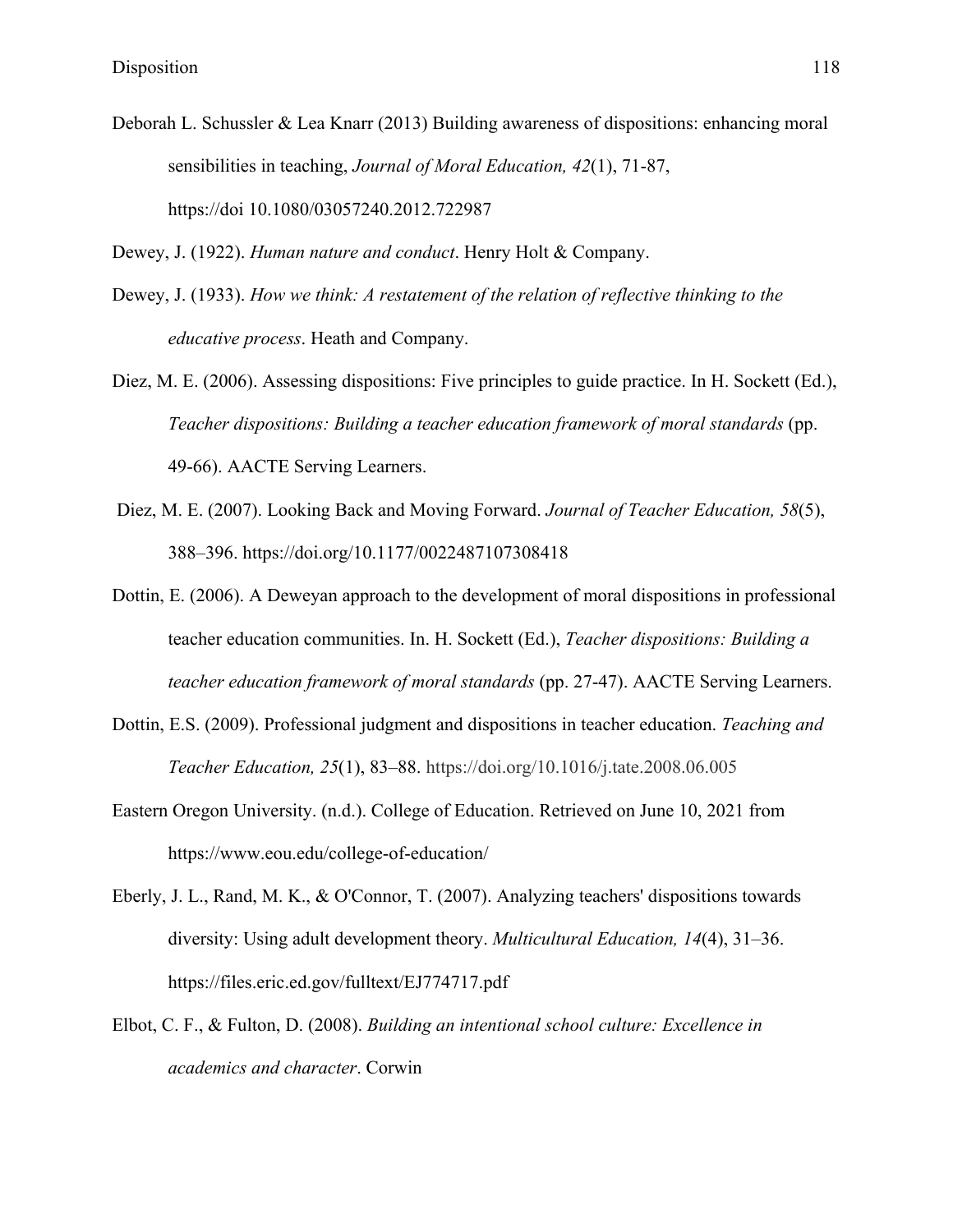- Fallona C. & Canniff, J. (2010). Learning from getting it wrong. In P. Murrell, M. Diez, S. Feinman-Nemser & D. Schussler (Eds.), *Teaching as a moral practice : defining, developing, and assessing professional dispositions in teacher education*. Harvard Education Press.
- Feiman-Nemser, S., & Schussler, D.L. (2010). Defining, developing, and assessing dispositions: A cross-case analysis. In P.C. Murrell, Jr., M.E. Diez, S. Feiman-Nemser, & D.L. Schussler (Eds.), *Teaching as a moral imperative: Defining, developing, and assessing professional dispositions in teacher education* (pp. 177–201). Harvard Education Press.
- Freeman, L. (2007). An overview of dispositions in teacher education. In M. E. Diez & J. Raths (Eds.), *Dispositions in teacher education* (pp. 3-29). Information Age.
- Freeman, L. (2007). Teacher dispositions in context. In M. E. Diez & J. Raths (Eds.), *Dispositions in teacher education* (pp. 3-29). Information Age.
- Gallavan, N., Peace, T., & Ryel Thomason, R. (2009). Examining teacher candidates' perception of teachers' professional dispositions. In P. LeBlanc & N. Gallavan (Eds), *Affective Teacher Education* (pp. 29-37). Rowman & Littlefield Education.
- Garmon. (2004). Changing preservice teachers' attitudes/beliefs about diversity. *Journal of Teacher Education, 55*(3), 201–213. https://doi.org/10.1177/0022487104263080
- George Fox University. (n.d.). Elementary education major. Retrieved on June 10, 2021 from https://www.georgefox.edu/college-admissions/academics/major/elementaryeducation.html
- Gliessman. D. H. (1984). Changing teaching performance. In L. G. Katz & J. D. Raths (Eds.). *Advances in teacher education* (p. 100). Ahlex.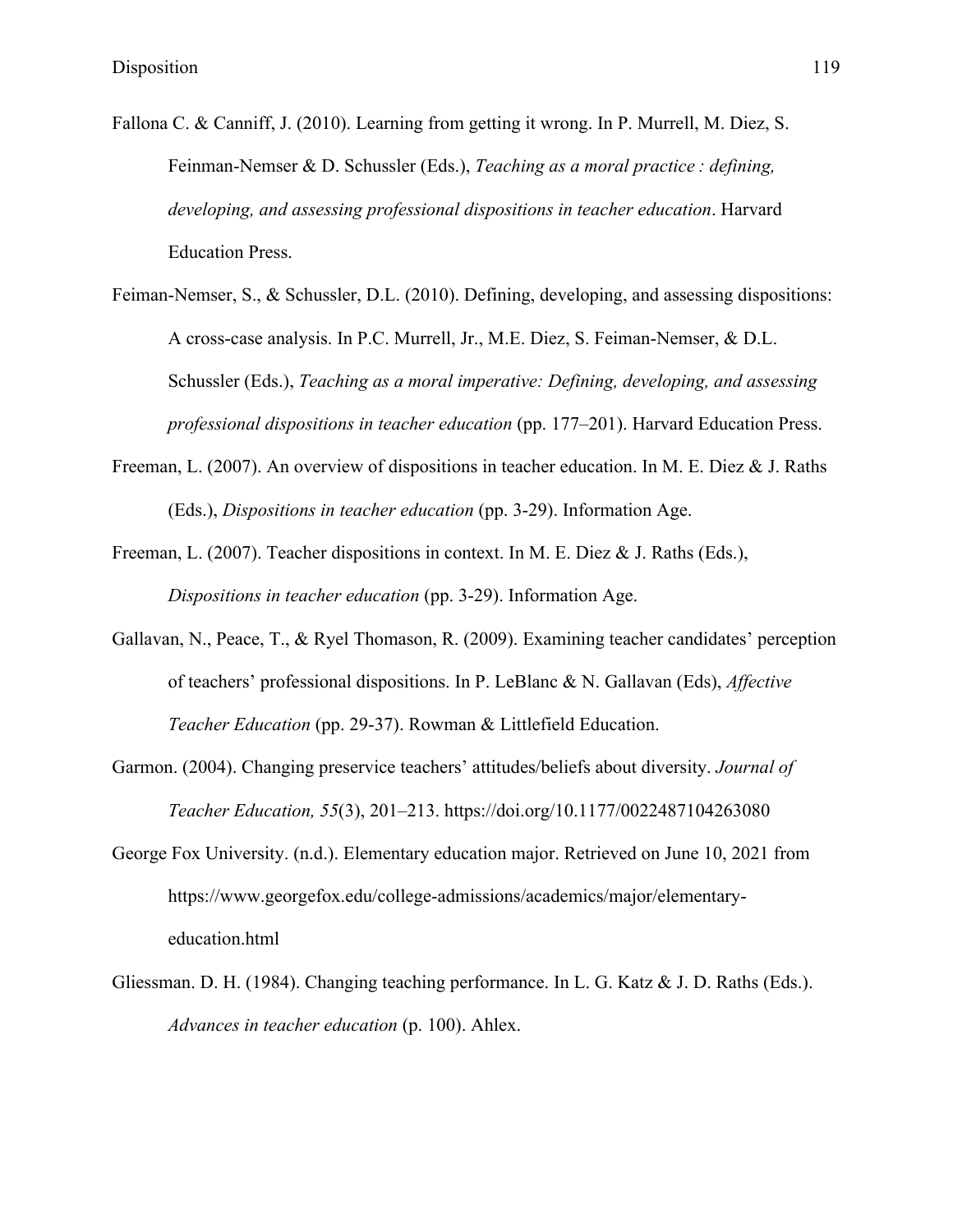Good T.L. (1987). Two decades of research on teacher expectations: Findings and future directions. *Journal of Teacher Education*, *38*(4), 32-47. https://doi:10.1177/002248718703800406

Goodlad, J. (1990). *Teachers for our nation's schools*. Jossey-Bass.

- Hansen, D.T. (1998). The moral is in the practice. *Teaching and Teacher Education, 14*(6), 643- 655. https://doi.org/10.1016/S0742-051X(98)00014-6
- Hansen, D. (2001). *Exploring the moral heart of teaching: Toward a teacher's creed*. Teachers College Press.
- Hare, S. (2017). We teach who we are: The intersection of teacher formation and educator dispositions. In M. E. Diez & J. Raths (Eds.), *Dispositions in teacher education* (pp. 3- 29). Information Age.
- Hines, L. M. (2007). Return of the thought police? *Education Next, 7*(2), 59–65. https://go.gale.com/ps/i.do?id=GALE%7CA161658048&sid=googleScholar&v=2.1&it=r &linkaccess=abs&issn=15399664&p=AONE&sw=w&userGroupName=oregon\_oweb
- Hollon, R., Kolis, M., McIntyre, S., Stephens, J. T., & Battalio, R. (2010). Putting dispositions in the driver's seat. In P. Murrell, M. Diez, S. Feinman-Nemser & D. Schussler (Eds.), *Teaching as a moral practice: defining, developing, and assessing professional dispositions in teacher education*. Harvard Education Press.
- InTASC. (2013). *Model Core Teaching Standards and Learning Progressions for Teachers 1.0.* Council of Chief State School Officers, CCSSO.
- Johnson, B., and Johnson, D. (2007). An analysis of NCATE's decision to drop "social justice." *Journal of Educational Controversy 2*(2). https://cedar.wwu.edu/cgi/viewcontent.cgi?article=1030&context=jec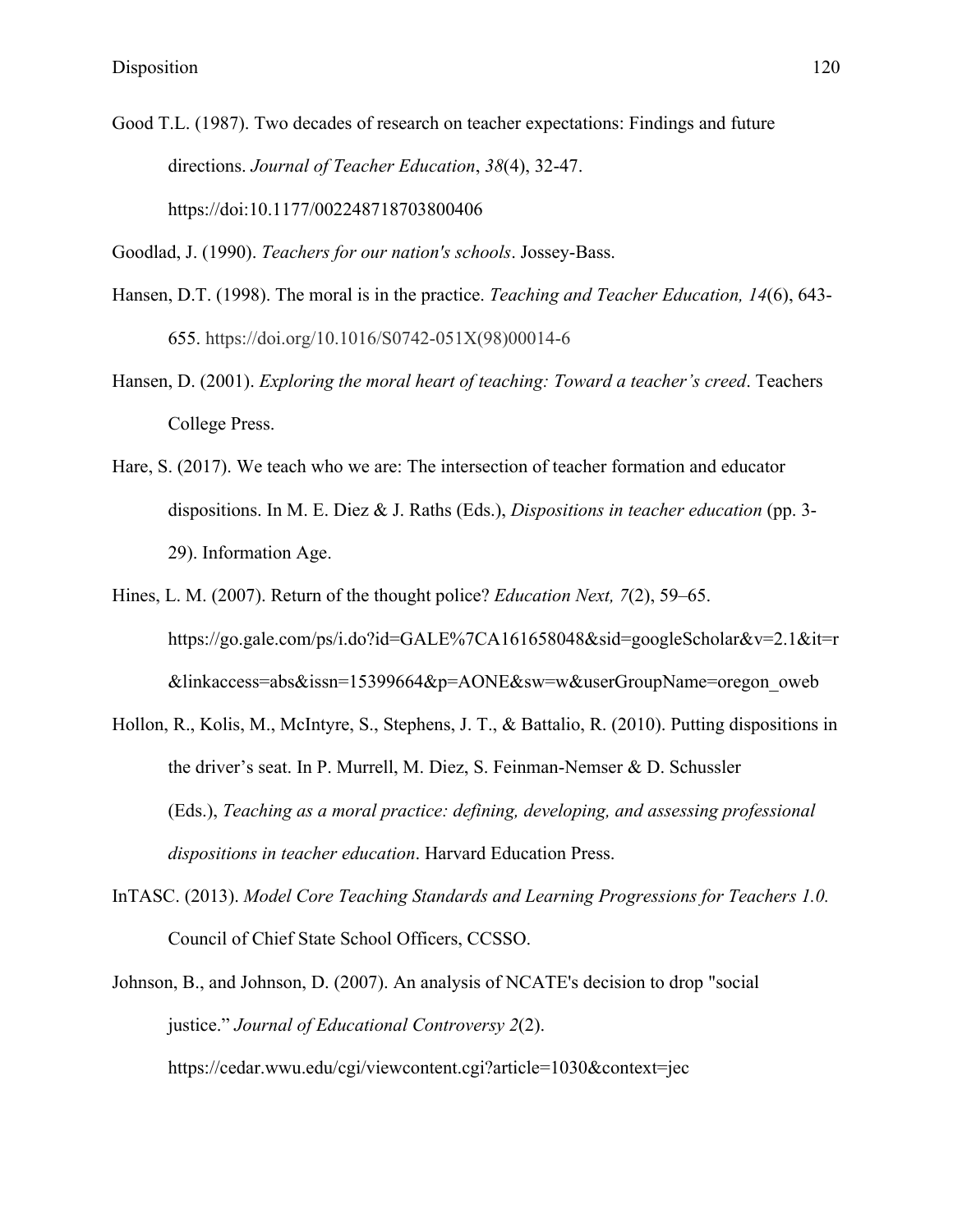- Johnson, L. E., & Reiman, A. J. (2007). Beginning teacher disposition: examining the moral/ethical domain. *Teaching and Teacher Education, 23*(5), https://doi.org/10.1016/j.tate.2006.12.006
- Johnson, L. E. (2008). Teacher candidate disposition: moral judgment or regurgitation? *Journal of Moral Education, 37*(4), 429–444. https://doi.org/10.1080/03057240802405678
- Kallick, B. (2008). Discovering and exploring habits of mind. In B. Kallick. (Ed.), *Learning and Leading with Habits of Mind: 16 Essential Characteristics for Success*, (pp. 1–3). https://www.google.com/books/edition/Learning and Leading with Habits of Mind/9l ps41vfVOsC?hl=en&gbpv=1&dq=Learning+and+Leading+with+Habits+of+Mind:+16+ Essential+Characteristics+for+Success+&pg=PR11&printsec=frontcover
- Katz, I. G., & Raths, J. D. (1985). Dispositions as goals for teacher education. *Teaching and Teacher Education, 1*(4), 301-307. https://doi.org/10.1016/0742-051X(85)90018-6
- Koeppen, K. E., & Davison-Jenkins, J. (2006). Do you see what I see? Helping secondary preservice teachers recognize and monitor their teacher dispositions. *Action in Teacher Education, 28*(1), 13–26. https://doi.org/10.1080/01626620.2006.10463564
- Koeppen, Davison-Jenkins (2007). *Teacher dispositions: Envisioning their role in education.* Rowman & Littlefield Education
- Kohlberg. (1927). *The philosophy of moral development: moral stages and the idea of justice*. Harper & Row.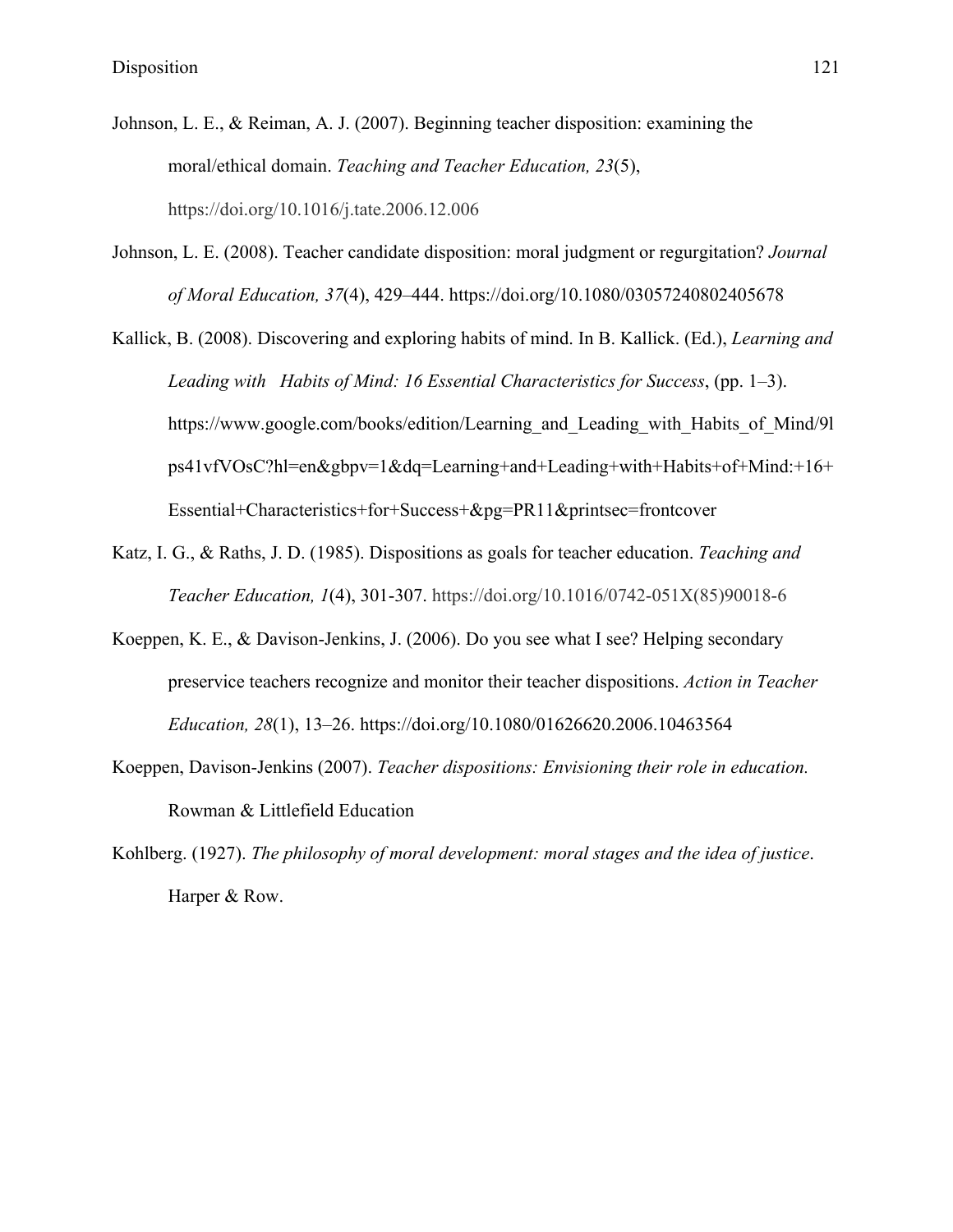- Kraft, N. P. (2001). A critical analysis of standards in teacher-education programs. *Standards and schooling in the United States: An encyclopedia*, *1,* 203-227. https://www.google.com/books/edition/Standards and Schooling in the United St/FTa vQqBzKqIC?hl=en&gbpv=1&dq=A+critical+analysis+of+standards+in+teachereducation+programs&pg=PA203&printsec=frontcover
- Lamberth, K., & Opalinski, H. (2008). Innovations for teachers how dispositions in teacher education affect our practice as classroom teachers. *Round-table presentation at the annual meeting of the American Association of Colleges for Teacher Education*, New Orleans, LA. 2008.
- Levine, A. (2007). Dispositions: An attempt to define teacher. *Teachers College Record Online.*  https://www.tcrecord.org/Content.asp?ContentId=13708
- Lewis and Clark College. (n.d.). Educational Leadership. Retrieved on June 10, 2021 from https://graduate.lclark.edu/departments/educational\_leadership/
- Lickona, T., & Davidson, M. (2005). *Smart & good high schools: Integrating excellence and ethics for success in school, work, and beyond*. Character Education Partnership.
- Linfield University. (n.d.). Becoming a teacher at Linfield. Retrieved on June 10, 2021 from https://www.linfield.edu/education/

Maylone, N. (2002). Identifying desirable pre-service teacher dispositions: An intractable problem? *Paper presented at the Annual Meeting of the American Association of Colleges for Teacher Education*. February 23-26, 2002. https://files.eric.ed.gov/fulltext/ED463258.pdf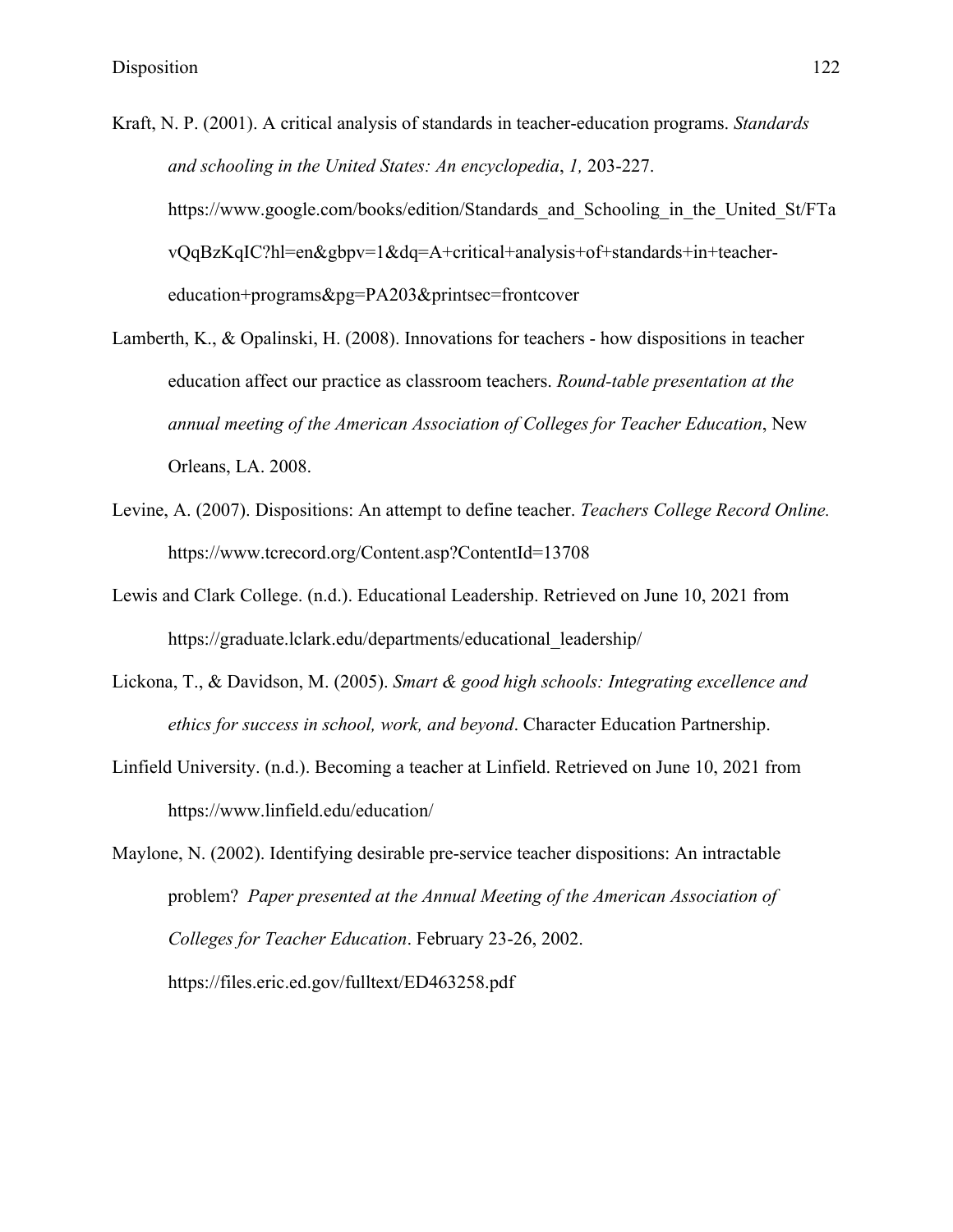- McKenna, M. (2009). Dispositions: Responsibilities of teacher educators and teacher candidates. In P. LeBlanc & N. Gallavan (Eds), *Affective Teacher Education* (pp. 29-37). Rowman & Littlefield Education.
- McKnight, D. (2004). An inquiry of NCATE's move into virtue by way of dispositions (Is this what Aristotle meant?). *Educational Studies, 35*(3), 212-230.
- Murray, F. (2007). Disposition: a superfluous construct in teacher education. *Journal of Teacher Education*, 58(5), 381-387. https://doi.org/10.1177/0022487107307950
- Murrell, P. C. (2010). *Teaching as a moral practice: defining, developing, and assessing professional dispositions in teacher education*. Harvard Education Press.
- Mills. (2009). Making sense of pre-service teachers' dispositions towards social justice: Can teacher education make a difference? *Critical Studies in Education, 50*(3), 277–288. https://doi.org/10.1080/17508480903156862
- Misco, T., & Shiveley, J. (2007). Making sense of dispositions in teacher education: Arriving at democratic aims and experiences. *Journal of Educational Controversy, 2*(2). https://cedar.wwu.edu/cgi/viewcontent.cgi?article=1021&context=jec
- Oregon State University. (n.d.). College of Education. Retrieved on June 10, 2021 from https://education.oregonstate.edu/
- Osguthorpe, R. (2013). Attending to ethical and moral dispositions in teacher education. *Issues in Teacher Education, 22*(1), 17. https://files.eric.ed.gov/fulltext/EJ1013927.pdf
- Palmer. (1998). *The courage to teach: Exploring the inner landscape of a teacher's life*. Jossey-Bass.
- Perkins, D., Jay, E. & Tishman, S. (1993). Beyond abilities: A dispositional theory of thinking. *Merrill-Palmer Quarterly, 39*(1), 1-21. https://www.jstor.org/stable/23087298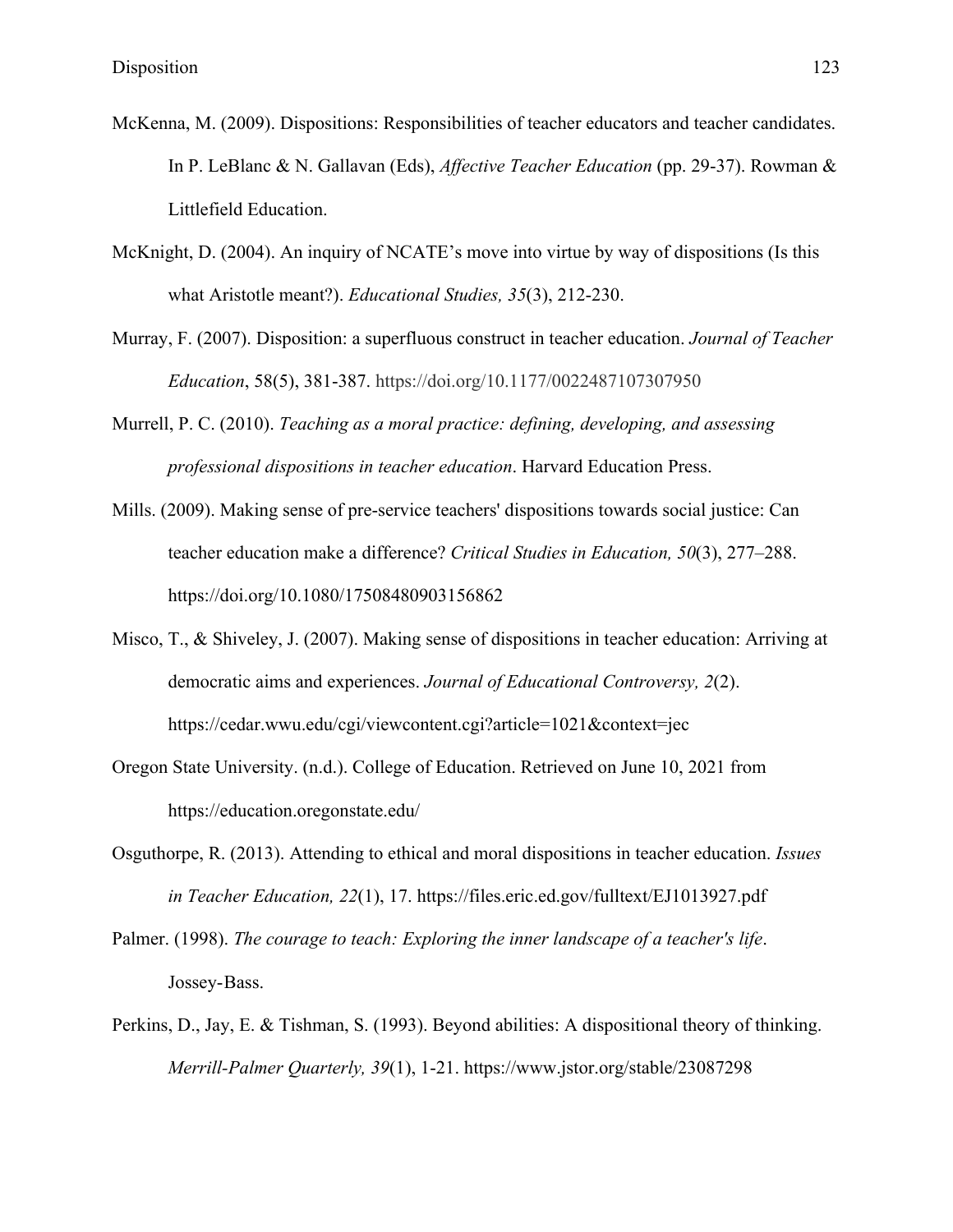- Perkins, D., Tishman, S., Ritchhart, R., Donis, K., & Andrade, A. (2000). Intelligence in the wild: A dispositional view of intellectual traits. *Educational Psychology Review, 12*(3), 269-293. https://doi.org/10.1023/A:1009031605464
- Peterson, B. (2016). The development of a disposition for reflective practice. In Welch, & Areepattamannil, S. *Dispositions in Teacher Education*. Sense Publishers. https://doi.org/10.1007/978-94-6300-552-4
- Popham, W. J. (2017). Disposed to measure dispositions. *The Teacher Educator, 52*(3), 284-289. https://doi.org/10.1080/08878730.2017.1316606
- Portland State University. (n.d.). College of education. Retrieved on June 10, 2021 from https://www.pdx.edu/education/
- Power, F. C., Higgins, A., & Kohlberg, L. (1989). *Lawrence Kohlberg's approach to moral education*. Columbia University Press.
- Ritchhart, R., & Perkins, D. N. (2000). Life in the mindful classroom: Nurturing the disposition of mindfulness. *Journal of Social Issues, 56*(1), 27–47. https://doi.org/10.1111/0022- 4537.0015
- Rosenthal, R., & Jacobson, L. (1968). *Pygmalion in the classroom: Teacher expectation and pupils' intellectual development.* Holt, Rinehart and Winston.
- Rugutt, & Chemosit, C. C. (2009). What motivates students to learn? Contribution of studentto-student relations, student-faculty interaction and critical thinking skills. *Educational Research Quarterly, 32*(3), 16.

https://www.proquest.com/docview/216207853?parentSessionId=hsLtTlShvZXdsXF%2 B%2BQfeRTmQHO0sDrR5yExh9MLGoqc%3D&pq-origsite=primo&accountid=11085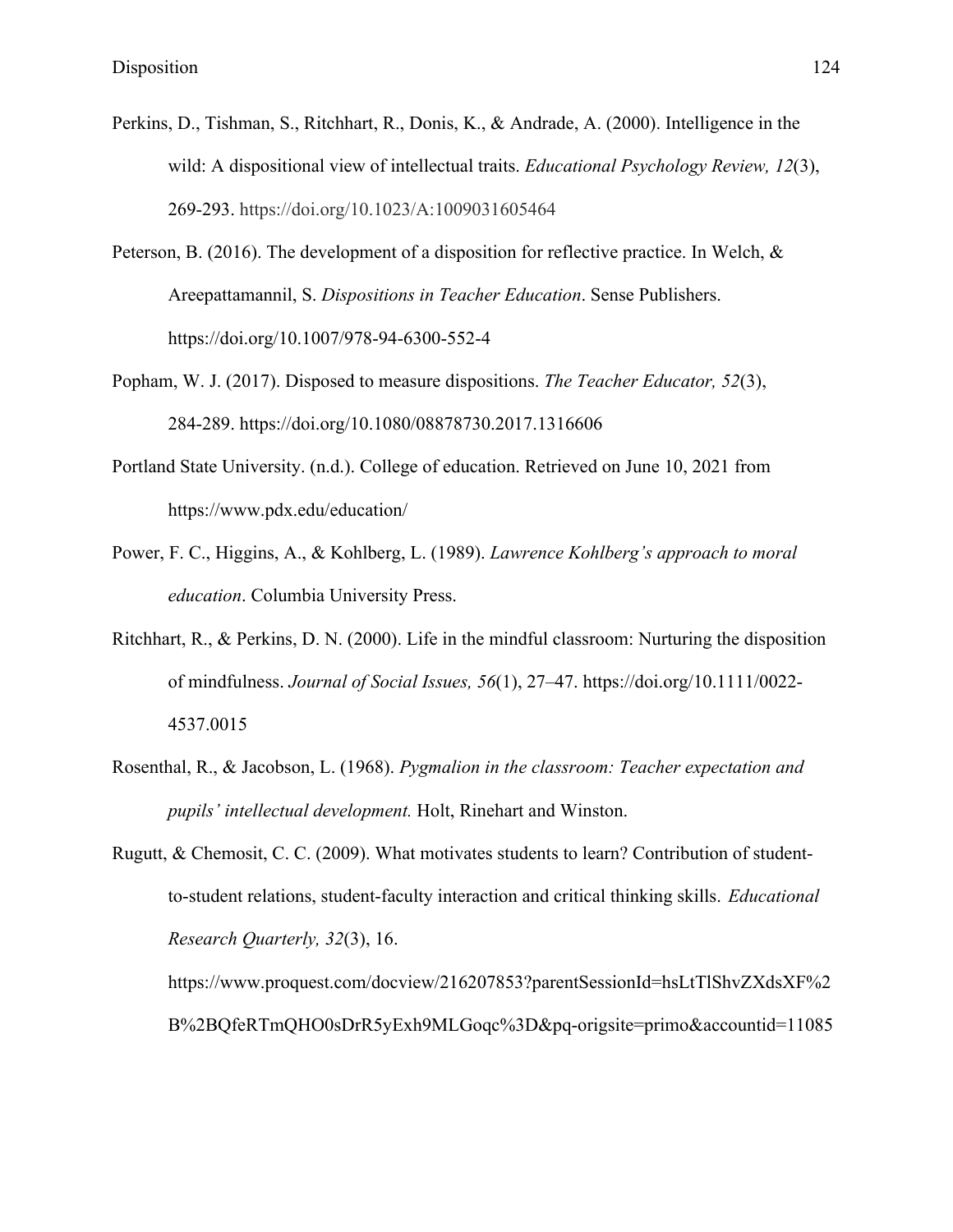- Schussler, D. L. (2006). Defining dispositions: Wading through murky waters. *The Teacher Educator, 41*(4), 251–268. https://doi.org/10.1080/08878730609555387
- Schussler, Bercaw, L. A., & Stooksberry, L. M. (2008). The fabric of teacher candidate dispositions: What case studies reveal about teacher thinking. *Action in Teacher Education, 29*(4), 39–52. https://doi.org/10.1080/01626620.2008.10463468
- Schussler D.L., Stooksberry L.M., Bercaw L.A. (2010). Understanding teacher candidate dispositions: Reflecting to build self-awareness. *Journal of Teacher Education, 61*(4), 350-363. https://doi:10.1177/0022487110371377
- Shaw, G. B. (1994). *Pygmalion*. Dover Publications.
- Skourdoumbis. (2019). Theorising teacher performance dispositions in an age of audit. *British Educational Research Journal, 45*(1), 5–20. https://doi.org/10.1002/berj.3492
- Smith, R.L., Skarbek, D., & Hurst, J. (2005). *The passion of teaching: Dispositions in schools*. Scarecrow Education.
- Sockett, H. (2006). Character, rules, and relations. In H. Sockett (Ed.), *Teacher dispositions: Building a teacher education framework of moral standards* (pp. 8-25). AACTE.
- Sockett, H. (2009). Dispositions as virtues. *Journal of Teacher Education, 60*(3), 291–303. https://doi.org/10.1177/0022487109335189
- Sockett, H. (2012) *Knowledge and virtue in teaching and learning: The primacy of dispositions*. Routledge.
- Sockett, H., & LePage, P. (2002). The missing language of the classroom. *Teaching and Teacher Education, 18*, 159–171. https://doi.org/10.1016/S0742-051X(01)00061-0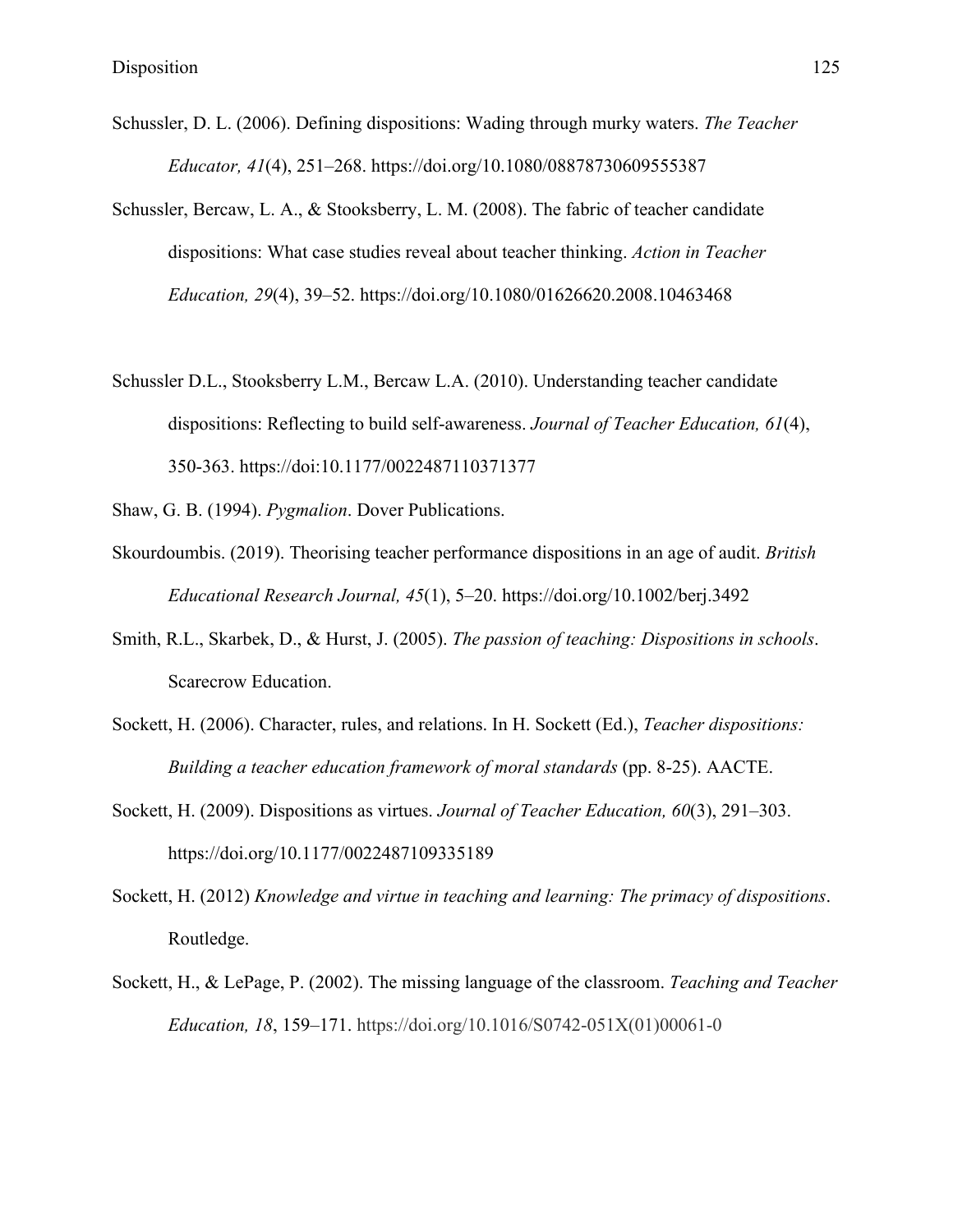- Southern Oregon University. (n.d.). Education Studies. Retrieved on June 10, 2021 from https://sou.edu/academics/education/programs/education-studies-ba-bs/
- Stooksberry, L. M., Schussler, D. L., & Bercaw, L. A. (2009). Conceptualizing dispositions: Intellectual, cultural and moral domains of teaching. *Teachers and Teaching: Theory and Practice, 15*(6), 719-736. https://doi.org/10.1080/13540600903357041
- Taylor, R. L., & Wasicsko, M. M. (2000, November). The dispositions to teach. In *annual meeting of the South Regional Association of Teacher Education, Lexington, KY*.
- Teacher Expectation, Student Achievement, TESA. (2002). Coordinator's Manual. Los Angeles Unified School District.
- Thornton, H. (2006). Dispositions in action: Do dispositions make a difference in practice? *Teacher Education Quarterly. 33*(2), 53-68. https://www.jstor.org/stable/23478934
- Tiilikainen, Mikko, Toom, Auli, Lepola, Janne, & Husu, Jukka. (2019). Reconstructing choice, reason and disposition in teachers' practical theories of teaching. *Teaching and Teacher Education*, *79*, 124–136. https://doi.org/10.1016/j.tate.2018.12.011
- Tishman, Jay, E., & Perkins, D. N. (1993). Teaching thinking dispositions: From transmission to enculturation. *Theory into Practice, 32*(3), 147–153. https://doi.org/10.1080/00405849309543590
- Ukpokodu, N. (2002). Breaking through preservice teachers' defensive dispositions in a multicultural education course: A reflective practice. *Multicultural Education 9*(3), 2– 335. https://www.proquest.com/docview/216309385?pqorigsite=gscholar&fromopenview=true
- University of Oregon. (n.d.). College of Education. Retrieved June 10, 2021 from https://education.uoregon.edu/about-us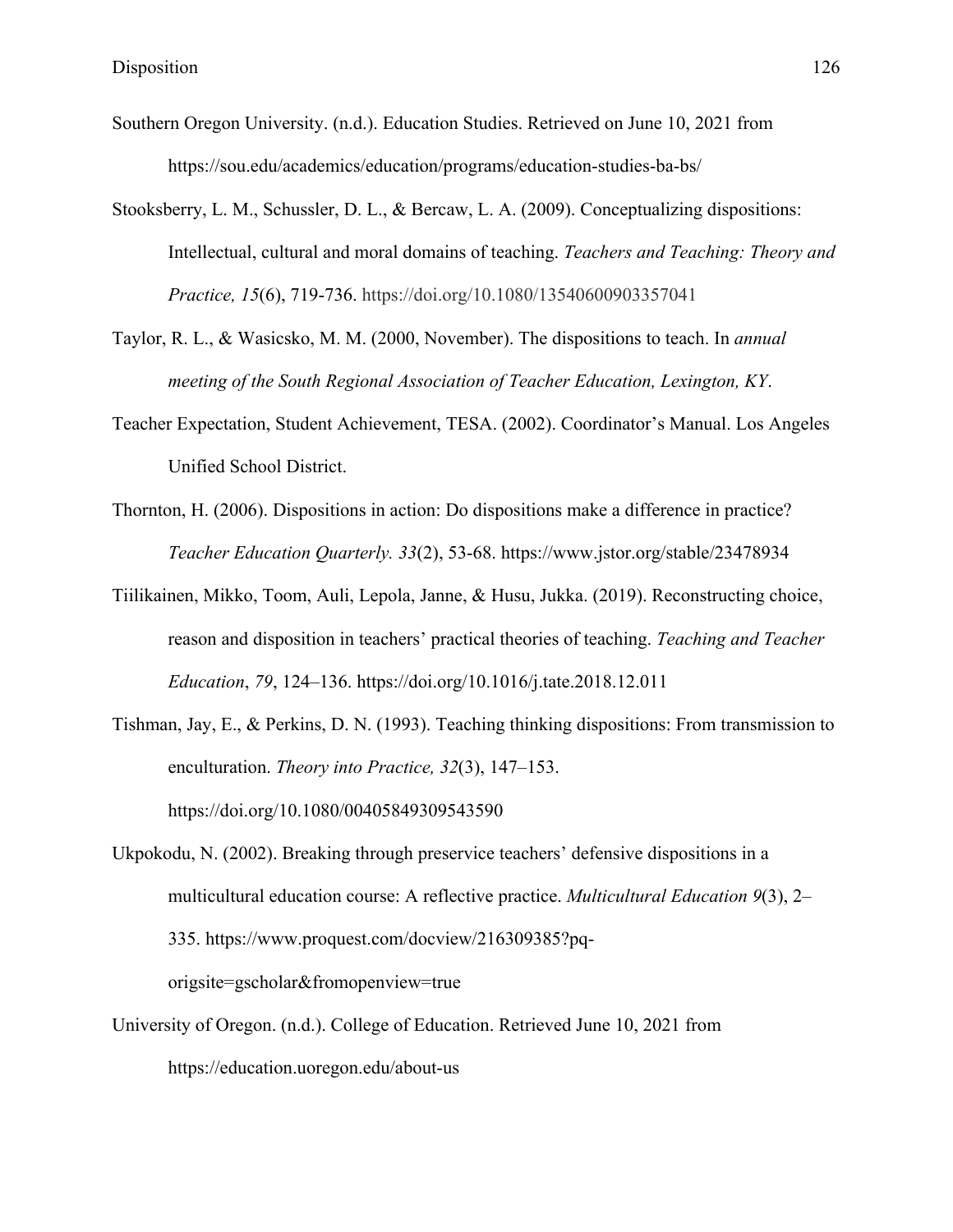Villegas, Ana María. (2007). Dispositions in Teacher Education. *Journal of Teacher Education*, *58*(5), 370–380. https://doi.org/10.1177/0022487107308419

Wade, F. (1963). *Teaching and morality*. Loyola University Press.

- Wakefield. (1993). Learning styles and learning dispositions in public schools: some implications of preference. *Education, 113*(3), 402. https://go.gale.com/ps/i.do?id=GALE%7CA14125451&sid=googleScholar&v=2.1&it=r &linkaccess=abs&issn=00131172&p=AONE&sw=w&userGroupName=oregon\_oweb&I sGeoAuthType=true
- Walling, B., & Fender, V. (2007). An analysis of defined disposition and assessment instruments from NCATE accredited institutions. Paper presented at the annual meeting of the Association of Teacher Educators, San Diego, CA.
- Warner Pacific College. (n.d.). College of Education. Retrieved on June 10, 2021 from https://www.warnerpacific.edu/programs/early-childhood-elementary/
- Warren. (2018). Empathy, Teacher Dispositions, and Preparation for Culturally Responsive Pedagogy. *Journal of Teacher Education, 69*(2), 169–183. https://doi.org/10.1177/0022487117712487
- Wasicsko, M. M., Callahan, C. J., & Wirtz, P. (2004). Integrating dispositions into the conceptual framework: Four a priori questions. *KCA Journal*, *23*(1), 1-8. https://nku.edu/content/dam/coehs/old/docs/dispositions/resources/four\_a\_priori\_questio ns.pdf
- Wasicsko, M. M. (2007). The perceptual approach to teacher dispositions: the effective teacher as an effective person. In M. E. Diez, & J. Raths (Eds.), *Dispositions in teacher education* (pp. 55–91). Information Age Publishing, Inc.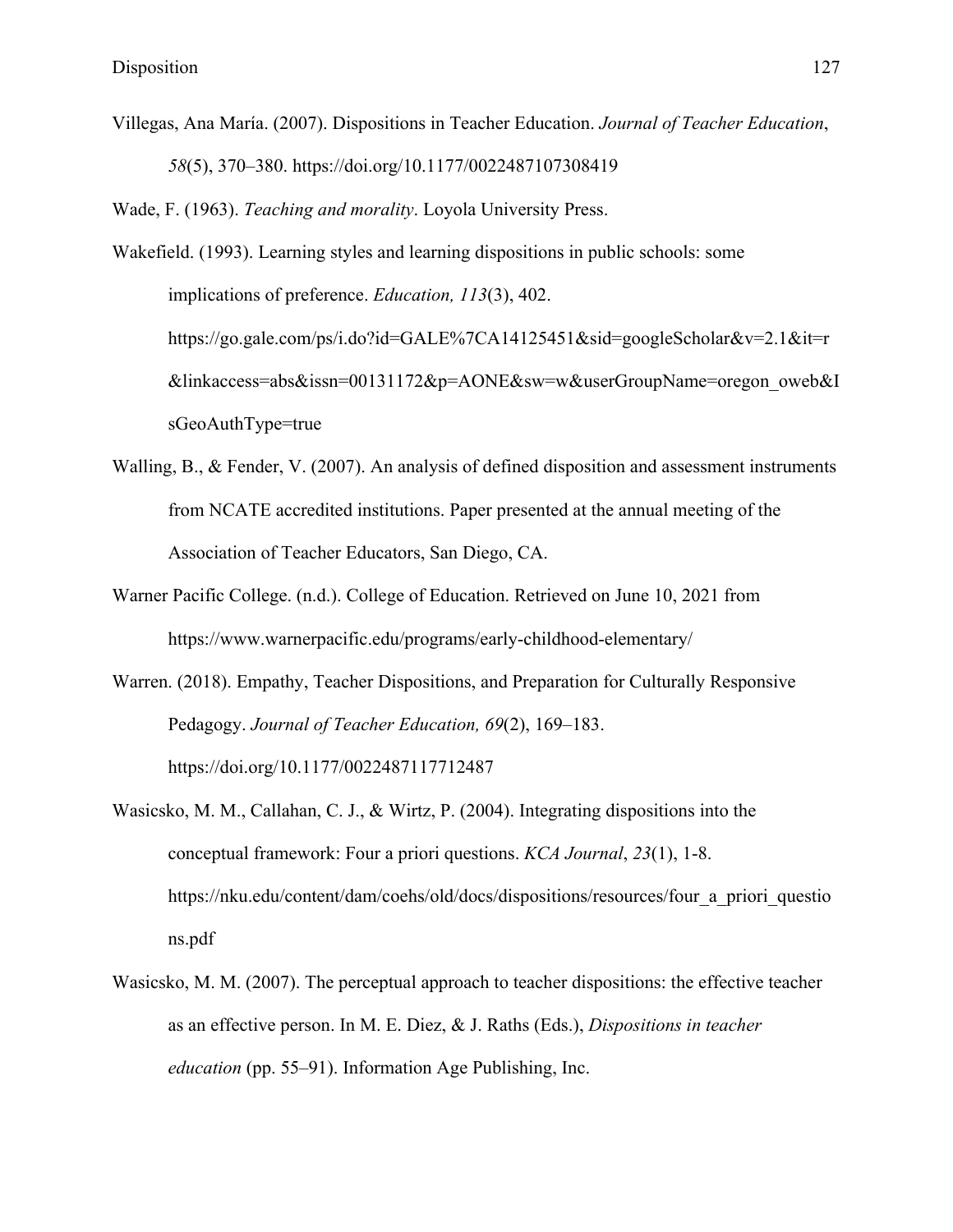- Wayda, & Lund, J. (2005). Assessing dispositions: An unresolved challenge in teacher education. *Journal of Physical Education, Recreation & Dance, 76*(1), 34–41. https://doi.org/10.1080/07303084.2005.10607317
- Weinberg. (2020). Differences in the association of spirituality, forgiveness, PTSD and stress among social workers and social work students treating trauma survivors. *Social Work in Health Care, 59*(6), 430–444. https://doi.org/10.1080/00981389.2020.1781739
- Wenger, E. (1998). *Communities of practice Learning, meaning, and identity*. Cambridge University Press.
- Western Oregon University. (n.d.). College of Education. Retrieved on June 10, 2021 from https://wou.edu/education/
- Wiggins, G. (2010). What's my job? Defining the role of the classroom teacher. In R. Marzano (Ed.), *On Excellence in Teaching*, 31-62. Solution Tree Press.
- Wilkerson, J. R. (2005). Measuring dispositions with credibility: a multi-institutional perspective. Paper presented at the annual meeting of the American Association of Colleges for Teacher Education.
- Wilkerson, J. R. (2006). Measuring teacher dispositions: Standards-based or morality-based? https://www.tcrecord.org/Content.asp?ContentId=12493Teachers College Record, published April 20, 2006, http://www.tcrecord.org.georgefox.idm.oclc.org ID number: 12493, accessed May 24, 2006.
- Wise, A. E., & Leibbrand, J. A. (2001). Standards in the new millennium: Where we are, where we're headed. *Journal of Teacher Education*, *52*(3), 244-255. https://doi.org/10.1177/0022487101052003007